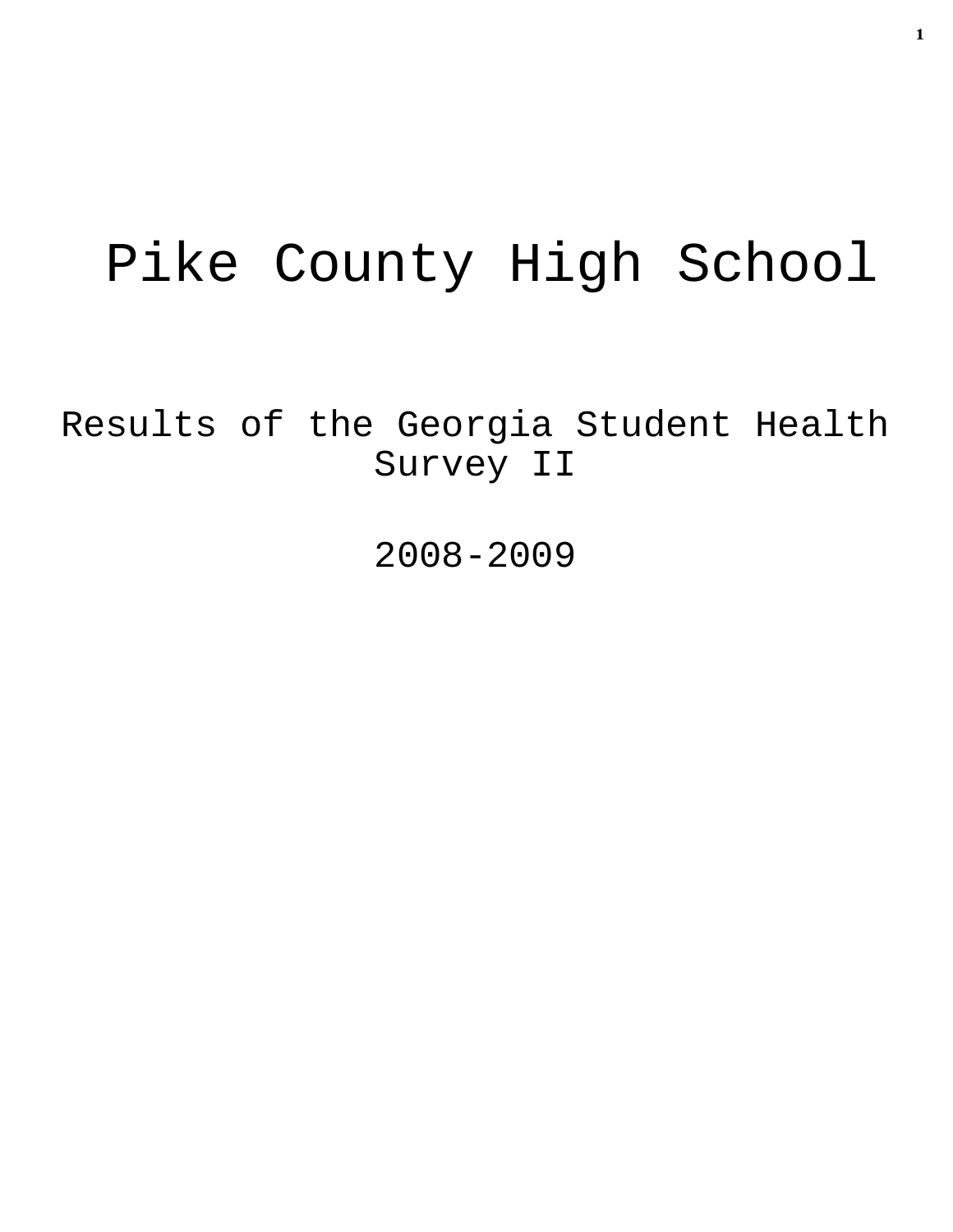# *Demographics* **2**

| Grade                    |     |  |  |
|--------------------------|-----|--|--|
| <b>Grade   Frequency</b> |     |  |  |
| 10                       | 228 |  |  |
| 12                       | 206 |  |  |

| <b>Frequency</b> | <b>Table of Gender by Grade</b> |              |              |              |  |  |
|------------------|---------------------------------|--------------|--------------|--------------|--|--|
| <b>Col Pct</b>   |                                 | Grade(Grade) |              |              |  |  |
|                  | Gender(Gender)                  | 10           | 12           | <b>Total</b> |  |  |
|                  | <b>Female</b>                   | 110<br>48.25 | 102<br>49.51 | 212          |  |  |
|                  | <b>Male</b>                     | 118<br>51.75 | 104<br>50.49 | 222          |  |  |
|                  | <b>Total</b>                    | 228          | 206          | 434          |  |  |

| Frequency<br>Col Pct |
|----------------------|

| <b>Table of Ethnicity by Grade</b> |              |              |              |  |  |  |
|------------------------------------|--------------|--------------|--------------|--|--|--|
|                                    | Grade(Grade) |              |              |  |  |  |
| <b>Ethnicity</b> (Ethnicity)       | 10           | 12           | <b>Total</b> |  |  |  |
| <b>Black</b>                       | 25<br>10.96  | 20<br>9.71   | 45           |  |  |  |
| <b>Hispanic</b>                    | 6<br>2.63    | 2<br>0.97    | 8            |  |  |  |
| White                              | 192<br>84.21 | 169<br>82.04 | 361          |  |  |  |
| <b>Asian</b>                       | 2<br>0.88    | 0.49         | 3            |  |  |  |
| <b>Other</b>                       | 3<br>1.32    | 14<br>6.80   | 17           |  |  |  |
| <b>Total</b>                       | 228          | 206          | 434          |  |  |  |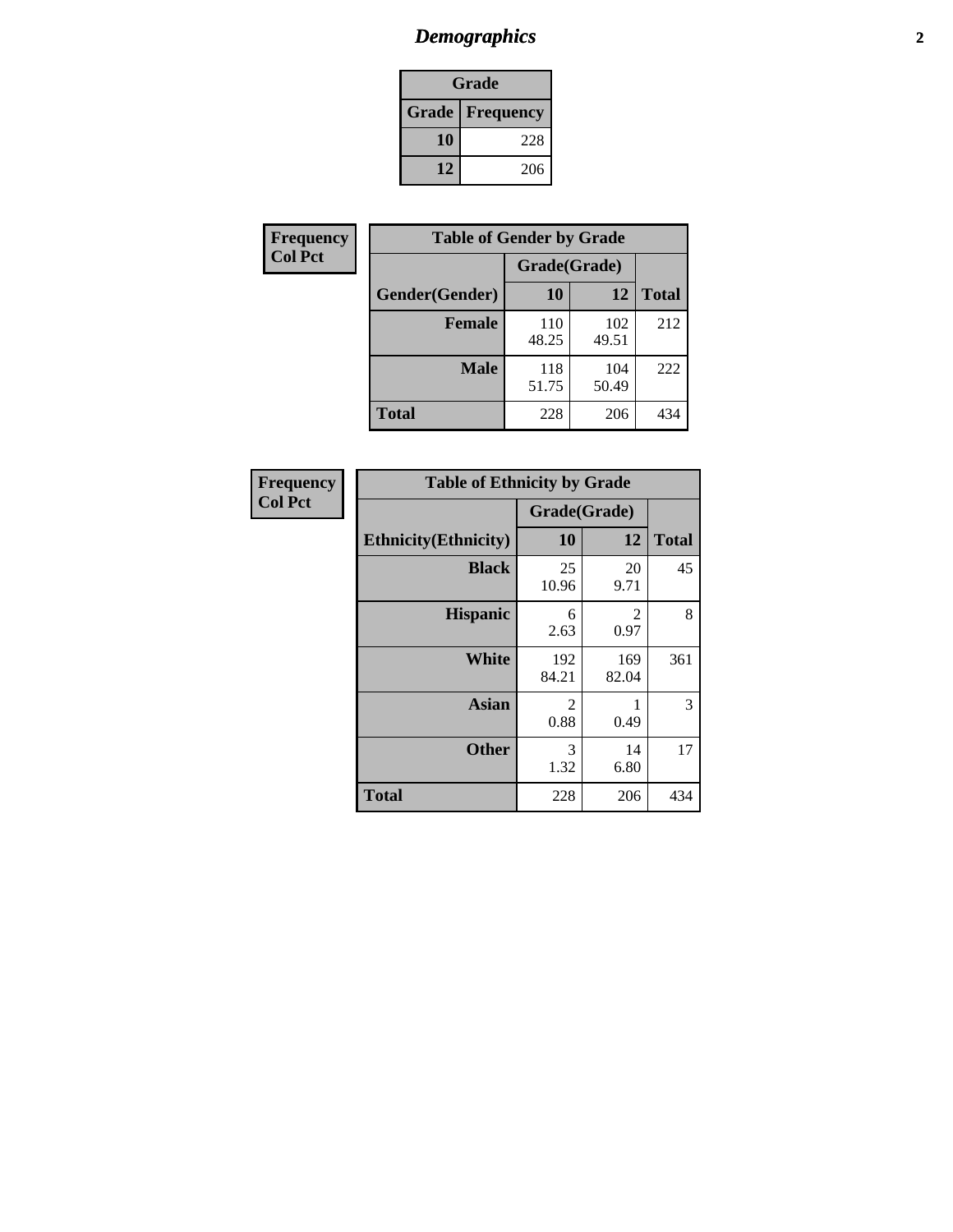#### *Title IV, Part A, Schedule A* **3** *Goal 1: Ensure that all schools are drug-free Baseline Data: Year 2008-2009 Prevalence of Drug Use*

| Frequency<br><b>Col Pct</b> | <b>Table of AlcoholAlt by Grade</b> |              |              |              |  |  |
|-----------------------------|-------------------------------------|--------------|--------------|--------------|--|--|
|                             | AlcoholAlt(Alcohol                  | Grade(Grade) |              |              |  |  |
|                             | use, past 30 days)                  | 10           | 12           | <b>Total</b> |  |  |
|                             | Yes                                 | 64<br>28.07  | 93<br>45.15  | 157          |  |  |
|                             | N <sub>0</sub>                      | 164<br>71.93 | 113<br>54.85 | 277          |  |  |
|                             | <b>Total</b>                        | 228          | 206          | 434          |  |  |

| Frequency      | <b>Table of TobaccoAny by Grade</b> |              |              |              |  |  |
|----------------|-------------------------------------|--------------|--------------|--------------|--|--|
| <b>Col Pct</b> | <b>TobaccoAny(Tobacco</b>           | Grade(Grade) |              |              |  |  |
|                | use, past 30 days)                  | 10           | 12           | <b>Total</b> |  |  |
|                | Yes                                 | 51<br>22.37  | 78<br>37.86  | 129          |  |  |
|                | N <sub>0</sub>                      | 177<br>77.63 | 128<br>62.14 | 305          |  |  |
|                | <b>Total</b>                        | 228          | 206          | 434          |  |  |

| Frequency<br><b>Col Pct</b> | <b>Table of MarijuanaAlt by Grade</b> |              |              |              |  |  |
|-----------------------------|---------------------------------------|--------------|--------------|--------------|--|--|
|                             | MarijuanaAlt(Marijuana                | Grade(Grade) |              |              |  |  |
|                             | use, past 30 days)                    | <b>10</b>    | 12           | <b>Total</b> |  |  |
|                             | Yes                                   | 22<br>9.65   | 40<br>19.42  | 62           |  |  |
|                             | N <sub>0</sub>                        | 206<br>90.35 | 166<br>80.58 | 372          |  |  |
|                             | <b>Total</b>                          | 228          | 206          | 434          |  |  |

| Frequency<br><b>Col Pct</b> | <b>Table of OtherDrugAny by Grade</b>  |              |              |              |  |  |
|-----------------------------|----------------------------------------|--------------|--------------|--------------|--|--|
|                             | <b>OtherDrugAny(Other</b><br>drug use, | Grade(Grade) |              |              |  |  |
|                             | past 30 days)                          | 10           | 12           | <b>Total</b> |  |  |
|                             | Yes                                    | 23<br>10.09  | 33<br>16.02  | 56           |  |  |
|                             | N <sub>0</sub>                         | 205<br>89.91 | 173<br>83.98 | 378          |  |  |
|                             | <b>Total</b>                           | 228          | 206          | 434          |  |  |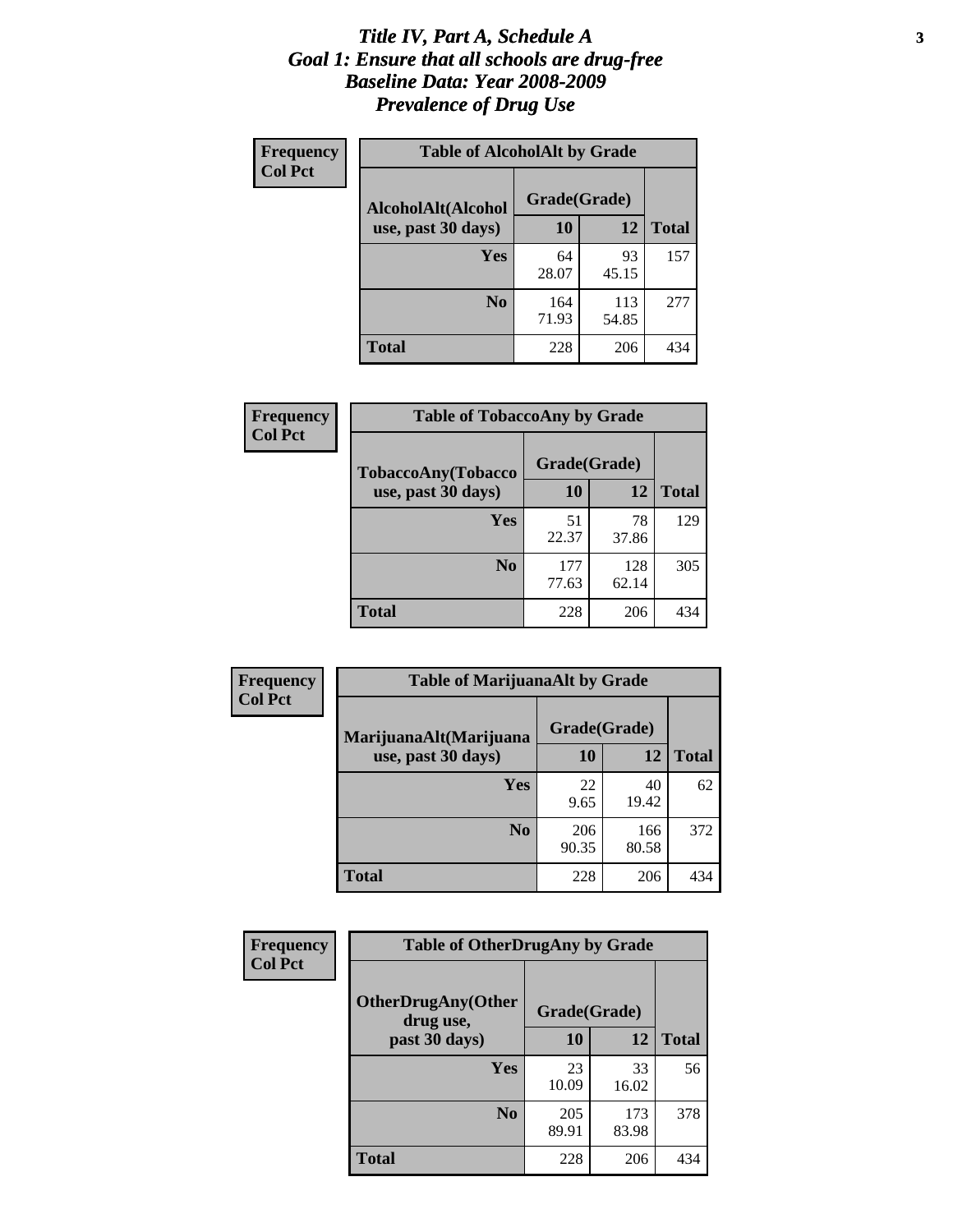#### *Average Age of Onset of Use* **4** *Results for "Average Age of Onset of Use" questions exclude students who said they did not use that substance*

| <b>Variable</b>    | Label                                                              | <b>Mean</b> |
|--------------------|--------------------------------------------------------------------|-------------|
| Alcoholinit2       | I started using alcohol when I was                                 | 14.10       |
| Cigarettesinit2    | I started smoking tobacco when I was                               | 13.95       |
| Smokelessinit2     | I started chewing tobacco when I was                               | 13.46       |
| Marijuanainit2     | I started using marijuana when I was                               | 14.26       |
| Cocaineinit2       | I started using cocaine when I was                                 | 14.33       |
| Inhalantsinit2     | I started using inhalants when I was                               | 12.06       |
| Steroidsinit2      | I started using steroids when I was                                | 13.17       |
| Ecstasyinit2       | I started using ecstasy when I was                                 | 14.64       |
| Methinit2          | I started using methamphetamines when I was                        | 13.80       |
| Hallucinogensinit2 | I started using hallucinogens when I was                           | 13.82       |
| Prescriptioninit2  | I started using prescription drugs not prescribed to me when I was | 14.08       |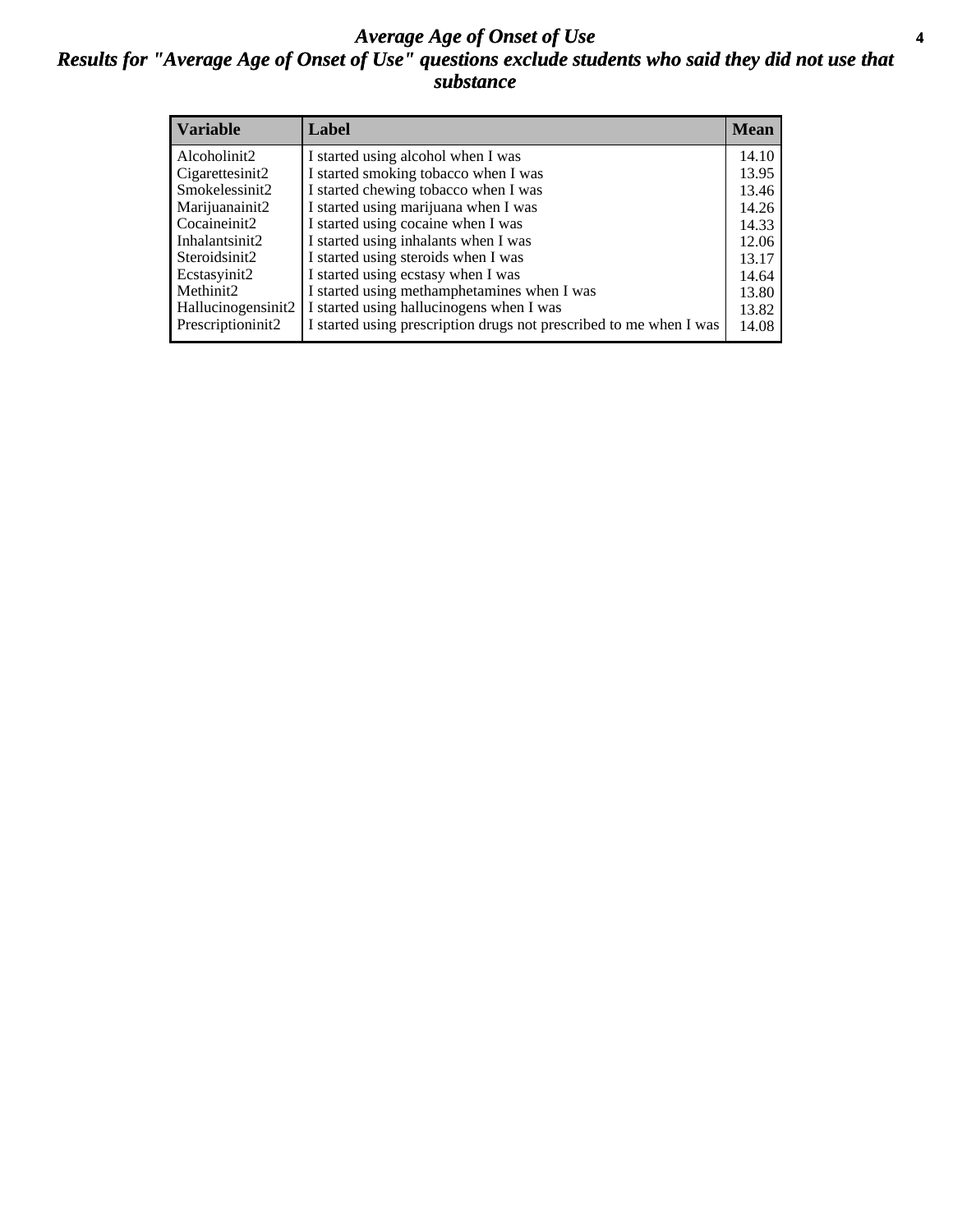# *Perception of Health Risk* **5**

| Frequency      | <b>Table of Alcoholharmdich by Grade</b> |              |              |              |  |
|----------------|------------------------------------------|--------------|--------------|--------------|--|
| <b>Col Pct</b> | Alcoholharmdich(I<br>think alcohol is    | Grade(Grade) |              |              |  |
|                | harmful)                                 | 10           | 12           | <b>Total</b> |  |
|                | <b>Yes</b>                               | 169<br>74.12 | 171<br>83.01 | 340          |  |
|                | N <sub>0</sub>                           | 59<br>25.88  | 35<br>16.99  | 94           |  |
|                | <b>Total</b>                             | 228          | 206          | 434          |  |

| Frequency      | <b>Table of Tobaccoharmdich by Grade</b> |              |              |              |
|----------------|------------------------------------------|--------------|--------------|--------------|
| <b>Col Pct</b> | Tobaccoharmdich(I<br>think tobacco is    | Grade(Grade) |              |              |
|                | harmful)                                 | 10           | 12           | <b>Total</b> |
|                | Yes                                      | 205<br>89.91 | 198<br>96.12 | 403          |
|                | N <sub>0</sub>                           | 23<br>10.09  | 8<br>3.88    | 31           |
|                | <b>Total</b>                             | 228          | 206          | 434          |

| <b>Frequency</b> | <b>Table of Marijuanaharmdich by Grade</b> |              |              |              |  |  |
|------------------|--------------------------------------------|--------------|--------------|--------------|--|--|
| <b>Col Pct</b>   | Marijuanaharmdich(I<br>think marijuana is  | Grade(Grade) |              |              |  |  |
|                  | harmful)                                   | 10           | 12           | <b>Total</b> |  |  |
|                  | Yes                                        | 179<br>78.51 | 161<br>78.16 | 340          |  |  |
|                  | N <sub>0</sub>                             | 49<br>21.49  | 45<br>21.84  | 94           |  |  |
|                  | <b>Total</b>                               | 228          | 206          | 434          |  |  |

| Frequency      | <b>Table of Otherdrugharmdich by Grade</b>                   |              |              |              |  |  |  |  |
|----------------|--------------------------------------------------------------|--------------|--------------|--------------|--|--|--|--|
| <b>Col Pct</b> | Otherdrugharmdich(I<br>Grade(Grade)<br>think other drugs are |              |              |              |  |  |  |  |
|                | harmful)                                                     | 10           | 12           | <b>Total</b> |  |  |  |  |
|                | <b>Yes</b>                                                   | 211<br>92.54 | 199<br>96.60 | 410          |  |  |  |  |
|                | N <sub>0</sub>                                               | 17<br>7.46   | 3.40         | 24           |  |  |  |  |
|                | <b>Total</b>                                                 | 228          | 206          | 434          |  |  |  |  |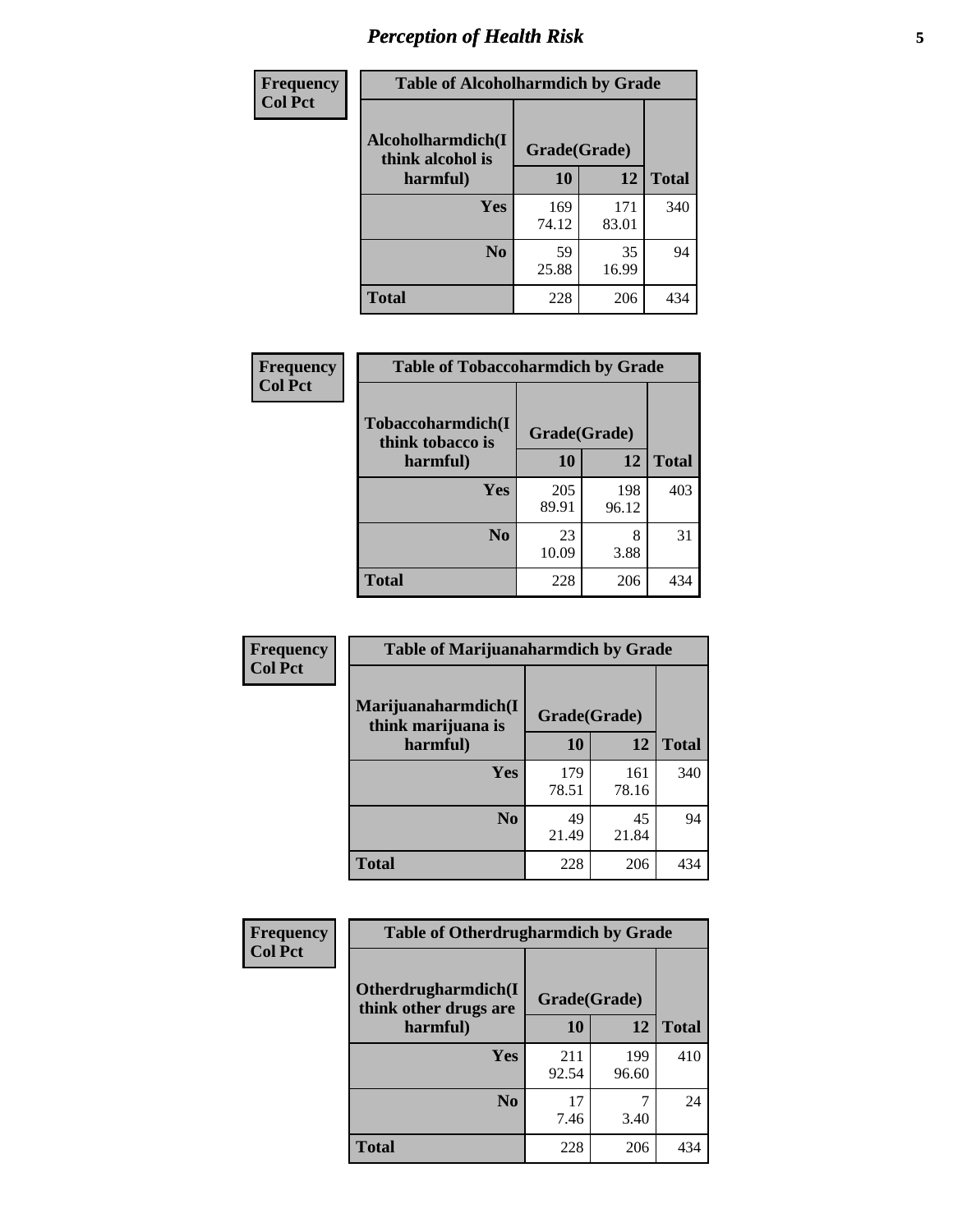# *Social Disapproval* **6**

| Frequency      | <b>Table of Alcoholpeerdich by Grade</b>                    |              |              |     |
|----------------|-------------------------------------------------------------|--------------|--------------|-----|
| <b>Col Pct</b> | Alcoholpeerdich(My<br>friends would<br>disapprove if I used | Grade(Grade) |              |     |
|                | alcohol)                                                    | 10           | <b>Total</b> |     |
|                | <b>Yes</b>                                                  | 102<br>44.74 | 58<br>28.16  | 160 |
|                | N <sub>0</sub>                                              | 126<br>55.26 | 148<br>71.84 | 274 |
|                | <b>Total</b>                                                | 228          | 206          | 434 |

| <b>Frequency</b> |
|------------------|
| <b>Col Pct</b>   |

| <b>Table of Tobaccopeerdich by Grade</b>                            |              |              |              |  |  |  |  |
|---------------------------------------------------------------------|--------------|--------------|--------------|--|--|--|--|
| <b>Tobaccopeerdich</b> (My<br>friends would<br>disapprove if I used | Grade(Grade) |              |              |  |  |  |  |
| tobacco)                                                            | 10           | 12           | <b>Total</b> |  |  |  |  |
| Yes                                                                 | 131<br>57.46 | 71<br>34.47  | 202          |  |  |  |  |
| N <sub>0</sub>                                                      | 97<br>42.54  | 135<br>65.53 | 232          |  |  |  |  |
| <b>Total</b>                                                        | 228          | 206          | 434          |  |  |  |  |

| Frequency      | <b>Table of Marijuanapeerdich by Grade</b>                    |              |              |              |  |  |  |  |
|----------------|---------------------------------------------------------------|--------------|--------------|--------------|--|--|--|--|
| <b>Col Pct</b> | Marijuanapeerdich(My<br>friends would<br>disapprove if I used | Grade(Grade) |              |              |  |  |  |  |
|                | marijuana)                                                    | 10           | 12           | <b>Total</b> |  |  |  |  |
|                | <b>Yes</b>                                                    | 155<br>67.98 | 105<br>50.97 | 260          |  |  |  |  |
|                | N <sub>0</sub>                                                | 73<br>32.02  | 101<br>49.03 | 174          |  |  |  |  |
|                | <b>Total</b>                                                  | 228          | 206          | 434          |  |  |  |  |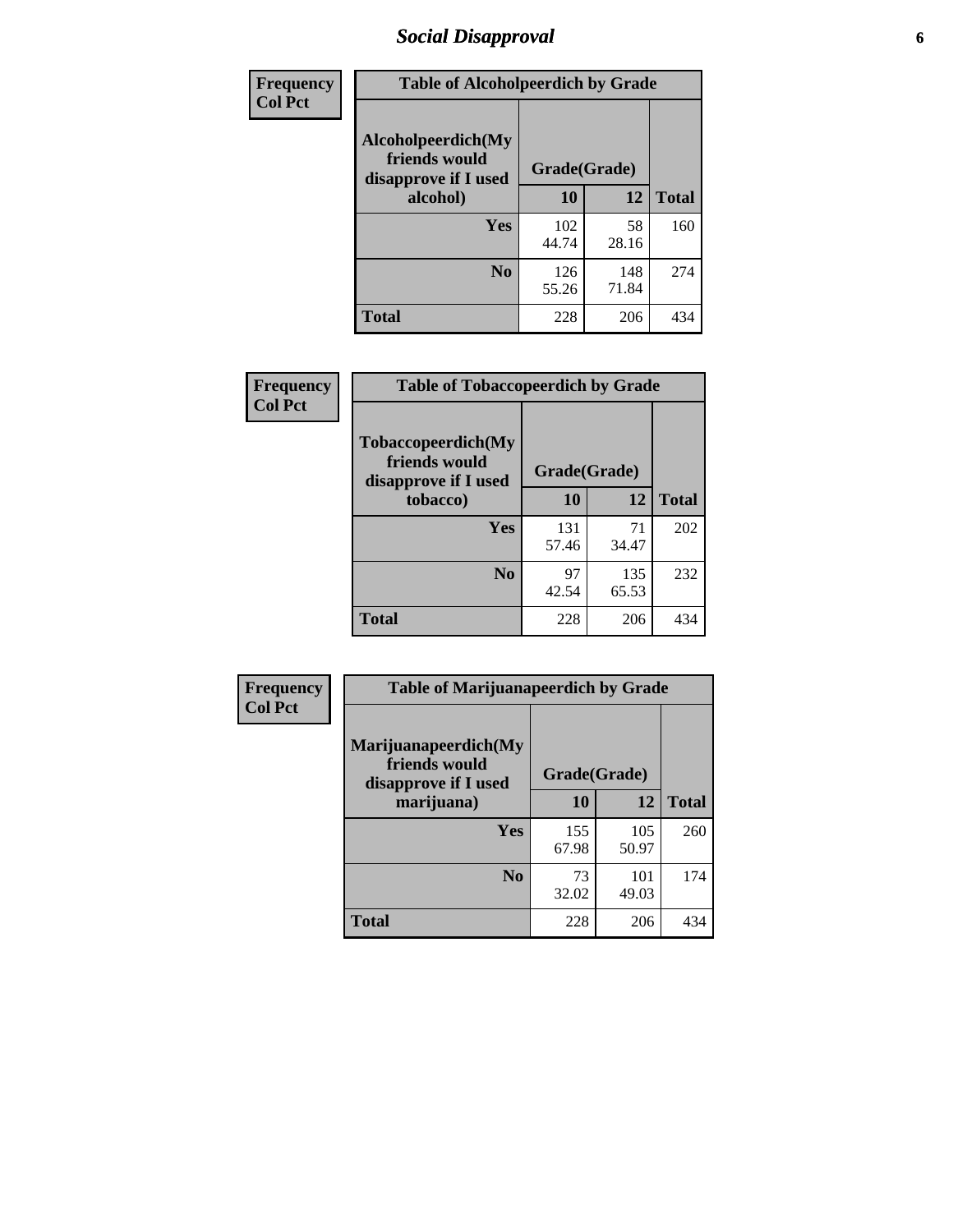# *Social Disapproval* **7**

| Frequency      | <b>Table of Otherdrugpeerdich by Grade</b>                    |              |              |              |  |  |  |  |
|----------------|---------------------------------------------------------------|--------------|--------------|--------------|--|--|--|--|
| <b>Col Pct</b> | Otherdrugpeerdich(My<br>friends would<br>disapprove if I used | Grade(Grade) |              |              |  |  |  |  |
|                | other drugs)                                                  | 10           | 12           | <b>Total</b> |  |  |  |  |
|                | <b>Yes</b>                                                    | 174<br>76.32 | 137<br>66.50 | 311          |  |  |  |  |
|                | N <sub>0</sub>                                                | 54<br>23.68  | 69<br>33.50  | 123          |  |  |  |  |
|                | <b>Total</b>                                                  | 228          | 206          | 434          |  |  |  |  |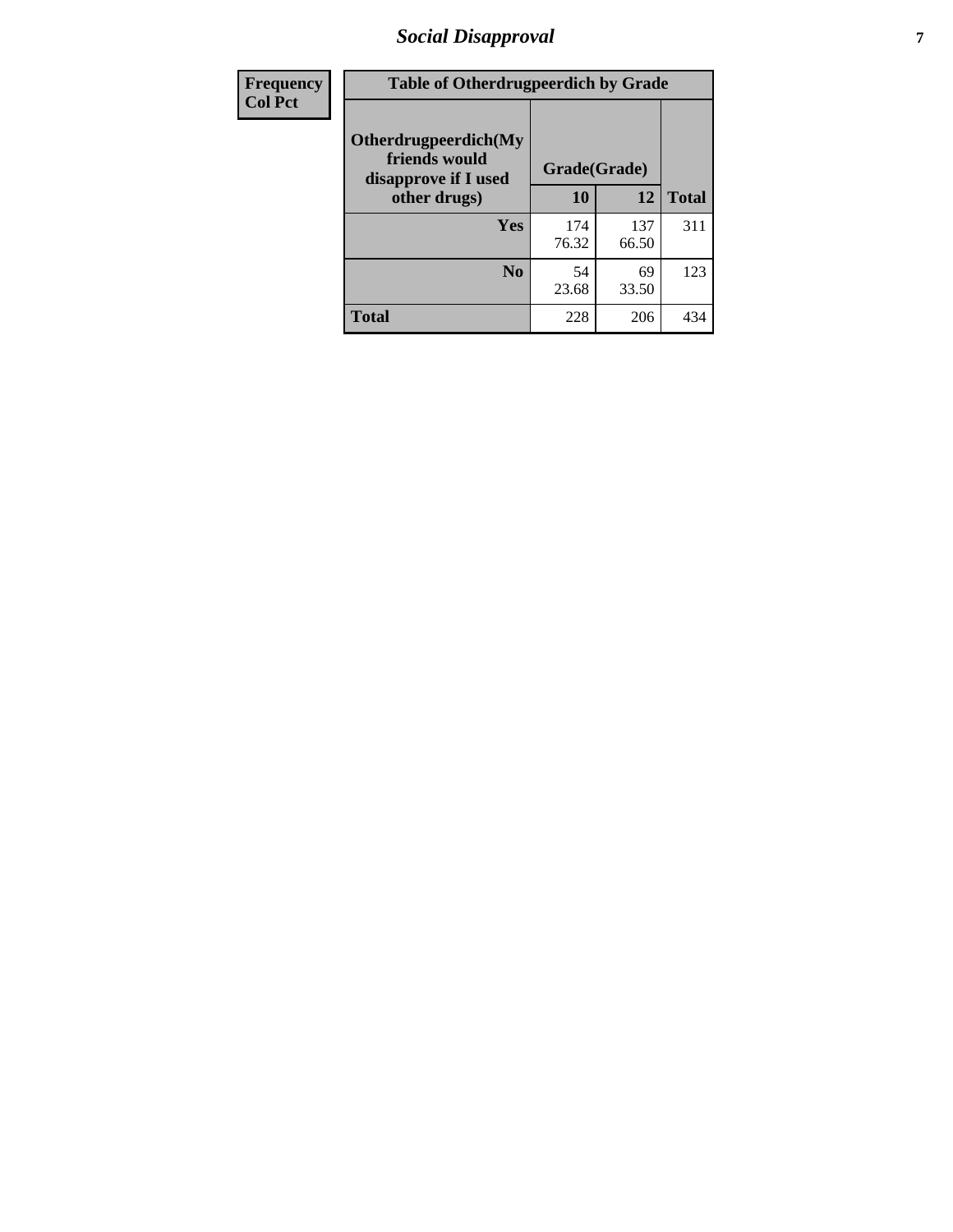#### Title IV, Part A, Schedule A **8** *Goal 2: To help ensure that all schools are safe and disciplined Baseline Data: Year 2008-2009 Student Involvement in Gang Activity*

| Frequency      | <b>Table of Gangself by Grade</b>                                                                         |                    |              |              |
|----------------|-----------------------------------------------------------------------------------------------------------|--------------------|--------------|--------------|
| <b>Col Pct</b> | <b>Gangself</b> (I<br>have<br>participated<br>in illegal<br>gang<br>activities in<br>the past 30<br>days) | Grade(Grade)<br>10 | 12           | <b>Total</b> |
|                | Yes                                                                                                       | 13<br>5.70         | 10<br>4.85   | 23           |
|                | N <sub>0</sub>                                                                                            | 215<br>94.30       | 196<br>95.15 | 411          |
|                | <b>Total</b>                                                                                              | 228                | 206          | 434          |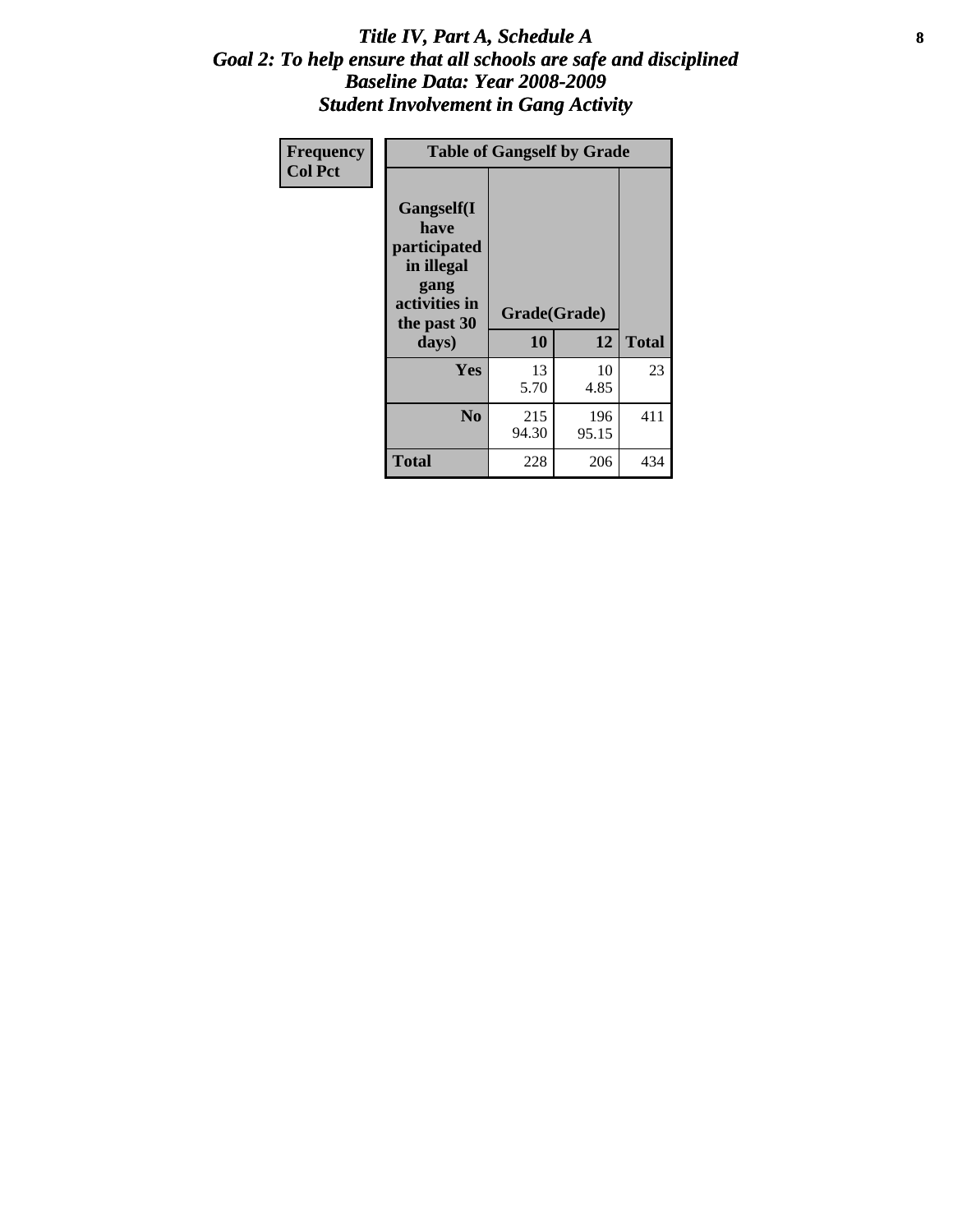# *Student Perception of School Safety* **9**

| <b>Frequency</b><br>Row Pct |
|-----------------------------|
|                             |

| <b>Table of Grade by Safeschool</b> |                          |                                                        |                      |                                    |              |  |  |
|-------------------------------------|--------------------------|--------------------------------------------------------|----------------------|------------------------------------|--------------|--|--|
|                                     |                          | Safeschool (School is a place at which I feel<br>safe) |                      |                                    |              |  |  |
| Grade(Grade)                        | <b>Strongly</b><br>Agree | Somewhat  <br>Agree                                    | Somewhat<br>Disagree | <b>Strongly</b><br><b>Disagree</b> | <b>Total</b> |  |  |
| 10                                  | 37<br>16.23              | 130<br>57.02                                           | 40<br>17.54          | 21<br>9.21                         | 228          |  |  |
| 12                                  | 54<br>26.21              | 107<br>51.94                                           | 32<br>15.53          | 13<br>6.31                         | 206          |  |  |
| <b>Total</b>                        | 91                       | 237                                                    | 72                   | 34                                 | 434          |  |  |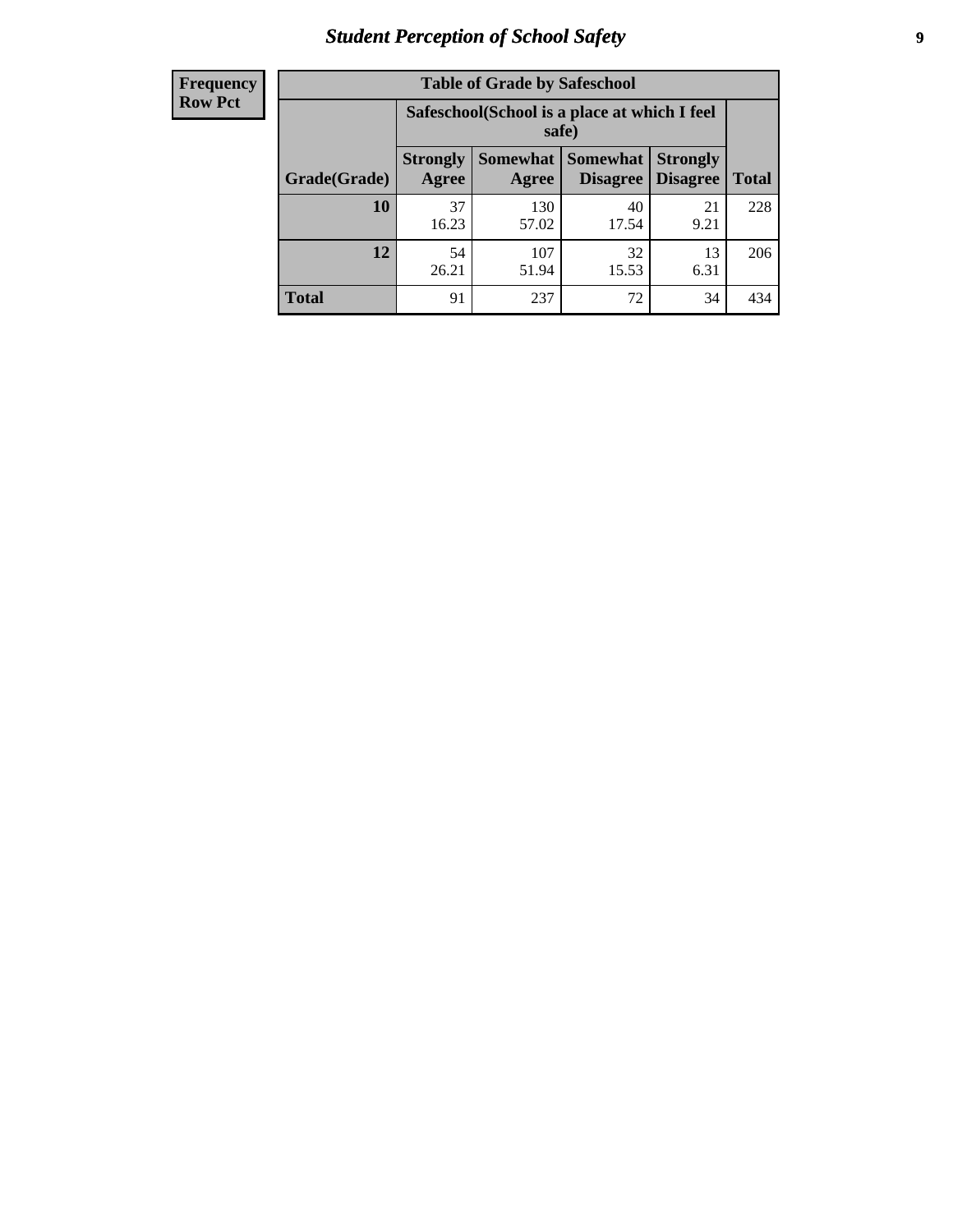#### *Students Who Have Been Bullied* **10**

| <b>Frequency</b> |
|------------------|
| Row Pct          |

| <b>Table of Grade by Bullied</b> |                             |                                                                               |                              |                          |                        |                               |                          |              |
|----------------------------------|-----------------------------|-------------------------------------------------------------------------------|------------------------------|--------------------------|------------------------|-------------------------------|--------------------------|--------------|
|                                  |                             | <b>Bullied</b> (I have been bullied by other<br>students in the past 30 days) |                              |                          |                        |                               |                          |              |
| Grade(Grade)                     | $\mathbf{0}$<br><b>Days</b> | 1 or<br>2<br>days                                                             | 3 <sub>to</sub><br>5<br>days | <b>6 to</b><br>9<br>days | 10<br>to<br>19<br>days | <b>20</b><br>to<br>29<br>days | <b>All</b><br>30<br>days | <b>Total</b> |
| 10                               | 192<br>84.21                | 14<br>6.14                                                                    | 9<br>3.95                    | 2<br>0.88                | 6<br>2.63              | 3<br>1.32                     | $\mathfrak{D}$<br>0.88   | 228          |
| 12                               | 188<br>91.26                | 6<br>2.91                                                                     | $\overline{4}$<br>1.94       | $\Omega$<br>0.00         | 0.49                   | 4<br>1.94                     | 3<br>1.46                | 206          |
| <b>Total</b>                     | 380                         | 20                                                                            | 13                           | $\overline{2}$           | 7                      | 7                             | 5                        | 434          |

 $\blacksquare$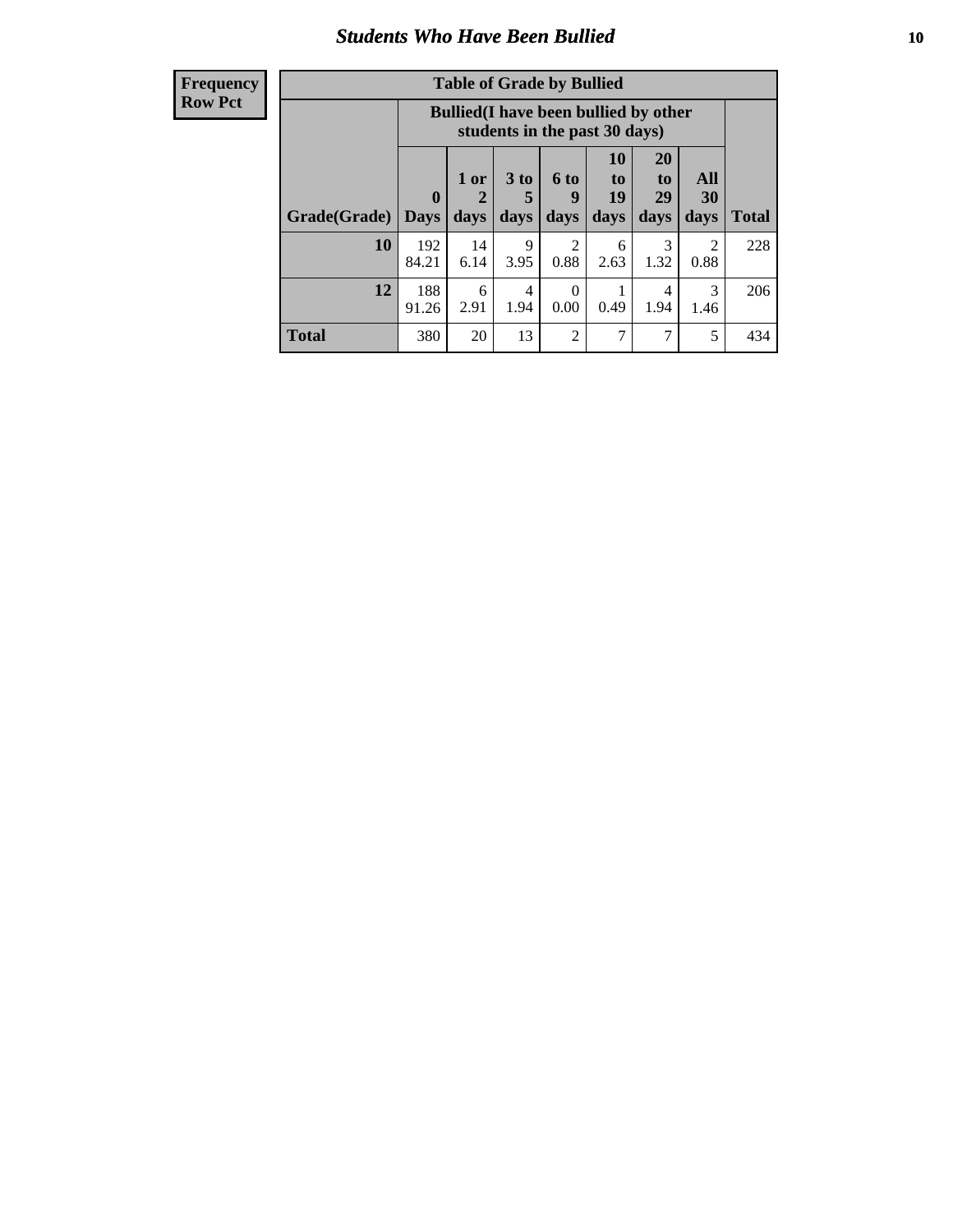#### *School Climate* **11**

| <b>Frequency</b> | <b>Table of SchoolClimate1 by Grade</b> |                    |              |              |  |  |  |
|------------------|-----------------------------------------|--------------------|--------------|--------------|--|--|--|
| <b>Col Pct</b>   | SchoolClimate1(I<br>like school)        | Grade(Grade)<br>10 | 12           | <b>Total</b> |  |  |  |
|                  | <b>Strongly Agree</b>                   | 30<br>13.16        | 18<br>8.74   | 48           |  |  |  |
|                  | <b>Somewhat Agree</b>                   | 136<br>59.65       | 146<br>70.87 | 282          |  |  |  |
|                  | <b>Somewhat Disagree</b>                | 36<br>15.79        | 23<br>11.17  | 59           |  |  |  |
|                  | <b>Strongly Disagree</b>                | 26<br>11.40        | 19<br>9.22   | 45           |  |  |  |
|                  | <b>Total</b>                            | 228                | 206          | 434          |  |  |  |

| <b>Frequency</b> |
|------------------|
| <b>Col Pct</b>   |

| <b>Table of SchoolClimate2 by Grade</b>           |                    |              |              |  |  |
|---------------------------------------------------|--------------------|--------------|--------------|--|--|
| SchoolClimate2(I<br>feel successful at<br>school) | Grade(Grade)<br>10 | 12           | <b>Total</b> |  |  |
| <b>Strongly Agree</b>                             | 49<br>21.49        | 49<br>23.79  | 98           |  |  |
| <b>Somewhat Agree</b>                             | 137<br>60.09       | 128<br>62.14 | 265          |  |  |
| <b>Somewhat Disagree</b>                          | 32<br>14.04        | 20<br>9.71   | 52           |  |  |
| <b>Strongly Disagree</b>                          | 10<br>4.39         | 9<br>4.37    | 19           |  |  |
| <b>Total</b>                                      | 228                | 206          | 434          |  |  |

| Frequency      | <b>Table of SchoolClimate3 by Grade</b>                                      |                    |              |              |  |
|----------------|------------------------------------------------------------------------------|--------------------|--------------|--------------|--|
| <b>Col Pct</b> | <b>SchoolClimate3(My</b><br>school has high<br>standards for<br>achievement) | Grade(Grade)<br>10 | 12           | <b>Total</b> |  |
|                | <b>Strongly Agree</b>                                                        | 79<br>34.65        | 61<br>29.61  | 140          |  |
|                | <b>Somewhat Agree</b>                                                        | 116<br>50.88       | 100<br>48.54 | 216          |  |
|                | <b>Somewhat Disagree</b>                                                     | 22<br>9.65         | 36<br>17.48  | 58           |  |
|                | <b>Strongly Disagree</b>                                                     | 11<br>4.82         | 9<br>4.37    | 20           |  |
|                | Total                                                                        | 228                | 206          | 434          |  |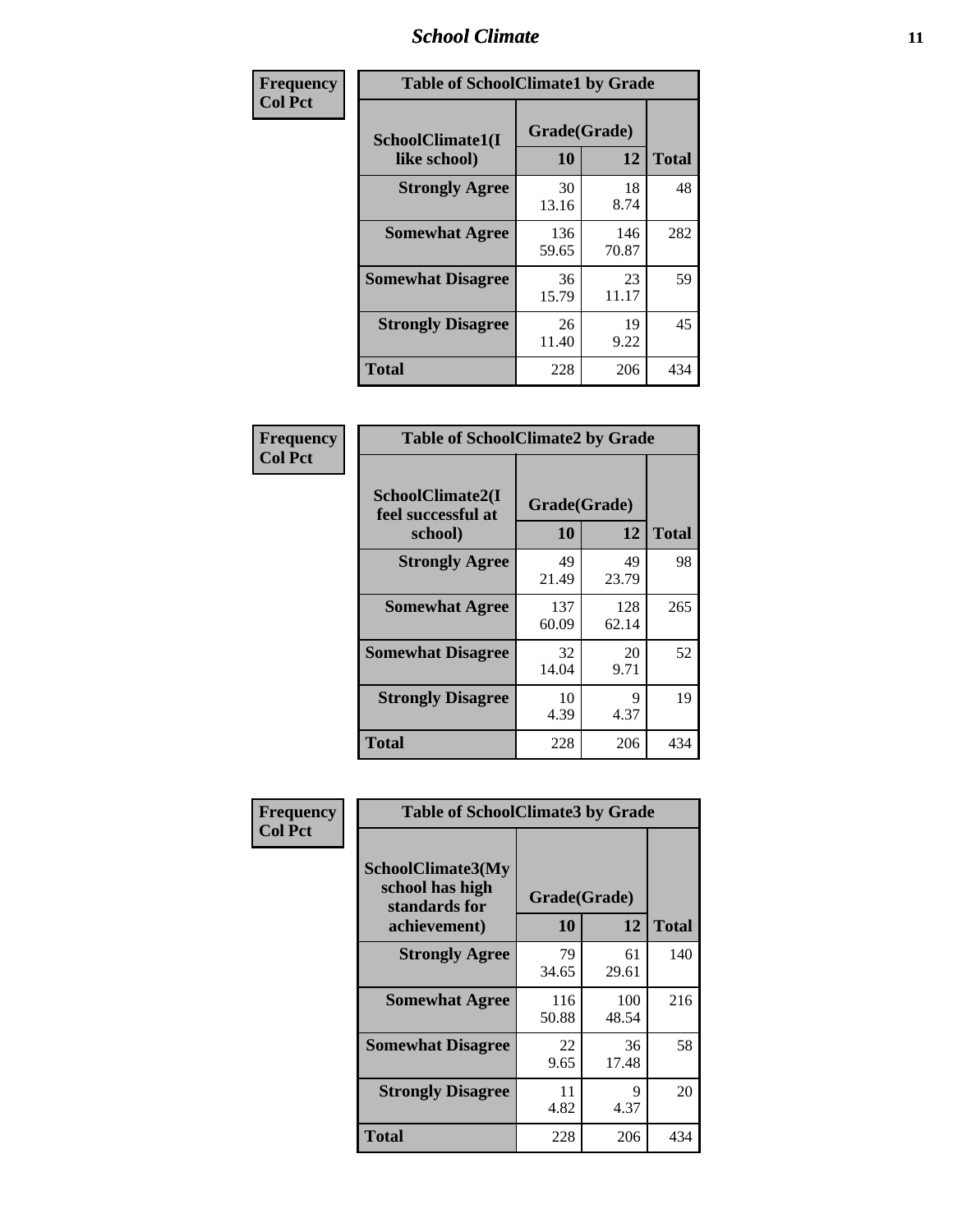### *School Climate* **12**

| Frequency      | <b>Table of SchoolClimate4 by Grade</b>                       |                    |             |              |  |
|----------------|---------------------------------------------------------------|--------------------|-------------|--------------|--|
| <b>Col Pct</b> | SchoolClimate4(My<br>school sets clear<br>rules for behavior) | Grade(Grade)<br>10 | 12          | <b>Total</b> |  |
|                | <b>Strongly Agree</b>                                         | 91<br>39.91        | 90<br>43.69 | 181          |  |
|                | <b>Somewhat Agree</b>                                         | 103<br>45.18       | 93<br>45.15 | 196          |  |
|                | <b>Somewhat Disagree</b>                                      | 26<br>11.40        | 17<br>8.25  | 43           |  |
|                | <b>Strongly Disagree</b>                                      | 8<br>3.51          | 6<br>2.91   | 14           |  |
|                | <b>Total</b>                                                  | 228                | 206         | 434          |  |

| <b>Table of SchoolClimate5 by Grade</b>                   |              |              |              |  |  |
|-----------------------------------------------------------|--------------|--------------|--------------|--|--|
| SchoolClimate5(I<br>know what to do in<br>an emergency at | Grade(Grade) |              |              |  |  |
| school)                                                   | 10           | 12           | <b>Total</b> |  |  |
| <b>Strongly Agree</b>                                     | 125<br>54.82 | 110<br>53.40 | 235          |  |  |
| <b>Somewhat Agree</b>                                     | 72<br>31.58  | 83<br>40.29  | 155          |  |  |
| <b>Somewhat Disagree</b>                                  | 24<br>10.53  | 8<br>3.88    | 32           |  |  |
| <b>Strongly Disagree</b>                                  | 7<br>3.07    | 5<br>2.43    | 12           |  |  |
| Total                                                     | 228          | 206          | 434          |  |  |

| <b>Frequency</b> | <b>Table of SchoolClimate6 by Grade</b>                  |                    |              |              |  |  |
|------------------|----------------------------------------------------------|--------------------|--------------|--------------|--|--|
| <b>Col Pct</b>   | <b>SchoolClimate6(Teachers</b><br>treat me with respect) | Grade(Grade)<br>10 | 12           | <b>Total</b> |  |  |
|                  | <b>Strongly Agree</b>                                    | 67<br>29.39        | 70<br>33.98  | 137          |  |  |
|                  | <b>Somewhat Agree</b>                                    | 111<br>48.68       | 106<br>51.46 | 217          |  |  |
|                  | <b>Somewhat Disagree</b>                                 | 36<br>15.79        | 20<br>9.71   | 56           |  |  |
|                  | <b>Strongly Disagree</b>                                 | 14<br>6.14         | 10<br>4.85   | 24           |  |  |
|                  | <b>Total</b>                                             | 228                | 206          | 434          |  |  |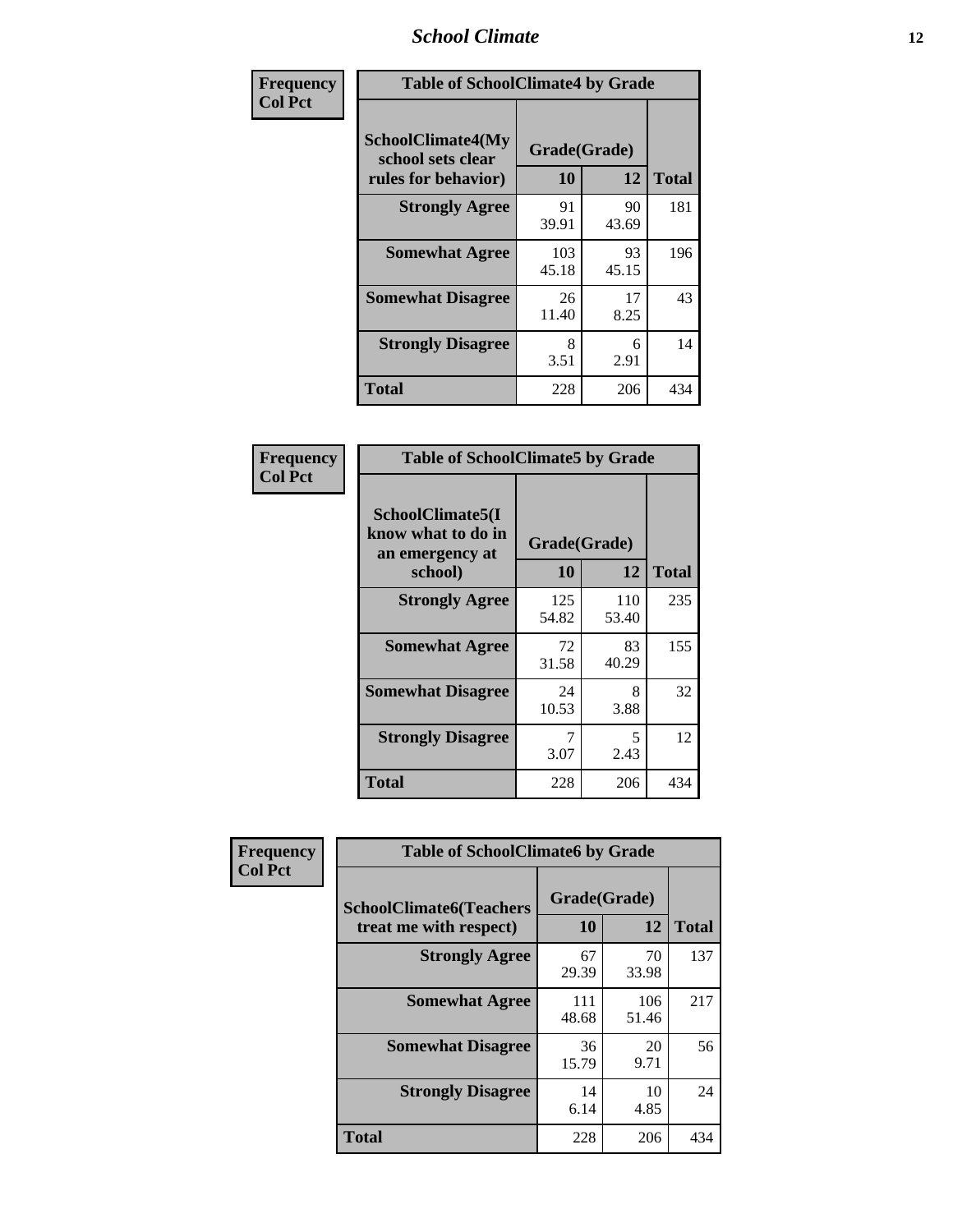### *School Climate* **13**

| Frequency      | <b>Table of SchoolClimate7 by Grade</b>                                       |                           |              |              |  |
|----------------|-------------------------------------------------------------------------------|---------------------------|--------------|--------------|--|
| <b>Col Pct</b> | <b>SchoolClimate7(Behaviors</b><br>in my class allow the<br>teacher to teach) | Grade(Grade)<br><b>10</b> | 12           | <b>Total</b> |  |
|                | <b>Strongly Agree</b>                                                         | 46<br>20.18               | 56<br>27.18  | 102          |  |
|                | <b>Somewhat Agree</b>                                                         | 119<br>52.19              | 115<br>55.83 | 234          |  |
|                | <b>Somewhat Disagree</b>                                                      | 46<br>20.18               | 30<br>14.56  | 76           |  |
|                | <b>Strongly Disagree</b>                                                      | 17<br>7.46                | 5<br>2.43    | 22           |  |
|                | <b>Total</b>                                                                  | 228                       | 206          | 434          |  |

| Frequency      | <b>Table of SchoolClimate8 by Grade</b>                                              |                    |             |              |  |
|----------------|--------------------------------------------------------------------------------------|--------------------|-------------|--------------|--|
| <b>Col Pct</b> | <b>SchoolClimate8(Students</b><br>are frequently<br>recognized for good<br>behavior) | Grade(Grade)<br>10 | 12          | <b>Total</b> |  |
|                | <b>Strongly Agree</b>                                                                | 32<br>14.04        | 26<br>12.62 | 58           |  |
|                | <b>Somewhat Agree</b>                                                                | 98<br>42.98        | 92<br>44.66 | 190          |  |
|                | <b>Somewhat Disagree</b>                                                             | 71<br>31.14        | 62<br>30.10 | 133          |  |
|                | <b>Strongly Disagree</b>                                                             | 27<br>11.84        | 26<br>12.62 | 53           |  |
|                | <b>Total</b>                                                                         | 228                | 206         | 434          |  |

| Frequency      | <b>Table of SchoolClimate9 by Grade</b>                                           |                    |              |              |  |
|----------------|-----------------------------------------------------------------------------------|--------------------|--------------|--------------|--|
| <b>Col Pct</b> | SchoolClimate9(School<br>counselor would be<br>helpful if I needed<br>assistance) | Grade(Grade)<br>10 | 12           | <b>Total</b> |  |
|                | <b>Strongly Agree</b>                                                             | 88<br>38.60        | 101<br>49.03 | 189          |  |
|                | <b>Somewhat Agree</b>                                                             | 88<br>38.60        | 77<br>37.38  | 165          |  |
|                | <b>Somewhat Disagree</b>                                                          | 39<br>17.11        | 18<br>8.74   | 57           |  |
|                | <b>Strongly Disagree</b>                                                          | 13<br>5.70         | 10<br>4.85   | 23           |  |
|                | Total                                                                             | 228                | 206          | 434          |  |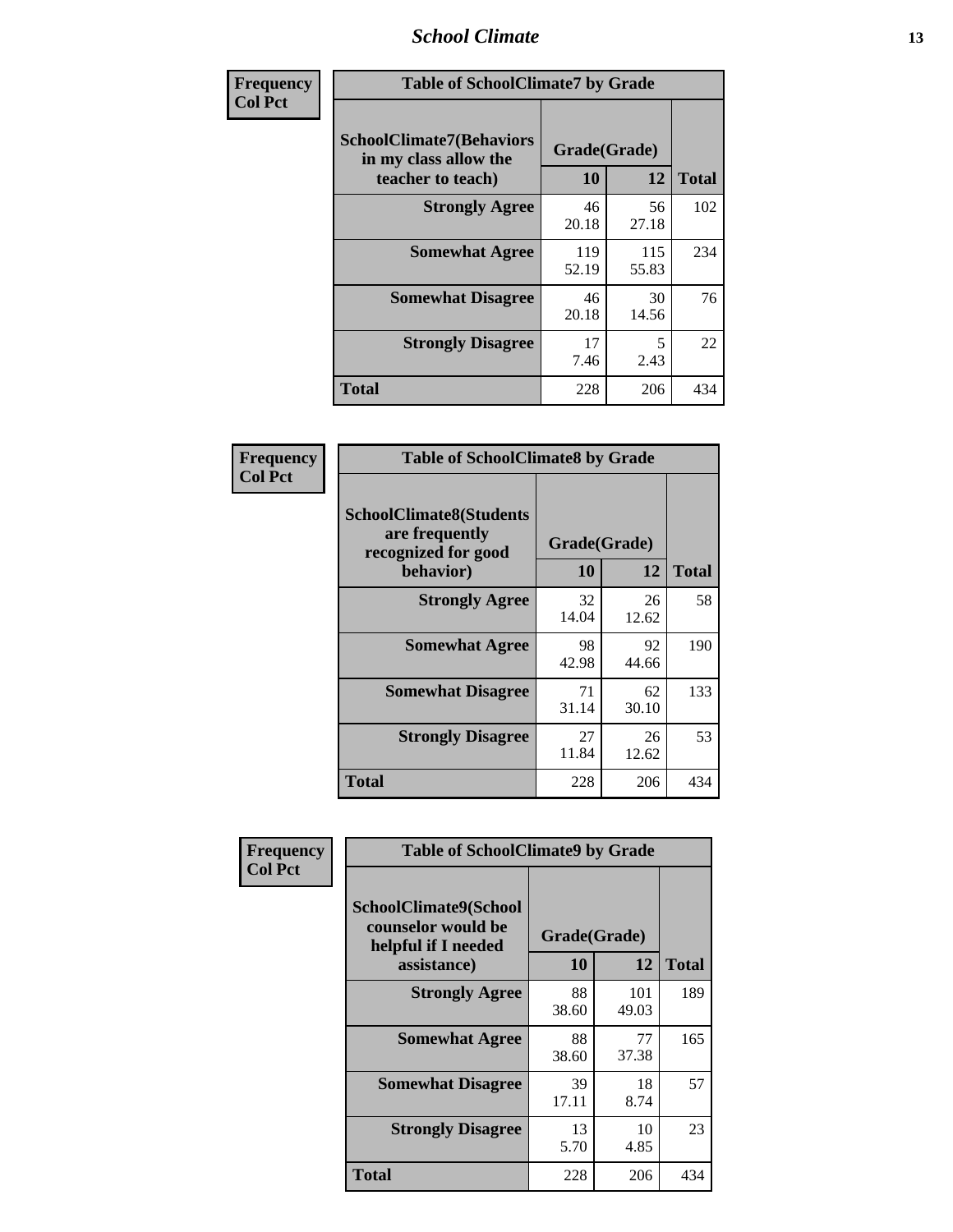### *Reasons for Dropping Out* **14**

| Frequency      | <b>Table of Dropoutreason by Grade</b>                                   |              |                    |              |  |
|----------------|--------------------------------------------------------------------------|--------------|--------------------|--------------|--|
| <b>Col Pct</b> | Dropoutreason(If<br>I dropped out the<br>reason would<br>most likely be) | 10           | Grade(Grade)<br>12 | <b>Total</b> |  |
|                | <b>Won't Drop out</b>                                                    | 119<br>52.19 | 127<br>61.65       | 246          |  |
|                | <b>Bored</b>                                                             | 46<br>20.18  | 26<br>12.62        | 72           |  |
|                | <b>Family Reasons</b>                                                    | 16<br>7.02   | 13<br>6.31         | 29           |  |
|                | <b>Being Bullied</b>                                                     | 9<br>3.95    | 3<br>1.46          | 12           |  |
|                | <b>Other</b>                                                             | 38<br>16.67  | 37<br>17.96        | 75           |  |
|                | <b>Total</b>                                                             | 228          | 206                | 434          |  |

| Frequency<br><b>Col Pct</b> | <b>Table of Dropout by Grade</b>                            |              |              |              |  |  |
|-----------------------------|-------------------------------------------------------------|--------------|--------------|--------------|--|--|
|                             | Dropout(I<br>have<br>thought<br>about<br>dropping<br>out of | Grade(Grade) |              |              |  |  |
|                             | school)                                                     | 10           | 12           | <b>Total</b> |  |  |
|                             | Yes                                                         | 60<br>26.32  | 62<br>30.10  | 122          |  |  |
|                             | N <sub>0</sub>                                              | 168<br>73.68 | 144<br>69.90 | 312          |  |  |
|                             |                                                             |              |              |              |  |  |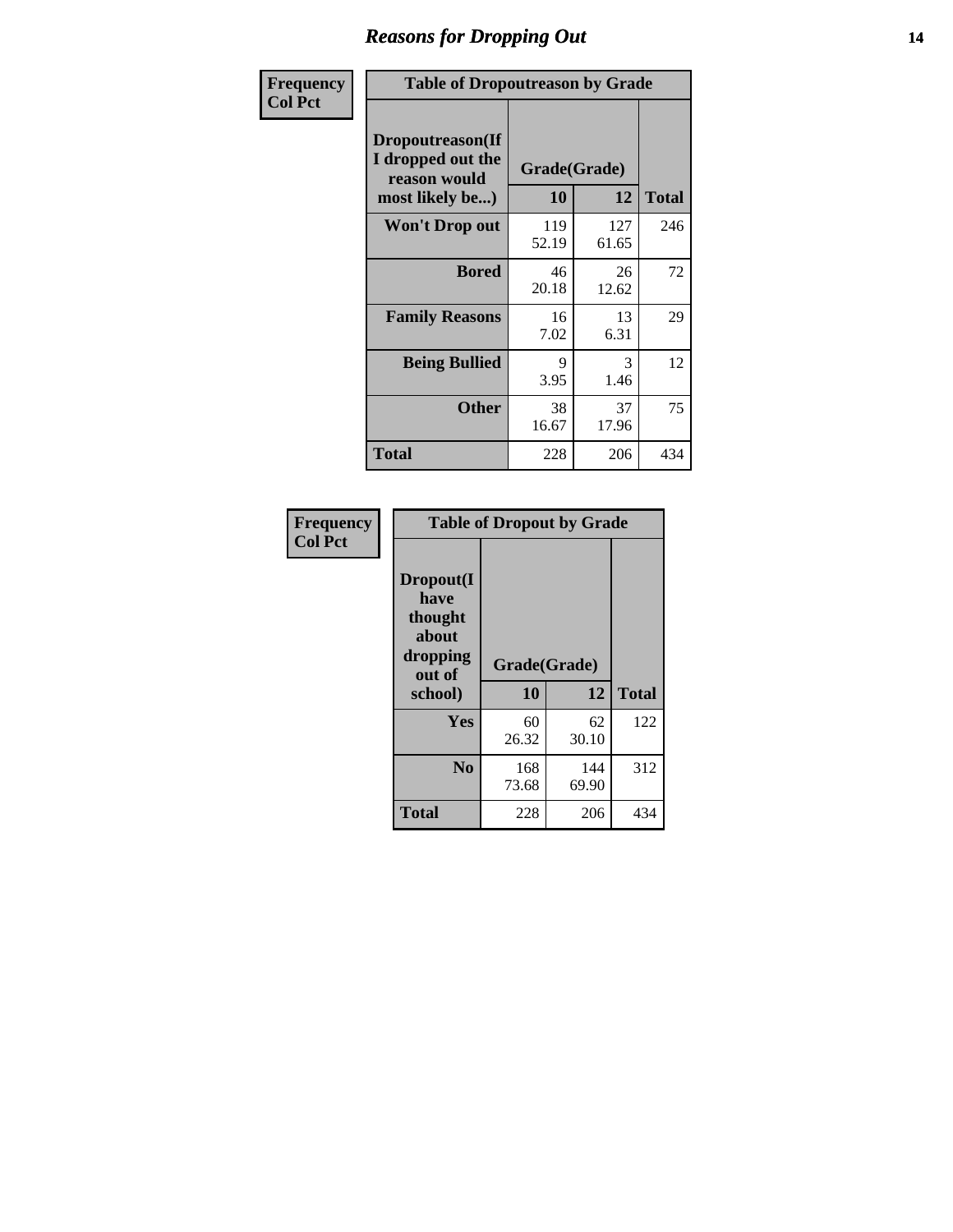*School Safety* **15**

| Frequency      | <b>Table of Gangself by Grade</b>                                                                 |                    |              |              |
|----------------|---------------------------------------------------------------------------------------------------|--------------------|--------------|--------------|
| <b>Col Pct</b> | Gangself(I<br>have<br>participated<br>in illegal<br>gang<br>activities in<br>the past 30<br>days) | Grade(Grade)<br>10 | 12           | <b>Total</b> |
|                | Yes                                                                                               | 13<br>5.70         | 10<br>4.85   | 23           |
|                | N <sub>0</sub>                                                                                    | 215<br>94.30       | 196<br>95.15 | 411          |
|                | <b>Total</b>                                                                                      | 228                | 206          | 434          |

| Frequency      | <b>Table of Gangpeers by Grade</b>                                                                                     |                    |              |              |  |  |  |  |  |  |
|----------------|------------------------------------------------------------------------------------------------------------------------|--------------------|--------------|--------------|--|--|--|--|--|--|
| <b>Col Pct</b> | Gangpeers(I<br>have friends<br>who have<br>participated<br>in illegal<br>gang<br>activities in<br>the past 30<br>days) | Grade(Grade)<br>10 | 12           | <b>Total</b> |  |  |  |  |  |  |
|                | Yes                                                                                                                    | 52<br>22.81        | 36<br>17.48  | 88           |  |  |  |  |  |  |
|                | N <sub>0</sub>                                                                                                         | 176<br>77.19       | 170<br>82.52 | 346          |  |  |  |  |  |  |
|                | Total                                                                                                                  | 228                | 206          | 434          |  |  |  |  |  |  |

| Frequency      | <b>Table of Pickedon by Grade</b>                                  |              |             |              |  |  |  |  |  |
|----------------|--------------------------------------------------------------------|--------------|-------------|--------------|--|--|--|--|--|
| <b>Col Pct</b> | <b>Pickedon(I have</b><br>been picked on or<br>teased at school in | Grade(Grade) |             |              |  |  |  |  |  |
|                | the past 30 days)                                                  | 10           | 12          | <b>Total</b> |  |  |  |  |  |
|                | <b>Strongly Agree</b>                                              | 24<br>10.53  | 13<br>6.31  | 37           |  |  |  |  |  |
|                | <b>Somewhat Agree</b>                                              | 48<br>21.05  | 38<br>18.45 | 86           |  |  |  |  |  |
|                | <b>Somewhat Disagree</b>                                           | 37<br>16.23  | 27<br>13.11 | 64           |  |  |  |  |  |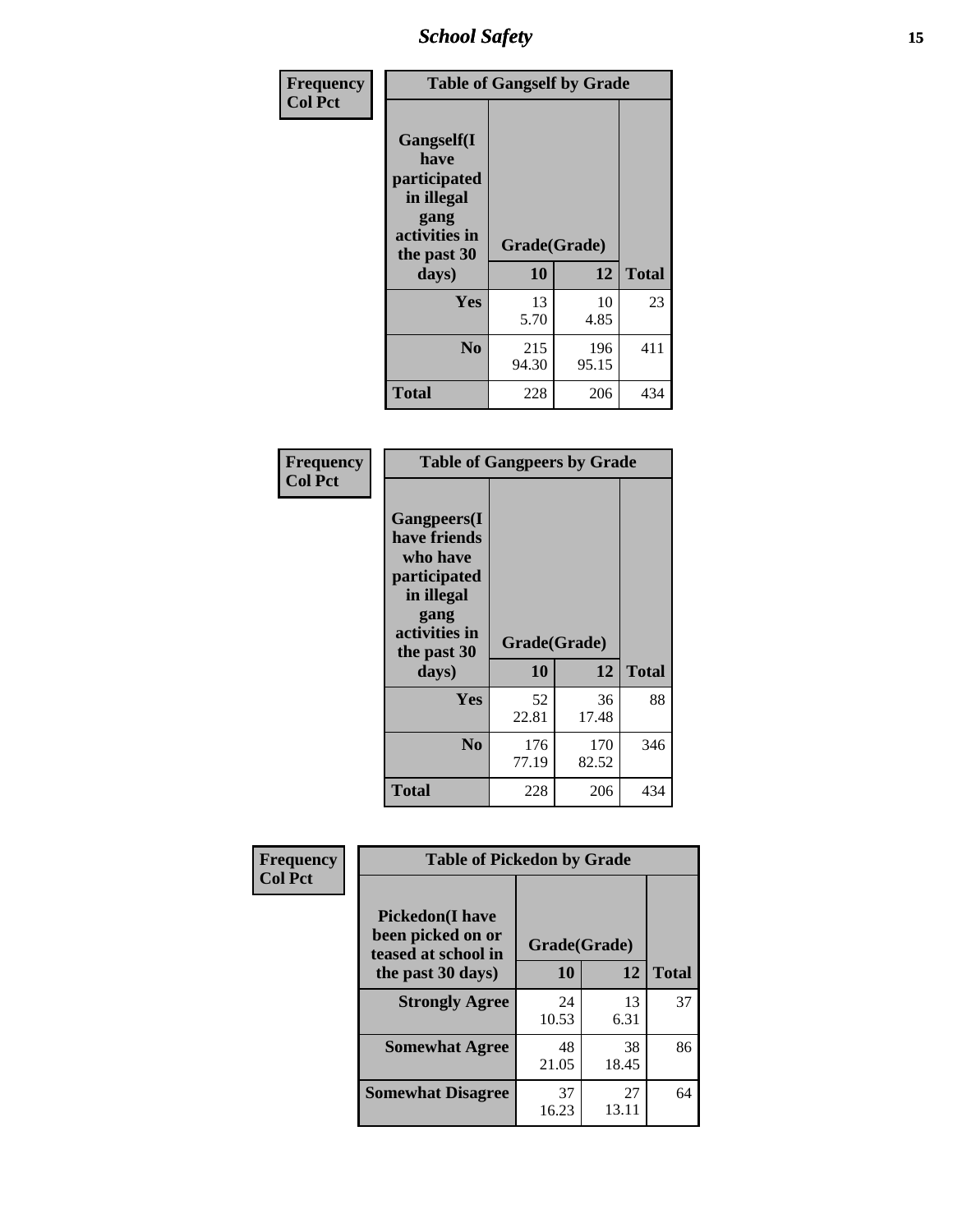# *School Safety* **16**

| Frequency      | <b>Table of Pickedon by Grade</b>                                                        |                    |              |              |
|----------------|------------------------------------------------------------------------------------------|--------------------|--------------|--------------|
| <b>Col Pct</b> | <b>Pickedon</b> (I have<br>been picked on or<br>teased at school in<br>the past 30 days) | Grade(Grade)<br>10 | 12           | <b>Total</b> |
|                | <b>Strongly Disagree</b>                                                                 | 119<br>52.19       | 128<br>62.14 | 247          |
|                | <b>Total</b>                                                                             | 228                | 206          | 434          |

| Frequency      | <b>Table of Safeschool by Grade</b>                      |                    |              |     |  |  |  |  |  |
|----------------|----------------------------------------------------------|--------------------|--------------|-----|--|--|--|--|--|
| <b>Col Pct</b> | Safeschool(School<br>is a place at which I<br>feel safe) | Grade(Grade)<br>10 | <b>Total</b> |     |  |  |  |  |  |
|                | <b>Strongly Agree</b>                                    | 37<br>16.23        | 54<br>26.21  | 91  |  |  |  |  |  |
|                | <b>Somewhat Agree</b>                                    | 130<br>57.02       | 107<br>51.94 | 237 |  |  |  |  |  |
|                | <b>Somewhat Disagree</b>                                 | 40<br>17.54        | 32<br>15.53  | 72  |  |  |  |  |  |
|                | <b>Strongly Disagree</b>                                 | 21<br>9.21         | 13<br>6.31   | 34  |  |  |  |  |  |
|                | <b>Total</b>                                             | 228                | 206          | 434 |  |  |  |  |  |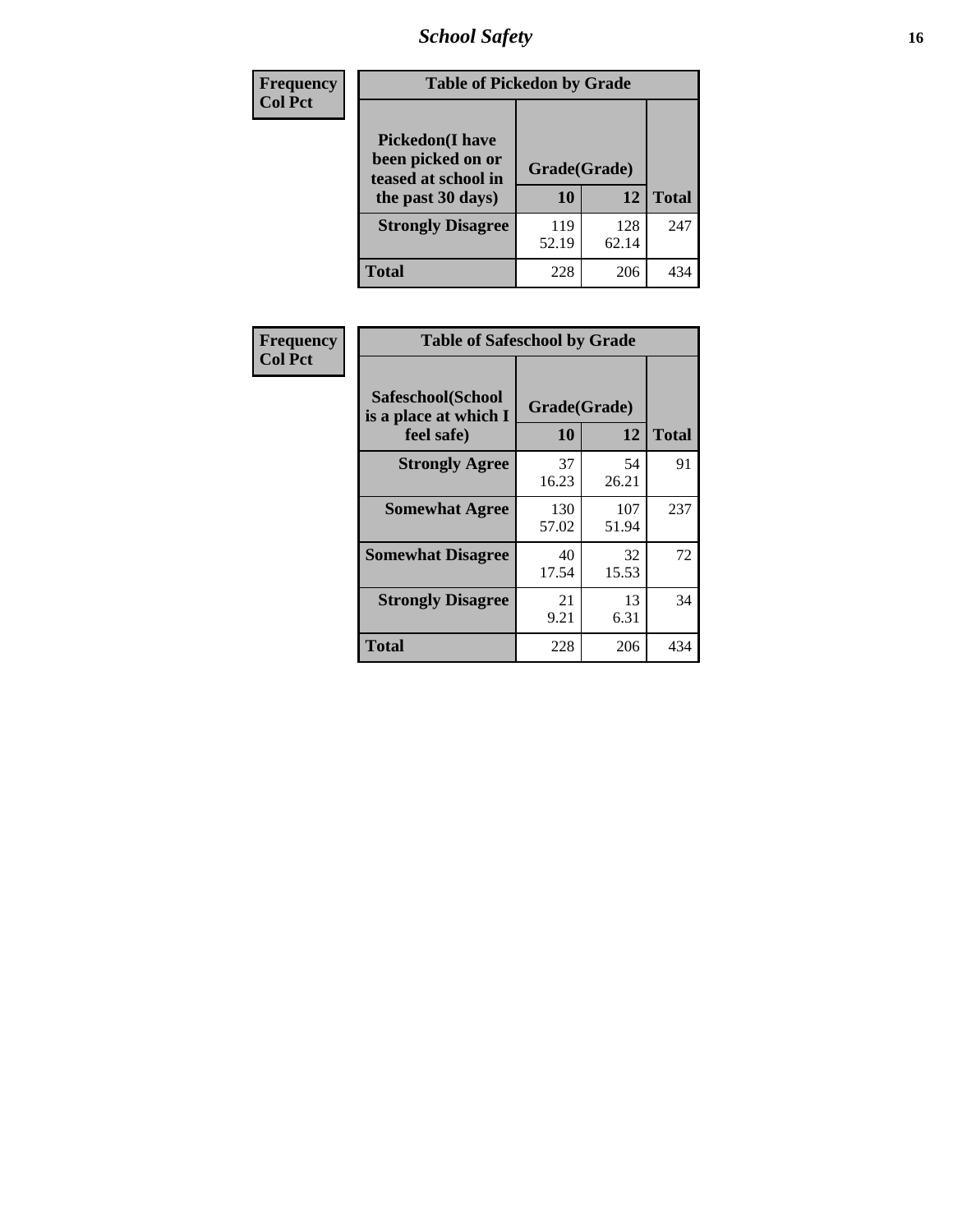*School Safety* **17**

**Frequency Row Pct**

| <b>Table of Grade by Bullied</b>  |              |                                                                               |                      |                        |                |                |                                                                                                                                                                         |              |  |  |
|-----------------------------------|--------------|-------------------------------------------------------------------------------|----------------------|------------------------|----------------|----------------|-------------------------------------------------------------------------------------------------------------------------------------------------------------------------|--------------|--|--|
|                                   |              | <b>Bullied</b> (I have been bullied by other<br>students in the past 30 days) |                      |                        |                |                |                                                                                                                                                                         |              |  |  |
|                                   | $\mathbf 0$  | $1$ or                                                                        | 3 <sub>to</sub><br>5 | 6 to<br>9              | 10<br>to<br>19 | 20<br>to<br>29 | All<br><b>30</b>                                                                                                                                                        | <b>Total</b> |  |  |
| <b>Grade</b> (Grade)   Days<br>10 | 192          | days<br>14                                                                    | days<br>9            | days<br>$\mathfrak{D}$ | days<br>6      | days<br>3      | days<br>$\mathcal{D}_{\mathcal{A}}^{\mathcal{A}}(\mathcal{A})=\mathcal{D}_{\mathcal{A}}^{\mathcal{A}}(\mathcal{A})\mathcal{D}_{\mathcal{A}}^{\mathcal{A}}(\mathcal{A})$ | 228          |  |  |
|                                   | 84.21        | 6.14                                                                          | 3.95                 | 0.88                   | 2.63           | 1.32           | 0.88                                                                                                                                                                    |              |  |  |
| 12                                | 188<br>91.26 | 6<br>2.91                                                                     | 4<br>1.94            | 0<br>0.00              | 0.49           | 4<br>1.94      | 3<br>1.46                                                                                                                                                               | 206          |  |  |
| <b>Total</b>                      | 380          | 20                                                                            | 13                   | $\overline{c}$         | 7              | 7              | 5                                                                                                                                                                       | 434          |  |  |

| <b>Frequency</b> |
|------------------|
| <b>Row Pct</b>   |

| <b>Table of Grade by Bulliedothers</b> |                                                                |              |                              |                   |                        |                        |                   |              |  |  |
|----------------------------------------|----------------------------------------------------------------|--------------|------------------------------|-------------------|------------------------|------------------------|-------------------|--------------|--|--|
|                                        | <b>Bulliedothers</b> (I bullied others in the past<br>30 days) |              |                              |                   |                        |                        |                   |              |  |  |
| Grade(Grade)                           | $\bf{0}$<br>  Days                                             | 1 or<br>days | 3 <sub>to</sub><br>5<br>days | 6 to<br>9<br>days | 10<br>to<br>19<br>days | 20<br>to<br>29<br>days | All<br>30<br>days | <b>Total</b> |  |  |
| 10                                     | 192<br>84.21                                                   | 17<br>7.46   | 6<br>2.63                    | 6<br>2.63         | 0.44                   | 4<br>1.75              | 2<br>0.88         | 228          |  |  |
| 12                                     | 185<br>89.81                                                   | 10<br>4.85   | 2<br>0.97                    | 0.49              | 0.49                   | 0.49                   | 6<br>2.91         | 206          |  |  |
| <b>Total</b>                           | 377                                                            | 27           | 8                            | 7                 | 2                      | 5                      | 8                 | 434          |  |  |

| Frequency<br><b>Row Pct</b> | <b>Table of Grade by Weaponschool</b> |                                                          |                   |                              |                        |                          |              |  |  |
|-----------------------------|---------------------------------------|----------------------------------------------------------|-------------------|------------------------------|------------------------|--------------------------|--------------|--|--|
|                             |                                       | Weaponschool(I brought a<br>weapon to school in the past |                   |                              |                        |                          |              |  |  |
|                             | Grade(Grade)                          | $\bf{0}$<br><b>Days</b>                                  | 1 or<br>2<br>days | 3 <sub>to</sub><br>5<br>days | 20<br>to<br>29<br>days | All<br><b>30</b><br>days | <b>Total</b> |  |  |
|                             | 10                                    | 216<br>94.74                                             | 6<br>2.63         | $\mathfrak{D}$<br>0.88       | 4<br>1.75              | $\theta$<br>0.00         | 228          |  |  |
|                             | 12                                    | 201<br>97.57                                             | 3<br>1.46         | 0.49                         | 0<br>0.00              | 0.49                     | 206          |  |  |
|                             | <b>Total</b>                          | 417                                                      | 9                 | 3                            | 4                      | 1                        | 434          |  |  |

ł,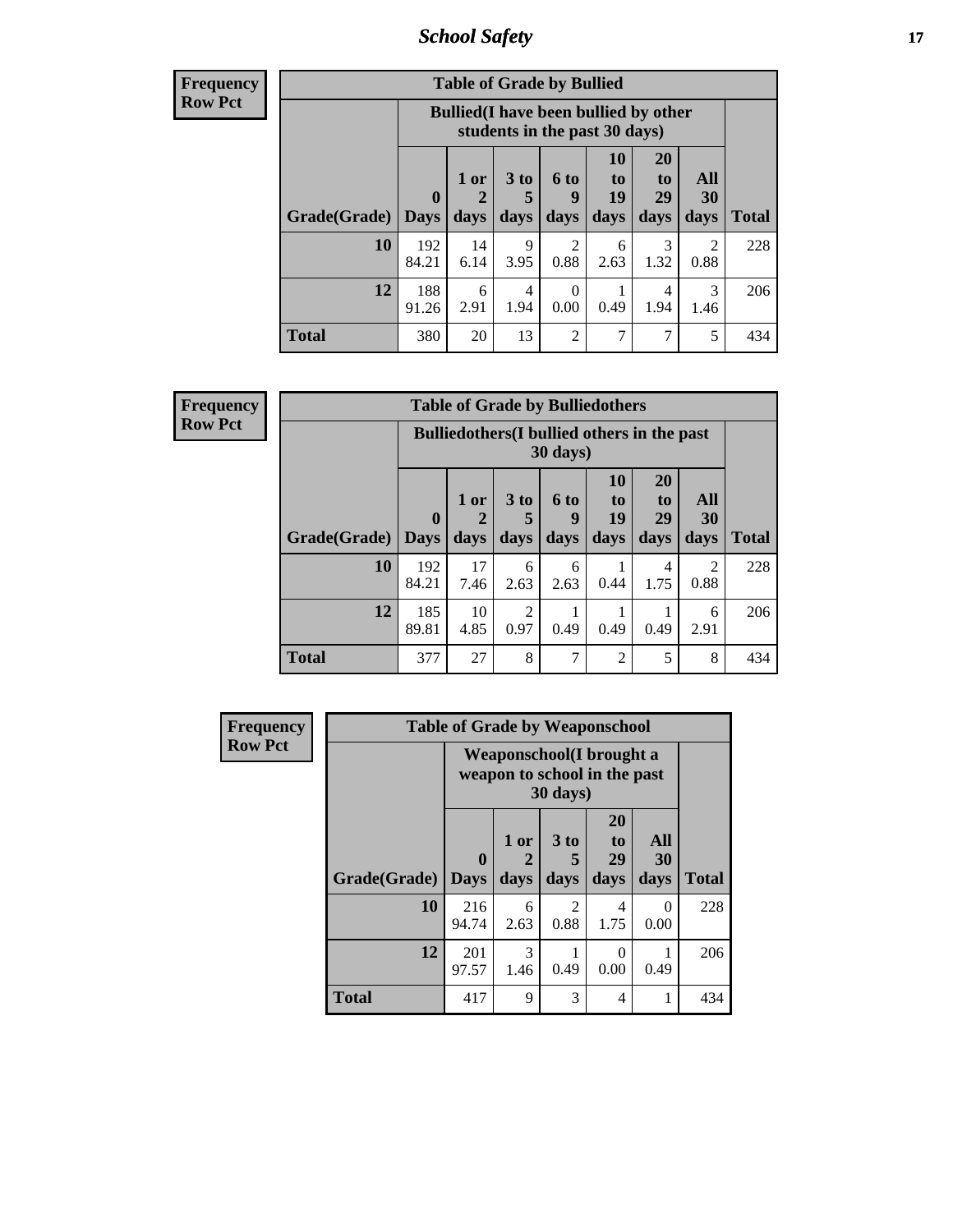*School Safety* **18**

| <b>Frequency</b> | <b>Table of Grade by Absentunsafe</b> |                                                                      |                   |                   |                        |                   |              |  |  |
|------------------|---------------------------------------|----------------------------------------------------------------------|-------------------|-------------------|------------------------|-------------------|--------------|--|--|
| <b>Row Pct</b>   |                                       | <b>Absentunsafe(I have missed</b><br>school because I felt unsafe in |                   |                   |                        |                   |              |  |  |
|                  | Grade(Grade)                          | $\bf{0}$<br><b>Days</b>                                              | 1 or<br>2<br>days | 3 to<br>5<br>days | 20<br>to<br>29<br>days | All<br>30<br>days | <b>Total</b> |  |  |
|                  | 10                                    | 221<br>96.93                                                         | 4<br>1.75         | 0.44              | $\mathfrak{D}$<br>0.88 | $\theta$<br>0.00  | 228          |  |  |
|                  | 12                                    | 200<br>97.09                                                         | 5<br>2.43         | $\Omega$<br>0.00  | 0<br>0.00              | 0.49              | 206          |  |  |
|                  | <b>Total</b>                          | 421                                                                  | 9                 |                   | $\overline{c}$         |                   | 434          |  |  |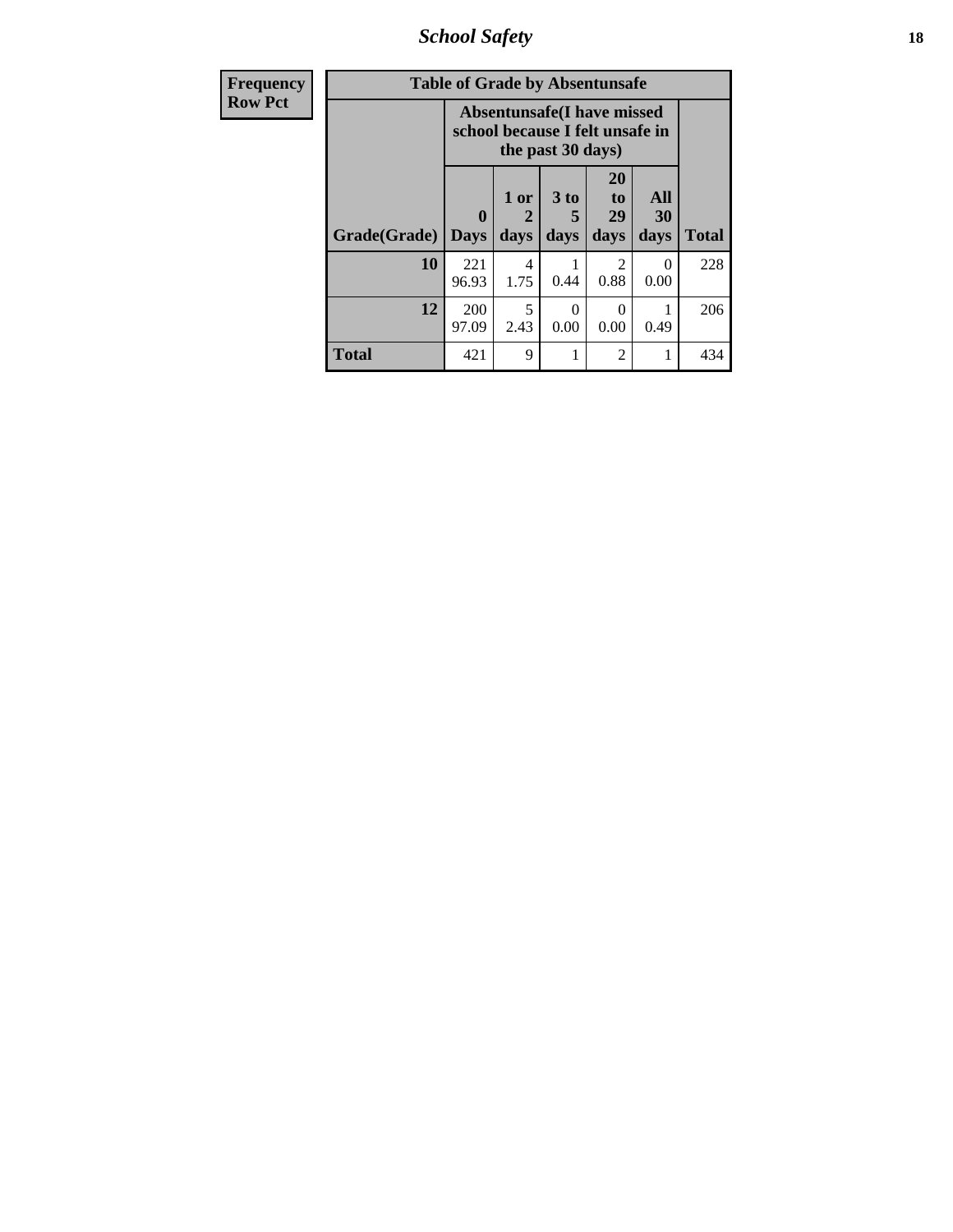### *Drug Use During Last 30 Days* **19**

#### **Frequency Row Pct**

| <b>Table of Grade by Alcohol</b> |                                 |                                    |                 |                 |                 |               |              |       |  |  |  |
|----------------------------------|---------------------------------|------------------------------------|-----------------|-----------------|-----------------|---------------|--------------|-------|--|--|--|
|                                  |                                 | Alcohol(Alcohol use, past 30 days) |                 |                 |                 |               |              |       |  |  |  |
| Grade(Grade)                     | <b>Did</b><br>not<br><b>use</b> | $1-2$<br>days                      | $3 - 5$<br>days | $6 - 9$<br>days | $10-19$<br>days | 20-29<br>days | Every<br>day | Total |  |  |  |
| 10                               | 164<br>71.93                    | 27<br>11.84                        | 15<br>6.58      | 6<br>2.63       | 8<br>3.51       | 5<br>2.19     | 3<br>1.32    | 228   |  |  |  |
| 12                               | 113<br>54.85                    | 26<br>12.62                        | 27<br>13.11     | 7<br>3.40       | 14<br>6.80      | 10<br>4.85    | 9<br>4.37    | 206   |  |  |  |
| <b>Total</b>                     | 277                             | 53                                 | 42              | 13              | 22              | 15            | 12           | 434   |  |  |  |

#### **Frequency Row Pct**

| <b>Table of Grade by Cigarettes</b> |                                 |                                                |                 |                  |               |               |              |              |  |  |  |
|-------------------------------------|---------------------------------|------------------------------------------------|-----------------|------------------|---------------|---------------|--------------|--------------|--|--|--|
|                                     |                                 | Cigarettes (Smoking tobacco use, past 30 days) |                 |                  |               |               |              |              |  |  |  |
| Grade(Grade)                        | <b>Did</b><br>not<br><b>use</b> | $1 - 2$<br>days                                | $3 - 5$<br>days | $6 - 9$<br>days  | 10-19<br>days | 20-29<br>days | Every<br>day | <b>Total</b> |  |  |  |
| 10                                  | 195<br>85.53                    | 13<br>5.70                                     | 6<br>2.63       | $\Omega$<br>0.00 | 6<br>2.63     | 4<br>1.75     | 4<br>1.75    | 228          |  |  |  |
| 12                                  | 136<br>66.02                    | 33<br>16.02                                    | 8<br>3.88       | 3<br>1.46        | 3.40          | 3.40          | 12<br>5.83   | 206          |  |  |  |
| <b>Total</b>                        | 331                             | 46                                             | 14              | 3                | 13            | 11            | 16           | 434          |  |  |  |

**Frequency Row Pct**

| <b>Table of Grade by Smokeless</b> |                                 |                                                        |                 |                  |                 |               |                     |       |  |  |
|------------------------------------|---------------------------------|--------------------------------------------------------|-----------------|------------------|-----------------|---------------|---------------------|-------|--|--|
|                                    |                                 | <b>Smokeless</b> (Chewing tobaccouse,<br>past 30 days) |                 |                  |                 |               |                     |       |  |  |
| Grade(Grade)                       | <b>Did</b><br>not<br><b>use</b> | $1 - 2$<br>days                                        | $3 - 5$<br>days | $6-9$<br>days    | $10-19$<br>days | 20-29<br>days | <b>Every</b><br>day | Total |  |  |
| 10                                 | 193<br>84.65                    | 20<br>8.77                                             | 4<br>1.75       | 0.44             | 3<br>1.32       | 4<br>1.75     | 3<br>1.32           | 228   |  |  |
| 12                                 | 178<br>86.41                    | 11<br>5.34                                             | 3<br>1.46       | $\Omega$<br>0.00 | 4<br>1.94       | 0<br>0.00     | 10<br>4.85          | 206   |  |  |
| <b>Total</b>                       | 371                             | 31                                                     | 7               |                  | 7               | 4             | 13                  | 434   |  |  |

**Frequency Row Pct**

| <b>Table of Grade by Marijuana</b> |                                 |                                         |                 |                 |                 |               |                     |              |  |
|------------------------------------|---------------------------------|-----------------------------------------|-----------------|-----------------|-----------------|---------------|---------------------|--------------|--|
|                                    |                                 | Marijuana (Marijuana use, past 30 days) |                 |                 |                 |               |                     |              |  |
| Grade(Grade)                       | <b>Did</b><br>not<br><b>use</b> | $1-2$<br>days                           | $3 - 5$<br>days | $6 - 9$<br>days | $10-19$<br>days | 20-29<br>days | <b>Every</b><br>day | <b>Total</b> |  |
| 10                                 | 206<br>90.35                    | 5<br>2.19                               | 2<br>0.88       | 5<br>2.19       | 3<br>1.32       | ∍<br>0.88     | 5<br>2.19           | 228          |  |
| 12                                 | 166<br>80.58                    | 13<br>6.31                              | 4<br>1.94       | 3<br>1.46       | 4<br>1.94       | 10<br>4.85    | 6<br>2.91           | 206          |  |
| <b>Total</b>                       | 372                             | 18                                      | 6               | 8               | 7               | 12            | 11                  | 434          |  |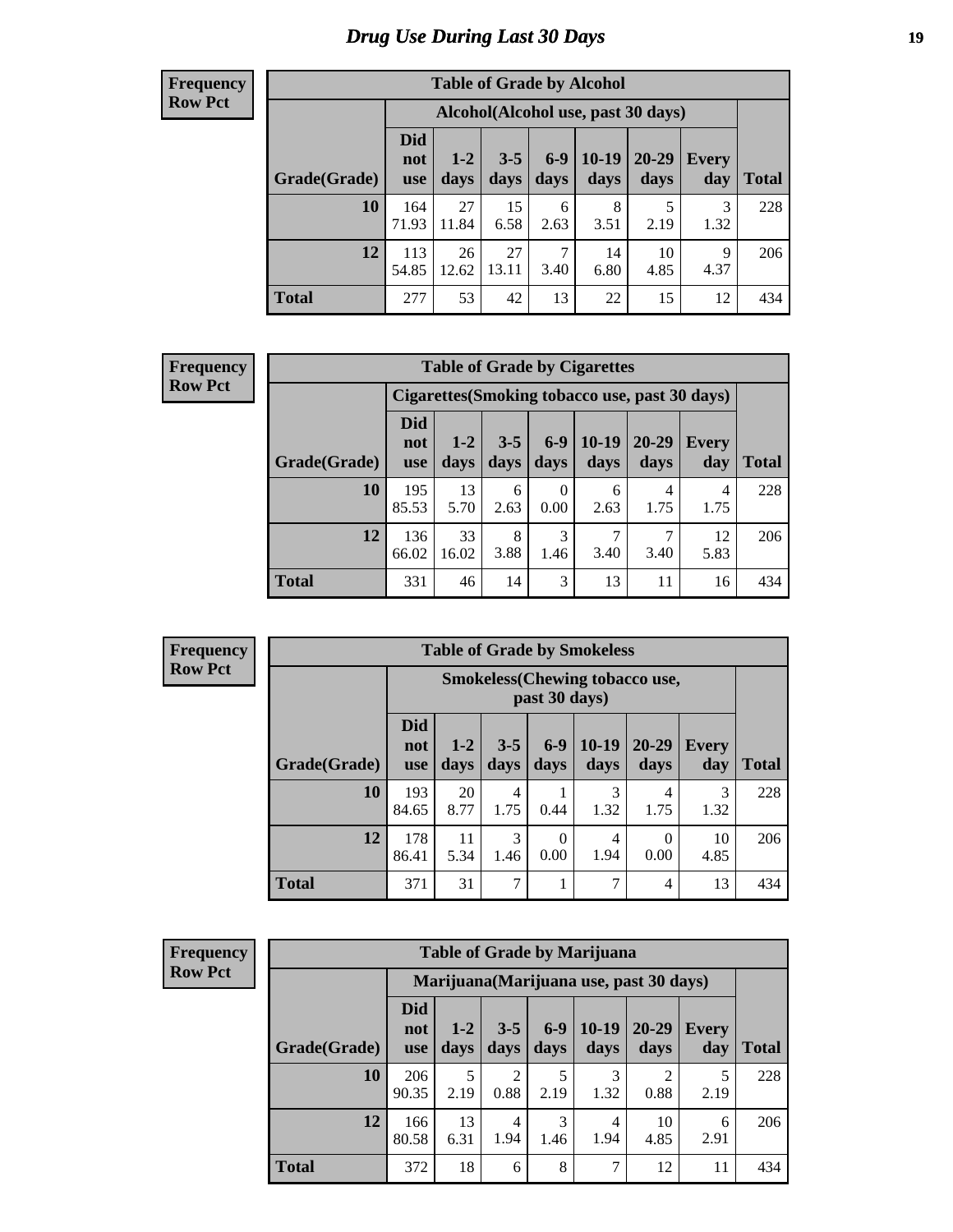# *Drug Use During Last 30 Days* 20

| <b>Frequency</b> | <b>Table of Grade by Cocaine</b> |                                 |                                        |                           |                     |              |  |  |
|------------------|----------------------------------|---------------------------------|----------------------------------------|---------------------------|---------------------|--------------|--|--|
| <b>Row Pct</b>   |                                  |                                 | Cocaine (Cocaine use,<br>past 30 days) |                           |                     |              |  |  |
|                  | Grade(Grade)                     | <b>Did</b><br>not<br><b>use</b> | $1 - 2$<br>days                        | $20 - 29$<br>days         | <b>Every</b><br>day | <b>Total</b> |  |  |
|                  | 10                               | 223<br>97.81                    | $\mathfrak{D}$<br>0.88                 | 3<br>1.32                 | 0<br>0.00           | 228          |  |  |
|                  | 12                               | 202<br>98.06                    | 0.49                                   | $\mathbf{\Omega}$<br>0.00 | 3<br>1.46           | 206          |  |  |
|                  | <b>Total</b>                     | 425                             | 3                                      | 3                         | 3                   | 434          |  |  |

| Frequency      | <b>Table of Grade by Inhalants</b> |                                 |                                                  |                  |                        |                  |              |  |  |
|----------------|------------------------------------|---------------------------------|--------------------------------------------------|------------------|------------------------|------------------|--------------|--|--|
| <b>Row Pct</b> |                                    |                                 | <b>Inhalants</b> (Inhalant use,<br>past 30 days) |                  |                        |                  |              |  |  |
|                | Grade(Grade)                       | <b>Did</b><br>not<br><b>use</b> | $1-2$<br>days                                    | $6-9$<br>days    | $10-19$<br>days        | Every<br>day     | <b>Total</b> |  |  |
|                | 10                                 | 221<br>96.93                    | 4<br>1.75                                        | 0.44             | $\mathfrak{D}$<br>0.88 | $\Omega$<br>0.00 | 228          |  |  |
|                | 12                                 | 201<br>97.57                    | 0.49                                             | $\Omega$<br>0.00 | 0.49                   | 3<br>1.46        | 206          |  |  |
|                | <b>Total</b>                       | 422                             | 5                                                |                  | 3                      | 3                | 434          |  |  |

| Frequency      | <b>Table of Grade by Steroids</b> |                                 |                                         |                 |                 |                        |              |  |
|----------------|-----------------------------------|---------------------------------|-----------------------------------------|-----------------|-----------------|------------------------|--------------|--|
| <b>Row Pct</b> |                                   |                                 | Steroids (Steroid use,<br>past 30 days) |                 |                 |                        |              |  |
|                | Grade(Grade)                      | <b>Did</b><br>not<br><b>use</b> | $1 - 2$<br>days                         | $3 - 5$<br>days | $10-19$<br>days | <b>Every</b><br>day    | <b>Total</b> |  |
|                | 10                                | 222<br>97.37                    | 0<br>0.00                               | 0.44            | 4<br>1.75       | 0.44                   | 228          |  |
|                | 12                                | 202<br>98.06                    | 0.49                                    | 0<br>0.00       | 0.49            | $\overline{2}$<br>0.97 | 206          |  |
|                | <b>Total</b>                      | 424                             |                                         | 1               | 5               | 3                      | 434          |  |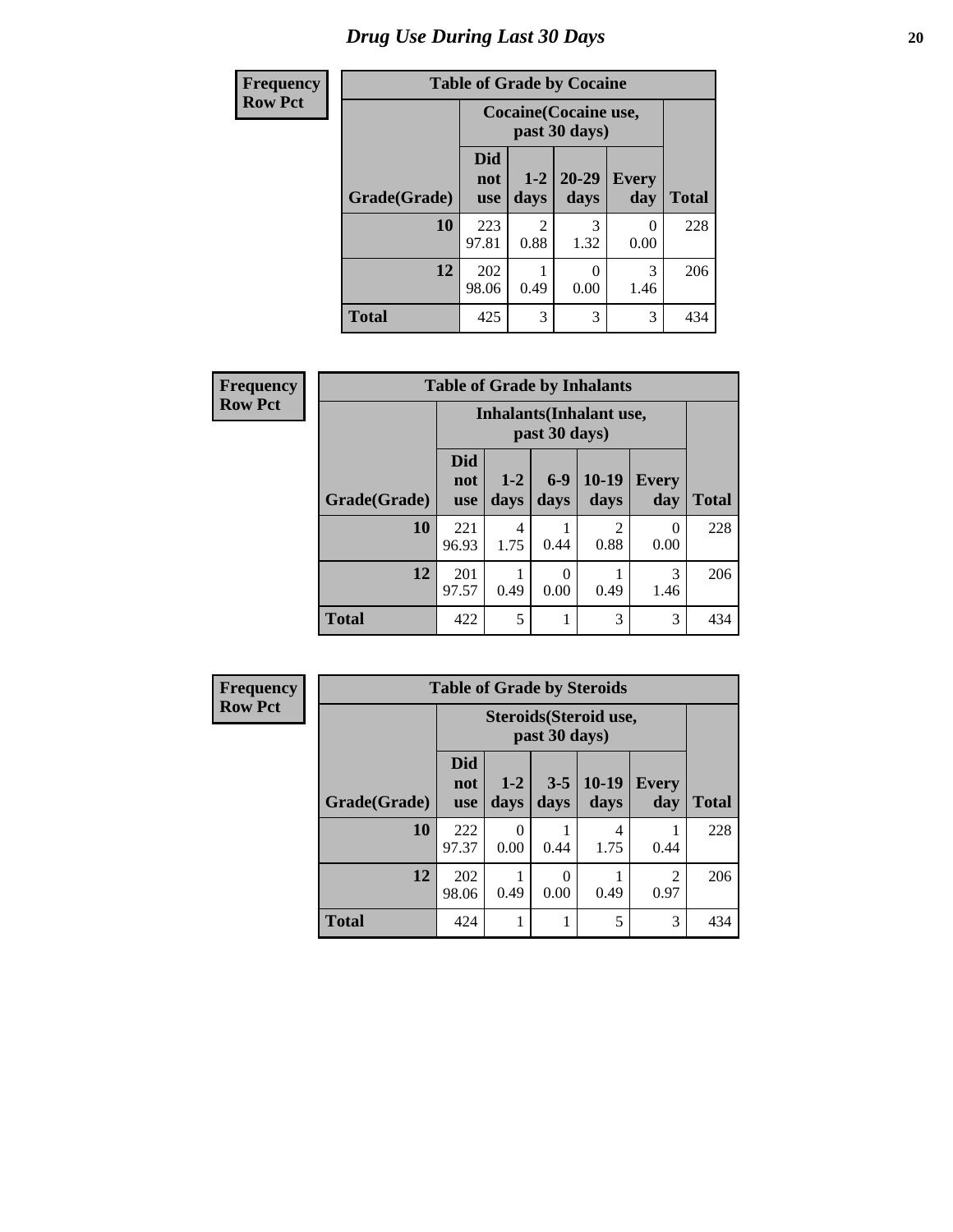# *Drug Use During Last 30 Days* **21**

| <b>Frequency</b> | <b>Table of Grade by Ecstasy</b> |                          |                        |                  |               |                     |              |
|------------------|----------------------------------|--------------------------|------------------------|------------------|---------------|---------------------|--------------|
| <b>Row Pct</b>   |                                  |                          |                        |                  |               |                     |              |
|                  | Grade(Grade)                     | Did<br>not<br><b>use</b> | $1 - 2$<br>days        | $6-9$<br>days    | 10-19<br>days | <b>Every</b><br>day | <b>Total</b> |
|                  | 10                               | 223<br>97.81             | $\mathfrak{D}$<br>0.88 | 0.44             | 0.44          | 0.44                | 228          |
|                  | 12                               | 203<br>98.54             | 0<br>0.00              | $\theta$<br>0.00 | 0<br>0.00     | 3<br>1.46           | 206          |
|                  | <b>Total</b>                     | 426                      | $\overline{2}$         |                  |               | $\overline{4}$      | 434          |

| <b>Frequency</b> | <b>Table of Grade by Meth</b> |                                 |                           |                  |                 |              |              |
|------------------|-------------------------------|---------------------------------|---------------------------|------------------|-----------------|--------------|--------------|
| <b>Row Pct</b>   |                               |                                 | Meth(Methamphetamine use, |                  |                 |              |              |
|                  | Grade(Grade)                  | <b>Did</b><br>not<br><b>use</b> | $1 - 2$<br>days           | $6 - 9$<br>days  | $10-19$<br>days | Every<br>day | <b>Total</b> |
|                  | 10                            | 224<br>98.25                    | 0.44                      | 0.44             | 0.44            | 0.44         | 228          |
|                  | 12                            | 204<br>99.03                    | 0<br>0.00                 | $\theta$<br>0.00 | 0<br>0.00       | 2<br>0.97    | 206          |
|                  | <b>Total</b>                  | 428                             |                           |                  |                 | 3            | 434          |

| <b>Frequency</b> |              | <b>Table of Grade by Hallucinogens</b> |                                  |                  |               |                        |              |  |  |
|------------------|--------------|----------------------------------------|----------------------------------|------------------|---------------|------------------------|--------------|--|--|
| <b>Row Pct</b>   |              |                                        | Hallucinogens (Hallucinogen use, |                  |               |                        |              |  |  |
|                  | Grade(Grade) | <b>Did</b><br>not<br><b>use</b>        | $1 - 2$<br>days                  | $3 - 5$<br>days  | $6-9$<br>days | <b>Every</b><br>day    | <b>Total</b> |  |  |
|                  | 10           | 225<br>98.68                           | $\mathfrak{D}$<br>0.88           | $\Omega$<br>0.00 | 0.44          | 0<br>0.00              | 228          |  |  |
|                  | 12           | 202<br>98.06                           | 0.49                             | 0.49             | 0<br>0.00     | $\mathfrak{D}$<br>0.97 | 206          |  |  |
|                  | <b>Total</b> | 427                                    | 3                                |                  | 1             | $\overline{2}$         | 434          |  |  |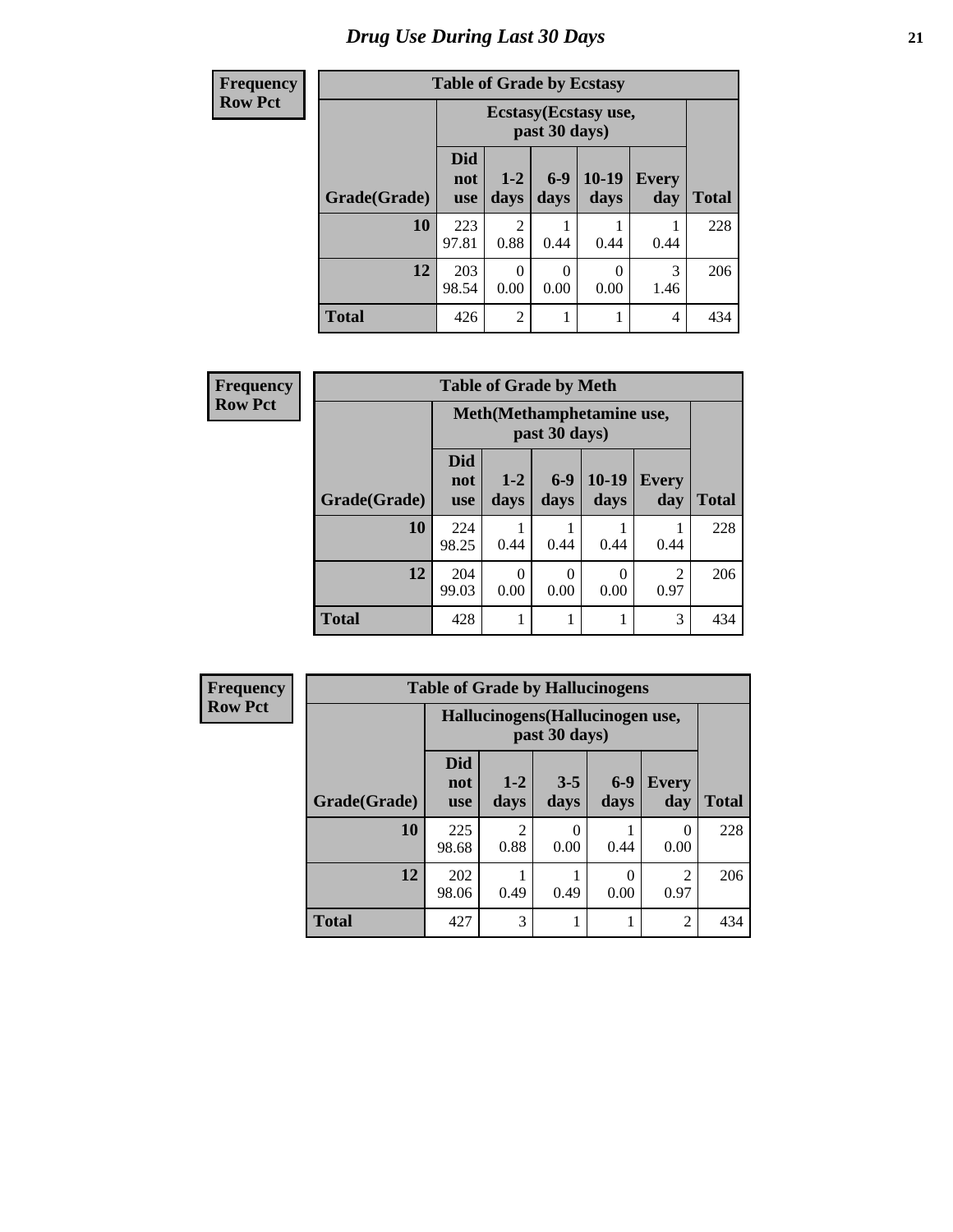#### **Frequency Row Pct**

| <b>Table of Grade by Prescription</b> |                                 |                                                                                |                 |               |                 |                                     |                     |       |  |
|---------------------------------------|---------------------------------|--------------------------------------------------------------------------------|-----------------|---------------|-----------------|-------------------------------------|---------------------|-------|--|
|                                       |                                 | <b>Prescription</b> (Prescription drugs not<br>prescribed to me, past 30 days) |                 |               |                 |                                     |                     |       |  |
| Grade(Grade)                          | <b>Did</b><br>not<br><b>use</b> | $1 - 2$<br>days                                                                | $3 - 5$<br>days | $6-9$<br>days | $10-19$<br>days | $20 - 29$<br>days                   | <b>Every</b><br>day | Total |  |
| 10                                    | 211<br>92.54                    | 4<br>1.75                                                                      | 2<br>0.88       | 3<br>1.32     | 2<br>0.88       | $\mathcal{D}_{\mathcal{L}}$<br>0.88 | 4<br>1.75           | 228   |  |
| 12                                    | 176<br>85.44                    | $\mathbf Q$<br>4.37                                                            | 6<br>2.91       | 3<br>1.46     | 8<br>3.88       | 0.49                                | 3<br>1.46           | 206   |  |
| <b>Total</b>                          | 387                             | 13                                                                             | 8               | 6             | 10              | 3                                   | 7                   | 434   |  |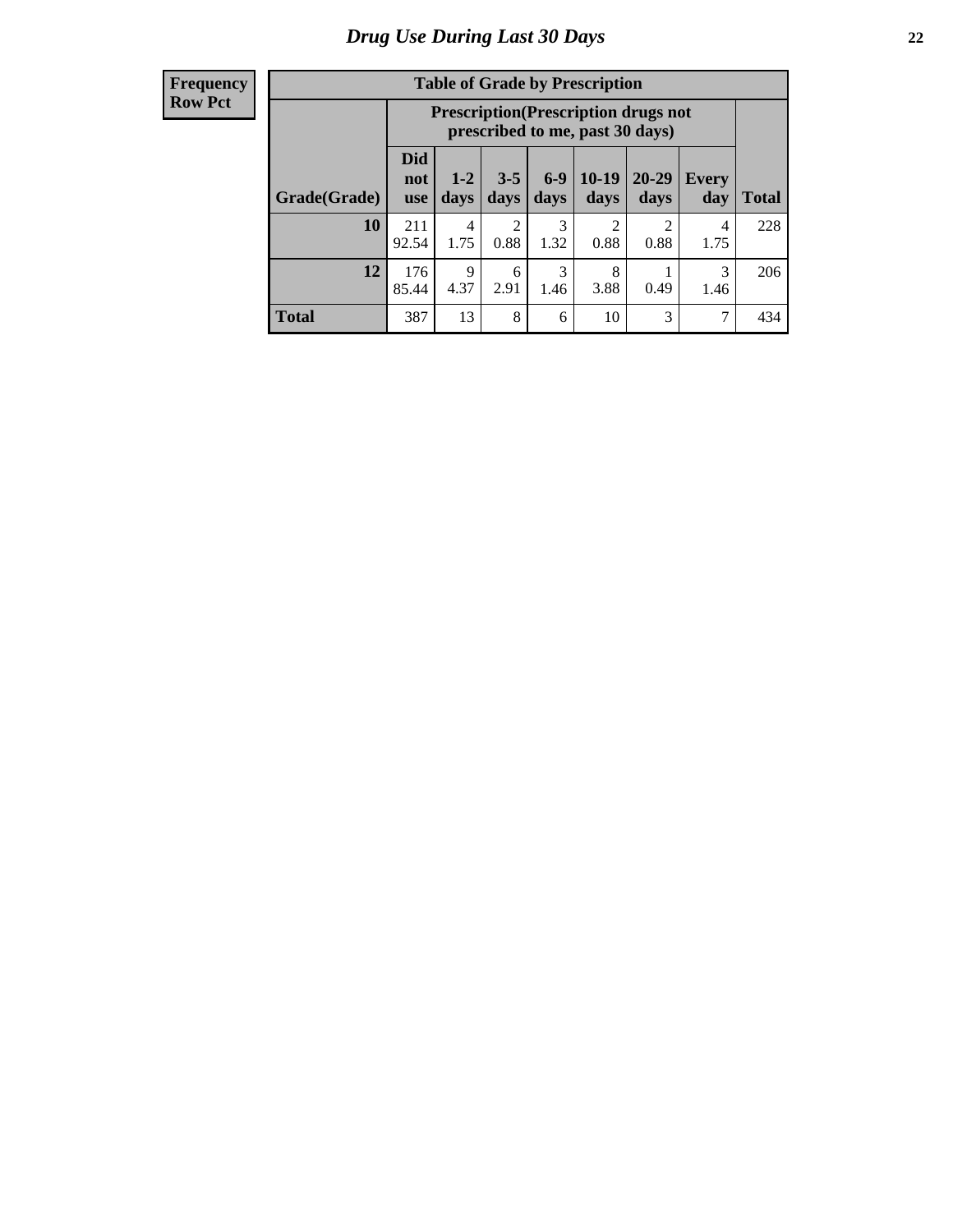| Frequency      | <b>Table of Alcoholease by Grade</b>              |                    |             |              |  |  |  |
|----------------|---------------------------------------------------|--------------------|-------------|--------------|--|--|--|
| <b>Col Pct</b> | <b>Alcoholease</b> (It is<br>easy to get alcohol) | Grade(Grade)<br>10 | 12          | <b>Total</b> |  |  |  |
|                | <b>Strongly Agree</b>                             | 92<br>40.35        | 92<br>44.66 | 184          |  |  |  |
|                | <b>Somewhat Agree</b>                             | 65<br>28.51        | 72<br>34.95 | 137          |  |  |  |
|                | <b>Somewhat Disagree</b>                          | 30<br>13.16        | 23<br>11.17 | 53           |  |  |  |
|                | <b>Strongly Disagree</b>                          | 41<br>17.98        | 19<br>9.22  | 60           |  |  |  |
|                | <b>Total</b>                                      | 228                | 206         | 434          |  |  |  |

| Frequency      | <b>Table of Cigarettesease by Grade</b>                  |                    |              |              |  |  |  |
|----------------|----------------------------------------------------------|--------------------|--------------|--------------|--|--|--|
| <b>Col Pct</b> | Cigarettesease (It is<br>easy to get smoking<br>tobacco) | Grade(Grade)<br>10 | 12           | <b>Total</b> |  |  |  |
|                | <b>Strongly Agree</b>                                    | 83<br>36.40        | 146<br>70.87 | 229          |  |  |  |
|                | <b>Somewhat Agree</b>                                    | 68<br>29.82        | 33<br>16.02  | 101          |  |  |  |
|                | <b>Somewhat Disagree</b>                                 | 33<br>14.47        | 10<br>4.85   | 43           |  |  |  |
|                | <b>Strongly Disagree</b>                                 | 44<br>19.30        | 17<br>8.25   | 61           |  |  |  |
|                | <b>Total</b>                                             | 228                | 206          | 434          |  |  |  |

| Frequency      | <b>Table of Smokelessease by Grade</b>             |              |              |              |
|----------------|----------------------------------------------------|--------------|--------------|--------------|
| <b>Col Pct</b> | <b>Smokelessease</b> (It is<br>easy to get chewing | Grade(Grade) |              |              |
|                | tobacco)                                           | 10           | 12           | <b>Total</b> |
|                | <b>Strongly Agree</b>                              | 112<br>49.12 | 144<br>69.90 | 256          |
|                | <b>Somewhat Agree</b>                              | 47<br>20.61  | 34<br>16.50  | 81           |
|                | <b>Somewhat Disagree</b>                           | 25<br>10.96  | 8<br>3.88    | 33           |
|                | <b>Strongly Disagree</b>                           | 44<br>19.30  | 20<br>9.71   | 64           |
|                | <b>Total</b>                                       | 228          | 206          | 434          |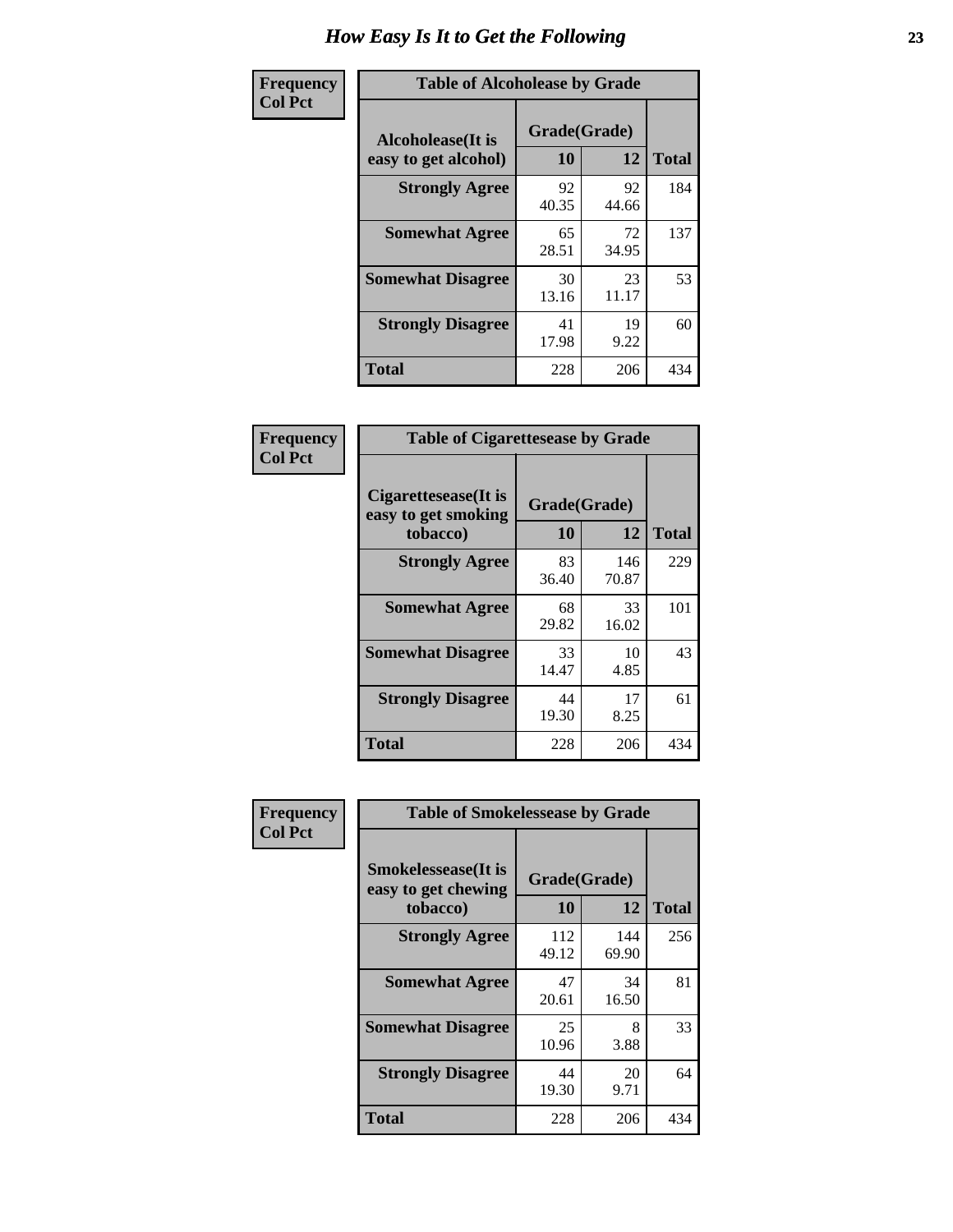| Frequency      | <b>Table of Marijuanaease by Grade</b>           |                    |             |              |  |  |  |
|----------------|--------------------------------------------------|--------------------|-------------|--------------|--|--|--|
| <b>Col Pct</b> | Marijuanaease(It is<br>easy to get<br>marijuana) | Grade(Grade)<br>10 | 12          | <b>Total</b> |  |  |  |
|                | <b>Strongly Agree</b>                            | 51<br>22.37        | 75<br>36.41 | 126          |  |  |  |
|                | <b>Somewhat Agree</b>                            | 51<br>22.37        | 67<br>32.52 | 118          |  |  |  |
|                | <b>Somewhat Disagree</b>                         | 58<br>25.44        | 33<br>16.02 | 91           |  |  |  |
|                | <b>Strongly Disagree</b>                         | 68<br>29.82        | 31<br>15.05 | 99           |  |  |  |
|                | <b>Total</b>                                     | 228                | 206         | 434          |  |  |  |

|                                                   | <b>Table of Cocaineease by Grade</b> |                    |     |  |  |  |  |  |  |  |  |  |
|---------------------------------------------------|--------------------------------------|--------------------|-----|--|--|--|--|--|--|--|--|--|
| <b>Cocaineease</b> (It is<br>easy to get cocaine) | 10                                   | Grade(Grade)<br>12 |     |  |  |  |  |  |  |  |  |  |
| <b>Strongly Agree</b>                             | 25<br>10.96                          | 20<br>9.71         | 45  |  |  |  |  |  |  |  |  |  |
| <b>Somewhat Agree</b>                             | 39<br>17.11                          | 45<br>21.84        | 84  |  |  |  |  |  |  |  |  |  |
| <b>Somewhat Disagree</b>                          | 67<br>29.39                          | 72<br>34.95        | 139 |  |  |  |  |  |  |  |  |  |
| <b>Strongly Disagree</b>                          | 97<br>42.54                          | 69<br>33.50        | 166 |  |  |  |  |  |  |  |  |  |
| <b>Total</b>                                      | 228                                  | 206                | 434 |  |  |  |  |  |  |  |  |  |

| Frequency      | <b>Table of Inhalantsease by Grade</b>     |              |             |              |
|----------------|--------------------------------------------|--------------|-------------|--------------|
| <b>Col Pct</b> | <b>Inhalantsease</b> (It is<br>easy to get | Grade(Grade) |             |              |
|                | inhalants)                                 | 10           | 12          | <b>Total</b> |
|                | <b>Strongly Agree</b>                      | 70<br>30.70  | 83<br>40.29 | 153          |
|                | <b>Somewhat Agree</b>                      | 43<br>18.86  | 41<br>19.90 | 84           |
|                | <b>Somewhat Disagree</b>                   | 32<br>14.04  | 36<br>17.48 | 68           |
|                | <b>Strongly Disagree</b>                   | 83<br>36.40  | 46<br>22.33 | 129          |
|                | <b>Total</b>                               | 228          | 206         | 434          |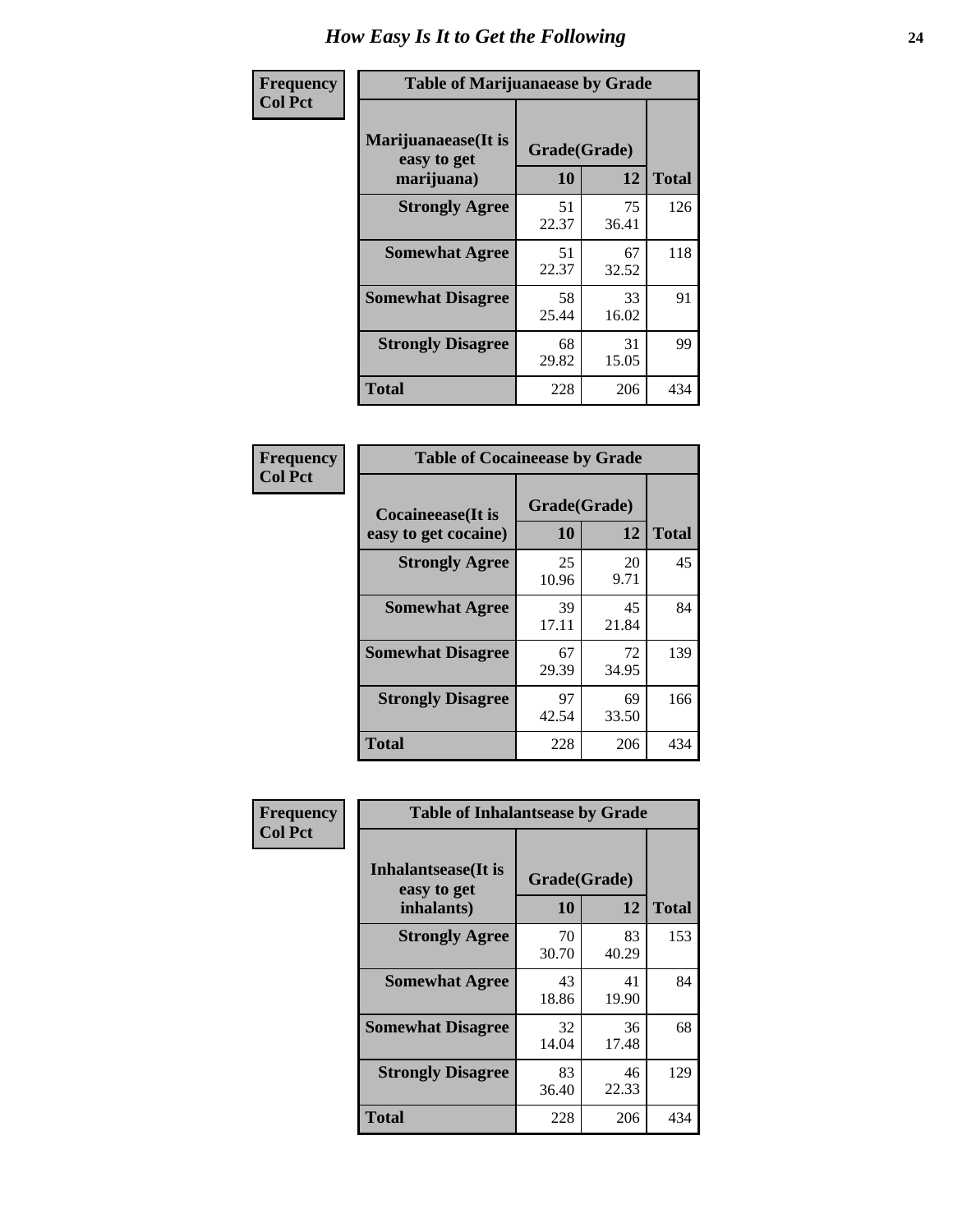| Frequency      |                                                     | <b>Table of Steroidsease by Grade</b> |             |              |  |  |  |  |  |  |  |  |
|----------------|-----------------------------------------------------|---------------------------------------|-------------|--------------|--|--|--|--|--|--|--|--|
| <b>Col Pct</b> | <b>Steroidsease</b> (It is<br>easy to get steroids) | Grade(Grade)<br>10                    | 12          | <b>Total</b> |  |  |  |  |  |  |  |  |
|                | <b>Strongly Agree</b>                               | 41<br>17.98                           | 31<br>15.05 | 72           |  |  |  |  |  |  |  |  |
|                | <b>Somewhat Agree</b>                               | 48<br>21.05                           | 59<br>28.64 | 107          |  |  |  |  |  |  |  |  |
|                | <b>Somewhat Disagree</b>                            | 50<br>21.93                           | 56<br>27.18 | 106          |  |  |  |  |  |  |  |  |
|                | <b>Strongly Disagree</b>                            | 89<br>39.04                           | 60<br>29.13 | 149          |  |  |  |  |  |  |  |  |
|                | <b>Total</b>                                        | 228                                   | 206         | 434          |  |  |  |  |  |  |  |  |

| Frequency      | <b>Table of Ecstasyease by Grade</b>              |                           |              |     |
|----------------|---------------------------------------------------|---------------------------|--------------|-----|
| <b>Col Pct</b> | <b>Ecstasyease</b> (It is<br>easy to get ecstasy) | Grade(Grade)<br><b>10</b> | <b>Total</b> |     |
|                | <b>Strongly Agree</b>                             | 28<br>12.28               | 26<br>12.62  | 54  |
|                | <b>Somewhat Agree</b>                             | 37<br>16.23               | 43<br>20.87  | 80  |
|                | <b>Somewhat Disagree</b>                          | 60<br>26.32               | 57<br>27.67  | 117 |
|                | <b>Strongly Disagree</b>                          | 103<br>45.18              | 80<br>38.83  | 183 |
|                | <b>Total</b>                                      | 228                       | 206          | 434 |

| Frequency      | <b>Table of Methease by Grade</b>                          |                    |             |              |
|----------------|------------------------------------------------------------|--------------------|-------------|--------------|
| <b>Col Pct</b> | <b>Methease</b> (It is easy<br>to get<br>methamphetamines) | Grade(Grade)<br>10 | 12          | <b>Total</b> |
|                | <b>Strongly Agree</b>                                      | 22<br>9.65         | 20<br>9.71  | 42           |
|                | <b>Somewhat Agree</b>                                      | 33<br>14.47        | 41<br>19.90 | 74           |
|                | <b>Somewhat Disagree</b>                                   | 60<br>26.32        | 61<br>29.61 | 121          |
|                | <b>Strongly Disagree</b>                                   | 113<br>49.56       | 84<br>40.78 | 197          |
|                | <b>Total</b>                                               | 228                | 206         | 434          |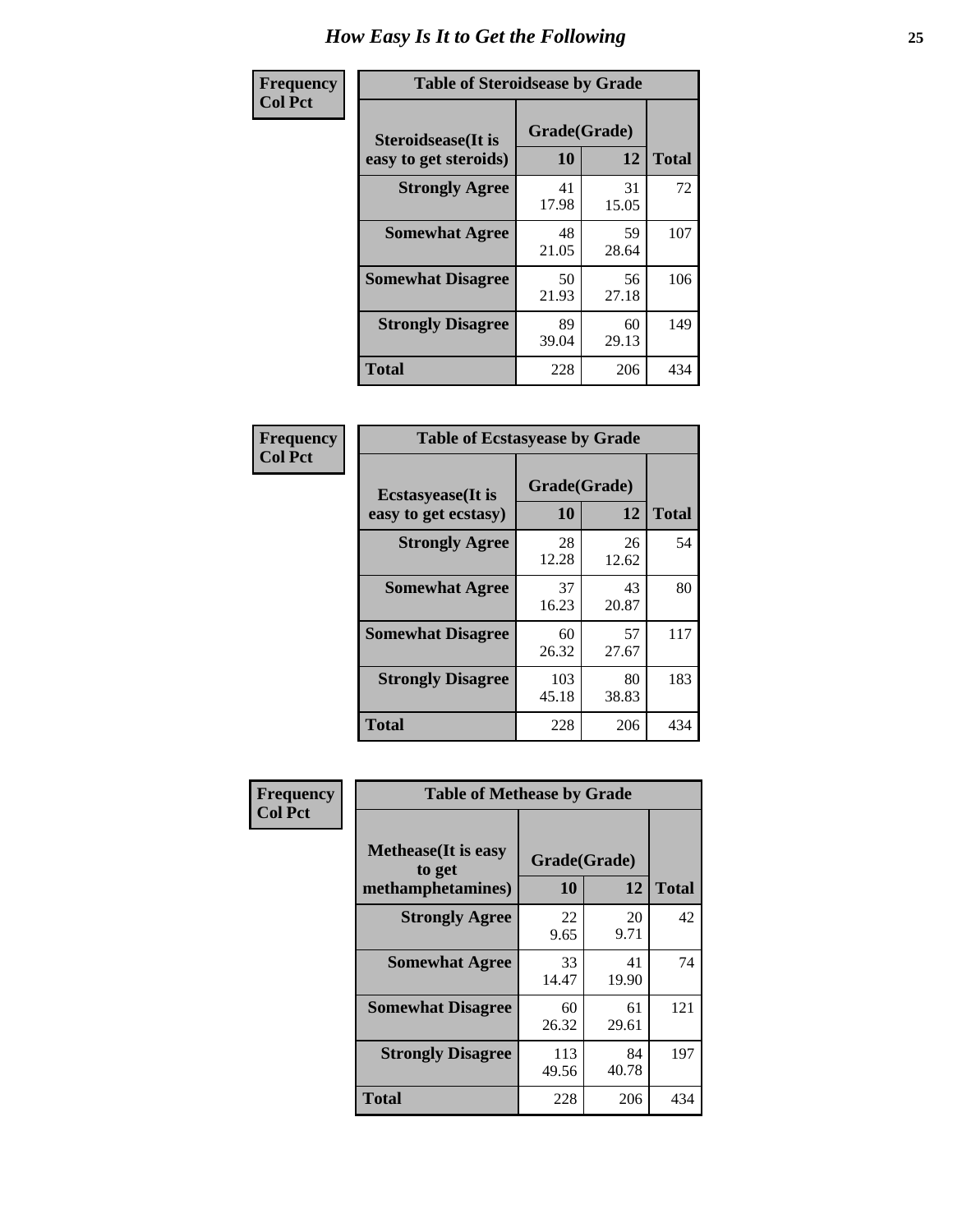| <b>Frequency</b> | <b>Table of Hallucinogensease by Grade</b>               |                    |              |     |
|------------------|----------------------------------------------------------|--------------------|--------------|-----|
| <b>Col Pct</b>   | Hallucinogensease(It<br>is easy to get<br>hallucinogens) | Grade(Grade)<br>10 | <b>Total</b> |     |
|                  | <b>Strongly Agree</b>                                    | 28<br>12.28        | 21<br>10.19  | 49  |
|                  | <b>Somewhat Agree</b>                                    | 38<br>16.67        | 38<br>18.45  | 76  |
|                  | <b>Somewhat Disagree</b>                                 | 53<br>23.25        | 63<br>30.58  | 116 |
|                  | <b>Strongly Disagree</b>                                 | 109<br>47.81       | 84<br>40.78  | 193 |
|                  | <b>Total</b>                                             | 228                | 206          | 434 |

| Frequency<br>  Col Pct |
|------------------------|

| <b>Table of Prescriptionease by Grade</b>                                                |              |             |              |
|------------------------------------------------------------------------------------------|--------------|-------------|--------------|
| <b>Prescriptionease</b> (It<br>is easy to get<br>prescription drugs<br>not prescribed to | Grade(Grade) |             |              |
| me)                                                                                      | 10           | 12          | <b>Total</b> |
| <b>Strongly Agree</b>                                                                    | 92<br>40.35  | 87<br>42.23 | 179          |
| <b>Somewhat Agree</b>                                                                    | 33<br>14.47  | 51<br>24.76 | 84           |
| <b>Somewhat Disagree</b>                                                                 | 35<br>15.35  | 26<br>12.62 | 61           |
| <b>Strongly Disagree</b>                                                                 | 68<br>29.82  | 42<br>20.39 | 110          |
| <b>Total</b>                                                                             | 228          | 206         | 434          |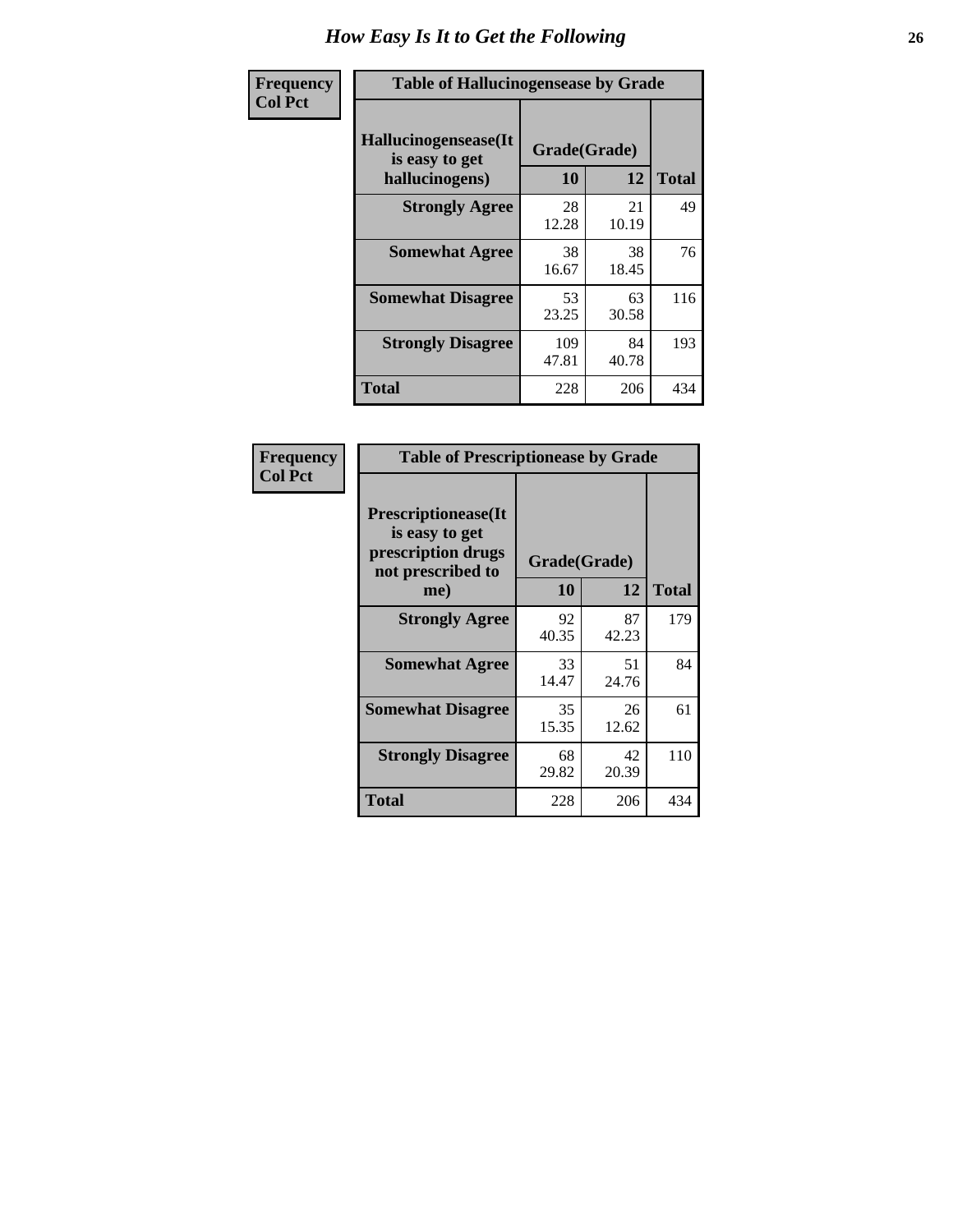*Age at Onset of Use* **27** *Results for "Age at Onset of Use" questions exclude students who said they did not use that substance*

| <b>Frequency</b> | <b>Table of Grade by Alcoholinit</b> |                        |                  |                  |                        |           |                           |                                                  |             |             |                  |                       |              |
|------------------|--------------------------------------|------------------------|------------------|------------------|------------------------|-----------|---------------------------|--------------------------------------------------|-------------|-------------|------------------|-----------------------|--------------|
| <b>Row Pct</b>   |                                      |                        |                  |                  |                        |           |                           | Alcoholinit (I started using alcohol when I was) |             |             |                  |                       |              |
|                  | Grade(Grade)                         | <b>8 or</b><br>younger | 9                | 10               | 11                     | 12        | 13                        | 14                                               | 15          | 16          | 17               | <b>18 or</b><br>older | <b>Total</b> |
|                  | 10                                   | 7.14                   | 3<br>3.06        | 7.14             | 3<br>3.06              | 9<br>9.18 | 14<br>14.29               | 26<br>26.53                                      | 25<br>25.51 | 4<br>4.08   | $\theta$<br>0.00 | $\Omega$<br>0.00      | 98           |
|                  | 12                                   | 5<br>4.07              | $\theta$<br>0.00 | $\Omega$<br>0.00 | $\overline{2}$<br>1.63 | 8<br>6.50 | 5<br>4.07                 | 20<br>16.26                                      | 23<br>18.70 | 33<br>26.83 | 24<br>19.51      | 3<br>2.44             | 123          |
|                  | <b>Total</b>                         | 12                     | 3                | 7                | 5                      | 17        | 19                        | 46                                               | 48          | 37          | 24               | 3                     | 221          |
|                  |                                      |                        |                  |                  |                        |           | Frequency Missing $= 213$ |                                                  |             |             |                  |                       |              |

#### **Frequency Row Pct**

| <b>Table of Grade by Cigarettesinit</b> |                        |                                                       |           |                  |                           |             |            |             |             |                  |                       |              |
|-----------------------------------------|------------------------|-------------------------------------------------------|-----------|------------------|---------------------------|-------------|------------|-------------|-------------|------------------|-----------------------|--------------|
|                                         |                        | Cigarettesinit (I started smoking tobacco when I was) |           |                  |                           |             |            |             |             |                  |                       |              |
| Grade(Grade)                            | 8 or<br>younger        | 9                                                     | 10        | 11               | 12                        | 13          | 14         | 15          | 16          | 17               | <b>18 or</b><br>older | <b>Total</b> |
| 10                                      | 3<br>5.26              | 4<br>7.02                                             | 2<br>3.51 | 5<br>8.77        | 11<br>19.30               | 10<br>17.54 | 8<br>14.04 | 12<br>21.05 | ↑<br>3.51   | $\theta$<br>0.00 | $\theta$<br>0.00      | 57           |
| 12                                      | $\overline{4}$<br>4.60 | 1.15                                                  | 1.15      | $\theta$<br>0.00 | 10<br>11.49               | 9<br>10.34  | 5<br>5.75  | 11<br>12.64 | 21<br>24.14 | 21<br>24.14      | 4<br>4.60             | 87           |
| <b>Total</b>                            | $\mathcal{L}$          | 5                                                     | 3         | 5                | 21                        | 19          | 13         | 23          | 23          | 21               | 4                     | 144          |
|                                         |                        |                                                       |           |                  | Frequency Missing $= 290$ |             |            |             |             |                  |                       |              |

**Frequency Row Pct**

|              | <b>Table of Grade by Smokelessinit</b> |                                                     |               |           |                           |            |            |             |                  |            |                       |              |  |
|--------------|----------------------------------------|-----------------------------------------------------|---------------|-----------|---------------------------|------------|------------|-------------|------------------|------------|-----------------------|--------------|--|
|              |                                        | Smokelessinit(I started chewing tobacco when I was) |               |           |                           |            |            |             |                  |            |                       |              |  |
| Grade(Grade) | 8 or<br>younger                        | 9                                                   | 10            | 11        | 12                        | 13         | 14         | 15          | 16               | 17         | <b>18 or</b><br>older | <b>Total</b> |  |
| 10           | 3<br>6.52                              | 4.35                                                | 4<br>8.70     | 2<br>4.35 | 9<br>19.57                | 7<br>15.22 | 8<br>17.39 | 11<br>23.91 | $\Omega$<br>0.00 | 0<br>0.00  | $\Omega$<br>0.00      | 46           |  |
| 12           | 3<br>8.33                              | 2.78                                                | 2.78          | 2.78      | 2.78                      | 3<br>8.33  | 2<br>5.56  | 3<br>8.33   | 12<br>33.33      | 8<br>22.22 | 2.78                  | 36           |  |
| <b>Total</b> | 6                                      | 3                                                   | $\mathcal{5}$ | 3         | 10                        | 10         | 10         | 14          | 12               | 8          |                       | 82           |  |
|              |                                        |                                                     |               |           | Frequency Missing $= 352$ |            |            |             |                  |            |                       |              |  |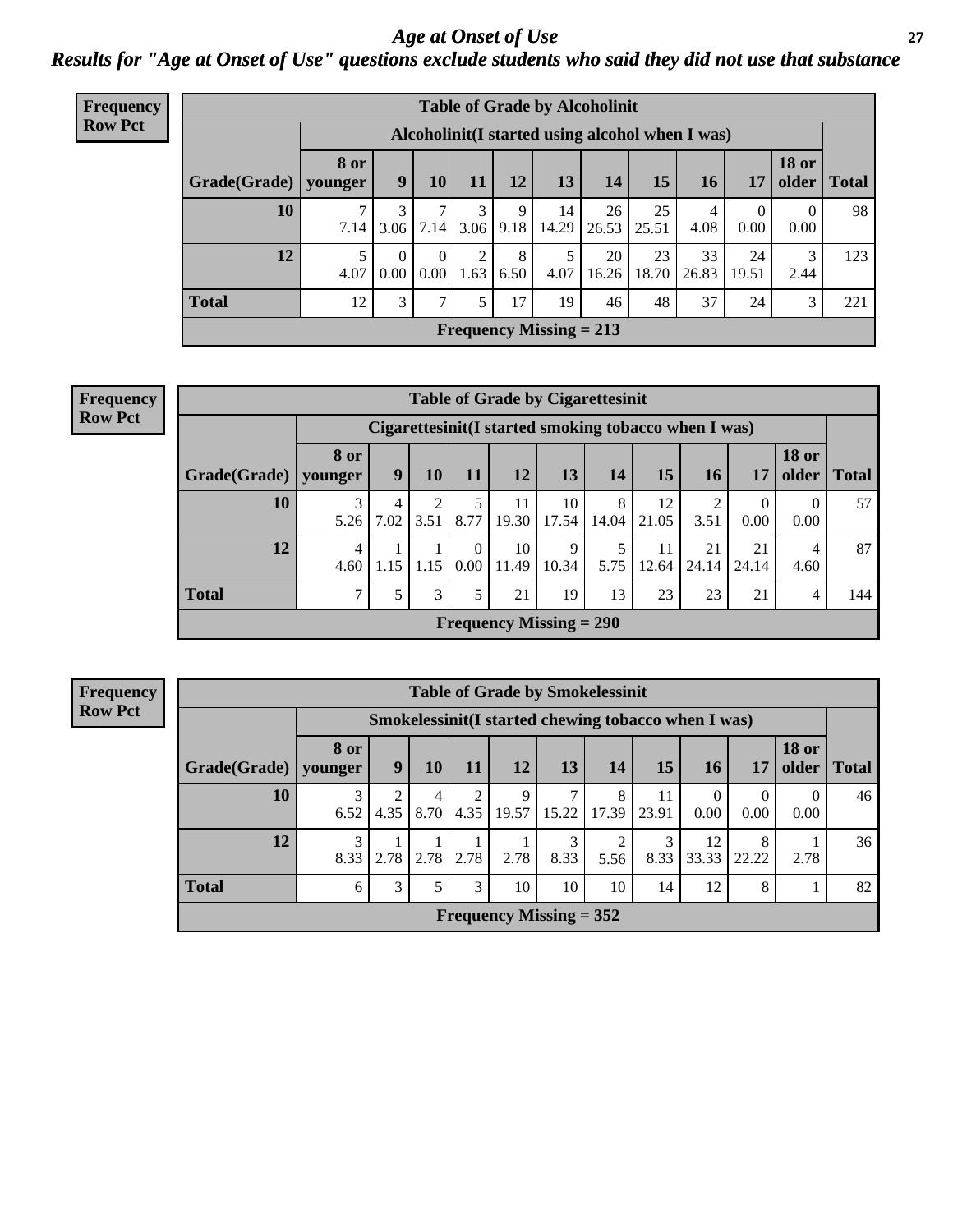#### *Age at Onset of Use* **28**

*Results for "Age at Onset of Use" questions exclude students who said they did not use that substance*

| <b>Frequency</b> |              |                        |                      | <b>Table of Grade by Marijuanainit</b> |               |           |                                |                                                      |             |             |                  |                             |     |  |  |  |
|------------------|--------------|------------------------|----------------------|----------------------------------------|---------------|-----------|--------------------------------|------------------------------------------------------|-------------|-------------|------------------|-----------------------------|-----|--|--|--|
| <b>Row Pct</b>   |              |                        |                      |                                        |               |           |                                | Marijuanainit (I started using marijuana when I was) |             |             |                  |                             |     |  |  |  |
|                  | Grade(Grade) | <b>8 or</b><br>younger | 9                    | 10                                     | 11            | 12        | 13                             | 14                                                   | 15          | <b>16</b>   | 17               | <b>18 or</b><br>older Total |     |  |  |  |
|                  | 10           | $\Omega$<br>0.00       | 2.38                 | 7.14                                   | 4<br>9.52     | 3<br>7.14 | 8<br>19.05                     | 11<br>26.19                                          | 10<br>23.81 | 4.76        | $\theta$<br>0.00 | $\overline{0}$<br>0.00      | 42  |  |  |  |
|                  | 12           | 1.69                   | $\Omega$<br>$0.00\,$ | 3.39                                   | 3<br>5.08     | 8.47      | 3.39                           | 5<br>8.47                                            | 11.86       | 21<br>35.59 | 11<br>18.64      | 2<br>3.39                   | 59  |  |  |  |
|                  | <b>Total</b> |                        |                      | 5                                      | $\mathcal{L}$ | 8         | 10                             | 16                                                   | 17          | 23          | 11               | $\overline{c}$              | 101 |  |  |  |
|                  |              |                        |                      |                                        |               |           | <b>Frequency Missing = 333</b> |                                                      |             |             |                  |                             |     |  |  |  |

| <b>Frequency</b> |              | <b>Table of Grade by Cocaineinit</b> |                                                     |                         |                           |                             |            |       |              |  |
|------------------|--------------|--------------------------------------|-----------------------------------------------------|-------------------------|---------------------------|-----------------------------|------------|-------|--------------|--|
| <b>Row Pct</b>   |              |                                      | Cocaineinit (I started using cocaine when I<br>was) |                         |                           |                             |            |       |              |  |
|                  | Grade(Grade) | <b>11</b>                            | 12                                                  | 13                      | 14                        | 15                          | <b>16</b>  | 17    | <b>Total</b> |  |
|                  | 10           | ◠<br>28.57                           | 14.29                                               | $\mathfrak{D}$<br>28.57 | 0.00                      | 14.29                       | 14.29      | 0.00  |              |  |
|                  | 12           | 0.00                                 | 0<br>0.00                                           | 0.00                    | $\mathfrak{D}$<br>25.00   | 12.50                       | 4<br>50.00 | 12.50 | 8            |  |
|                  | <b>Total</b> | ↑                                    |                                                     | $\mathcal{D}$           | $\mathfrak{D}$            | $\mathcal{D}_{\mathcal{A}}$ |            |       | 15           |  |
|                  |              |                                      |                                                     |                         | Frequency Missing $= 419$ |                             |            |       |              |  |

| <b>Frequency</b> | <b>Table of Grade by Inhalantsinit</b> |                        |          |           |                  |                                             |            |                |                                                      |                  |              |
|------------------|----------------------------------------|------------------------|----------|-----------|------------------|---------------------------------------------|------------|----------------|------------------------------------------------------|------------------|--------------|
| <b>Row Pct</b>   |                                        |                        |          |           |                  |                                             |            |                | Inhalantsinit (I started using inhalants when I was) |                  |              |
|                  | Grade(Grade)                           | <b>8 or</b><br>younger | 9        | <b>10</b> | 11               | <b>12</b>                                   | 13         | 14             | <b>15</b>                                            | 17               | <b>Total</b> |
|                  | 10                                     | 18.18                  | 9.09     | 0.00      | 9.09             | 2<br>18.18                                  | ↑<br>18.18 | 3<br>27.27     | 0<br>0.00                                            | $\Omega$<br>0.00 | 11           |
|                  | 12                                     | 16.67                  | $0.00\,$ | 16.67     | $\Omega$<br>0.00 | 0<br>$0.00\,$                               | 16.67      | 16.67          | 16.67                                                | 16.67            | 6            |
|                  | <b>Total</b>                           | 3                      |          |           |                  | 2                                           | 3          | $\overline{4}$ |                                                      |                  | 17           |
|                  |                                        |                        |          |           |                  | <b>Frequency Missing <math>= 417</math></b> |            |                |                                                      |                  |              |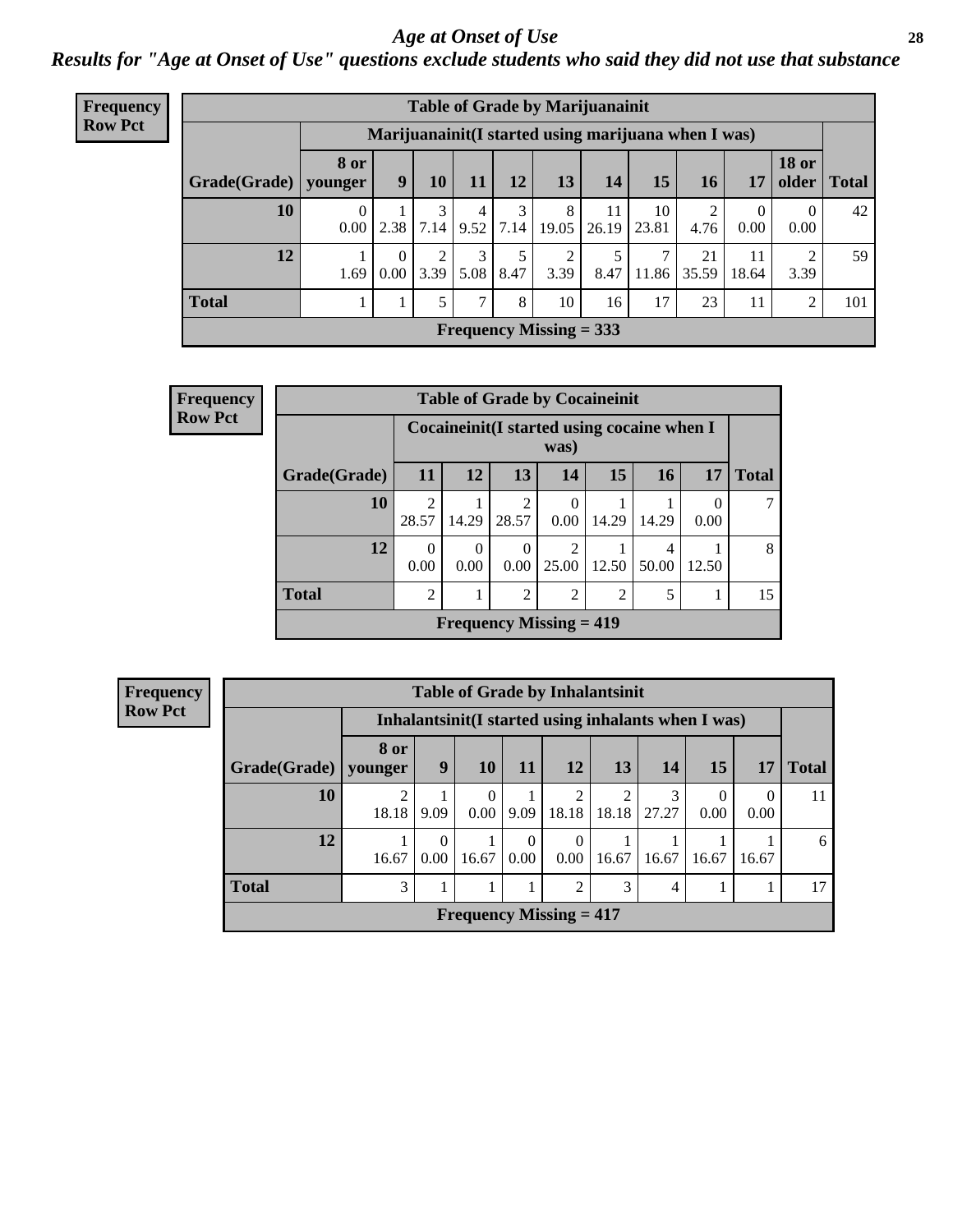#### *Age at Onset of Use* **29**

*Results for "Age at Onset of Use" questions exclude students who said they did not use that substance*

| <b>Frequency</b> |                                | <b>Table of Grade by Steroidsinit</b> |                                                              |                |       |           |       |  |  |
|------------------|--------------------------------|---------------------------------------|--------------------------------------------------------------|----------------|-------|-----------|-------|--|--|
| <b>Row Pct</b>   |                                |                                       | <b>Steroidsinit (I started using</b><br>steroids when I was) |                |       |           |       |  |  |
|                  | Grade(Grade)                   | 9                                     | 11                                                           | 14             | 15    | <b>16</b> | Total |  |  |
|                  | 10                             | 25.00                                 | 25.00                                                        | 25.00          | 25.00 | 0.00      | 4     |  |  |
|                  | 12                             | 0<br>0.00                             | 0<br>0.00                                                    | 50.00          | 0.00  | 50.00     | 2     |  |  |
|                  | <b>Total</b>                   |                                       |                                                              | $\mathfrak{D}$ |       |           | 6     |  |  |
|                  | <b>Frequency Missing = 428</b> |                                       |                                                              |                |       |           |       |  |  |

| <b>Frequency</b> | <b>Table of Grade by Ecstasyinit</b> |           |                     |       |                                                     |                  |                  |                         |              |  |  |
|------------------|--------------------------------------|-----------|---------------------|-------|-----------------------------------------------------|------------------|------------------|-------------------------|--------------|--|--|
| <b>Row Pct</b>   |                                      |           |                     |       | Ecstasyinit (I started using ecstasy when I<br>was) |                  |                  |                         |              |  |  |
|                  | Grade(Grade)                         | <b>10</b> | 11                  | 13    | 14                                                  | 15               | 16               | 17                      | <b>Total</b> |  |  |
|                  | 10                                   | 33.33     | 33.33               | 0.00  | 33.33                                               | $\Omega$<br>0.00 | $\Omega$<br>0.00 | 0<br>0.00               | 3            |  |  |
|                  | 12                                   | 0.00      | 0<br>$0.00^{\circ}$ | 12.50 | $\Omega$<br>0.00                                    | 12.50            | 4<br>50.00       | $\mathfrak{D}$<br>25.00 | 8            |  |  |
|                  | <b>Total</b>                         |           |                     |       |                                                     |                  | 4                | $\mathfrak{D}$          | 11           |  |  |
|                  |                                      |           |                     |       | Frequency Missing $= 423$                           |                  |                  |                         |              |  |  |

| Frequency      |              | <b>Table of Grade by Methinit</b> |                                                                    |       |             |                |  |  |  |
|----------------|--------------|-----------------------------------|--------------------------------------------------------------------|-------|-------------|----------------|--|--|--|
| <b>Row Pct</b> |              |                                   | <b>Methinit(I started using</b><br>methamphetamines when<br>I was) |       |             |                |  |  |  |
|                | Grade(Grade) | <b>10</b>                         | 12                                                                 | 15    | 16          | <b>Total</b>   |  |  |  |
|                | 10           | 33.33                             | 33.33                                                              | 33.33 | 0.00        | 3              |  |  |  |
|                | 12           | 0<br>0.00                         | 0.00                                                               | 0.00  | 2<br>100.00 | $\overline{c}$ |  |  |  |
|                | <b>Total</b> |                                   |                                                                    |       | 2           | 5              |  |  |  |
|                |              | Frequency Missing $= 429$         |                                                                    |       |             |                |  |  |  |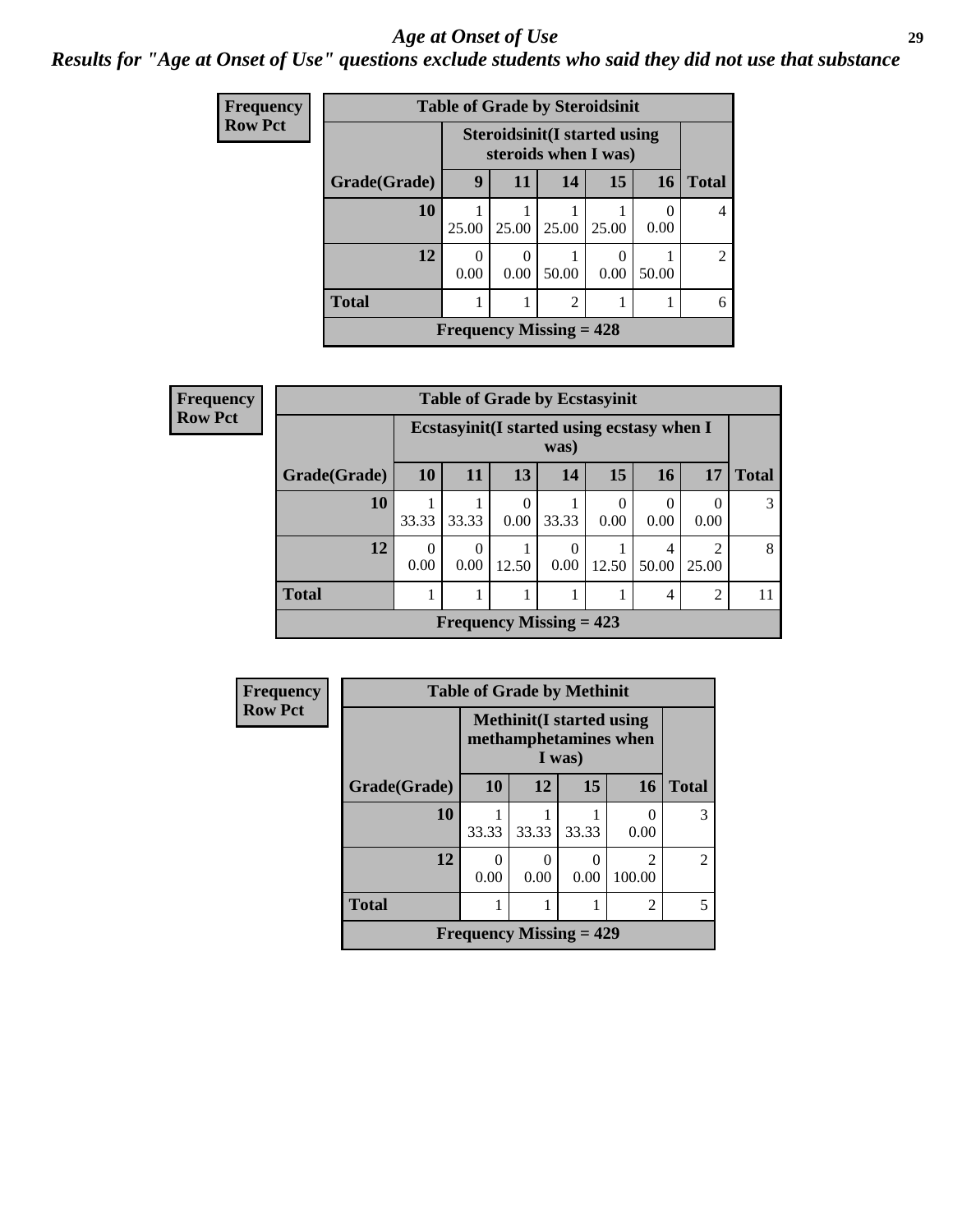#### Age at Onset of Use **30**

*Results for "Age at Onset of Use" questions exclude students who said they did not use that substance*

| <b>Frequency</b> |
|------------------|
| Row Pct          |

|              |       | <b>Table of Grade by Hallucinogensinit</b>  |           |            |                           |                |                |              |
|--------------|-------|---------------------------------------------|-----------|------------|---------------------------|----------------|----------------|--------------|
|              |       | Hallucinogensinit (I started using          |           |            | hallucinogens when I was) |                |                |              |
| Grade(Grade) | 9     | 11                                          | 12        | 14         | 15                        | 16             | 17             | <b>Total</b> |
| 10           | 0.00  | 10.00                                       | 10.00     | 5<br>50.00 | 2<br>20.00                | 10.00          | 0.00           | 10           |
| 12           | 14.29 | $\mathfrak{D}$<br>28.57                     | 0<br>0.00 | 0.00       | 14.29                     | 14.29          | 2<br>28.57     | 7            |
| <b>Total</b> |       | 3                                           |           | 5          | 3                         | $\mathfrak{D}$ | $\overline{c}$ | 17           |
|              |       | <b>Frequency Missing <math>= 417</math></b> |           |            |                           |                |                |              |

**Frequency Row Pct**

|              | <b>Table of Grade by Prescriptioninit</b>                                                  |                        |                  |                  |                  |                           |            |             |             |                  |              |
|--------------|--------------------------------------------------------------------------------------------|------------------------|------------------|------------------|------------------|---------------------------|------------|-------------|-------------|------------------|--------------|
|              | Prescription in it (I started using prescription drugs not<br>prescribed to me when I was) |                        |                  |                  |                  |                           |            |             |             |                  |              |
| Grade(Grade) | 8 or<br>younger                                                                            | 9                      | 10               | 11               | 12               | 13                        | 14         | 15          | <b>16</b>   | 17               | <b>Total</b> |
| 10           | 3.57                                                                                       | 3.57                   | $\Omega$<br>0.00 | 3.57             | 3.57             | 6<br>21.43                | 5<br>17.86 | 11<br>39.29 | 7.14        | $\theta$<br>0.00 | 28           |
| 12           | 2<br>6.06                                                                                  | $\overline{2}$<br>6.06 | 3.03             | $\Omega$<br>0.00 | $\Omega$<br>0.00 | 4<br>12.12                | 6<br>18.18 | 3.03        | 10<br>30.30 | 21.21            | 33           |
| <b>Total</b> | 3                                                                                          | 3                      |                  |                  |                  | 10                        | 11         | 12          | 12          | 7                | 61           |
|              |                                                                                            |                        |                  |                  |                  | Frequency Missing $= 373$ |            |             |             |                  |              |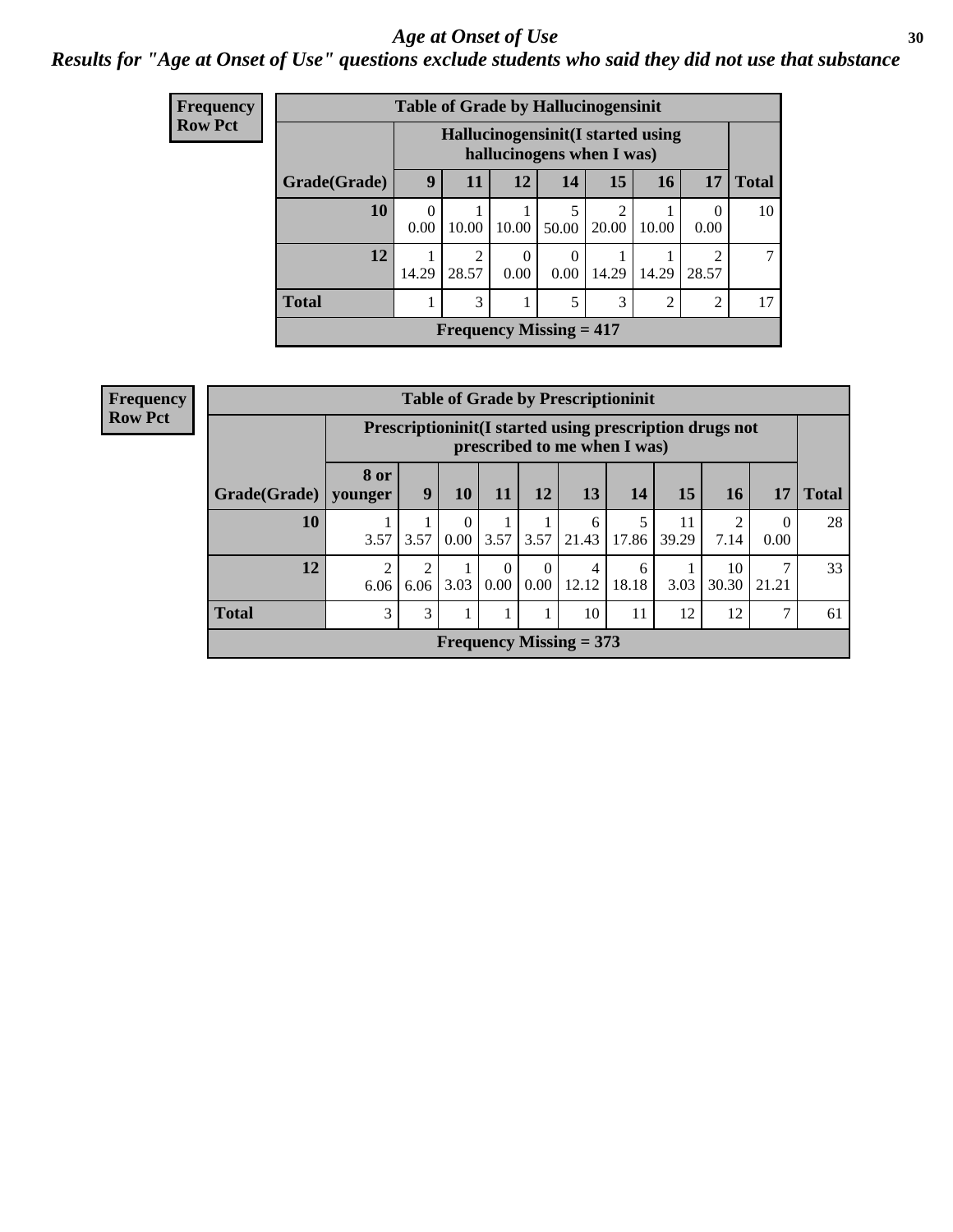| Frequency      | <b>Table of Alcoholharm by Grade</b>          |                    |             |              |  |  |  |
|----------------|-----------------------------------------------|--------------------|-------------|--------------|--|--|--|
| <b>Col Pct</b> | Alcoholharm(I<br>think alcohol is<br>harmful) | Grade(Grade)<br>10 | 12          | <b>Total</b> |  |  |  |
|                | <b>Strongly Agree</b>                         | 103<br>45.18       | 84<br>40.78 | 187          |  |  |  |
|                | <b>Somewhat Agree</b>                         | 66<br>28.95        | 87<br>42.23 | 153          |  |  |  |
|                | <b>Somewhat Disagree</b>                      | 40<br>17.54        | 22<br>10.68 | 62           |  |  |  |
|                | <b>Strongly Disagree</b>                      | 19<br>8.33         | 13<br>6.31  | 32           |  |  |  |
|                | <b>Total</b>                                  | 228                | 206         | 434          |  |  |  |

| <b>Table of Cigarettesharm by Grade</b>                  |                    |                        |              |  |  |  |  |  |
|----------------------------------------------------------|--------------------|------------------------|--------------|--|--|--|--|--|
| Cigarettesharm(I<br>think smoking<br>tobacco is harmful) | Grade(Grade)<br>10 | 12                     | <b>Total</b> |  |  |  |  |  |
| <b>Strongly Agree</b>                                    | 162<br>71.05       | 150<br>72.82           | 312          |  |  |  |  |  |
| <b>Somewhat Agree</b>                                    | 39<br>17.11        | 47<br>22.82            | 86           |  |  |  |  |  |
| <b>Somewhat Disagree</b>                                 | 10<br>4.39         | $\mathfrak{D}$<br>0.97 | 12           |  |  |  |  |  |
| <b>Strongly Disagree</b>                                 | 17<br>7.46         | 7<br>3.40              | 24           |  |  |  |  |  |
| <b>Total</b>                                             | 228                | 206                    | 434          |  |  |  |  |  |

| Frequency      | <b>Table of Smokelessharm by Grade</b>                  |                           |              |              |
|----------------|---------------------------------------------------------|---------------------------|--------------|--------------|
| <b>Col Pct</b> | Smokelessharm(I<br>think chewing<br>tobacco is harmful) | Grade(Grade)<br><b>10</b> | 12           | <b>Total</b> |
|                | <b>Strongly Agree</b>                                   | 138<br>60.53              | 140<br>67.96 | 278          |
|                | <b>Somewhat Agree</b>                                   | 51<br>22.37               | 52<br>25.24  | 103          |
|                | <b>Somewhat Disagree</b>                                | 16<br>7.02                | 5<br>2.43    | 21           |
|                | <b>Strongly Disagree</b>                                | 23<br>10.09               | 9<br>4.37    | 32           |
|                | <b>Total</b>                                            | 228                       | 206          | 434          |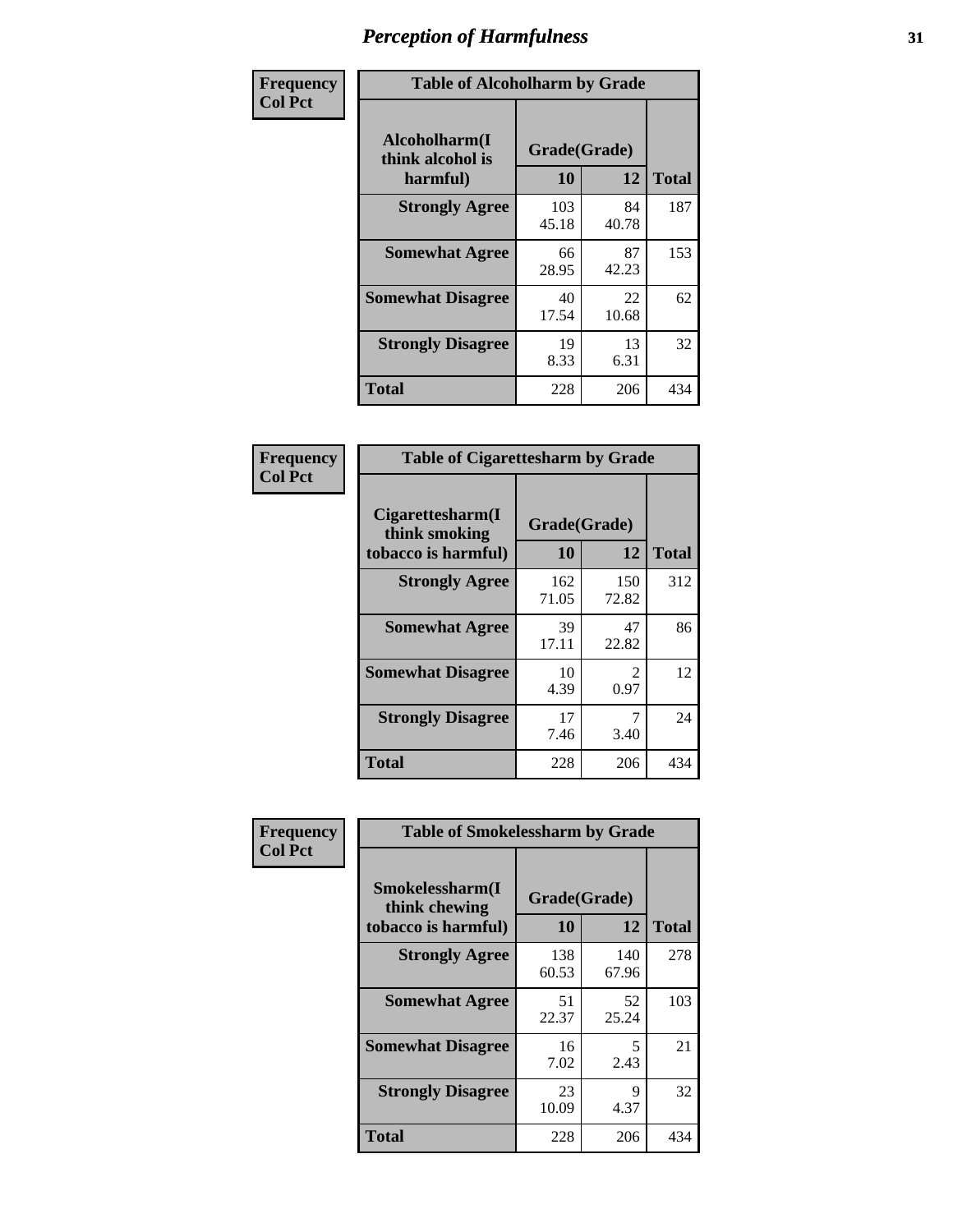| Frequency      |                                                   | <b>Table of Marijuanaharm by Grade</b> |              |              |  |  |  |  |
|----------------|---------------------------------------------------|----------------------------------------|--------------|--------------|--|--|--|--|
| <b>Col Pct</b> | Marijuanaharm(I<br>think marijuana is<br>harmful) | Grade(Grade)<br>10                     | 12           | <b>Total</b> |  |  |  |  |
|                | <b>Strongly Agree</b>                             | 147<br>64.47                           | 115<br>55.83 | 262          |  |  |  |  |
|                | <b>Somewhat Agree</b>                             | 32<br>14.04                            | 46<br>22.33  | 78           |  |  |  |  |
|                | <b>Somewhat Disagree</b>                          | 21<br>9.21                             | 20<br>9.71   | 41           |  |  |  |  |
|                | <b>Strongly Disagree</b>                          | 28<br>12.28                            | 25<br>12.14  | 53           |  |  |  |  |
|                | <b>Total</b>                                      | 228                                    | 206          | 434          |  |  |  |  |

| <b>Table of Cocaineharm by Grade</b>          |                    |              |     |  |  |  |
|-----------------------------------------------|--------------------|--------------|-----|--|--|--|
| Cocaineharm(I<br>think cocaine is<br>harmful) | Grade(Grade)<br>10 | <b>Total</b> |     |  |  |  |
| <b>Strongly Agree</b>                         | 188<br>82.46       | 191<br>92.72 | 379 |  |  |  |
| <b>Somewhat Agree</b>                         | 17<br>7.46         | 8<br>3.88    | 25  |  |  |  |
| <b>Somewhat Disagree</b>                      | 6<br>2.63          | 0<br>0.00    | 6   |  |  |  |
| <b>Strongly Disagree</b>                      | 17<br>7.46         | 7<br>3.40    | 24  |  |  |  |
| <b>Total</b>                                  | 228                | 206          | 434 |  |  |  |

| Frequency      | <b>Table of Inhalantsharm by Grade</b>             |                    |                                     |              |  |
|----------------|----------------------------------------------------|--------------------|-------------------------------------|--------------|--|
| <b>Col Pct</b> | Inhalantsharm(I<br>think inhalants are<br>harmful) | Grade(Grade)<br>10 | 12                                  | <b>Total</b> |  |
|                | <b>Strongly Agree</b>                              | 183<br>80.26       | 182<br>88.35                        | 365          |  |
|                | <b>Somewhat Agree</b>                              | 25<br>10.96        | 15<br>7.28                          | 40           |  |
|                | <b>Somewhat Disagree</b>                           | 4<br>1.75          | $\mathcal{D}_{\mathcal{L}}$<br>0.97 | 6            |  |
|                | <b>Strongly Disagree</b>                           | 16<br>7.02         | 7<br>3.40                           | 23           |  |
|                | <b>Total</b>                                       | 228                | 206                                 | 434          |  |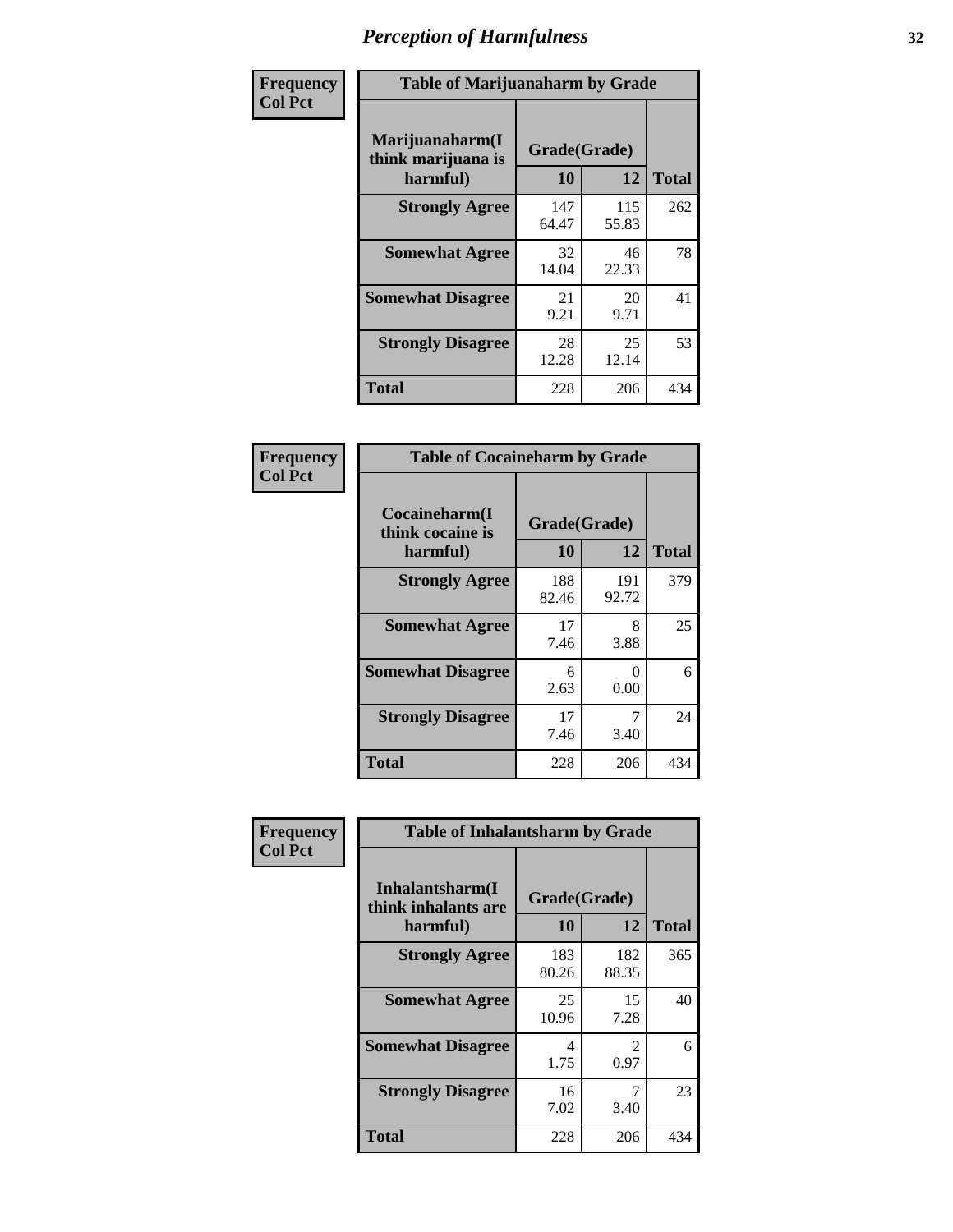| Frequency      | <b>Table of Steroidsharm by Grade</b>            |                    |              |              |  |
|----------------|--------------------------------------------------|--------------------|--------------|--------------|--|
| <b>Col Pct</b> | Steroidsharm(I<br>think steroids are<br>harmful) | Grade(Grade)<br>10 | 12           | <b>Total</b> |  |
|                | <b>Strongly Agree</b>                            | 162<br>71.05       | 161<br>78.16 | 323          |  |
|                | <b>Somewhat Agree</b>                            | 40<br>17.54        | 30<br>14.56  | 70           |  |
|                | <b>Somewhat Disagree</b>                         | 8<br>3.51          | 7<br>3.40    | 15           |  |
|                | <b>Strongly Disagree</b>                         | 18<br>7.89         | 8<br>3.88    | 26           |  |
|                | <b>Total</b>                                     | 228                | 206          | 434          |  |

| <b>Table of Ecstasyharm by Grade</b>                |                    |              |              |  |  |
|-----------------------------------------------------|--------------------|--------------|--------------|--|--|
| $E$ cstasyharm $(I$<br>think ecstasy is<br>harmful) | Grade(Grade)<br>10 | 12           | <b>Total</b> |  |  |
| <b>Strongly Agree</b>                               | 181<br>79.39       | 179<br>86.89 | 360          |  |  |
| <b>Somewhat Agree</b>                               | 22<br>9.65         | 15<br>7.28   | 37           |  |  |
| <b>Somewhat Disagree</b>                            | 7<br>3.07          | 4<br>1.94    | 11           |  |  |
| <b>Strongly Disagree</b>                            | 18<br>7.89         | 8<br>3.88    | 26           |  |  |
| Total                                               | 228                | 206          | 434          |  |  |

| Frequency      | <b>Table of Methharm by Grade</b>            |              |              |              |  |
|----------------|----------------------------------------------|--------------|--------------|--------------|--|
| <b>Col Pct</b> | <b>Methharm</b> (I think<br>methamphetamines | Grade(Grade) |              |              |  |
|                | are harmful)                                 | 10           | 12           | <b>Total</b> |  |
|                | <b>Strongly Agree</b>                        | 194<br>85.09 | 193<br>93.69 | 387          |  |
|                | <b>Somewhat Agree</b>                        | 16<br>7.02   | 6<br>2.91    | 22           |  |
|                | <b>Somewhat Disagree</b>                     | 0.44         | 0<br>0.00    |              |  |
|                | <b>Strongly Disagree</b>                     | 17<br>7.46   | 7<br>3.40    | 24           |  |
|                | Total                                        | 228          | 206          | 434          |  |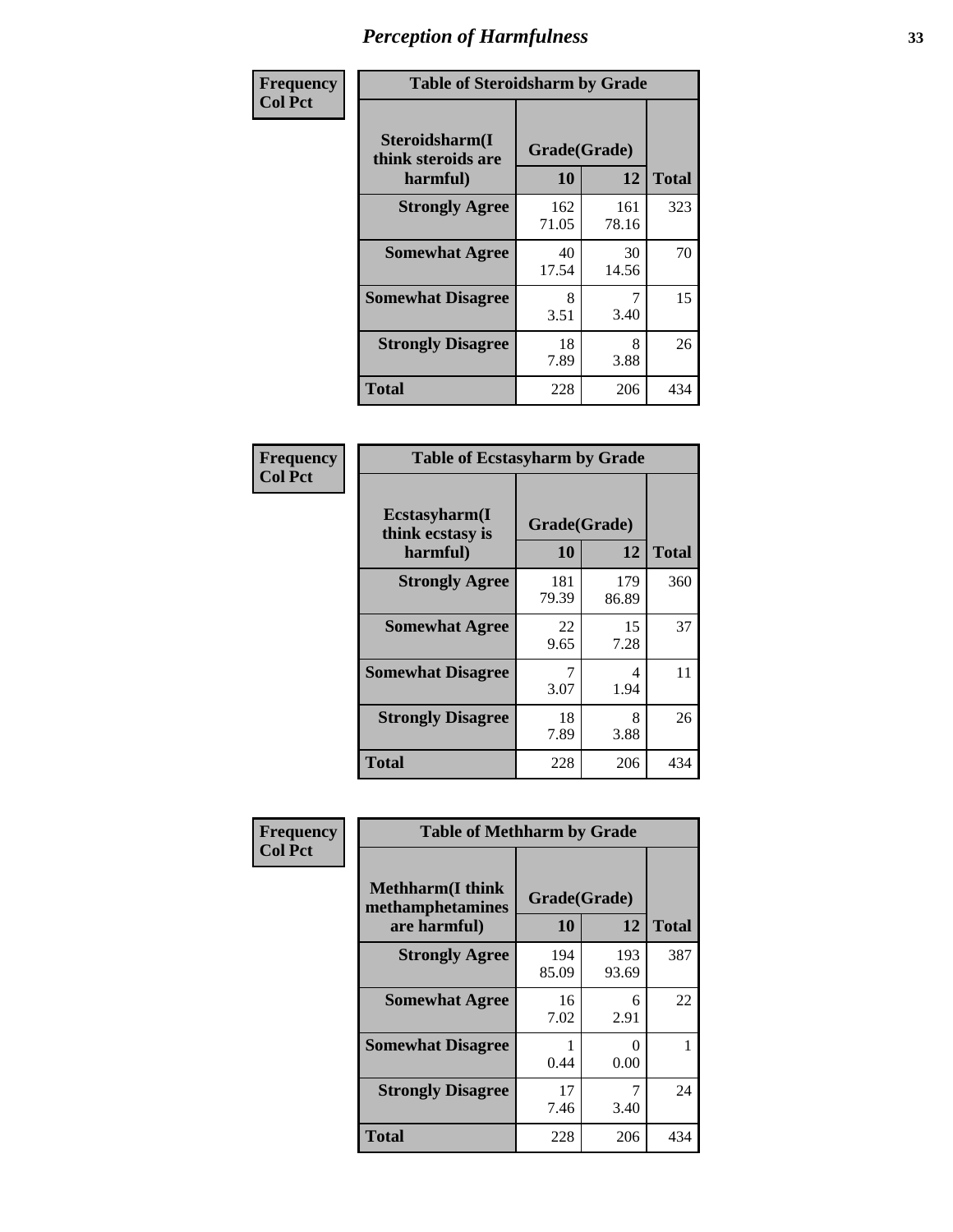| Frequency | <b>Table of Hallucinogensharm by Grade</b>                 |                    |              |              |
|-----------|------------------------------------------------------------|--------------------|--------------|--------------|
| Col Pct   | Hallucinogensharm(I<br>think hallucinogens<br>are harmful) | Grade(Grade)<br>10 | 12           | <b>Total</b> |
|           | <b>Strongly Agree</b>                                      | 188<br>82.46       | 181<br>87.86 | 369          |
|           | <b>Somewhat Agree</b>                                      | 18<br>7.89         | 14<br>6.80   | 32           |
|           | <b>Somewhat Disagree</b>                                   | 6<br>2.63          | 3<br>1.46    | 9            |
|           | <b>Strongly Disagree</b>                                   | 16<br>7.02         | 8<br>3.88    | 24           |
|           | <b>Total</b>                                               | 228                | 206          | 434          |

| <b>Table of Prescriptionharm by Grade</b>                                 |             |                    |              |  |
|---------------------------------------------------------------------------|-------------|--------------------|--------------|--|
| Prescriptionharm(I<br>think prescription<br>drugs not<br>prescribed to me | 10          | Grade(Grade)<br>12 | <b>Total</b> |  |
| are harmful)<br><b>Strongly Agree</b>                                     | 158         | 142                | 300          |  |
|                                                                           | 69.30       | 68.93              |              |  |
| <b>Somewhat Agree</b>                                                     | 36<br>15.79 | 33<br>16.02        | 69           |  |
| <b>Somewhat Disagree</b>                                                  | 13<br>5.70  | 18<br>8.74         | 31           |  |
| <b>Strongly Disagree</b>                                                  | 21<br>9.21  | 13<br>6.31         | 34           |  |
| <b>Total</b>                                                              | 228         | 206                | 434          |  |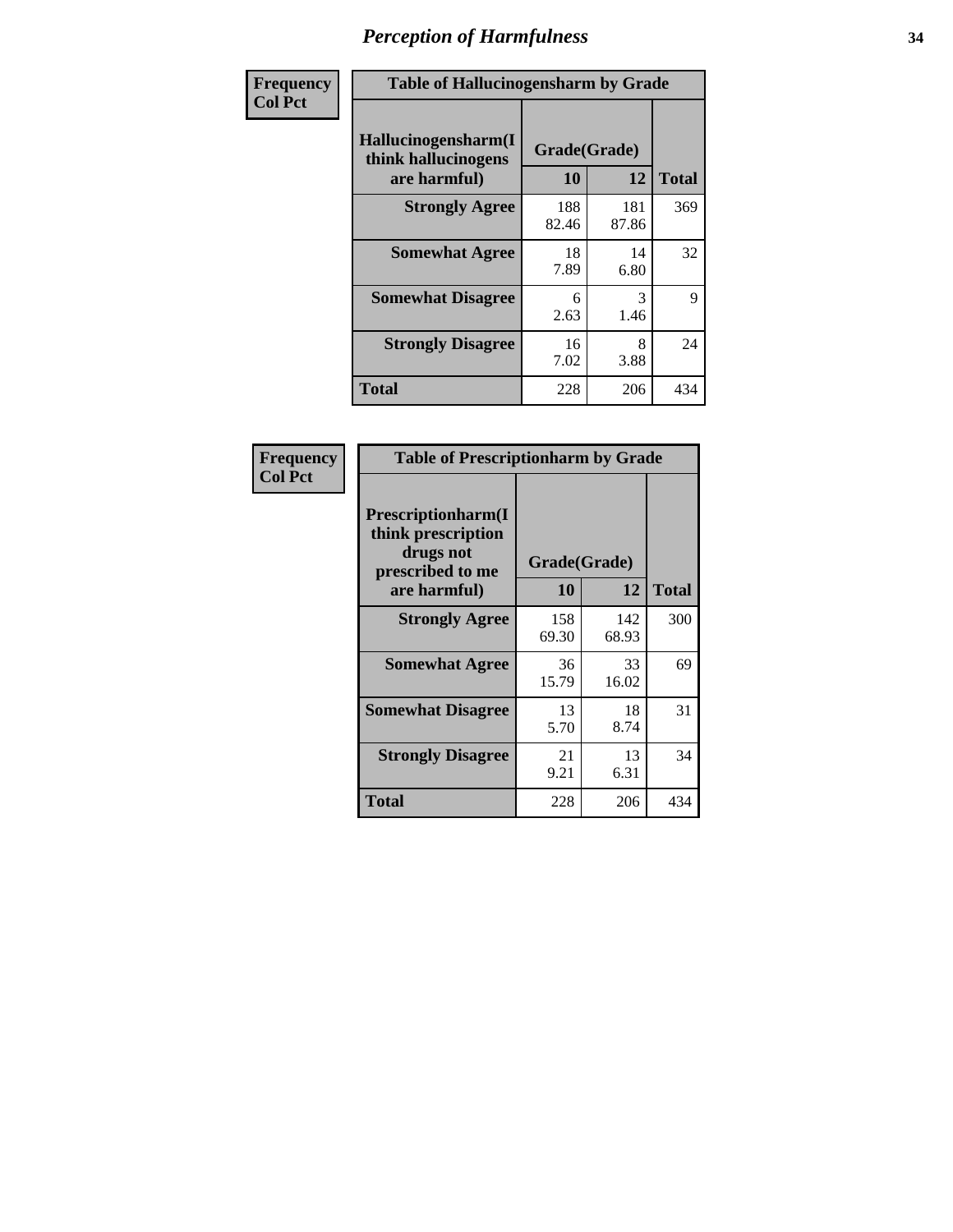# *Disapproval by Adults* **35**

| Frequency      | <b>Table of Alcoholadult by Grade</b>                                 |                    |             |              |  |
|----------------|-----------------------------------------------------------------------|--------------------|-------------|--------------|--|
| <b>Col Pct</b> | <b>Alcoholadult</b> (Adults<br>would disapprove if<br>I used alcohol) | Grade(Grade)<br>10 | 12          | <b>Total</b> |  |
|                | <b>Strongly Agree</b>                                                 | 117<br>51.32       | 99<br>48.06 | 216          |  |
|                | <b>Somewhat Agree</b>                                                 | 48<br>21.05        | 61<br>29.61 | 109          |  |
|                | <b>Somewhat Disagree</b>                                              | 39<br>17.11        | 37<br>17.96 | 76           |  |
|                | <b>Strongly Disagree</b>                                              | 24<br>10.53        | 9<br>4.37   | 33           |  |
|                | <b>Total</b>                                                          | 228                | 206         | 434          |  |

| <b>Table of Tobaccoadult by Grade</b>                                 |                    |              |              |  |  |
|-----------------------------------------------------------------------|--------------------|--------------|--------------|--|--|
| <b>Tobaccoadult</b> (Adults<br>would disapprove if<br>I used tobacco) | Grade(Grade)<br>10 | 12           | <b>Total</b> |  |  |
| <b>Strongly Agree</b>                                                 | 143<br>62.72       | 114<br>55.34 | 257          |  |  |
| <b>Somewhat Agree</b>                                                 | 39<br>17.11        | 50<br>24.27  | 89           |  |  |
| <b>Somewhat Disagree</b>                                              | 16<br>7.02         | 25<br>12.14  | 41           |  |  |
| <b>Strongly Disagree</b>                                              | 30<br>13.16        | 17<br>8.25   | 47           |  |  |
| <b>Total</b>                                                          | 228                | 206          | 434          |  |  |

| Frequency      | <b>Table of Marijuanaadult by Grade</b>                           |                    |              |              |  |
|----------------|-------------------------------------------------------------------|--------------------|--------------|--------------|--|
| <b>Col Pct</b> | Marijuanaadult(Adults<br>would disapprove if I<br>used marijuana) | Grade(Grade)<br>10 | 12           | <b>Total</b> |  |
|                | <b>Strongly Agree</b>                                             | 186<br>81.58       | 168<br>81.55 | 354          |  |
|                | <b>Somewhat Agree</b>                                             | 11<br>4.82         | 16<br>7.77   | 27           |  |
|                | <b>Somewhat Disagree</b>                                          | 7<br>3.07          | 11<br>5.34   | 18           |  |
|                | <b>Strongly Disagree</b>                                          | 24<br>10.53        | 11<br>5.34   | 35           |  |
|                | <b>Total</b>                                                      | 228                | 206          | 434          |  |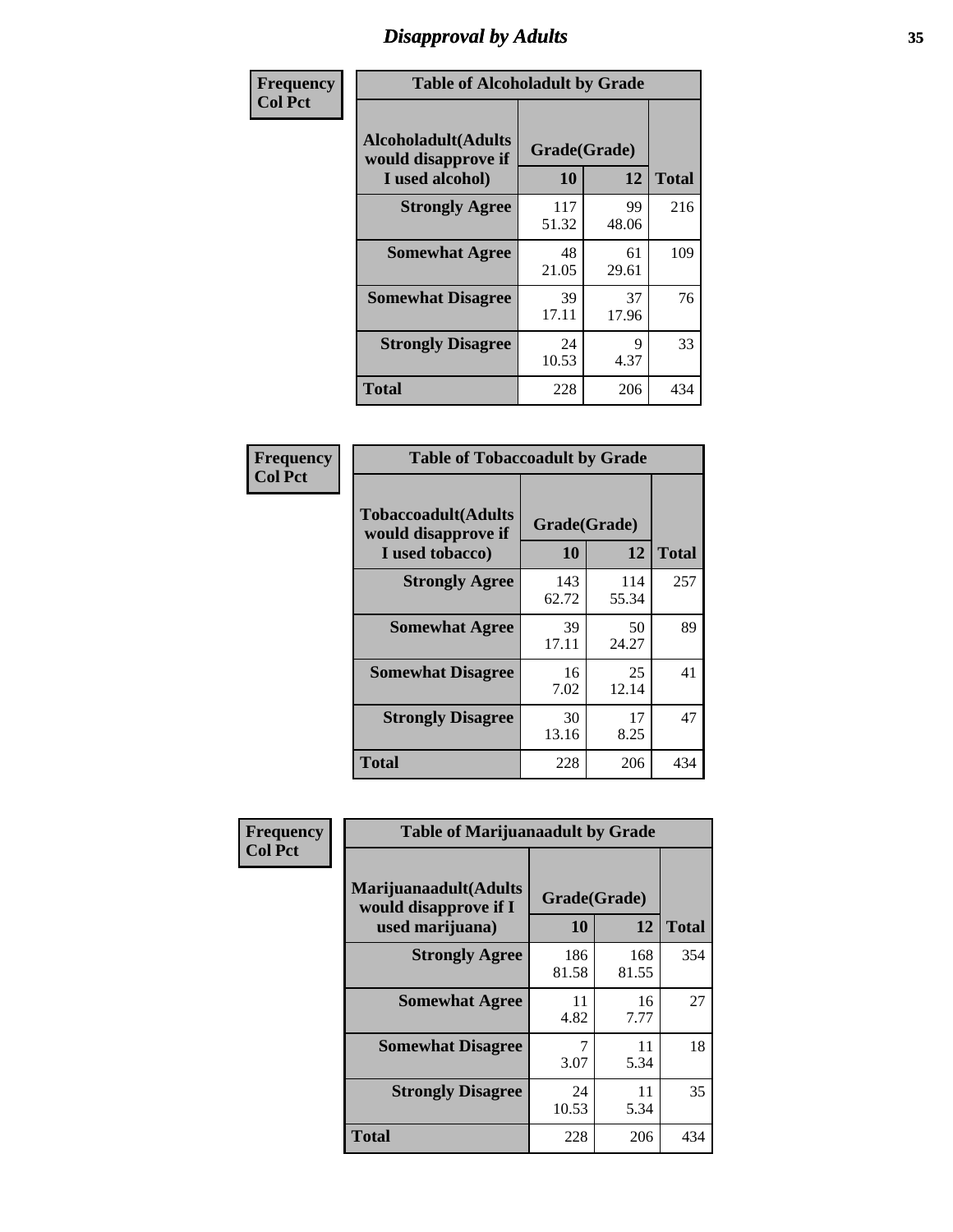### *Disapproval by Adults* **36**

| Frequency      | <b>Table of Otherdrugadult by Grade</b>                                     |                    |                                     |                |  |
|----------------|-----------------------------------------------------------------------------|--------------------|-------------------------------------|----------------|--|
| <b>Col Pct</b> | <b>Otherdrugadult</b> (Adults<br>would disapprove if I<br>used other drugs) | Grade(Grade)<br>10 | 12                                  | <b>Total</b>   |  |
|                | <b>Strongly Agree</b>                                                       | 194<br>85.09       | 179<br>86.89                        | 373            |  |
|                | <b>Somewhat Agree</b>                                                       | 5<br>2.19          | 10<br>4.85                          | 15             |  |
|                | <b>Somewhat Disagree</b>                                                    | 5<br>2.19          | $\mathcal{D}_{\mathcal{L}}$<br>0.97 | $\overline{7}$ |  |
|                | <b>Strongly Disagree</b>                                                    | 24<br>10.53        | 15<br>7.28                          | 39             |  |
|                | <b>Total</b>                                                                | 228                | 206                                 | 434            |  |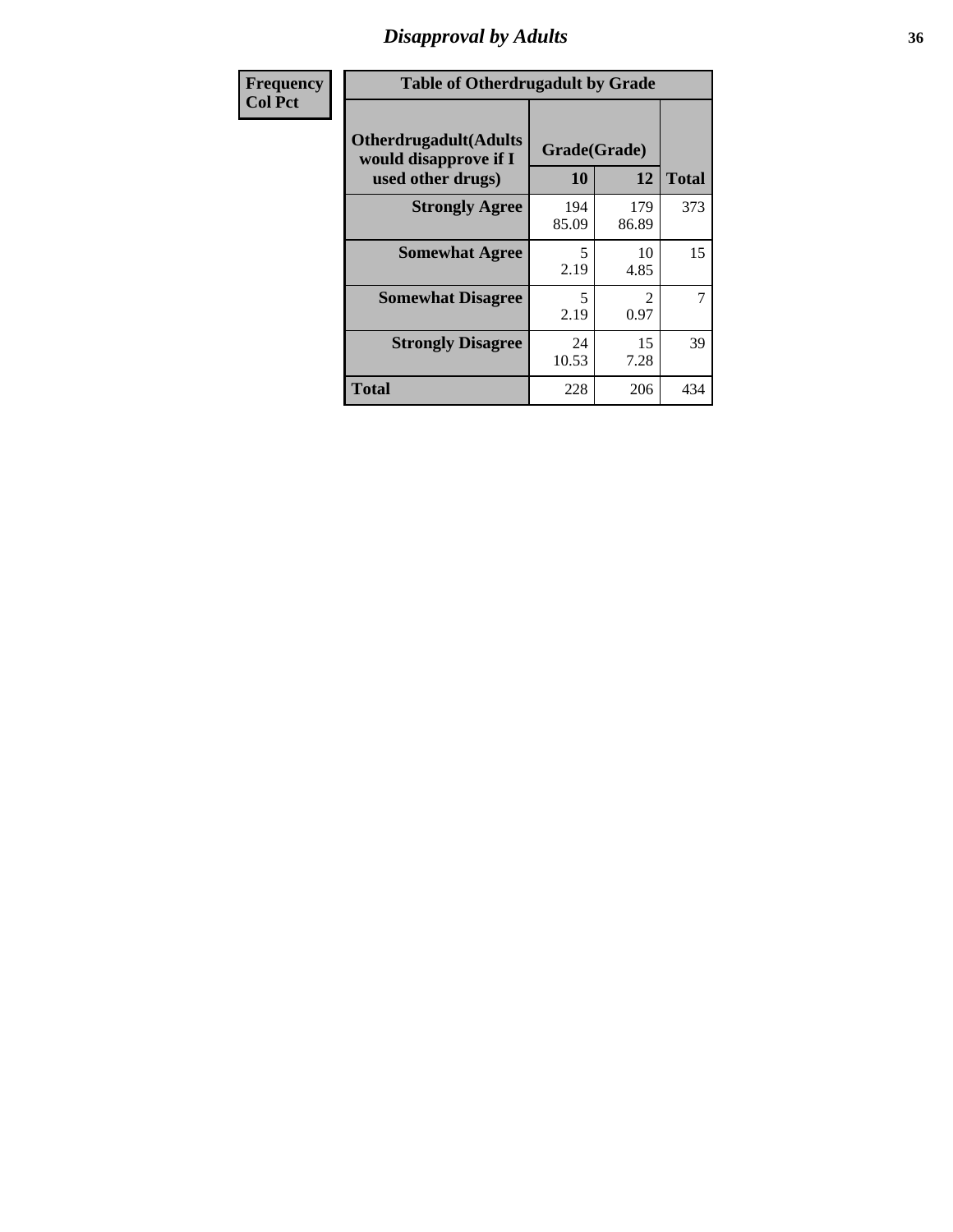# *Disapproval by Peers* **37**

| Frequency      | <b>Table of Alcoholpeer by Grade</b>                    |              |             |              |  |
|----------------|---------------------------------------------------------|--------------|-------------|--------------|--|
| <b>Col Pct</b> | Alcoholpeer(My<br>friends would<br>disapprove if I used | Grade(Grade) |             |              |  |
|                | alcohol)                                                | 10           | 12          | <b>Total</b> |  |
|                | <b>Strongly Agree</b>                                   | 55<br>24.12  | 22<br>10.68 | 77           |  |
|                | <b>Somewhat Agree</b>                                   | 47<br>20.61  | 36<br>17.48 | 83           |  |
|                | <b>Somewhat Disagree</b>                                | 61<br>26.75  | 62<br>30.10 | 123          |  |
|                | <b>Strongly Disagree</b>                                | 65<br>28.51  | 86<br>41.75 | 151          |  |
|                | Total                                                   | 228          | 206         | 434          |  |

| Frequency      | <b>Table of Tobaccopeer by Grade</b>                                |                    |             |              |  |
|----------------|---------------------------------------------------------------------|--------------------|-------------|--------------|--|
| <b>Col Pct</b> | Tobaccopeer(My<br>friends would<br>disapprove if I used<br>tobacco) | Grade(Grade)<br>10 | 12          | <b>Total</b> |  |
|                | <b>Strongly Agree</b>                                               | 87<br>38.16        | 31<br>15.05 | 118          |  |
|                | <b>Somewhat Agree</b>                                               | 44<br>19.30        | 40<br>19.42 | 84           |  |
|                | <b>Somewhat Disagree</b>                                            | 44<br>19.30        | 56<br>27.18 | 100          |  |
|                | <b>Strongly Disagree</b>                                            | 53<br>23.25        | 79<br>38.35 | 132          |  |
|                | Total                                                               | 228                | 206         | 434          |  |

| Frequency      | <b>Table of Marijuanapeer by Grade</b>                    |              |             |              |
|----------------|-----------------------------------------------------------|--------------|-------------|--------------|
| <b>Col Pct</b> | Marijuanapeer(My<br>friends would<br>disapprove if I used | Grade(Grade) |             |              |
|                | marijuana)                                                | 10           | 12          | <b>Total</b> |
|                | <b>Strongly Agree</b>                                     | 110<br>48.25 | 63<br>30.58 | 173          |
|                | <b>Somewhat Agree</b>                                     | 45<br>19.74  | 42<br>20.39 | 87           |
|                | <b>Somewhat Disagree</b>                                  | 33<br>14.47  | 40<br>19.42 | 73           |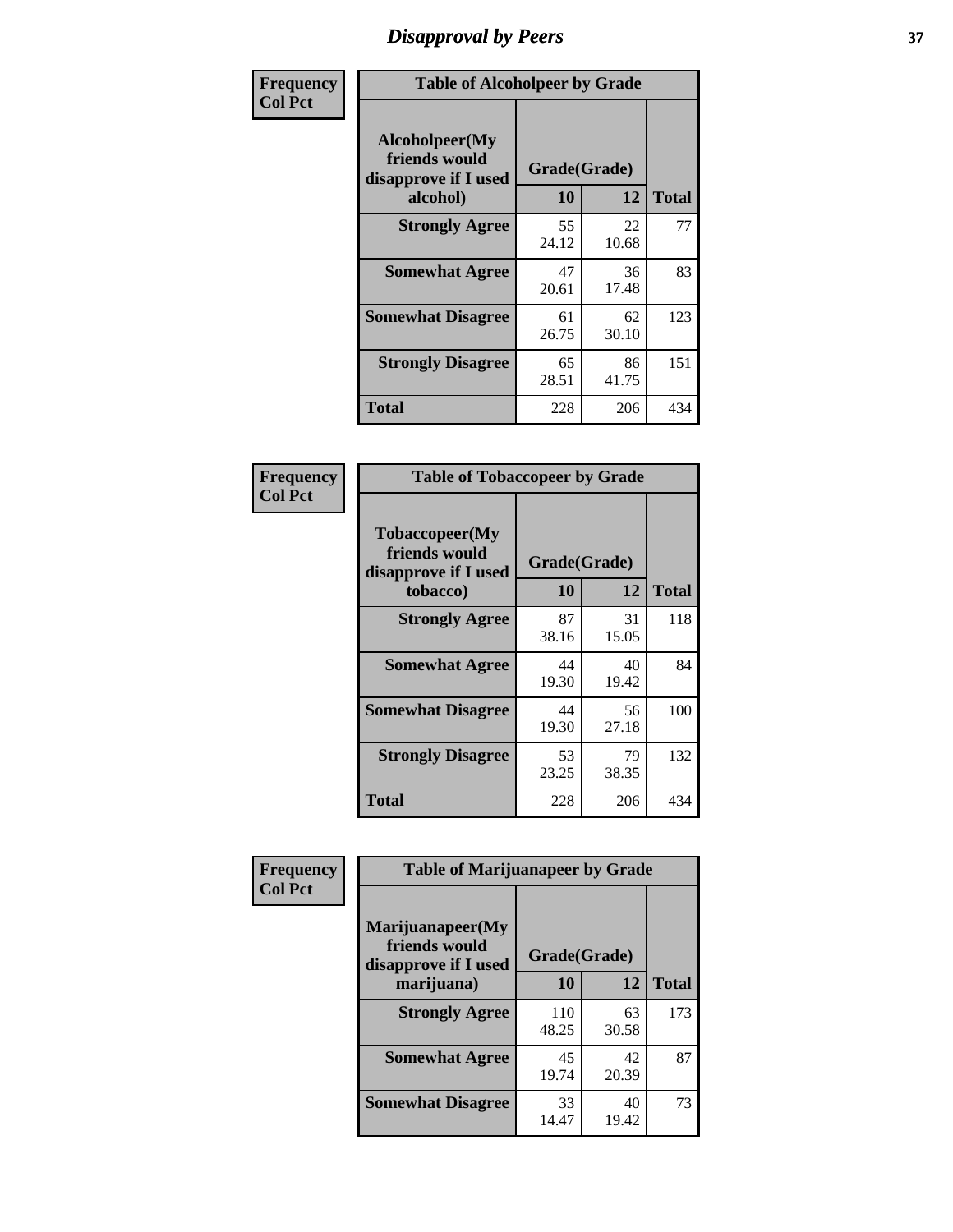# *Disapproval by Peers* **38**

| <b>Frequency</b> | <b>Table of Marijuanapeer by Grade</b>                                  |                    |             |              |  |
|------------------|-------------------------------------------------------------------------|--------------------|-------------|--------------|--|
| <b>Col Pct</b>   | Marijuanapeer(My<br>friends would<br>disapprove if I used<br>marijuana) | Grade(Grade)<br>10 | 12          | <b>Total</b> |  |
|                  | <b>Strongly Disagree</b>                                                | 40<br>17.54        | 61<br>29.61 | 101          |  |
|                  | <b>Total</b>                                                            | 228                | 206         | 434          |  |

| <b>Frequency</b> | <b>Table of Otherdrugpeer by Grade</b>                    |              |              |              |
|------------------|-----------------------------------------------------------|--------------|--------------|--------------|
| <b>Col Pct</b>   | Otherdrugpeer(My<br>friends would<br>disapprove if I used |              | Grade(Grade) |              |
|                  | other drugs)                                              | <b>10</b>    | 12           | <b>Total</b> |
|                  | <b>Strongly Agree</b>                                     | 141<br>61.84 | 97<br>47.09  | 238          |
|                  | <b>Somewhat Agree</b>                                     | 33<br>14.47  | 40<br>19.42  | 73           |
|                  | <b>Somewhat Disagree</b>                                  | 21<br>9.21   | 25<br>12.14  | 46           |
|                  | <b>Strongly Disagree</b>                                  | 33<br>14.47  | 44<br>21.36  | 77           |
|                  | <b>Total</b>                                              | 228          | 206          | 434          |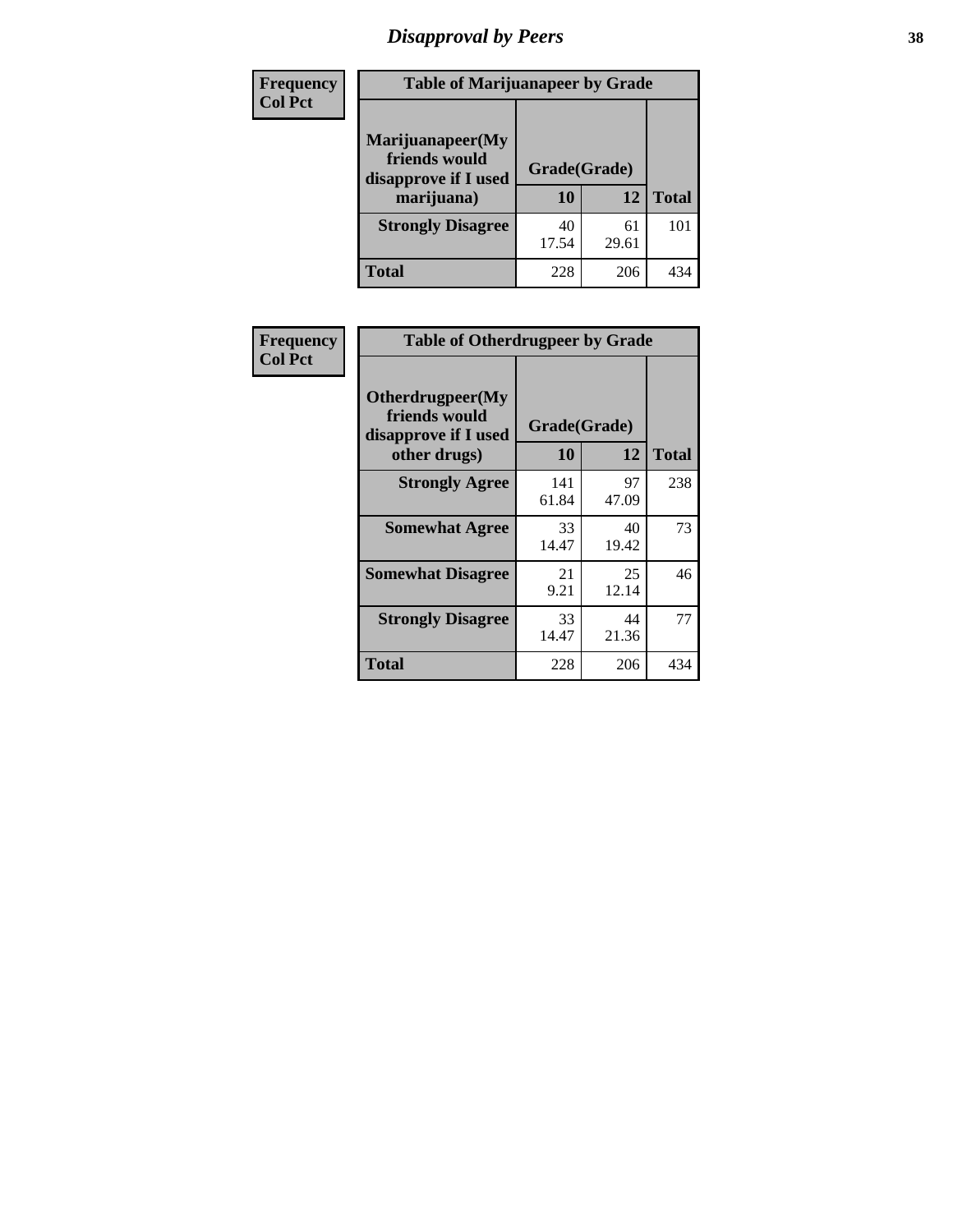| Frequency<br><b>Col Pct</b> | <b>Table of Alcohollocation1 by Grade</b> |              |              |              |
|-----------------------------|-------------------------------------------|--------------|--------------|--------------|
|                             | <b>Alcohollocation1(Places</b>            | Grade(Grade) |              |              |
|                             | <b>Friends Use Alcohol)</b>               | 10           | 12           | <b>Total</b> |
|                             |                                           | 142<br>62.28 | 157<br>76.21 | 299          |
|                             | Do Not Use                                | 86<br>37.72  | 49<br>23.79  | 135          |
|                             | <b>Total</b>                              | 228          | 206          | 434          |

| Frequency      | <b>Table of Alcohollocation2 by Grade</b>                     |                    |              |              |
|----------------|---------------------------------------------------------------|--------------------|--------------|--------------|
| <b>Col Pct</b> | <b>Alcohollocation2(Places</b><br><b>Friends Use Alcohol)</b> | Grade(Grade)<br>10 | 12           | <b>Total</b> |
|                |                                                               | 129<br>56.58       | 90<br>43.69  | 219          |
|                | Home                                                          | 99<br>43.42        | 116<br>56.31 | 215          |
|                | Total                                                         | 228                | 206          | 434          |

| Frequency<br><b>Col Pct</b> | <b>Table of Alcohollocation 3 by Grade</b>                    |                    |              |              |
|-----------------------------|---------------------------------------------------------------|--------------------|--------------|--------------|
|                             | <b>Alcohollocation3(Places</b><br><b>Friends Use Alcohol)</b> | Grade(Grade)<br>10 | 12           | <b>Total</b> |
|                             |                                                               | 218<br>95.61       | 189<br>91.75 | 407          |
|                             | <b>School</b>                                                 | 10<br>4.39         | 17<br>8.25   | 27           |
|                             | <b>Total</b>                                                  | 228                | 206          | 434          |

| Frequency      | <b>Table of Alcohollocation4 by Grade</b> |              |              |              |  |
|----------------|-------------------------------------------|--------------|--------------|--------------|--|
| <b>Col Pct</b> | <b>Alcohollocation4(Places</b>            | Grade(Grade) |              |              |  |
|                | <b>Friends Use Alcohol)</b>               | 10           | 12           | <b>Total</b> |  |
|                |                                           | 199<br>87.28 | 168<br>81.55 | 367          |  |
|                | Car                                       | 29<br>12.72  | 38<br>18.45  | 67           |  |
|                | <b>Total</b>                              | 228          | 206          | 434          |  |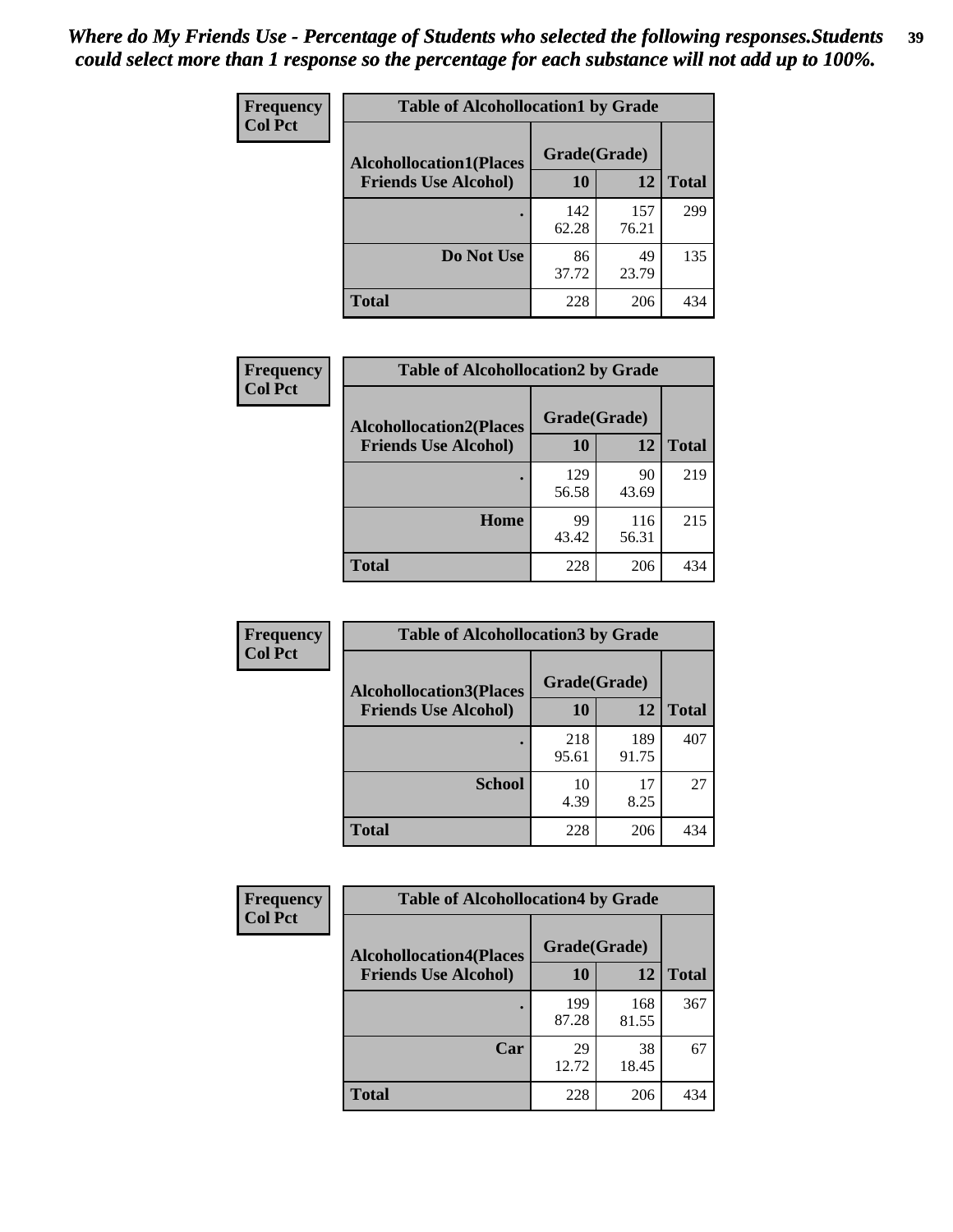| <b>Frequency</b><br><b>Col Pct</b> | <b>Table of Alcohollocation5 by Grade</b>      |              |              |              |  |
|------------------------------------|------------------------------------------------|--------------|--------------|--------------|--|
|                                    | Grade(Grade)<br><b>Alcohollocation5(Places</b> |              |              |              |  |
|                                    | <b>Friends Use Alcohol)</b>                    | 10           | 12           | <b>Total</b> |  |
|                                    |                                                | 115<br>50.44 | 70<br>33.98  | 185          |  |
|                                    | <b>Friend's House</b>                          | 113<br>49.56 | 136<br>66.02 | 249          |  |
|                                    | Total                                          | 228          | 206          | 434          |  |

| <b>Frequency</b> | <b>Table of Alcohollocation6 by Grade</b> |              |              |              |
|------------------|-------------------------------------------|--------------|--------------|--------------|
| <b>Col Pct</b>   | <b>Alcohollocation6(Places</b>            | Grade(Grade) |              |              |
|                  | <b>Friends Use Alcohol)</b>               | <b>10</b>    | 12           | <b>Total</b> |
|                  |                                           | 147<br>64.47 | 113<br>54.85 | 260          |
|                  | <b>Other</b>                              | 81<br>35.53  | 93<br>45.15  | 174          |
|                  | Total                                     | 228          | 206          | 434          |

| Frequency<br><b>Col Pct</b> | <b>Table of Tobaccolocation1 by Grade</b>                     |                    |              |              |
|-----------------------------|---------------------------------------------------------------|--------------------|--------------|--------------|
|                             | <b>Tobaccolocation1(Places</b><br><b>Friends Use Tobacco)</b> | Grade(Grade)<br>10 | 12           | <b>Total</b> |
|                             |                                                               | 136<br>59.65       | 146<br>70.87 | 282          |
|                             | <b>Do Not Use</b>                                             | 92<br>40.35        | 60<br>29.13  | 152          |
|                             | <b>Total</b>                                                  | 228                | 206          | 434          |

| Frequency      | <b>Table of Tobaccolocation2 by Grade</b> |              |              |              |  |
|----------------|-------------------------------------------|--------------|--------------|--------------|--|
| <b>Col Pct</b> | <b>Tobaccolocation2(Places</b>            | Grade(Grade) |              |              |  |
|                | <b>Friends Use Tobacco)</b>               | 10           | 12           | <b>Total</b> |  |
|                |                                           | 124<br>54.39 | 93<br>45.15  | 217          |  |
|                | Home                                      | 104<br>45.61 | 113<br>54.85 | 217          |  |
|                | <b>Total</b>                              | 228          | 206          | 434          |  |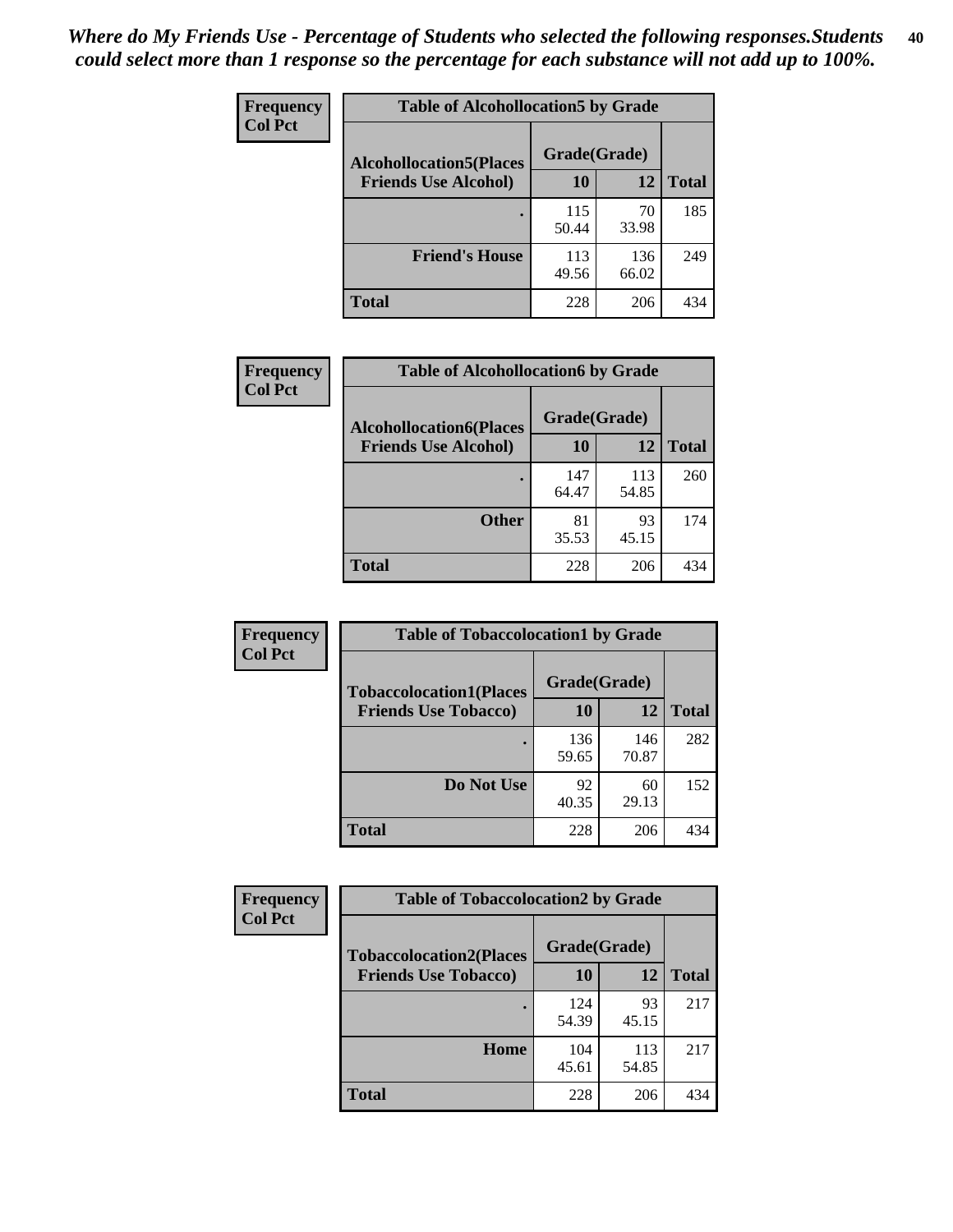| Frequency      | <b>Table of Tobaccolocation 3 by Grade</b> |              |              |              |  |
|----------------|--------------------------------------------|--------------|--------------|--------------|--|
| <b>Col Pct</b> | <b>Tobaccolocation3(Places</b>             | Grade(Grade) |              |              |  |
|                | <b>Friends Use Tobacco)</b>                | 10           | 12           | <b>Total</b> |  |
|                |                                            | 157<br>68.86 | 131<br>63.59 | 288          |  |
|                | <b>School</b>                              | 71<br>31.14  | 75<br>36.41  | 146          |  |
|                | <b>Total</b>                               | 228          | 206          | 434          |  |

| Frequency      | <b>Table of Tobaccolocation4 by Grade</b> |                    |              |              |
|----------------|-------------------------------------------|--------------------|--------------|--------------|
| <b>Col Pct</b> | <b>Tobaccolocation4(Places</b>            | Grade(Grade)<br>10 |              |              |
|                | <b>Friends Use Tobacco)</b>               |                    | 12           | <b>Total</b> |
|                |                                           | 152<br>66.67       | 90<br>43.69  | 242          |
|                | Car                                       | 76<br>33.33        | 116<br>56.31 | 192          |
|                | <b>Total</b>                              | 228                | 206          | 434          |

| Frequency      | <b>Table of Tobaccolocation5 by Grade</b> |              |              |              |
|----------------|-------------------------------------------|--------------|--------------|--------------|
| <b>Col Pct</b> | <b>Tobaccolocation5(Places</b>            | Grade(Grade) |              |              |
|                | <b>Friends Use Tobacco)</b>               | 10           | 12           | <b>Total</b> |
|                |                                           | 132<br>57.89 | 82<br>39.81  | 214          |
|                | <b>Friend's House</b>                     | 96<br>42.11  | 124<br>60.19 | 220          |
|                | <b>Total</b>                              | 228          | 206          | 434          |

| <b>Frequency</b> | <b>Table of Tobaccolocation6 by Grade</b> |              |              |              |  |
|------------------|-------------------------------------------|--------------|--------------|--------------|--|
| <b>Col Pct</b>   | <b>Tobaccolocation6(Places</b>            | Grade(Grade) |              |              |  |
|                  | <b>Friends Use Tobacco)</b>               | 10           | 12           | <b>Total</b> |  |
|                  |                                           | 146<br>64.04 | 117<br>56.80 | 263          |  |
|                  | <b>Other</b>                              | 82<br>35.96  | 89<br>43.20  | 171          |  |
|                  | <b>Total</b>                              | 228          | 206          | 434          |  |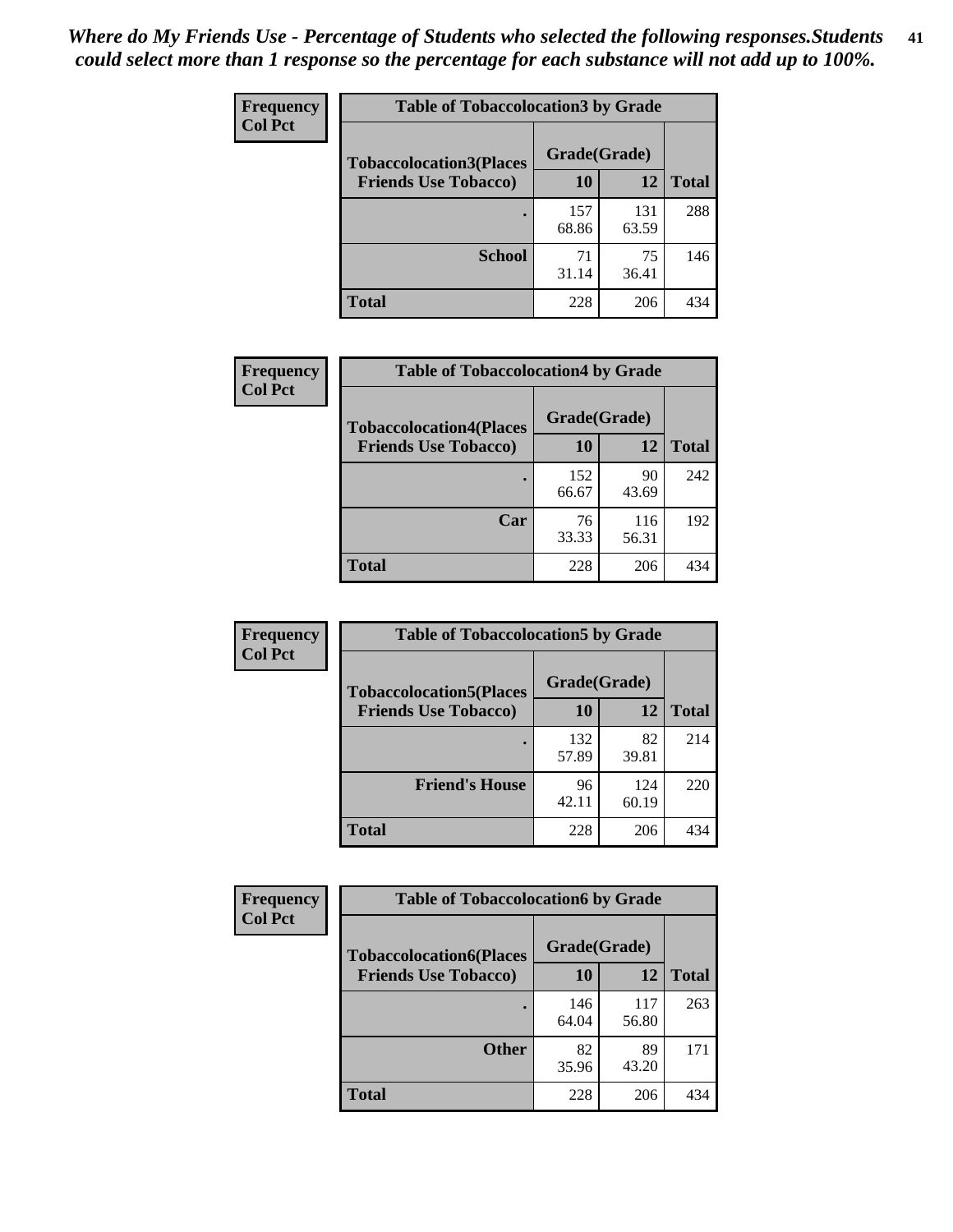| <b>Frequency</b> | <b>Table of Marijuanalocation1 by Grade</b> |              |              |              |
|------------------|---------------------------------------------|--------------|--------------|--------------|
| <b>Col Pct</b>   | <b>Marijuanalocation1(Places</b>            | Grade(Grade) |              |              |
|                  | <b>Friends Use Marijuana</b> )              | <b>10</b>    | 12           | <b>Total</b> |
|                  |                                             | 91<br>39.91  | 115<br>55.83 | 206          |
|                  | Do Not Use                                  | 137<br>60.09 | 91<br>44.17  | 228          |
|                  | <b>Total</b>                                | 228          | 206          | 434          |

| <b>Frequency</b> | <b>Table of Marijuanalocation2 by Grade</b>                        |                    |              |              |
|------------------|--------------------------------------------------------------------|--------------------|--------------|--------------|
| <b>Col Pct</b>   | <b>Marijuanalocation2(Places</b><br><b>Friends Use Marijuana</b> ) | Grade(Grade)<br>10 | 12           | <b>Total</b> |
|                  |                                                                    | 168<br>73.68       | 122<br>59.22 | 290          |
|                  | Home                                                               | 60<br>26.32        | 84<br>40.78  | 144          |
|                  | <b>Total</b>                                                       | 228                | 206          | 434          |

| Frequency      | <b>Table of Marijuanalocation3 by Grade</b> |              |              |              |
|----------------|---------------------------------------------|--------------|--------------|--------------|
| <b>Col Pct</b> | <b>Marijuanalocation3</b> (Places           | Grade(Grade) |              |              |
|                | <b>Friends Use Marijuana</b> )              | 10           | 12           | <b>Total</b> |
|                |                                             | 210<br>92.11 | 187<br>90.78 | 397          |
|                | <b>School</b>                               | 18<br>7.89   | 19<br>9.22   | 37           |
|                | <b>Total</b>                                | 228          | 206          | 434          |

| <b>Frequency</b> | <b>Table of Marijuanalocation4 by Grade</b> |              |              |              |  |
|------------------|---------------------------------------------|--------------|--------------|--------------|--|
| <b>Col Pct</b>   | <b>Marijuanalocation4(Places</b>            | Grade(Grade) |              |              |  |
|                  | <b>Friends Use Marijuana</b> )              | 10           | 12           | <b>Total</b> |  |
|                  |                                             | 183<br>80.26 | 138<br>66.99 | 321          |  |
|                  | Car                                         | 45<br>19.74  | 68<br>33.01  | 113          |  |
|                  | <b>Total</b>                                | 228          | 206          | 434          |  |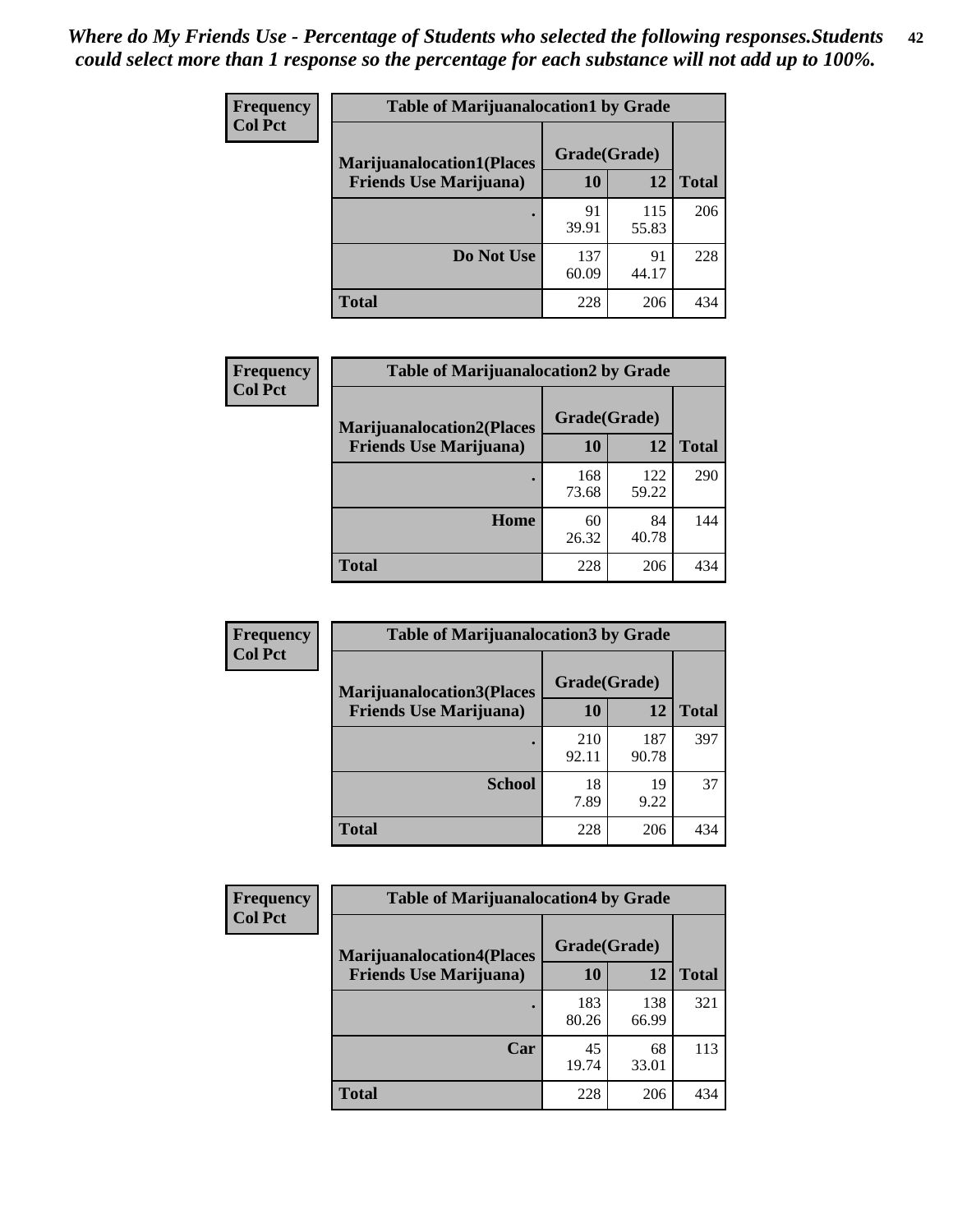| <b>Frequency</b> | <b>Table of Marijuanalocation5 by Grade</b> |              |              |              |
|------------------|---------------------------------------------|--------------|--------------|--------------|
| <b>Col Pct</b>   | <b>Marijuanalocation5</b> (Places           | Grade(Grade) |              |              |
|                  | <b>Friends Use Marijuana</b> )              | 10           | 12           | <b>Total</b> |
|                  |                                             | 151<br>66.23 | 102<br>49.51 | 253          |
|                  | <b>Friend's House</b>                       | 77<br>33.77  | 104<br>50.49 | 181          |
|                  | <b>Total</b>                                | 228          | 206          | 434          |

| <b>Frequency</b> | <b>Table of Marijuanalocation6 by Grade</b>                        |                    |              |              |
|------------------|--------------------------------------------------------------------|--------------------|--------------|--------------|
| <b>Col Pct</b>   | <b>Marijuanalocation6(Places</b><br><b>Friends Use Marijuana</b> ) | Grade(Grade)<br>10 | 12           | <b>Total</b> |
|                  |                                                                    | 173<br>75.88       | 139<br>67.48 | 312          |
|                  | <b>Other</b>                                                       | 55<br>24.12        | 67<br>32.52  | 122          |
|                  | <b>Total</b>                                                       | 228                | 206          | 434          |

| <b>Frequency</b> | <b>Table of Otherdruglocation1 by Grade</b>                          |              |              |              |
|------------------|----------------------------------------------------------------------|--------------|--------------|--------------|
| <b>Col Pct</b>   | <b>Otherdruglocation1(Places</b><br><b>Friends Use Other Illegal</b> | Grade(Grade) |              |              |
|                  | Drugs)                                                               | 10           | 12           | <b>Total</b> |
|                  |                                                                      | 68<br>29.82  | 62<br>30.10  | 130          |
|                  | Do Not Use                                                           | 160<br>70.18 | 144<br>69.90 | 304          |
|                  | <b>Total</b>                                                         | 228          | 206          | 434          |

| Frequency      | <b>Table of Otherdruglocation2 by Grade</b>                           |              |              |              |
|----------------|-----------------------------------------------------------------------|--------------|--------------|--------------|
| <b>Col Pct</b> | <b>Otherdruglocation2(Places)</b><br><b>Friends Use Other Illegal</b> | Grade(Grade) |              |              |
|                | Drugs)                                                                | 10           | 12           | <b>Total</b> |
|                |                                                                       | 184<br>80.70 | 166<br>80.58 | 350          |
|                | Home                                                                  | 44<br>19.30  | 40<br>19.42  | 84           |
|                | <b>Total</b>                                                          | 228          | 206          | 434          |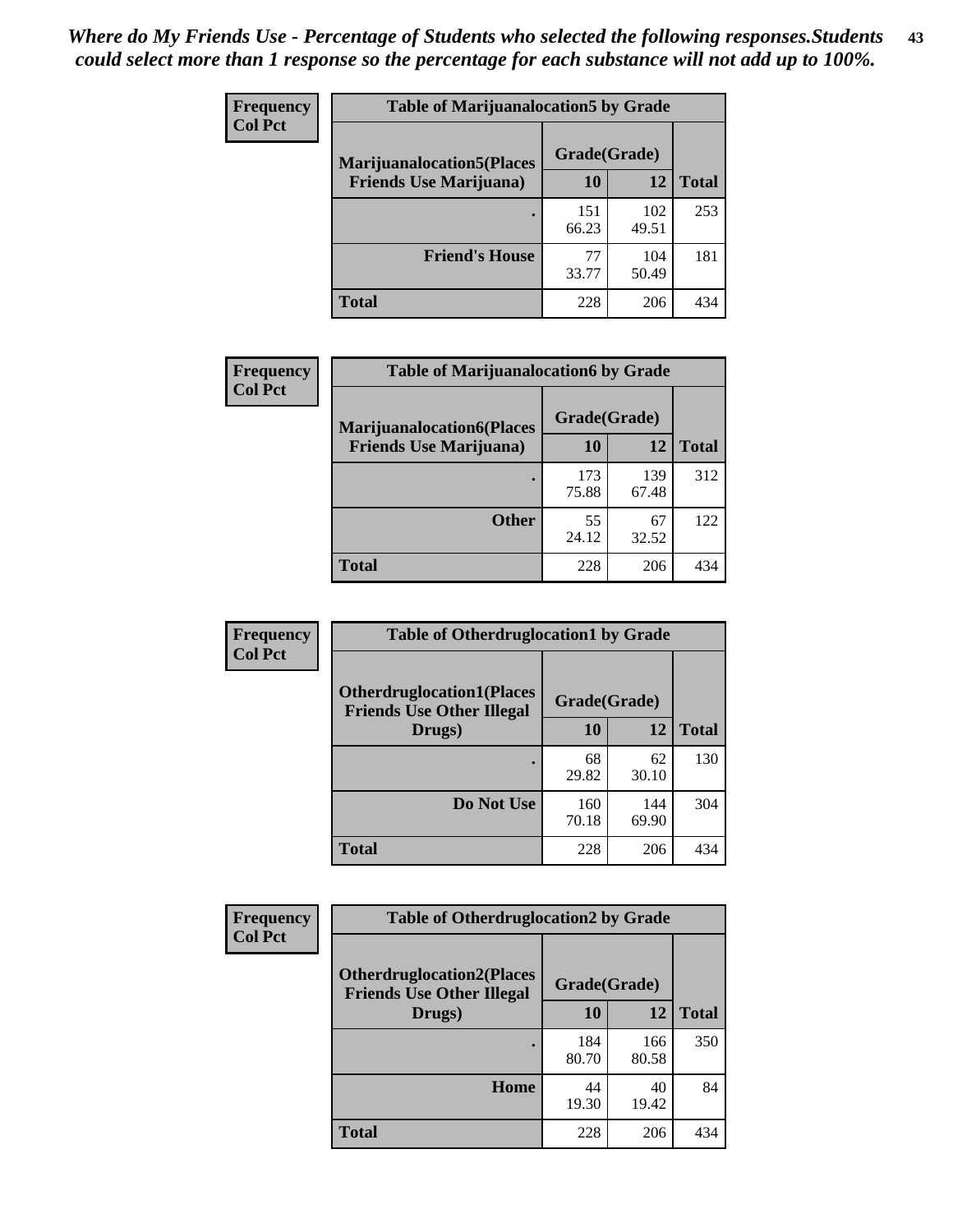| <b>Frequency</b> | <b>Table of Otherdruglocation 3 by Grade</b>                          |              |              |              |
|------------------|-----------------------------------------------------------------------|--------------|--------------|--------------|
| <b>Col Pct</b>   | <b>Otherdruglocation3(Places)</b><br><b>Friends Use Other Illegal</b> | Grade(Grade) |              |              |
|                  | Drugs)                                                                | 10           | 12           | <b>Total</b> |
|                  |                                                                       | 204<br>89.47 | 188<br>91.26 | 392          |
|                  | <b>School</b>                                                         | 24<br>10.53  | 18<br>8.74   | 42           |
|                  | <b>Total</b>                                                          | 228          | 206          | 434          |

| Frequency      | <b>Table of Otherdruglocation4 by Grade</b>                          |              |              |              |
|----------------|----------------------------------------------------------------------|--------------|--------------|--------------|
| <b>Col Pct</b> | <b>Otherdruglocation4(Places</b><br><b>Friends Use Other Illegal</b> | Grade(Grade) |              |              |
|                | Drugs)                                                               | 10           | 12           | <b>Total</b> |
|                |                                                                      | 200<br>87.72 | 181<br>87.86 | 381          |
|                | Car                                                                  | 28<br>12.28  | 25<br>12.14  | 53           |
|                | <b>Total</b>                                                         | 228          | 206          | 434          |

| Frequency      | <b>Table of Otherdruglocation5 by Grade</b>                          |              |              |              |
|----------------|----------------------------------------------------------------------|--------------|--------------|--------------|
| <b>Col Pct</b> | <b>Otherdruglocation5(Places</b><br><b>Friends Use Other Illegal</b> | Grade(Grade) |              |              |
|                | Drugs)                                                               | 10           | 12           | <b>Total</b> |
|                |                                                                      | 175<br>76.75 | 158<br>76.70 | 333          |
|                | <b>Friend's House</b>                                                | 53<br>23.25  | 48<br>23.30  | 101          |
|                | <b>Total</b>                                                         | 228          | 206          | 434          |

| <b>Frequency</b> | <b>Table of Otherdruglocation6 by Grade</b>                          |              |              |              |
|------------------|----------------------------------------------------------------------|--------------|--------------|--------------|
| <b>Col Pct</b>   | <b>Otherdruglocation6(Places</b><br><b>Friends Use Other Illegal</b> | Grade(Grade) |              |              |
|                  | Drugs)                                                               | 10           | 12           | <b>Total</b> |
|                  |                                                                      | 178<br>78.07 | 163<br>79.13 | 341          |
|                  | <b>Other</b>                                                         | 50<br>21.93  | 43<br>20.87  | 93           |
|                  | Total                                                                | 228          | 206          | 434          |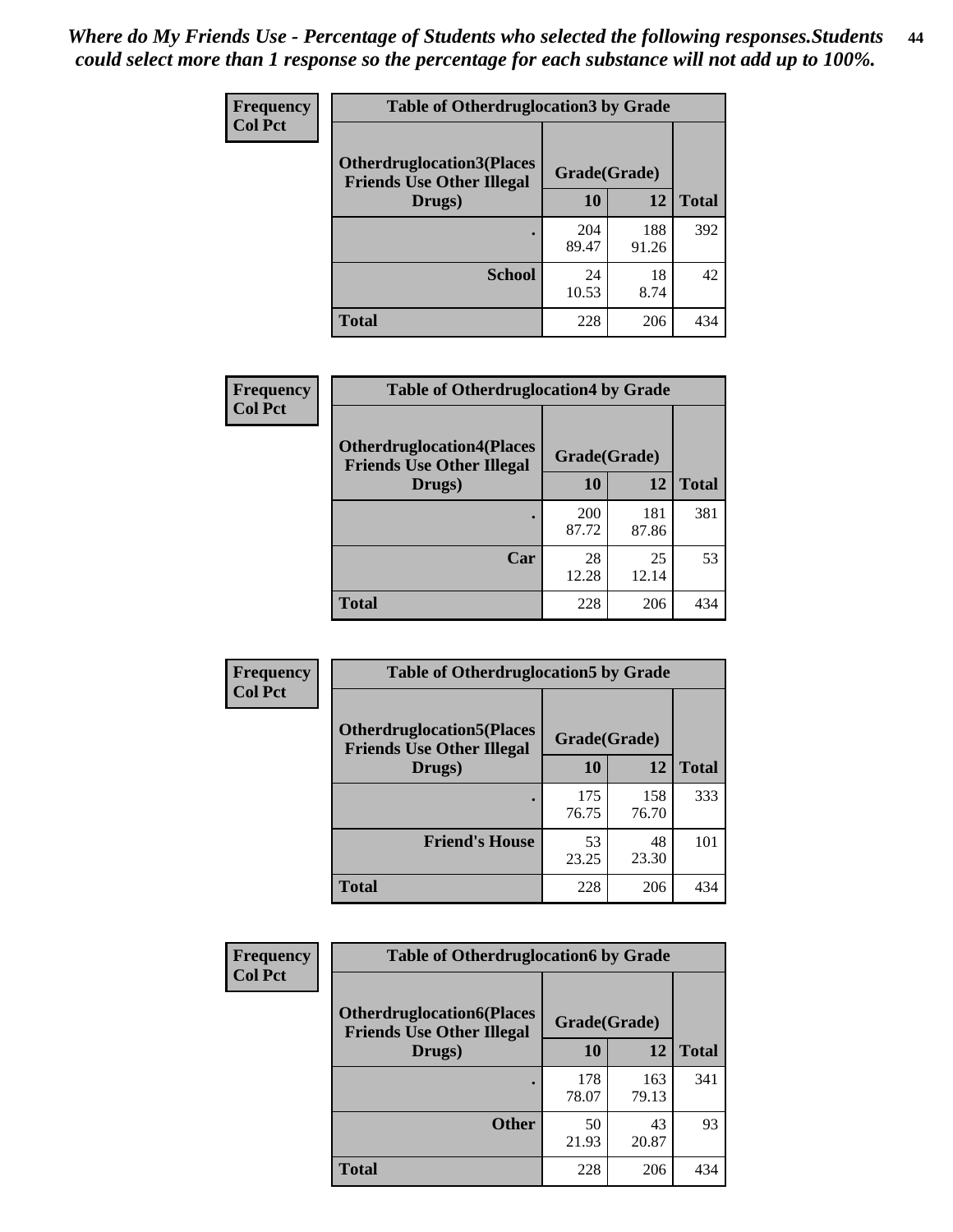| Frequency      | <b>Table of Alcoholtime1 by Grade</b>           |              |              |              |
|----------------|-------------------------------------------------|--------------|--------------|--------------|
| <b>Col Pct</b> | <b>Alcoholtime1(Times</b><br><b>Friends Use</b> | Grade(Grade) |              |              |
|                | Alcohol)                                        | 10           | 12           | <b>Total</b> |
|                |                                                 | 148<br>64.91 | 158<br>76.70 | 306          |
|                | Do Not Use                                      | 80<br>35.09  | 48<br>23.30  | 128          |
|                | <b>Total</b>                                    | 228          | 206          | 434          |

| Frequency      | <b>Table of Alcoholtime2 by Grade</b>           |              |              |              |
|----------------|-------------------------------------------------|--------------|--------------|--------------|
| <b>Col Pct</b> | <b>Alcoholtime2(Times</b><br><b>Friends Use</b> | Grade(Grade) |              |              |
|                | Alcohol)                                        | 10           | 12           | <b>Total</b> |
|                |                                                 | 220<br>96.49 | 190<br>92.23 | 410          |
|                | <b>On Way to School</b>                         | 8<br>3.51    | 16<br>7.77   | 24           |
|                | <b>Total</b>                                    | 228          | 206          | 434          |

| Frequency      | <b>Table of Alcoholtime3 by Grade</b>    |              |              |              |
|----------------|------------------------------------------|--------------|--------------|--------------|
| <b>Col Pct</b> | Alcoholtime3(Times<br><b>Friends Use</b> | Grade(Grade) |              |              |
|                | <b>Alcohol</b> )                         | 10           | 12           | <b>Total</b> |
|                |                                          | 215<br>94.30 | 194<br>94.17 | 409          |
|                | <b>During School</b>                     | 13<br>5.70   | 12<br>5.83   | 25           |
|                | <b>Total</b>                             | 228          | 206          | 434          |

| <b>Frequency</b> | <b>Table of Alcoholtime4 by Grade</b> |              |              |              |
|------------------|---------------------------------------|--------------|--------------|--------------|
| <b>Col Pct</b>   | <b>Alcoholtime4(Times</b>             | Grade(Grade) |              |              |
|                  | <b>Friends Use Alcohol)</b>           | 10           | 12           | <b>Total</b> |
|                  |                                       | 217<br>95.18 | 190<br>92.23 | 407          |
|                  | <b>On Way Home From School</b>        | 11<br>4.82   | 16<br>7.77   | 27           |
|                  | <b>Total</b>                          | 228          | 206          | 434          |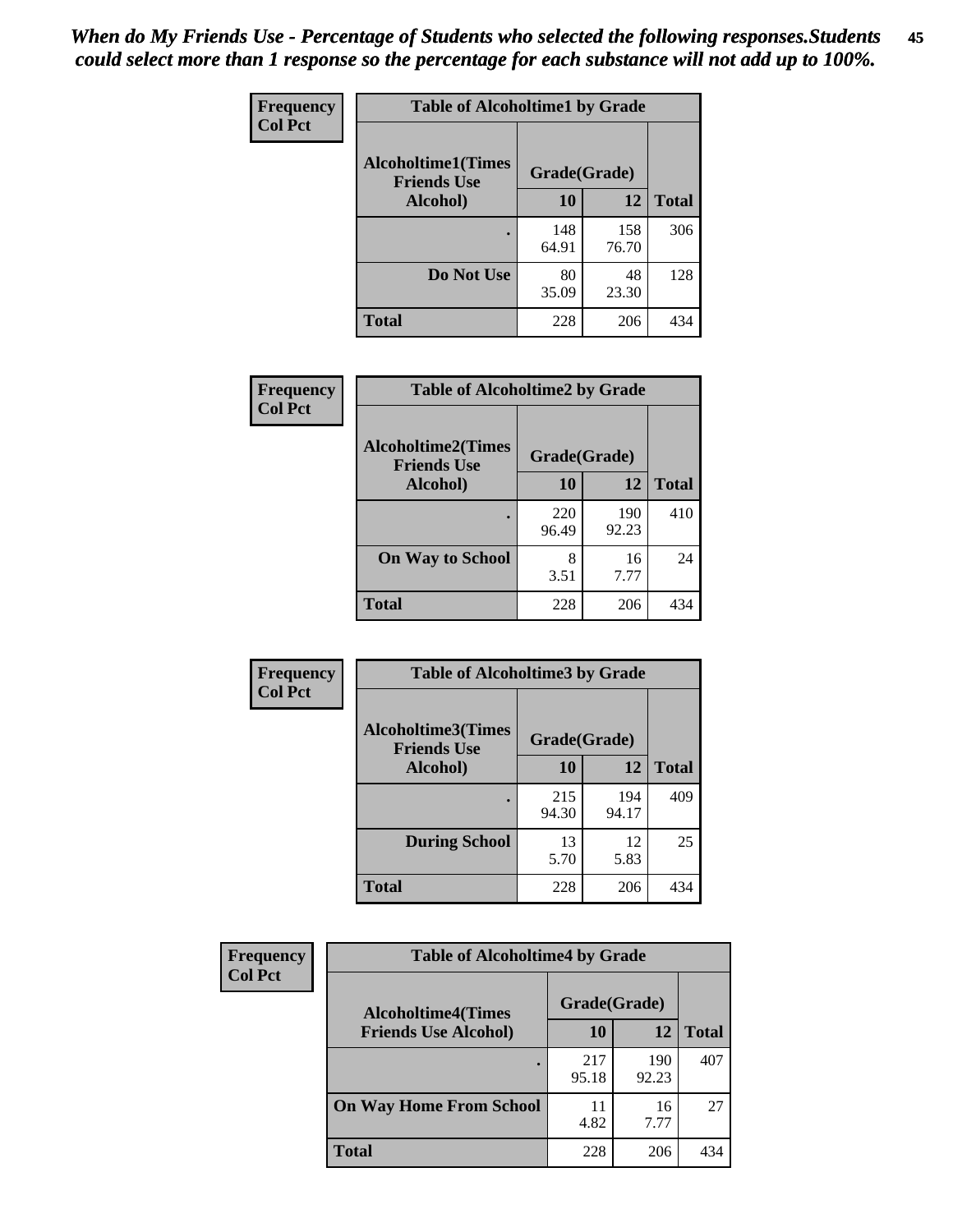*When do My Friends Use - Percentage of Students who selected the following responses.Students could select more than 1 response so the percentage for each substance will not add up to 100%.* **46**

| Frequency      | <b>Table of Alcoholtime5 by Grade</b>           |              |              |              |
|----------------|-------------------------------------------------|--------------|--------------|--------------|
| <b>Col Pct</b> | <b>Alcoholtime5(Times</b><br><b>Friends Use</b> | Grade(Grade) |              |              |
|                | Alcohol)                                        | 10           | 12           | <b>Total</b> |
|                |                                                 | 180<br>78.95 | 148<br>71.84 | 328          |
|                | Weeknights                                      | 48<br>21.05  | 58<br>28.16  | 106          |
|                | <b>Total</b>                                    | 228          | 206          | 434          |

| Frequency      | <b>Table of Alcoholtime6 by Grade</b>           |              |              |              |
|----------------|-------------------------------------------------|--------------|--------------|--------------|
| <b>Col Pct</b> | <b>Alcoholtime6(Times</b><br><b>Friends Use</b> | Grade(Grade) |              |              |
|                | Alcohol)                                        | 10           | 12           | <b>Total</b> |
|                |                                                 | 77<br>33.77  | 36<br>17.48  | 113          |
|                | Weekends                                        | 151<br>66.23 | 170<br>82.52 | 321          |
|                | <b>Total</b>                                    | 228          | 206          | 434          |

| <b>Frequency</b> | <b>Table of Tobaccotime1 by Grade</b>           |              |              |              |
|------------------|-------------------------------------------------|--------------|--------------|--------------|
| <b>Col Pct</b>   | <b>Tobaccotime1(Times</b><br><b>Friends Use</b> | Grade(Grade) |              |              |
|                  | <b>Tobacco</b> )                                | 10           | 12           | <b>Total</b> |
|                  |                                                 | 134<br>58.77 | 138<br>66.99 | 272          |
|                  | Do Not Use                                      | 94<br>41.23  | 68<br>33.01  | 162          |
|                  | <b>Total</b>                                    | 228          | 206          | 434          |

| Frequency      |                                                 | <b>Table of Tobaccotime2 by Grade</b> |              |              |  |
|----------------|-------------------------------------------------|---------------------------------------|--------------|--------------|--|
| <b>Col Pct</b> | <b>Tobaccotime2(Times</b><br><b>Friends Use</b> | Grade(Grade)                          |              |              |  |
|                | <b>Tobacco</b> )                                | 10                                    | 12           | <b>Total</b> |  |
|                |                                                 | 153<br>67.11                          | 105<br>50.97 | 258          |  |
|                | <b>On Way to School</b>                         | 75<br>32.89                           | 101<br>49.03 | 176          |  |
|                | <b>Total</b>                                    | 228                                   | 206          | 434          |  |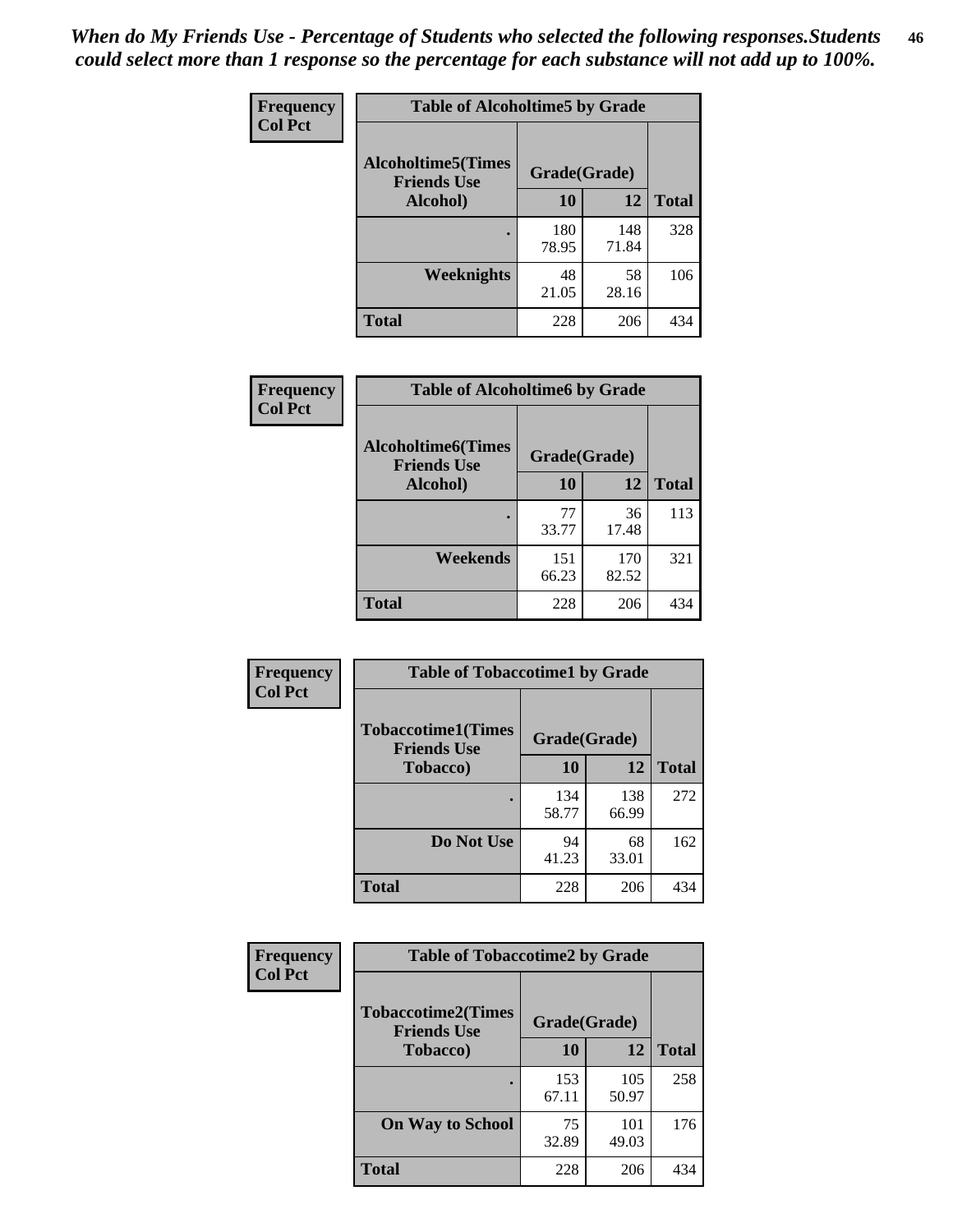*When do My Friends Use - Percentage of Students who selected the following responses.Students could select more than 1 response so the percentage for each substance will not add up to 100%.* **47**

| <b>Frequency</b> | <b>Table of Tobaccotime3 by Grade</b>           |              |              |              |  |
|------------------|-------------------------------------------------|--------------|--------------|--------------|--|
| <b>Col Pct</b>   | <b>Tobaccotime3(Times</b><br><b>Friends Use</b> | Grade(Grade) |              |              |  |
|                  | <b>Tobacco</b> )                                | 10           | 12           | <b>Total</b> |  |
|                  |                                                 | 153<br>67.11 | 144<br>69.90 | 297          |  |
|                  | <b>During School</b>                            | 75<br>32.89  | 62<br>30.10  | 137          |  |
|                  | <b>Total</b>                                    | 228          | 206          | 434          |  |

| <b>Frequency</b><br><b>Col Pct</b> | <b>Table of Tobaccotime4 by Grade</b> |              |              |              |
|------------------------------------|---------------------------------------|--------------|--------------|--------------|
|                                    | <b>Tobaccotime4(Times</b>             | Grade(Grade) |              |              |
|                                    | <b>Friends Use Tobacco)</b>           | 10           | 12           | <b>Total</b> |
|                                    |                                       | 217<br>95.18 | 190<br>92.23 | 407          |
|                                    | <b>On Way Home From School</b>        | 11<br>4.82   | 16<br>7.77   | 27           |
|                                    | <b>Total</b>                          | 228          | 206          | 434          |

| <b>Frequency</b> | <b>Table of Tobaccotime5 by Grade</b>           |              |              |              |
|------------------|-------------------------------------------------|--------------|--------------|--------------|
| <b>Col Pct</b>   | <b>Tobaccotime5(Times</b><br><b>Friends Use</b> | Grade(Grade) |              |              |
|                  | <b>Tobacco</b> )                                | 10           | 12           | <b>Total</b> |
|                  |                                                 | 130<br>57.02 | 83<br>40.29  | 213          |
|                  | Weeknights                                      | 98<br>42.98  | 123<br>59.71 | 221          |
|                  | <b>Total</b>                                    | 228          | 206          | 434          |

| Frequency      | <b>Table of Tobaccotime6 by Grade</b>                           |              |              |              |
|----------------|-----------------------------------------------------------------|--------------|--------------|--------------|
| <b>Col Pct</b> | <b>Tobaccotime6(Times</b><br>Grade(Grade)<br><b>Friends Use</b> |              |              |              |
|                | <b>Tobacco</b> )                                                | 10           | 12           | <b>Total</b> |
|                |                                                                 | 111<br>48.68 | 67<br>32.52  | 178          |
|                | Weekends                                                        | 117<br>51.32 | 139<br>67.48 | 256          |
|                | <b>Total</b>                                                    | 228          | 206          | 434          |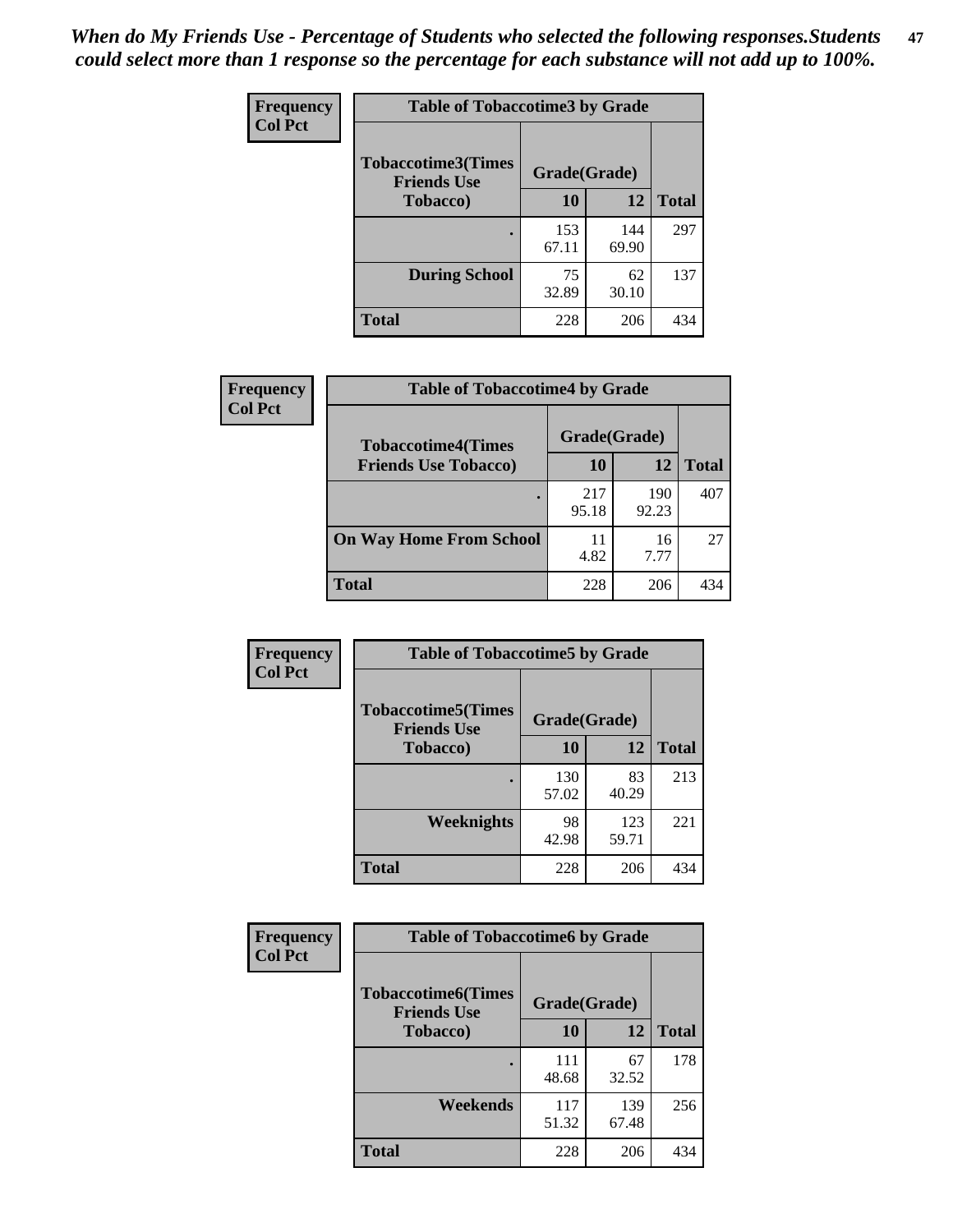| Frequency      | <b>Table of Marijuanatime1 by Grade</b>           |              |              |              |
|----------------|---------------------------------------------------|--------------|--------------|--------------|
| <b>Col Pct</b> | <b>Marijuanatime1(Times</b><br><b>Friends Use</b> | Grade(Grade) |              |              |
|                | Marijuana)                                        | 10           | 12           | <b>Total</b> |
|                |                                                   | 86<br>37.72  | 113<br>54.85 | 199          |
|                | Do Not Use                                        | 142<br>62.28 | 93<br>45.15  | 235          |
|                | <b>Total</b>                                      | 228          | 206          | 434          |

| <b>Frequency</b> | <b>Table of Marijuanatime2 by Grade</b>           |              |              |              |
|------------------|---------------------------------------------------|--------------|--------------|--------------|
| <b>Col Pct</b>   | <b>Marijuanatime2(Times</b><br><b>Friends Use</b> | Grade(Grade) |              |              |
|                  | Marijuana)                                        | 10           | 12           | <b>Total</b> |
|                  | ٠                                                 | 210<br>92.11 | 158<br>76.70 | 368          |
|                  | <b>On Way to School</b>                           | 18<br>7.89   | 48<br>23.30  | 66           |
|                  | <b>Total</b>                                      | 228          | 206          | 434          |

| Frequency<br><b>Col Pct</b> | <b>Table of Marijuanatime3 by Grade</b>    |              |              |              |  |
|-----------------------------|--------------------------------------------|--------------|--------------|--------------|--|
|                             | Marijuanatime3(Times<br><b>Friends Use</b> | Grade(Grade) |              |              |  |
|                             | Marijuana)                                 | 10           | 12           | <b>Total</b> |  |
|                             |                                            | 217<br>95.18 | 190<br>92.23 | 407          |  |
|                             | <b>During School</b>                       | 11<br>4.82   | 16<br>7.77   | 27           |  |
|                             | <b>Total</b>                               | 228          | 206          | 434          |  |

| <b>Frequency</b><br><b>Col Pct</b> | <b>Table of Marijuanatime4 by Grade</b> |              |              |       |
|------------------------------------|-----------------------------------------|--------------|--------------|-------|
|                                    | <b>Marijuanatime4</b> (Times            | Grade(Grade) |              |       |
|                                    | <b>Friends Use Marijuana</b> )          | 10           | 12           | Total |
|                                    |                                         | 207<br>90.79 | 161<br>78.16 | 368   |
|                                    | <b>On Way Home From School</b>          | 21<br>9.21   | 45<br>21.84  | 66    |
|                                    | <b>Total</b>                            | 228          | 206          | 434   |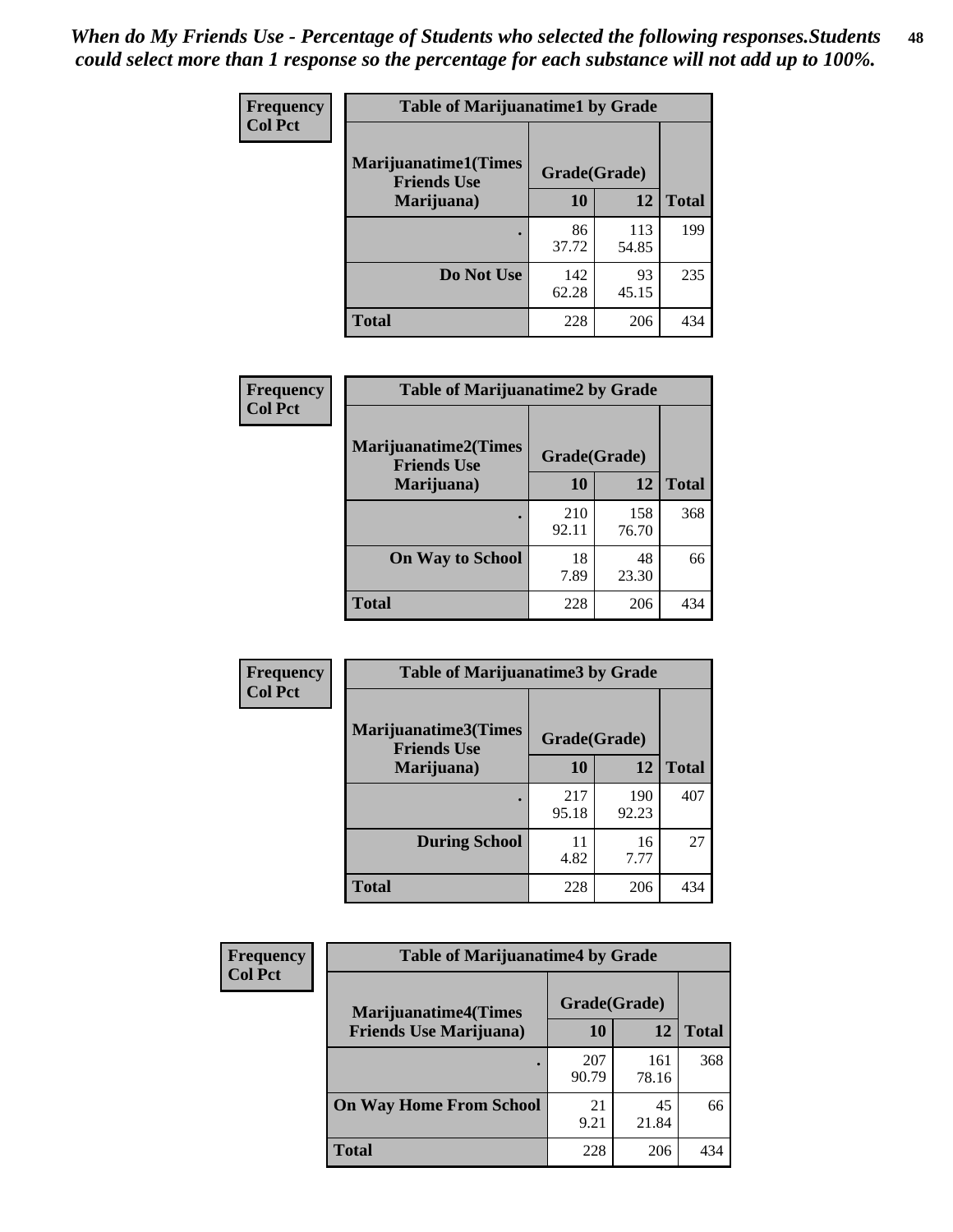| Frequency      | <b>Table of Marijuanatime5 by Grade</b>            |              |              |              |  |
|----------------|----------------------------------------------------|--------------|--------------|--------------|--|
| <b>Col Pct</b> | <b>Marijuanatime5</b> (Times<br><b>Friends Use</b> | Grade(Grade) |              |              |  |
|                | Marijuana)                                         | 10           | 12           | <b>Total</b> |  |
|                |                                                    | 182<br>79.82 | 127<br>61.65 | 309          |  |
|                | Weeknights                                         | 46<br>20.18  | 79<br>38.35  | 125          |  |
|                | <b>Total</b>                                       | 228          | 206          | 434          |  |

| <b>Frequency</b> | <b>Table of Marijuanatime6 by Grade</b>            |              |              |              |
|------------------|----------------------------------------------------|--------------|--------------|--------------|
| <b>Col Pct</b>   | <b>Marijuanatime6</b> (Times<br><b>Friends Use</b> | Grade(Grade) |              |              |
|                  | Marijuana)                                         | 10           | 12           | <b>Total</b> |
|                  |                                                    | 143<br>62.72 | 83<br>40.29  | 226          |
|                  | Weekends                                           | 85<br>37.28  | 123<br>59.71 | 208          |
|                  | <b>Total</b>                                       | 228          | 206          | 434          |

| <b>Frequency</b> | <b>Table of Otherdrugtime1 by Grade</b>                 |              |              |              |  |
|------------------|---------------------------------------------------------|--------------|--------------|--------------|--|
| <b>Col Pct</b>   | <b>Otherdrugtime1(Times</b><br><b>Friends Use Other</b> | Grade(Grade) |              |              |  |
|                  | <b>Illegal Drugs</b> )                                  | 10           | 12           | <b>Total</b> |  |
|                  |                                                         | 59<br>25.88  | 63<br>30.58  | 122          |  |
|                  | Do Not Use                                              | 169<br>74.12 | 143<br>69.42 | 312          |  |
|                  | <b>Total</b>                                            | 228          | 206          | 434          |  |

| Frequency      | <b>Table of Otherdrugtime2 by Grade</b>                 |              |              |              |  |  |
|----------------|---------------------------------------------------------|--------------|--------------|--------------|--|--|
| <b>Col Pct</b> | <b>Otherdrugtime2(Times</b><br><b>Friends Use Other</b> | Grade(Grade) |              |              |  |  |
|                | <b>Illegal Drugs</b> )                                  | 10           | 12           | <b>Total</b> |  |  |
|                |                                                         | 213<br>93.42 | 183<br>88.83 | 396          |  |  |
|                | <b>On Way to School</b>                                 | 15<br>6.58   | 23<br>11.17  | 38           |  |  |
|                | Total                                                   | 228          | 206          | 434          |  |  |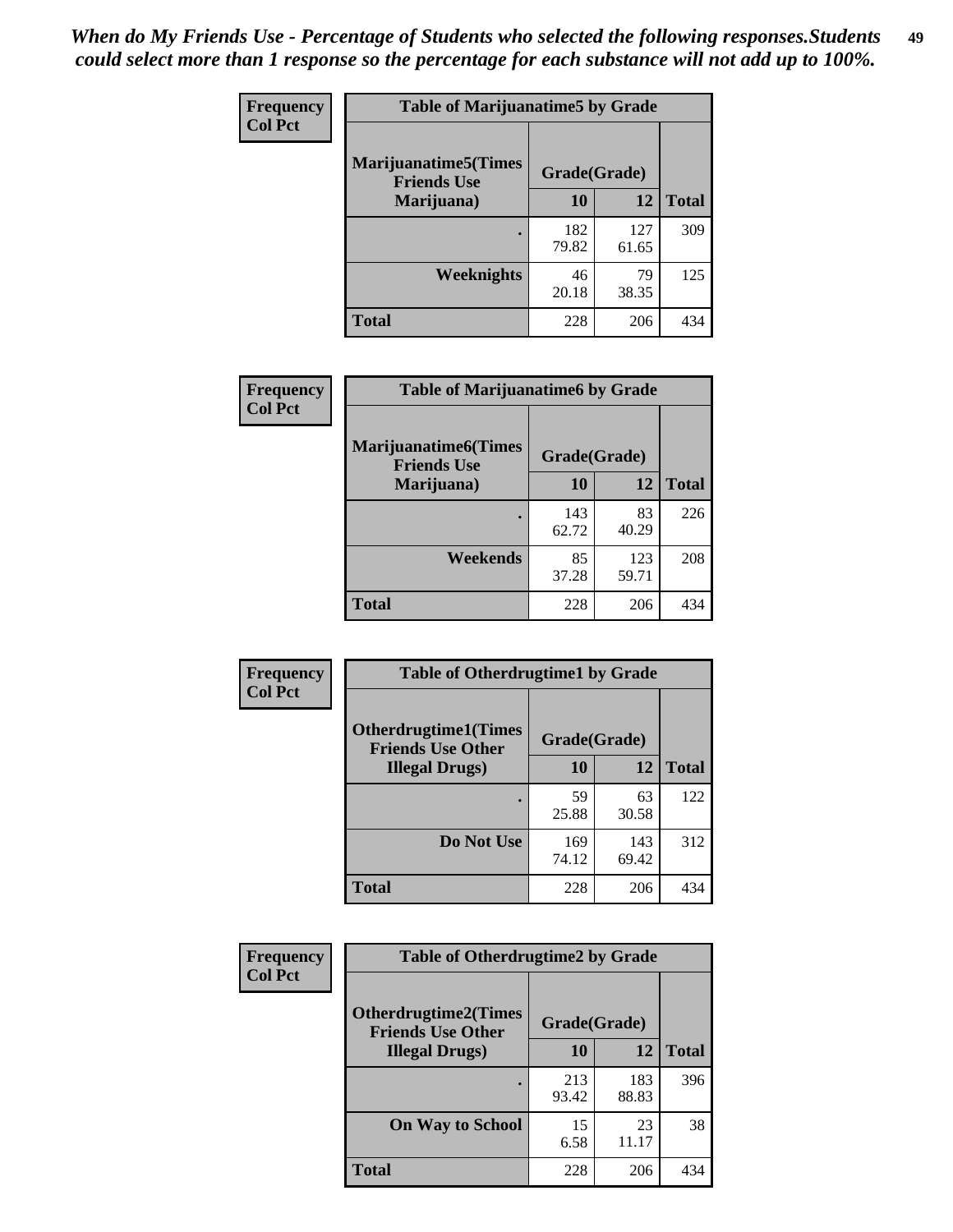| <b>Frequency</b>       | <b>Table of Otherdrugtime3 by Grade</b>                 |              |              |              |  |  |
|------------------------|---------------------------------------------------------|--------------|--------------|--------------|--|--|
| <b>Col Pct</b>         | <b>Otherdrugtime3(Times</b><br><b>Friends Use Other</b> |              | Grade(Grade) |              |  |  |
| <b>Illegal Drugs</b> ) |                                                         | 10           | 12           | <b>Total</b> |  |  |
|                        |                                                         | 206<br>90.35 | 191<br>92.72 | 397          |  |  |
|                        | <b>During School</b>                                    | 22<br>9.65   | 15<br>7.28   | 37           |  |  |
|                        | Total                                                   | 228          | 206          | 434          |  |  |

| Frequency      | <b>Table of Otherdrugtime4 by Grade</b>                         |              |              |              |  |  |
|----------------|-----------------------------------------------------------------|--------------|--------------|--------------|--|--|
| <b>Col Pct</b> | <b>Otherdrugtime4(Times</b><br><b>Friends Use Other Illegal</b> | Grade(Grade) |              |              |  |  |
|                | Drugs)                                                          | 10           | 12           | <b>Total</b> |  |  |
|                | ٠                                                               | 214<br>93.86 | 178<br>86.41 | 392          |  |  |
|                | <b>On Way Home From School</b>                                  | 14<br>6.14   | 28<br>13.59  | 42           |  |  |
|                | Total                                                           | 228          | 206          | 434          |  |  |

| <b>Frequency</b><br><b>Col Pct</b> | <b>Table of Otherdrugtime5 by Grade</b>                  |              |              |              |  |  |
|------------------------------------|----------------------------------------------------------|--------------|--------------|--------------|--|--|
|                                    | <b>Otherdrugtime5</b> (Times<br><b>Friends Use Other</b> | Grade(Grade) |              |              |  |  |
|                                    | <b>Illegal Drugs</b> )                                   | 10           | 12           | <b>Total</b> |  |  |
|                                    |                                                          | 196<br>85.96 | 165<br>80.10 | 361          |  |  |
|                                    | Weeknights                                               | 32<br>14.04  | 41<br>19.90  | 73           |  |  |
|                                    | Total                                                    | 228          | 206          | 434          |  |  |

| <b>Frequency</b> | <b>Table of Otherdrugtime6 by Grade</b>                 |              |              |              |  |  |
|------------------|---------------------------------------------------------|--------------|--------------|--------------|--|--|
| <b>Col Pct</b>   | <b>Otherdrugtime6(Times</b><br><b>Friends Use Other</b> | Grade(Grade) |              |              |  |  |
|                  | <b>Illegal Drugs</b> )                                  | 10           | 12           | <b>Total</b> |  |  |
|                  |                                                         | 172<br>75.44 | 136<br>66.02 | 308          |  |  |
|                  | Weekends                                                | 56<br>24.56  | 70<br>33.98  | 126          |  |  |
|                  | Total                                                   | 228          | 206          | 434          |  |  |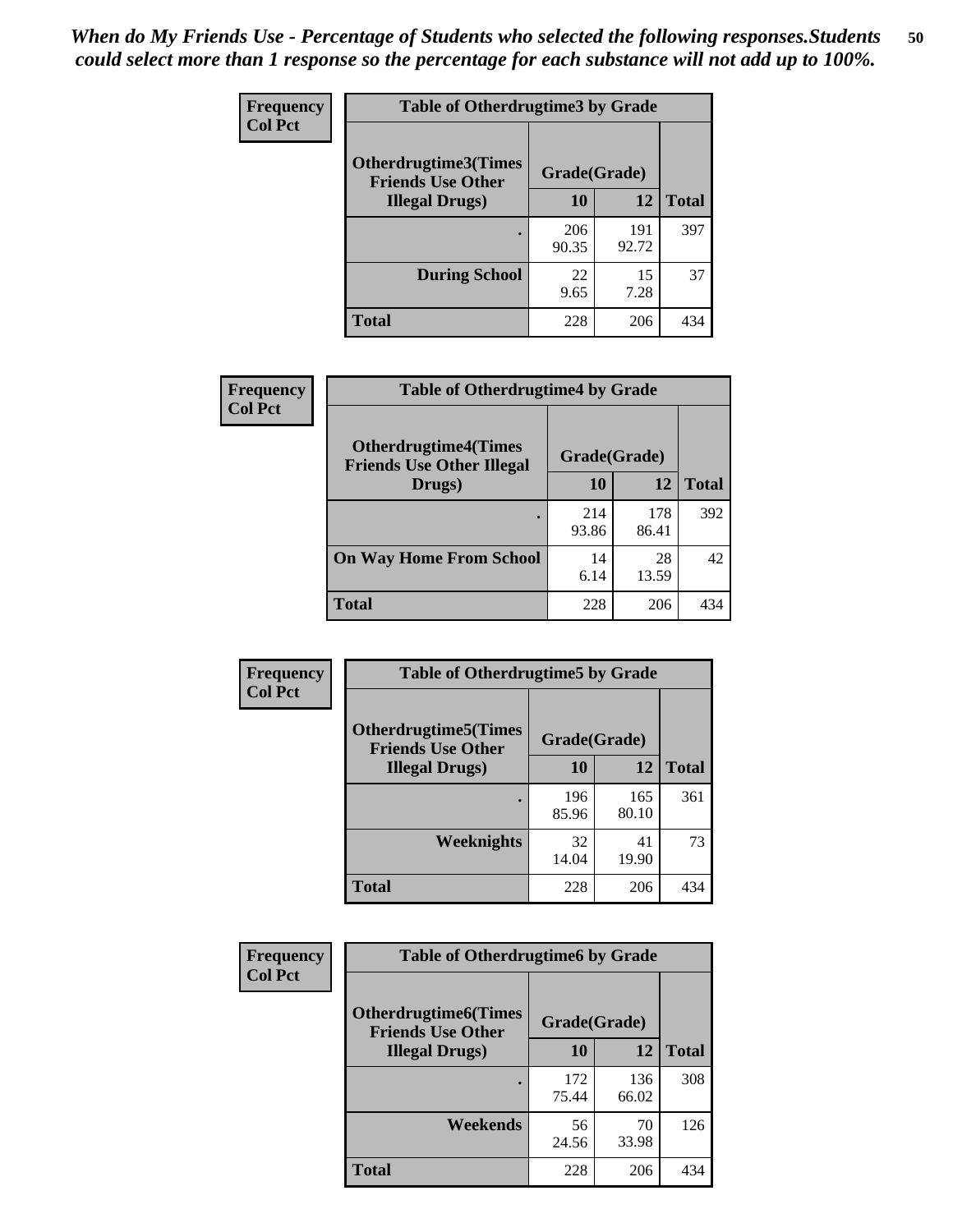| Frequency      | <b>Table of Educationalcohol by Grade</b>                                                                  |              |              |              |  |  |
|----------------|------------------------------------------------------------------------------------------------------------|--------------|--------------|--------------|--|--|
| <b>Col Pct</b> | Educationalcohol(I<br>have been taught<br>about alcohol,<br>tobacco,<br>and other drugs<br>within the last | Grade(Grade) |              |              |  |  |
|                | year at school)                                                                                            | 10           | 12           | <b>Total</b> |  |  |
|                | <b>Yes</b>                                                                                                 | 198<br>86.84 | 106<br>51.46 | 304          |  |  |
|                | N <sub>0</sub>                                                                                             | 30<br>13.16  | 100<br>48.54 | 130          |  |  |
|                | <b>Total</b>                                                                                               | 228          | 206          | 434          |  |  |

| Frequency      | <b>Table of Eversmoked by Grade</b> |              |              |              |  |  |  |
|----------------|-------------------------------------|--------------|--------------|--------------|--|--|--|
| <b>Col Pct</b> | Eversmoked(I<br>have smoked         | Grade(Grade) |              |              |  |  |  |
|                | a cigarette)                        | 10           | 12           | <b>Total</b> |  |  |  |
|                | Yes                                 | 89<br>39.04  | 128<br>62.14 | 217          |  |  |  |
|                | N <sub>0</sub>                      | 139<br>60.96 | 78<br>37.86  | 217          |  |  |  |
|                | <b>Total</b>                        | 228          | 206          | 434          |  |  |  |

| Frequency<br><b>Col Pct</b> | <b>Table of Drovedrinking by Grade</b>                                                                              |                    |              |              |  |  |
|-----------------------------|---------------------------------------------------------------------------------------------------------------------|--------------------|--------------|--------------|--|--|
|                             | Drovedrinking(In<br>the past 30 days I<br>have driven a car<br>or other vehicle<br>while I was<br>drinking alcohol) | Grade(Grade)<br>10 | 12           | <b>Total</b> |  |  |
|                             | <b>Yes</b>                                                                                                          | 17<br>7.46         | 15<br>7.28   | 32           |  |  |
|                             | N <sub>0</sub>                                                                                                      | 211<br>92.54       | 191<br>92.72 | 402          |  |  |
|                             | <b>Total</b>                                                                                                        | 228                | 206          | 434          |  |  |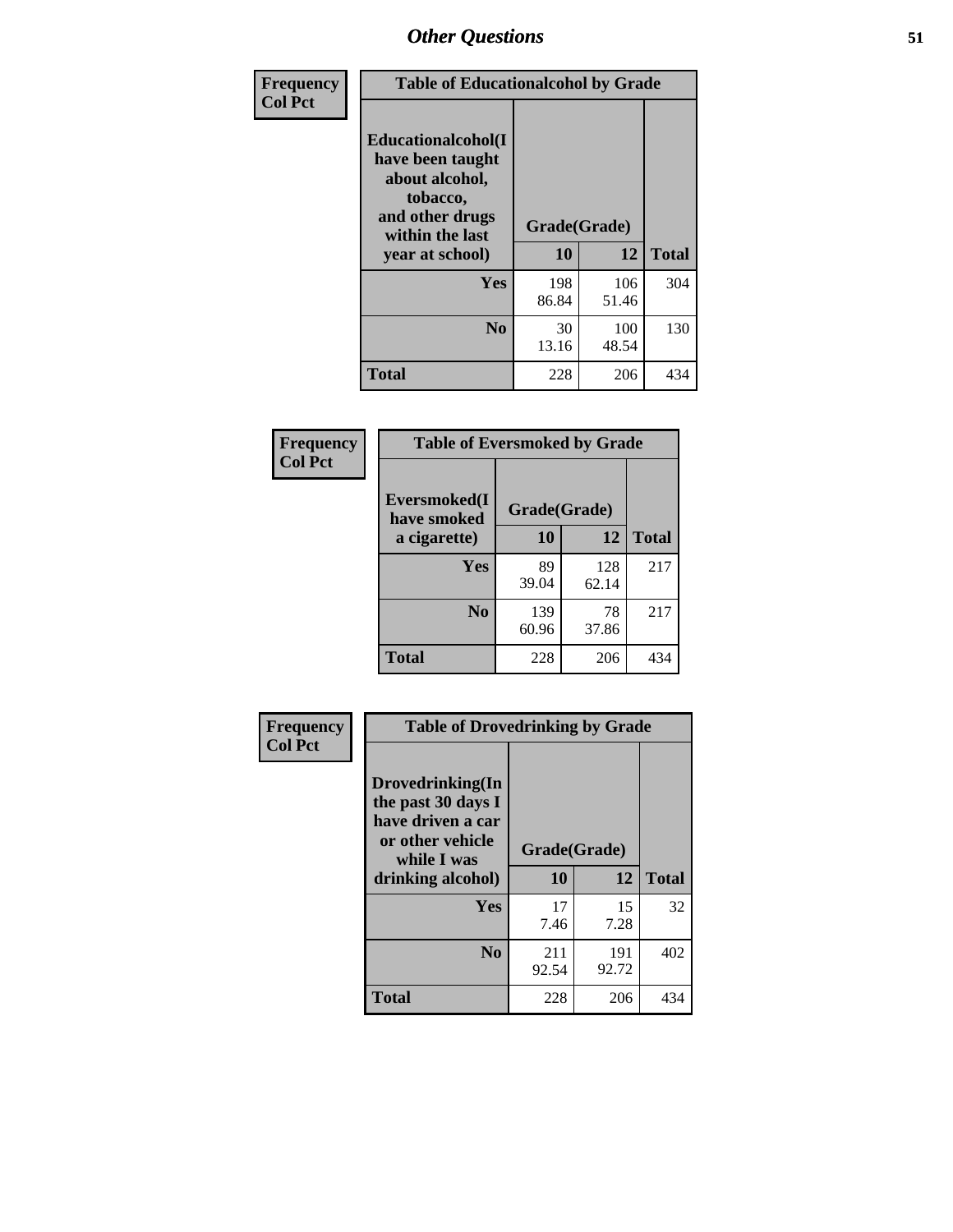| Frequency<br><b>Col Pct</b> | <b>Table of Rodedrinking by Grade</b>                                                                      |              |              |              |  |  |
|-----------------------------|------------------------------------------------------------------------------------------------------------|--------------|--------------|--------------|--|--|
|                             | Rodedrinking(In<br>the past 30 days<br>I have ridden in<br>a car with a<br>driver who had<br>been drinking | Grade(Grade) |              |              |  |  |
|                             | alcohol)                                                                                                   | 10           | 12           | <b>Total</b> |  |  |
|                             | Yes                                                                                                        | 49<br>21.49  | 34<br>16.50  | 83           |  |  |
|                             | N <sub>0</sub>                                                                                             | 179<br>78.51 | 172<br>83.50 | 351          |  |  |
|                             | <b>Total</b>                                                                                               | 228          | 206          | 434          |  |  |

### **Frequency Col Pct**

| <b>Table of Drugsschool by Grade</b>                                                                                      |              |              |              |  |  |  |
|---------------------------------------------------------------------------------------------------------------------------|--------------|--------------|--------------|--|--|--|
| <b>Drugsschool</b> (During<br>the past 12 months,<br>I have been offered,<br>sold,<br>or given illegal<br>drugs on school | Grade(Grade) |              |              |  |  |  |
| property)                                                                                                                 | 10           | 12           | <b>Total</b> |  |  |  |
| Yes                                                                                                                       | 62<br>27.19  | 44<br>21.36  | 106          |  |  |  |
| N <sub>0</sub>                                                                                                            | 166<br>72.81 | 162<br>78.64 | 328          |  |  |  |
| <b>Total</b>                                                                                                              | 228          | 206          | 434          |  |  |  |

| Frequency      | <b>Table of Helpbullied by Grade</b>                 |                                 |              |              |  |  |  |
|----------------|------------------------------------------------------|---------------------------------|--------------|--------------|--|--|--|
| <b>Col Pct</b> | $Helpb$ ullied $(I$<br>would help<br>someone who was | Grade(Grade)<br><b>10</b><br>12 |              |              |  |  |  |
|                | being bullied)                                       |                                 |              | <b>Total</b> |  |  |  |
|                | <b>Strongly Agree</b>                                | 104<br>45.61                    | 105<br>50.97 | 209          |  |  |  |
|                | <b>Somewhat Agree</b>                                | 94<br>41.23                     | 92<br>44.66  | 186          |  |  |  |
|                | <b>Somewhat Disagree</b>                             | 18<br>7.89                      | 8<br>3.88    | 26           |  |  |  |
|                | <b>Strongly Disagree</b>                             | 12<br>5.26                      | 0.49         | 13           |  |  |  |
|                | <b>Total</b>                                         | 228                             | 206          | 434          |  |  |  |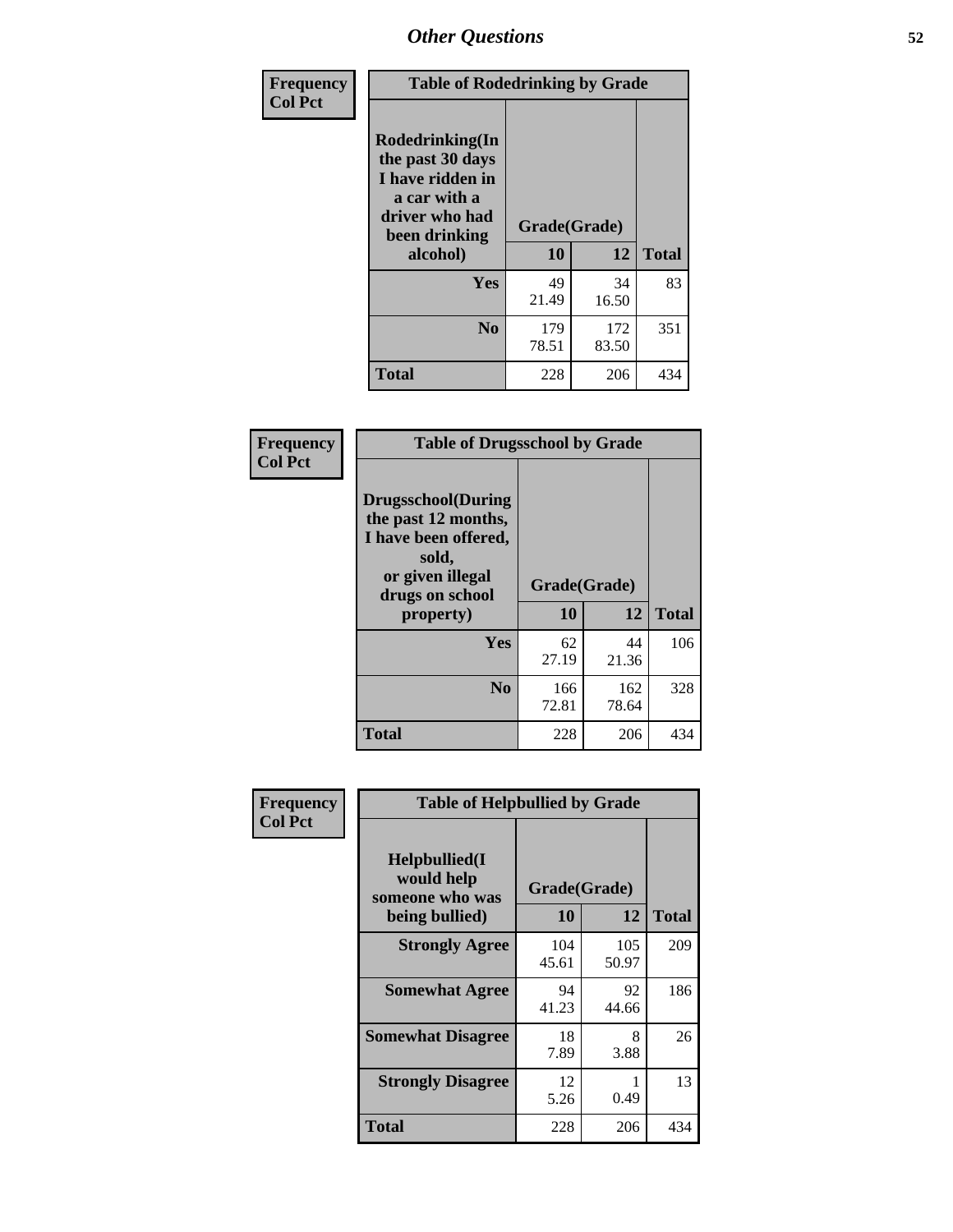| <b>Frequency</b> | <b>Table of Grade by Bingedrinking</b> |                                                                                                         |                     |                              |              |                               |                        |                       |              |
|------------------|----------------------------------------|---------------------------------------------------------------------------------------------------------|---------------------|------------------------------|--------------|-------------------------------|------------------------|-----------------------|--------------|
| <b>Row Pct</b>   |                                        | Bingedrinking(I have drunk five or more<br>drinks of alcohol at one sitting during the<br>last 30 days) |                     |                              |              |                               |                        |                       |              |
|                  | Grade(Grade)                           | $\boldsymbol{0}$<br><b>Days</b>                                                                         | $1$ or<br>2<br>days | 3 <sub>to</sub><br>5<br>days | 6 to<br>days | <b>10</b><br>to<br>19<br>days | 20<br>to<br>29<br>days | All<br>30<br>days     | <b>Total</b> |
|                  | 10                                     | 193<br>84.65                                                                                            | 6<br>2.63           | 7<br>3.07                    | 3<br>1.32    | 7<br>3.07                     | 9<br>3.95              | $\mathcal{R}$<br>1.32 | 228          |
|                  | 12                                     | 143<br>69.42                                                                                            | 14<br>6.80          | 19<br>9.22                   | 4<br>1.94    | 14<br>6.80                    | 7<br>3.40              | 5<br>2.43             | 206          |
|                  | <b>Total</b>                           | 336                                                                                                     | 20                  | 26                           | 7            | 21                            | 16                     | 8                     | 434          |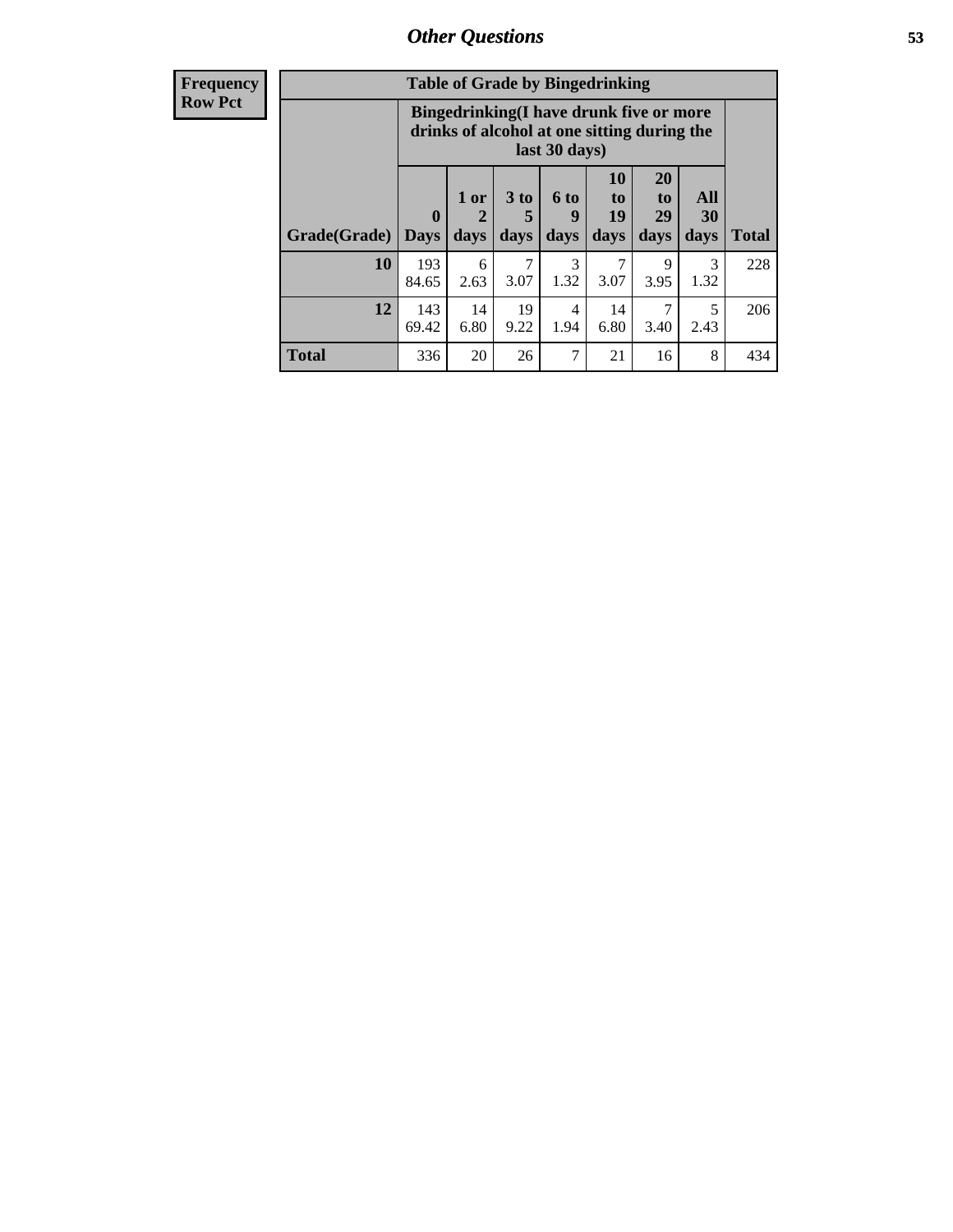## *Nutrition* **54**

| <b>Frequency</b><br>Row Pct |
|-----------------------------|
|                             |

| <b>Table of Grade by Dairy</b> |                                                                                                                           |                                                                 |             |             |     |  |  |
|--------------------------------|---------------------------------------------------------------------------------------------------------------------------|-----------------------------------------------------------------|-------------|-------------|-----|--|--|
|                                |                                                                                                                           | Dairy (I eat at least 3 servings of dairy<br>products each day) |             |             |     |  |  |
| Grade(Grade)                   | Somewhat<br><b>Somewhat</b><br><b>Strongly</b><br><b>Strongly</b><br><b>Disagree</b><br><b>Disagree</b><br>Agree<br>Agree |                                                                 |             |             |     |  |  |
| 10                             | 61<br>26.75                                                                                                               | 95<br>41.67                                                     | 49<br>21.49 | 23<br>10.09 | 228 |  |  |
| 12                             | 56<br>27.18                                                                                                               | 93<br>45.15                                                     | 37<br>17.96 | 20<br>9.71  | 206 |  |  |
| <b>Total</b>                   | 117                                                                                                                       | 188                                                             | 86          | 43          | 434 |  |  |

| <b>Frequency</b> |  |
|------------------|--|
| <b>Row Pct</b>   |  |

| <b>Table of Grade by Fruitveg</b> |                                                                          |             |                               |                                    |              |  |
|-----------------------------------|--------------------------------------------------------------------------|-------------|-------------------------------|------------------------------------|--------------|--|
|                                   | Fruitveg(I eat at least 5 servings of fruits<br>and vegetables each day) |             |                               |                                    |              |  |
| Grade(Grade)                      | <b>Strongly</b><br>Agree                                                 | Agree       | Somewhat Somewhat<br>Disagree | <b>Strongly</b><br><b>Disagree</b> | <b>Total</b> |  |
| 10                                | 27<br>11.84                                                              | 91<br>39.91 | 68<br>29.82                   | 42<br>18.42                        | 228          |  |
| 12                                | 22<br>10.68                                                              | 89<br>43.20 | 54<br>26.21                   | 41<br>19.90                        | 206          |  |
| <b>Total</b>                      | 49                                                                       | 180         | 122                           | 83                                 | 434          |  |

| Frequency      | <b>Table of Grade by Cafeteriahealthy</b> |                                                                       |                     |                                    |                                    |              |  |
|----------------|-------------------------------------------|-----------------------------------------------------------------------|---------------------|------------------------------------|------------------------------------|--------------|--|
| <b>Row Pct</b> |                                           | Cafeteriahealthy (School meals in my<br>school cafeteria are healthy) |                     |                                    |                                    |              |  |
|                | Grade(Grade)                              | <b>Strongly</b><br>Agree                                              | Somewhat  <br>Agree | <b>Somewhat</b><br><b>Disagree</b> | <b>Strongly</b><br><b>Disagree</b> | <b>Total</b> |  |
|                | <b>10</b>                                 | 25<br>10.96                                                           | 68<br>29.82         | 57<br>25.00                        | 78<br>34.21                        | 228          |  |
|                | 12                                        | 18<br>8.74                                                            | 66<br>32.04         | 52<br>25.24                        | 70<br>33.98                        | 206          |  |
|                | <b>Total</b>                              | 43                                                                    | 134                 | 109                                | 148                                | 434          |  |

**Frequency Row Pct**

| <b>Table of Grade by Cafeterianutrition</b> |              |                          |                                                                                           |                      |                                    |              |  |  |
|---------------------------------------------|--------------|--------------------------|-------------------------------------------------------------------------------------------|----------------------|------------------------------------|--------------|--|--|
|                                             |              |                          | <b>Cafeterianutrition</b> (Facts about nutrition<br>are available in my school cafeteria) |                      |                                    |              |  |  |
|                                             | Grade(Grade) | <b>Strongly</b><br>Agree | Somewhat<br>Agree                                                                         | Somewhat<br>Disagree | <b>Strongly</b><br><b>Disagree</b> | <b>Total</b> |  |  |
|                                             | 10           | 48<br>21.05              | 90<br>39.47                                                                               | 47<br>20.61          | 43<br>18.86                        | 228          |  |  |
|                                             | 12           | 45<br>21.84              | 84<br>40.78                                                                               | 46<br>22.33          | 31<br>15.05                        | 206          |  |  |
|                                             | <b>Total</b> | 93                       | 174                                                                                       | 93                   | 74                                 | 434          |  |  |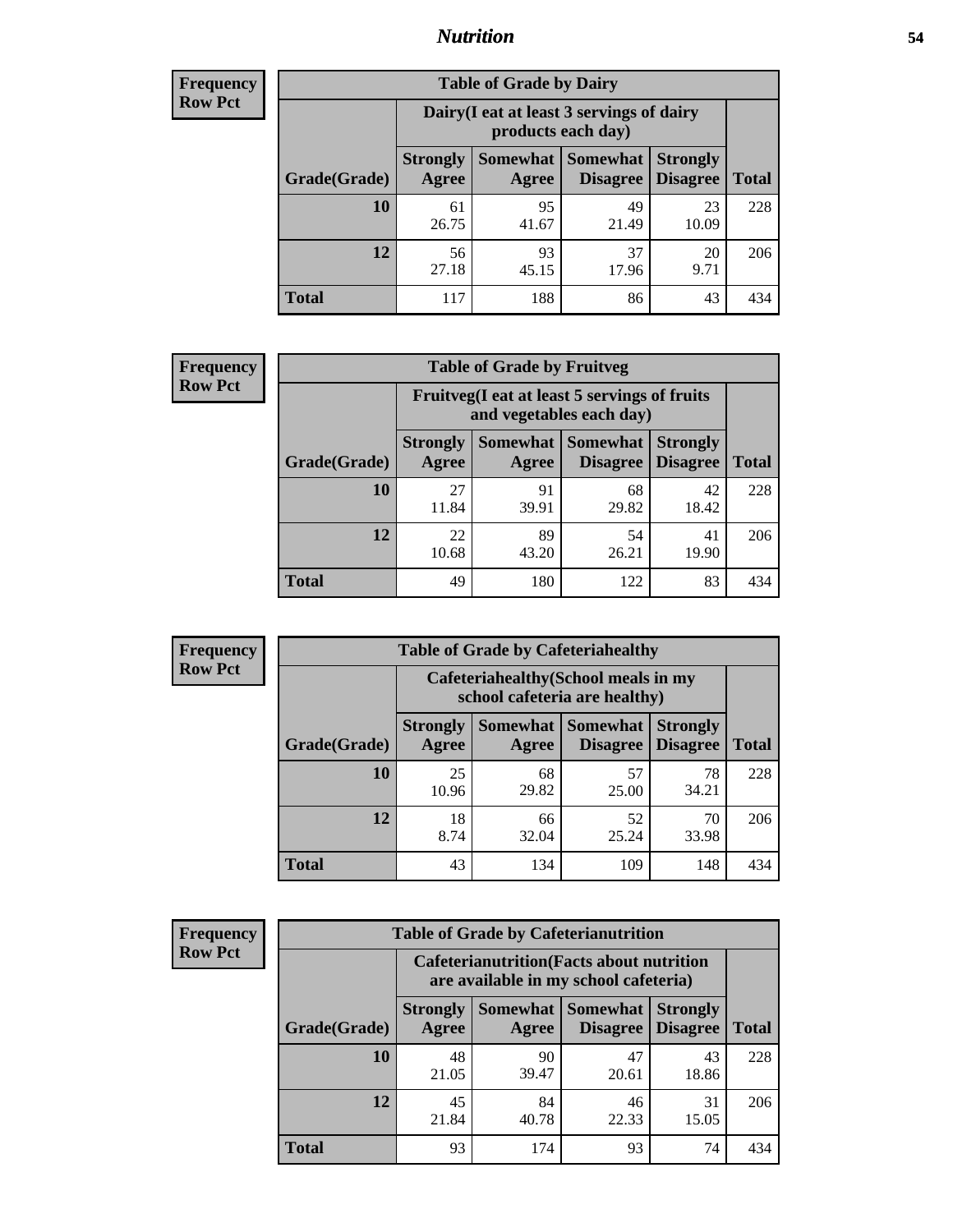## *Nutrition* **55**

| <b>Frequency</b> |
|------------------|
| Row Pct          |

| <b>Table of Grade by Schoollunch</b> |                                                                                                                          |                                                                 |            |             |     |  |  |
|--------------------------------------|--------------------------------------------------------------------------------------------------------------------------|-----------------------------------------------------------------|------------|-------------|-----|--|--|
|                                      |                                                                                                                          | Schoollunch(I eat school lunch three or<br>more times per week) |            |             |     |  |  |
| Grade(Grade)                         | Somewhat Somewhat<br><b>Strongly</b><br><b>Strongly</b><br><b>Disagree</b><br>Disagree<br><b>Total</b><br>Agree<br>Agree |                                                                 |            |             |     |  |  |
| 10                                   | 85<br>37.28                                                                                                              | 38<br>16.67                                                     | 15<br>6.58 | 90<br>39.47 | 228 |  |  |
| 12                                   | 72<br>34.95                                                                                                              | 33<br>16.02                                                     | 10<br>4.85 | 91<br>44.17 | 206 |  |  |
| <b>Total</b>                         | 157                                                                                                                      | 71                                                              | 25         | 181         | 434 |  |  |

| <b>Frequency</b> |  |
|------------------|--|
| <b>Row Pct</b>   |  |

| <b>Table of Grade by Foodchoices</b> |                                                                            |             |                                               |                                    |              |  |
|--------------------------------------|----------------------------------------------------------------------------|-------------|-----------------------------------------------|------------------------------------|--------------|--|
|                                      | <b>Foodchoices</b> (I make healthy food choices in<br>my school cafeteria) |             |                                               |                                    |              |  |
| Grade(Grade)                         | <b>Strongly</b><br>Agree                                                   | Agree       | <b>Somewhat   Somewhat</b><br><b>Disagree</b> | <b>Strongly</b><br><b>Disagree</b> | <b>Total</b> |  |
| 10                                   | 34<br>14.91                                                                | 95<br>41.67 | 35<br>15.35                                   | 64<br>28.07                        | 228          |  |
| 12                                   | 33<br>16.02                                                                | 77<br>37.38 | 38<br>18.45                                   | 58<br>28.16                        | 206          |  |
| <b>Total</b>                         | 67                                                                         | 172         | 73                                            | 122                                | 434          |  |

| Frequency      | <b>Table of Grade by Wholewheat</b> |                                                                                                             |                   |                                    |                                    |              |  |  |
|----------------|-------------------------------------|-------------------------------------------------------------------------------------------------------------|-------------------|------------------------------------|------------------------------------|--------------|--|--|
| <b>Row Pct</b> |                                     | Wholewheat (There are whole wheat and<br>multigrain breads and cereals available in<br>my school cafeteria) |                   |                                    |                                    |              |  |  |
|                | Grade(Grade)                        | <b>Strongly</b><br>Agree                                                                                    | Somewhat<br>Agree | <b>Somewhat</b><br><b>Disagree</b> | <b>Strongly</b><br><b>Disagree</b> | <b>Total</b> |  |  |
|                | 10                                  | 40<br>17.54                                                                                                 | 79<br>34.65       | 59<br>25.88                        | 50<br>21.93                        | 228          |  |  |
|                | 12                                  | 51<br>24.76                                                                                                 | 70<br>33.98       | 45<br>21.84                        | 40<br>19.42                        | 206          |  |  |
|                | <b>Total</b>                        | 91                                                                                                          | 149               | 104                                | 90                                 | 434          |  |  |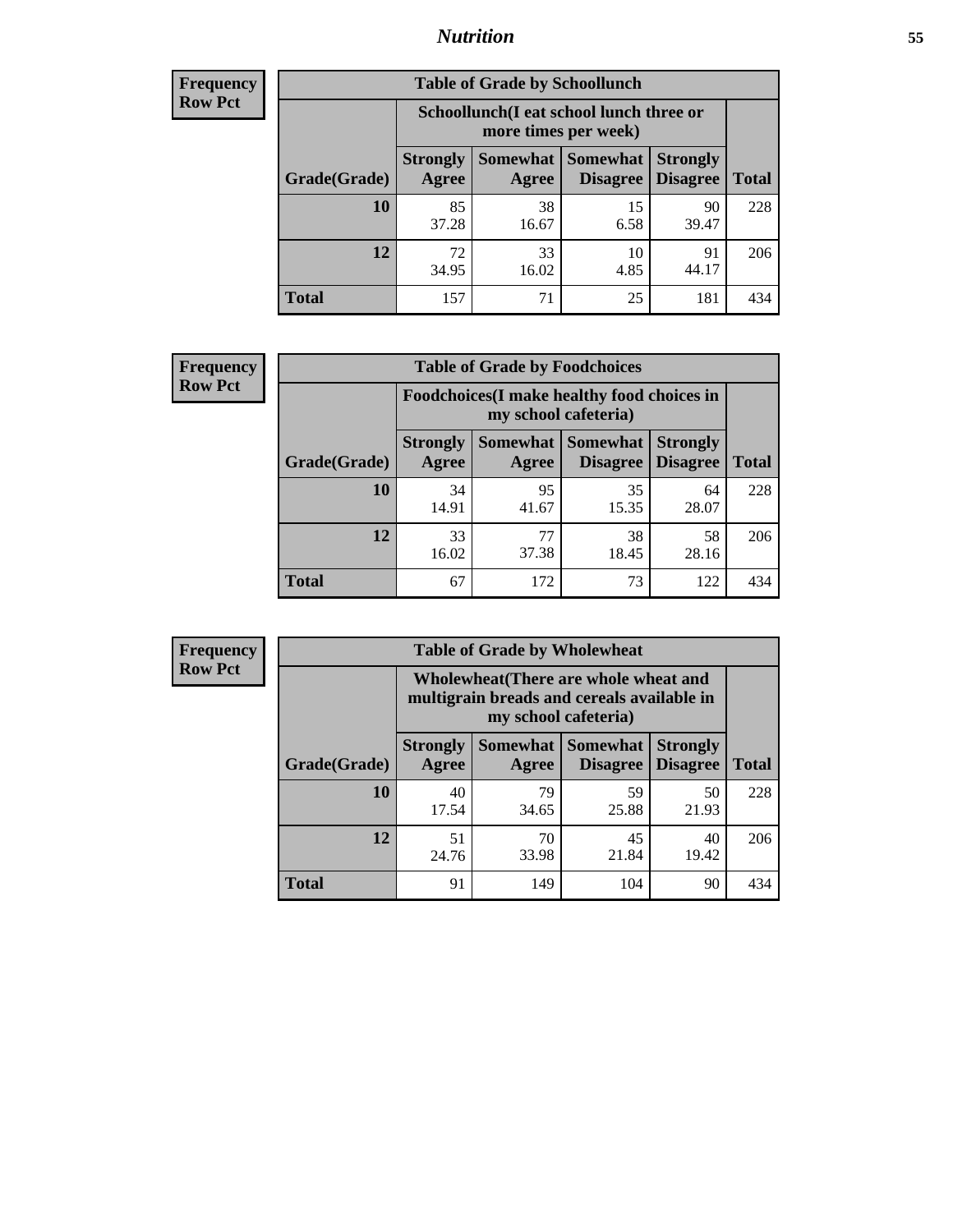## *Nutrition* **56**

**Frequency Row Pct**

| <b>Table of Grade by Healthyvending</b> |                                                                                                                                               |                          |                                    |                                    |              |  |  |
|-----------------------------------------|-----------------------------------------------------------------------------------------------------------------------------------------------|--------------------------|------------------------------------|------------------------------------|--------------|--|--|
|                                         | Healthyvending (If only healthy snacks and<br>beverages were available in the vending<br>machines during the school day,<br>I would buy them) |                          |                                    |                                    |              |  |  |
| Grade(Grade)                            | <b>Strongly</b><br>Agree                                                                                                                      | <b>Somewhat</b><br>Agree | <b>Somewhat</b><br><b>Disagree</b> | <b>Strongly</b><br><b>Disagree</b> | <b>Total</b> |  |  |
| 10                                      | 39<br>17.11                                                                                                                                   | 82<br>35.96              | 48<br>21.05                        | 59<br>25.88                        | 228          |  |  |
| 12                                      | 52<br>25.24                                                                                                                                   | 60<br>29.13              | 37<br>17.96                        | 57<br>27.67                        | 206          |  |  |
| Total                                   | 91                                                                                                                                            | 142                      | 85                                 | 116                                | 434          |  |  |

**Frequency Row Pct**

| <b>Table of Grade by Schoolbreakfast</b> |                                                                                                                                         |             |                                        |                                    |              |  |
|------------------------------------------|-----------------------------------------------------------------------------------------------------------------------------------------|-------------|----------------------------------------|------------------------------------|--------------|--|
|                                          | Schoolbreakfast (If breakfast were<br>available at school,<br>but outside the cafeteria,<br>I would eat breakfast at school more often) |             |                                        |                                    |              |  |
| Grade(Grade)                             | <b>Strongly</b><br>Agree                                                                                                                | Agree       | Somewhat   Somewhat<br><b>Disagree</b> | <b>Strongly</b><br><b>Disagree</b> | <b>Total</b> |  |
| 10                                       | 60<br>26.32                                                                                                                             | 82<br>35.96 | 46<br>20.18                            | 40<br>17.54                        | 228          |  |
| 12                                       | 54<br>26.21                                                                                                                             | 73<br>35.44 | 34<br>16.50                            | 45<br>21.84                        | 206          |  |
| <b>Total</b>                             | 114                                                                                                                                     | 155         | 80                                     | 85                                 | 434          |  |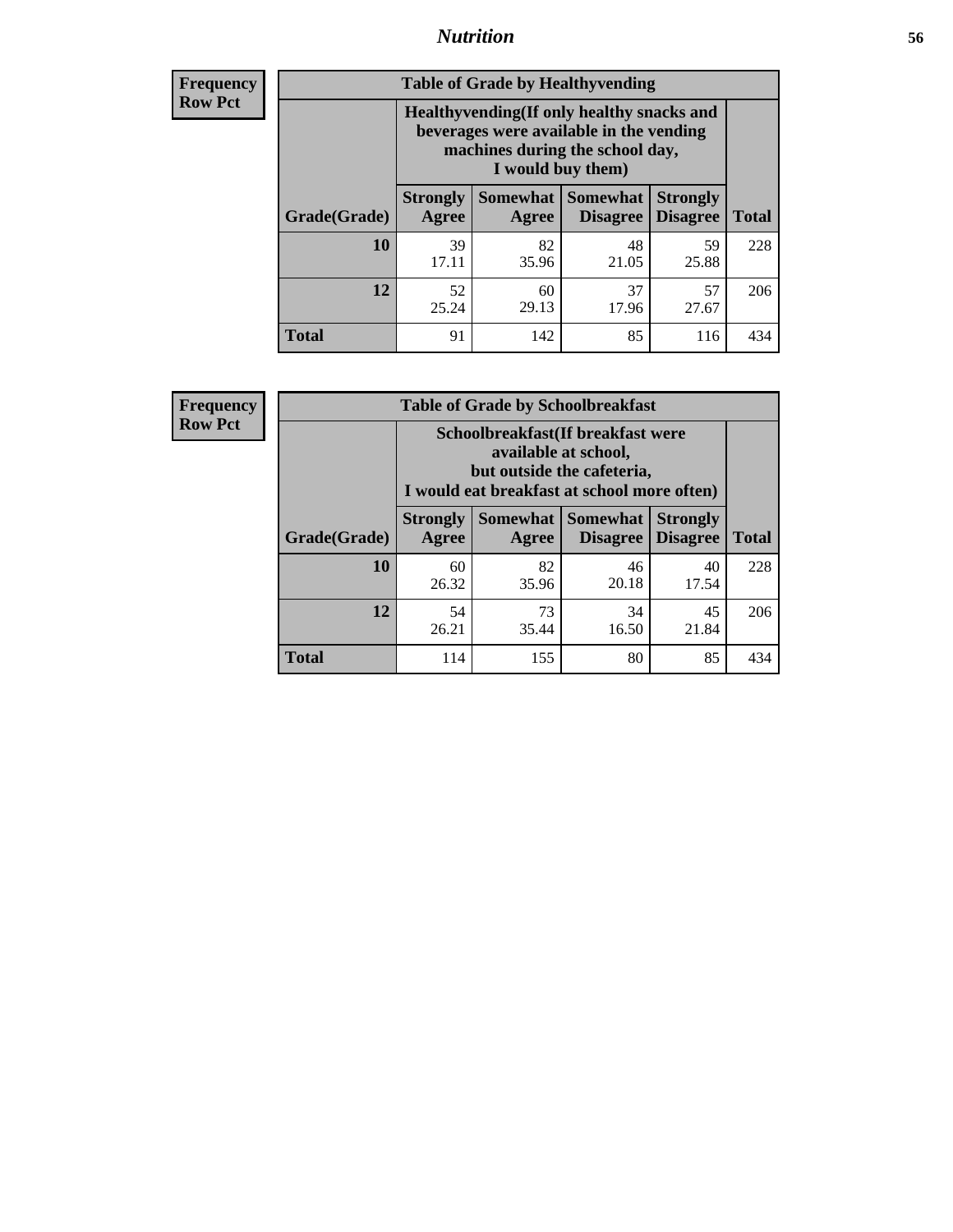| Frequency<br><b>Col Pct</b> | <b>Table of Educationaids by Grade</b>                                                                    |                    |              |              |
|-----------------------------|-----------------------------------------------------------------------------------------------------------|--------------------|--------------|--------------|
|                             | <b>Educationaids</b> (I<br>have been<br>taught about<br><b>HIV/AIDS</b> at<br>school in the<br>past year) | Grade(Grade)<br>10 | 12           | <b>Total</b> |
|                             | Yes                                                                                                       | 197<br>86.40       | 113<br>54.85 | 310          |
|                             | N <sub>0</sub>                                                                                            | 31<br>13.60        | 93<br>45.15  | 124          |
|                             | <b>Total</b>                                                                                              | 228                | 206          | 434          |

| <b>Frequency</b> | <b>Table of Educationcharacter by Grade</b>                                                                     |              |              |              |
|------------------|-----------------------------------------------------------------------------------------------------------------|--------------|--------------|--------------|
| <b>Col Pct</b>   | <b>Educationcharacter</b> (I<br>have been taught<br>about character<br>education in the past<br>year at school) | Grade(Grade) |              |              |
|                  |                                                                                                                 | 10           | 12           | <b>Total</b> |
|                  | Yes                                                                                                             | 168<br>73.68 | 115<br>55.83 | 283          |
|                  | N <sub>0</sub>                                                                                                  | 60<br>26.32  | 91<br>44.17  | 151          |
|                  | <b>Total</b>                                                                                                    | 228          | 206          | 434          |

| Frequency<br><b>Col Pct</b> | <b>Table of Gradcoach1 by Grade</b>              |              |              |              |  |
|-----------------------------|--------------------------------------------------|--------------|--------------|--------------|--|
|                             | Gradcoach1(I<br>know who my<br><b>Graduation</b> | Grade(Grade) |              |              |  |
|                             | Coach is)                                        | 10           | 12           | <b>Total</b> |  |
|                             | Yes                                              | 178<br>78.07 | 187<br>90.78 | 365          |  |
|                             | N <sub>0</sub>                                   | 50<br>21.93  | 19<br>9.22   | 69           |  |
|                             | <b>Total</b>                                     | 228          | 206          | 434          |  |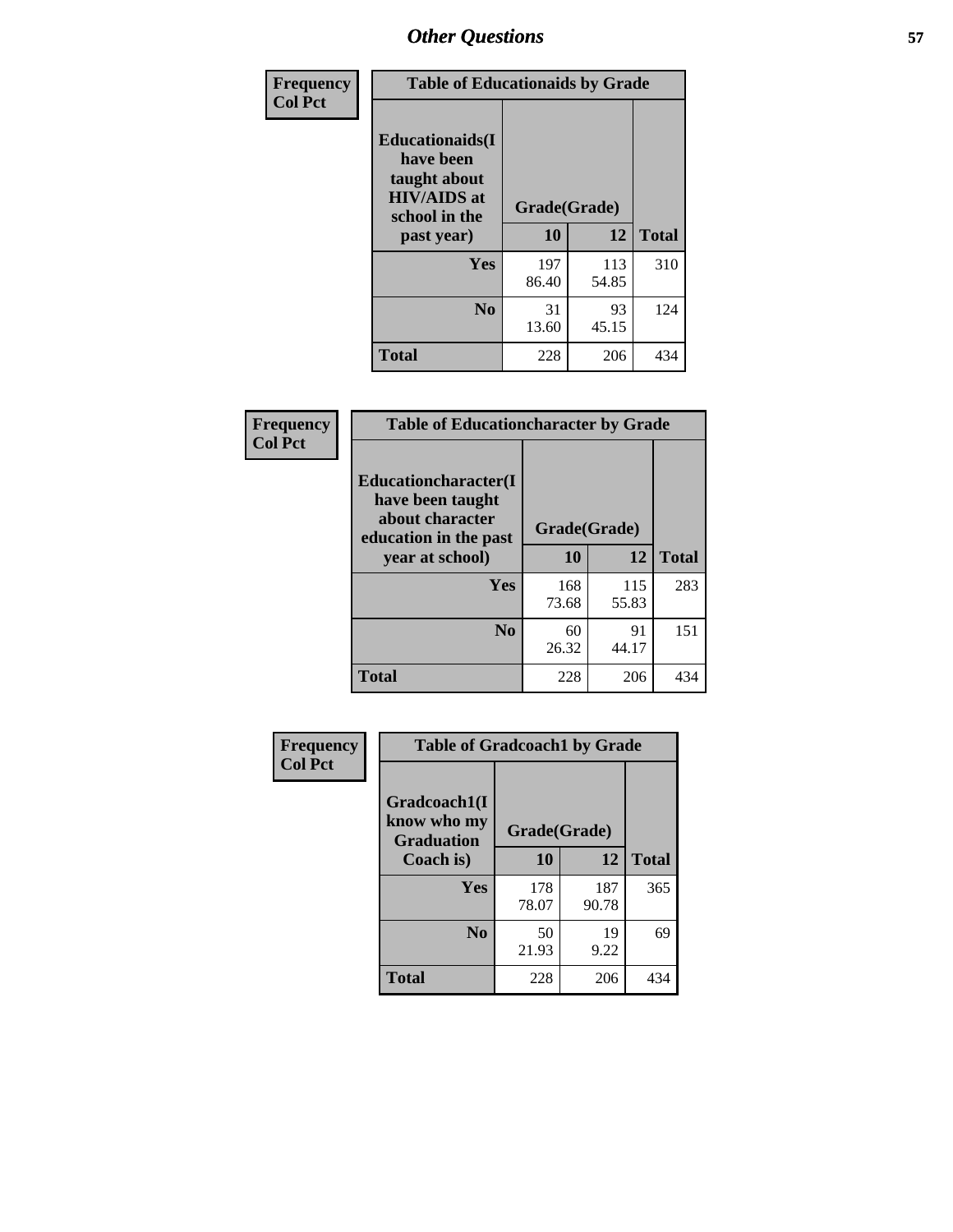| Frequency      | <b>Table of Gradcoach2 by Grade</b> |              |              |              |
|----------------|-------------------------------------|--------------|--------------|--------------|
| <b>Col Pct</b> |                                     |              |              |              |
|                | Gradcoach2(I<br>have                |              |              |              |
|                | contacted my<br><b>Graduation</b>   | Grade(Grade) |              |              |
|                | Coach)                              | 10           | 12           | <b>Total</b> |
|                | Yes                                 | 46<br>20.18  | 123<br>59.71 | 169          |
|                | N <sub>0</sub>                      | 182<br>79.82 | 83<br>40.29  | 265          |
|                | <b>Total</b>                        | 228          | 206          | 434          |

| <b>Frequency</b><br><b>Col Pct</b> | <b>Table of Gradcoach3 by Grade</b>                                         |              |              |              |
|------------------------------------|-----------------------------------------------------------------------------|--------------|--------------|--------------|
|                                    | Gradcoach3(I<br>have received<br>assistance<br>from my<br><b>Graduation</b> | Grade(Grade) |              |              |
|                                    | Coach)                                                                      | 10           | 12           | <b>Total</b> |
|                                    | Yes                                                                         | 38<br>16.67  | 110<br>53.40 | 148          |
|                                    | N <sub>0</sub>                                                              | 53<br>23.25  | 24<br>11.65  | 77           |
|                                    | Don't know                                                                  | 137<br>60.09 | 72<br>34.95  | 209          |
|                                    | <b>Total</b>                                                                | 228          | 206          | 434          |

| Frequency      | <b>Table of Selfharm by Grade</b>                                                                                                             |              |              |              |
|----------------|-----------------------------------------------------------------------------------------------------------------------------------------------|--------------|--------------|--------------|
| <b>Col Pct</b> | <b>Selfharm</b> (During<br>the past 12<br>months,<br>I harmed myself<br>on purpose<br><b>Suicideconsider</b><br>During the past<br>12 months, |              |              |              |
|                | I seriously<br>considered                                                                                                                     | Grade(Grade) |              |              |
|                | suicide)                                                                                                                                      | 10           | 12           | <b>Total</b> |
|                | Yes                                                                                                                                           | 26<br>11.40  | 16<br>7.77   | 42           |
|                | N <sub>0</sub>                                                                                                                                | 202<br>88.60 | 190<br>92.23 | 392          |
|                | <b>Total</b>                                                                                                                                  | 228          | 206          | 434          |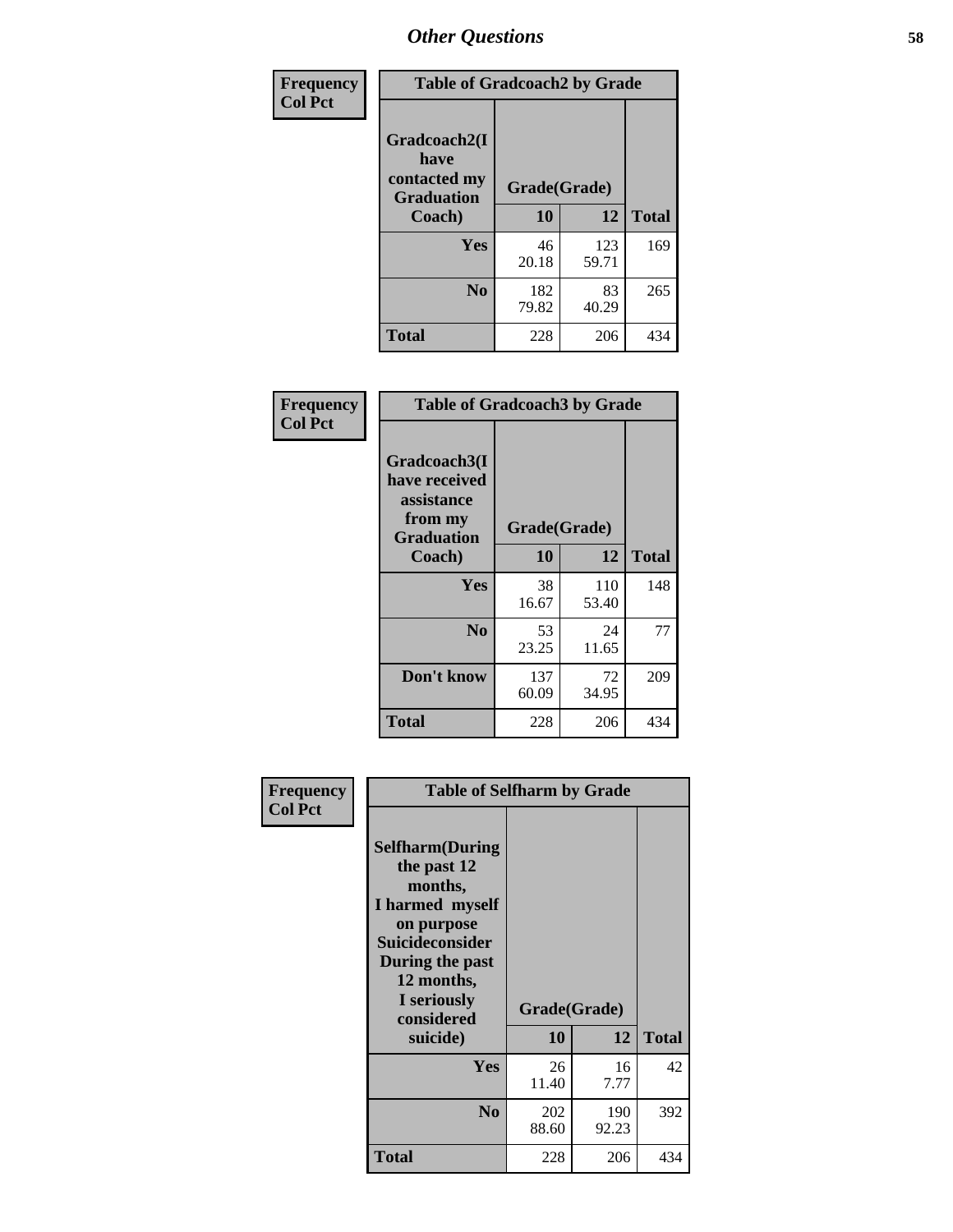| <b>Frequency</b> | <b>Table of Suicideconsider by Grade</b> |              |              |              |
|------------------|------------------------------------------|--------------|--------------|--------------|
| <b>Col Pct</b>   |                                          | Grade(Grade) |              |              |
|                  | Suicideconsider                          | 10           | 12           | <b>Total</b> |
|                  | Yes                                      | 24<br>10.53  | 13<br>6.31   | 37           |
|                  | N <sub>0</sub>                           | 204<br>89.47 | 193<br>93.69 | 397          |
|                  | <b>Total</b>                             | 228          | 206          | 434          |

| Frequency      | <b>Table of Suicideattempt by Grade</b>              |              |              |              |
|----------------|------------------------------------------------------|--------------|--------------|--------------|
| <b>Col Pct</b> | Suicideattempt(I<br>have attempted<br>suicide in the | Grade(Grade) |              |              |
|                | last year)                                           | <b>10</b>    | 12           | <b>Total</b> |
|                | Yes                                                  | 11<br>4.82   | 9<br>4.37    | 20           |
|                | N <sub>0</sub>                                       | 217<br>95.18 | 197<br>95.63 | 414          |
|                | <b>Total</b>                                         | 228          | 206          | 434          |

| Frequency      | <b>Table of Instantmessaged by Grade</b>               |              |              |              |
|----------------|--------------------------------------------------------|--------------|--------------|--------------|
| <b>Col Pct</b> | Instantmessaged(I<br>have instant<br>messaged people I | Grade(Grade) |              |              |
|                | do not even know)                                      | 10           | 12           | <b>Total</b> |
|                | Yes                                                    | 83<br>36.40  | 75<br>36.41  | 158          |
|                | N <sub>0</sub>                                         | 145<br>63.60 | 131<br>63.59 | 276          |
|                | <b>Total</b>                                           | 228          | 206          | 434          |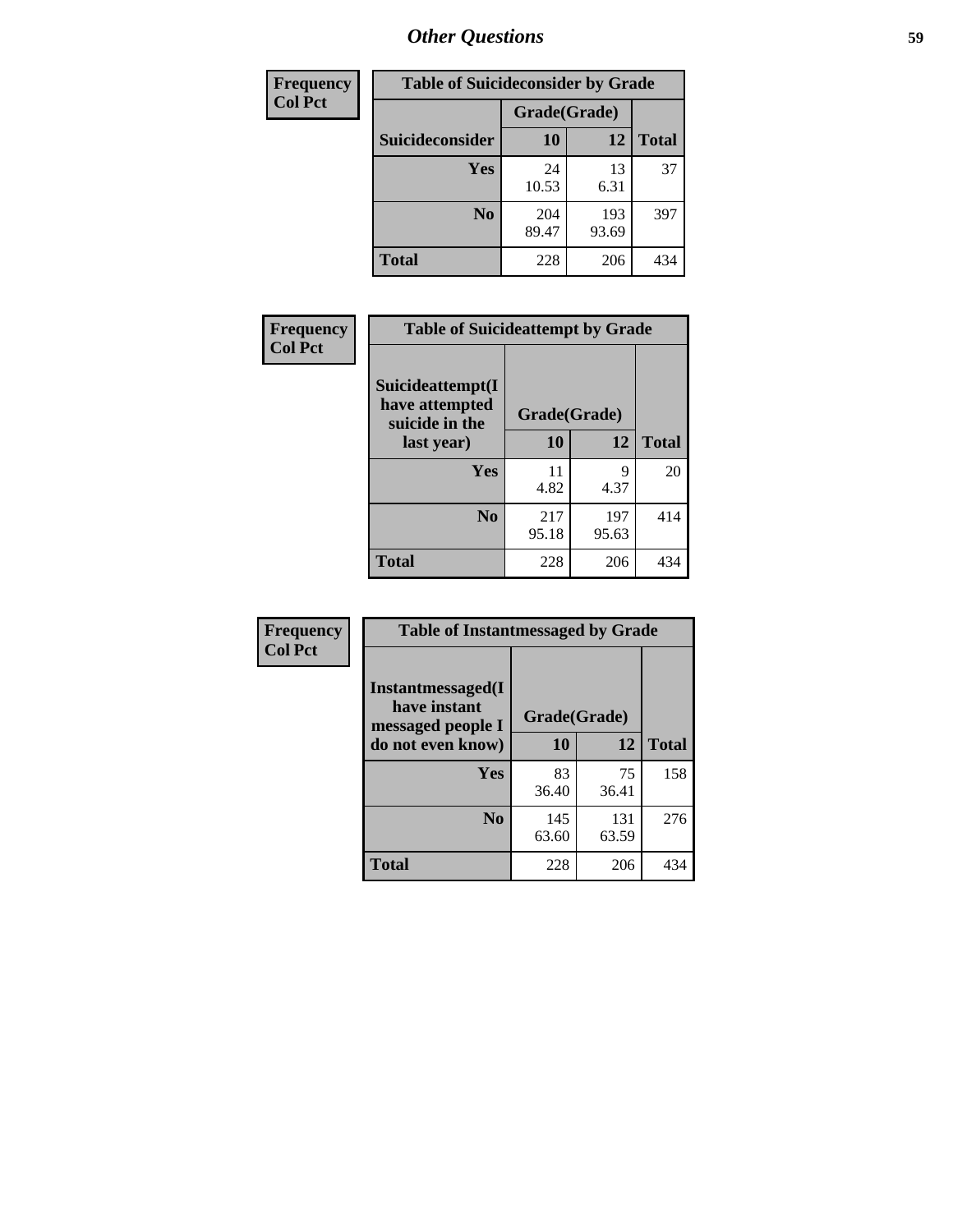| Frequency      | <b>Table of Getsalong by Grade</b>                          |              |                        |              |
|----------------|-------------------------------------------------------------|--------------|------------------------|--------------|
| <b>Col Pct</b> | <b>Getsalong</b> (I get<br>along with other<br>students and | Grade(Grade) |                        |              |
|                | adults)                                                     | 10           | 12                     | <b>Total</b> |
|                | <b>Strongly Agree</b>                                       | 103<br>45.18 | 124<br>60.19           | 227          |
|                | <b>Somewhat Agree</b>                                       | 105<br>46.05 | 78<br>37.86            | 183          |
|                | <b>Somewhat Disagree</b>                                    | 11<br>4.82   | 2<br>0.97              | 13           |
|                | <b>Strongly Disagree</b>                                    | 9<br>3.95    | $\mathfrak{D}$<br>0.97 | 11           |
|                | <b>Total</b>                                                | 228          | 206                    | 434          |

| Frequency      | <b>Table of Safehome by Grade</b> |                    |              |              |  |
|----------------|-----------------------------------|--------------------|--------------|--------------|--|
| <b>Col Pct</b> | Safehome(I feel<br>safe at home)  | Grade(Grade)<br>10 | 12           | <b>Total</b> |  |
|                | <b>Strongly Agree</b>             | 161<br>70.61       | 155<br>75.24 | 316          |  |
|                | <b>Somewhat Agree</b>             | 52<br>22.81        | 35<br>16.99  | 87           |  |
|                | <b>Somewhat Disagree</b>          | 8<br>3.51          | 9<br>4.37    | 17           |  |
|                | <b>Strongly Disagree</b>          | 3.07               | 7<br>3.40    | 14           |  |
|                | <b>Total</b>                      | 228                | 206          | 434          |  |

| Frequency      |                                                                                     | <b>Table of Adulttalk by Grade</b> |              |              |
|----------------|-------------------------------------------------------------------------------------|------------------------------------|--------------|--------------|
| <b>Col Pct</b> | <b>Adulttalk(I</b><br>know an<br>adult at<br>school that<br>I can talk<br>with if I | Grade(Grade)                       |              |              |
|                | need help)                                                                          | 10                                 | 12           | <b>Total</b> |
|                | <b>Yes</b>                                                                          | 175<br>76.75                       | 165<br>80.10 | 340          |
|                | $\bf No$                                                                            | 53<br>23.25                        | 41<br>19.90  | 94           |
|                | <b>Total</b>                                                                        | 228                                | 206          | 434          |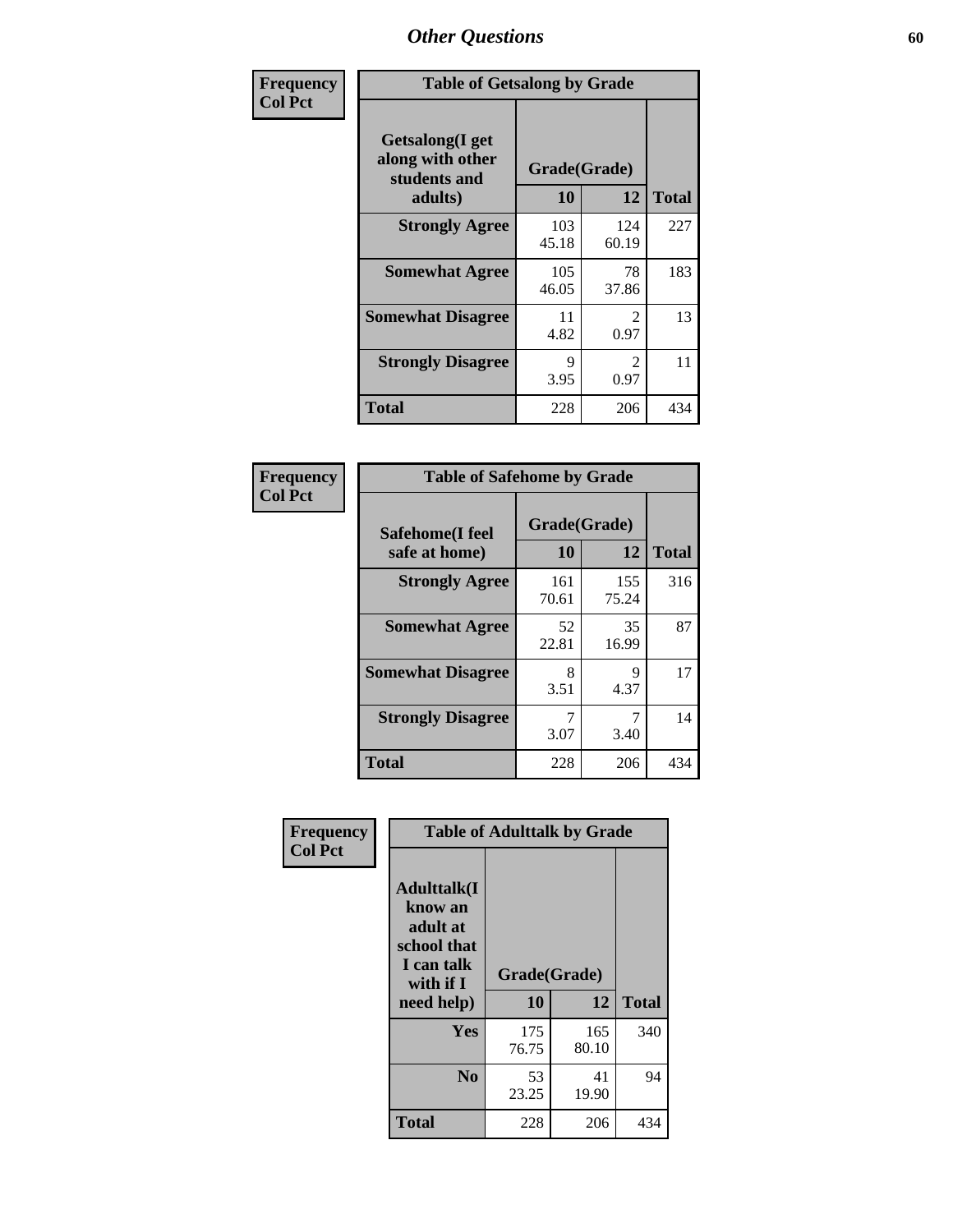**Frequency Row Pct**

| <b>Table of Grade by Tvtime</b> |             |                                                                                         |             |             |            |            |              |  |  |  |
|---------------------------------|-------------|-----------------------------------------------------------------------------------------|-------------|-------------|------------|------------|--------------|--|--|--|
|                                 |             | Tvtime (On an average school day,<br>how much unsupervised time do I spend watching TV) |             |             |            |            |              |  |  |  |
|                                 |             | <b>Less that</b><br>$2 - 3$<br>$4 - 5$<br>$6+$                                          |             |             |            |            |              |  |  |  |
| Grade(Grade)   None             |             | hour/day                                                                                | hour/day    | hours/day   | hours/day  | hours/day  | <b>Total</b> |  |  |  |
| 10                              | 31<br>13.60 | 51<br>22.37                                                                             | 42<br>18.42 | 69<br>30.26 | 16<br>7.02 | 19<br>8.33 | 228          |  |  |  |
| 12                              | 41<br>19.90 | 49<br>23.79                                                                             | 36<br>17.48 | 46<br>22.33 | 17<br>8.25 | 17<br>8.25 | 206          |  |  |  |
| <b>Total</b>                    | 72          | 100                                                                                     | 78          | 115         | 33         | 36         | 434          |  |  |  |

**Frequency Row Pct**

| <b>Table of Grade by Computertime</b> |             |                                                                                                                              |             |             |            |            |     |  |  |  |
|---------------------------------------|-------------|------------------------------------------------------------------------------------------------------------------------------|-------------|-------------|------------|------------|-----|--|--|--|
|                                       |             | Computertime (On an average school day,<br>how much unsupervised time do I spend on the computer)                            |             |             |            |            |     |  |  |  |
| Grade(Grade)                          | None $ $    | <b>Less that</b><br>$2 - 3$<br>$4 - 5$<br>$6+$<br>hours/day<br>hour/day   hour/day<br>hours/day<br>hours/day<br><b>Total</b> |             |             |            |            |     |  |  |  |
| 10                                    | 57<br>25.00 | 71<br>31.14                                                                                                                  | 46<br>20.18 | 29<br>12.72 | 15<br>6.58 | 10<br>4.39 | 228 |  |  |  |
| 12                                    | 47<br>22.82 | 67<br>32.52                                                                                                                  | 40<br>19.42 | 37<br>17.96 | 3.40       | 8<br>3.88  | 206 |  |  |  |
| <b>Total</b>                          | 104         | 138                                                                                                                          | 86          | 66          | 22         | 18         | 434 |  |  |  |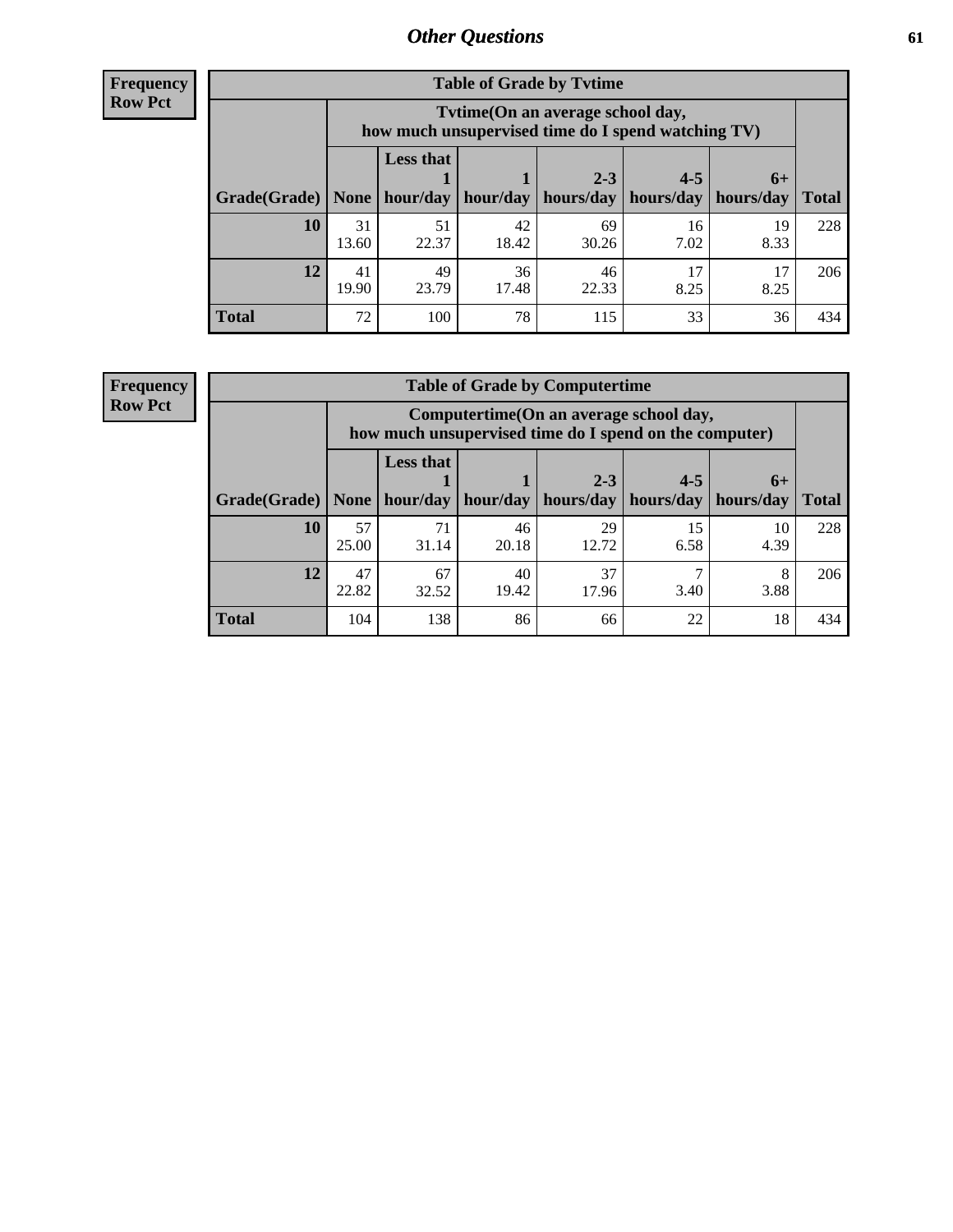## *Questions about Driving Laws* **62** *Driving Questions were asked only of high school students.*

| <b>Frequency</b> |
|------------------|
| <b>Row Pct</b>   |

| <b>Table of Grade by License1</b> |                                     |                                                                                                                                           |                |               |                      |              |  |  |  |
|-----------------------------------|-------------------------------------|-------------------------------------------------------------------------------------------------------------------------------------------|----------------|---------------|----------------------|--------------|--|--|--|
|                                   |                                     | License1(During the first 6 months of driving<br>with a provisional license,<br>the only passengers who can ride with the<br>driver are:) |                |               |                      |              |  |  |  |
| Grade(Grade)                      | <b>Parent or</b><br><b>Guardian</b> | Family<br><b>Members</b>                                                                                                                  | <b>Friends</b> | <b>Anyone</b> | Don't<br><b>Know</b> | <b>Total</b> |  |  |  |
| 10                                | 50<br>21.93                         | 146<br>64.04                                                                                                                              | 6<br>2.63      | 7<br>3.07     | 19<br>8.33           | 228          |  |  |  |
| 12                                | 35<br>16.99                         | 151<br>73.30                                                                                                                              | 5<br>2.43      | 3<br>1.46     | 12<br>5.83           | 206          |  |  |  |
| Total                             | 85                                  | 297                                                                                                                                       | 11             | 10            | 31                   | 434          |  |  |  |

| <b>Frequency</b> | <b>Table of Grade by License2</b> |                                                                                                          |                  |                              |                                                      |               |              |  |
|------------------|-----------------------------------|----------------------------------------------------------------------------------------------------------|------------------|------------------------------|------------------------------------------------------|---------------|--------------|--|
| <b>Row Pct</b>   |                                   | License2(17 yr old drivers with a<br>provisional driver's license cannot<br>drive between the hours of:) |                  |                              |                                                      |               |              |  |
|                  | Grade(Grade)                      | <b>Midnight</b><br>to 6am                                                                                | 1am<br>to<br>5am | 1am<br>t <sub>0</sub><br>6am | N <sub>0</sub><br>curfew<br>for $17$<br>vear<br>olds | Don't<br>Know | <b>Total</b> |  |
|                  | 10                                | 125<br>54.82                                                                                             | 22<br>9.65       | 12<br>5.26                   | 10<br>4.39                                           | 59<br>25.88   | 228          |  |
|                  | 12                                | 176<br>85.44                                                                                             | 9<br>4.37        | 11<br>5.34                   | 0.49                                                 | 9<br>4.37     | 206          |  |
|                  | <b>Total</b>                      | 301                                                                                                      | 31               | 23                           | 11                                                   | 68            | 434          |  |

| Frequency      | <b>Table of Grade by License3</b> |                                       |             |                 |            |                                     |               |              |  |
|----------------|-----------------------------------|---------------------------------------|-------------|-----------------|------------|-------------------------------------|---------------|--------------|--|
| <b>Row Pct</b> |                                   | License3(For drivers under the age of |             | 21,<br>$DUI$ ?) |            | what level of alcohol is considered |               |              |  |
|                | Grade(Grade)                      | Any<br><b>Amount</b>                  | 0.02        | 0.04            | 0.06       | 0.08                                | Don't<br>know | <b>Total</b> |  |
|                | 10                                | 46<br>20.18                           | 66<br>28.95 | 21<br>9.21      | 14<br>6.14 | 23<br>10.09                         | 58<br>25.44   | 228          |  |
|                | 12                                | 82<br>39.81                           | 44<br>21.36 | 12<br>5.83      | 8<br>3.88  | 26<br>12.62                         | 34<br>16.50   | 206          |  |
|                | <b>Total</b>                      | 128                                   | 110         | 33              | 22         | 49                                  | 92            | 434          |  |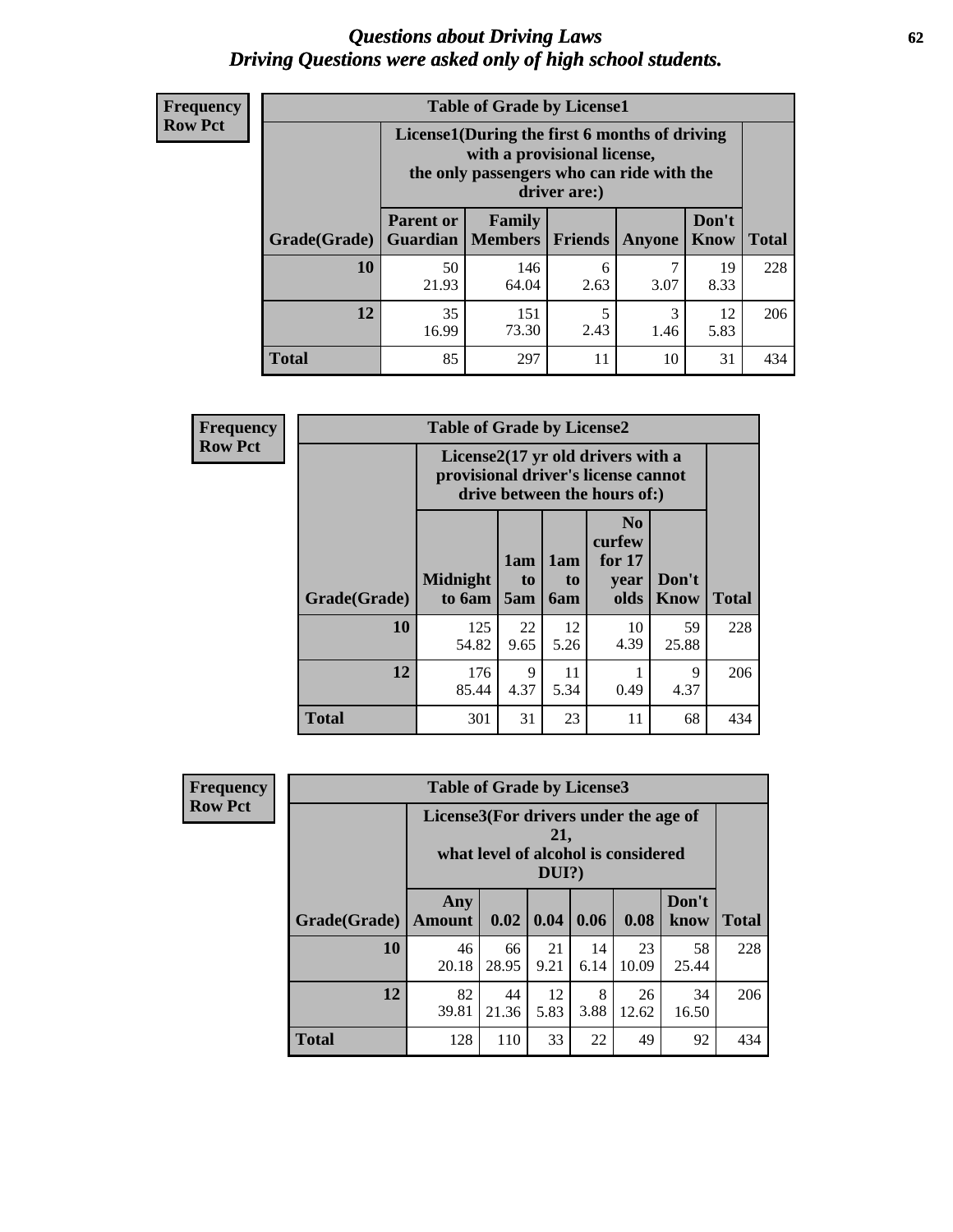## *Questions about Driving Laws* **63** *Driving Questions were asked only of high school students.*

**Frequency Row Pct**

| <b>Table of Grade by License4</b> |              |                                                                                                                      |              |                                      |                                             |               |              |  |  |  |
|-----------------------------------|--------------|----------------------------------------------------------------------------------------------------------------------|--------------|--------------------------------------|---------------------------------------------|---------------|--------------|--|--|--|
|                                   |              | License4(A driver under 21 automatically<br>loses his/her license if caught exceeding the<br>posted speet limit by:) |              |                                      |                                             |               |              |  |  |  |
| Grade(Grade)                      | $15+$<br>mph | $25+$<br>mph                                                                                                         | $35+$<br>mph | <b>Depends</b><br><b>on</b><br>judge | Can't<br>lose<br>license<br>for<br>speeding | Don't<br>know | <b>Total</b> |  |  |  |
| 10                                | 44<br>19.30  | 53<br>23.25                                                                                                          | 25<br>10.96  | 18<br>7.89                           | 10<br>4.39                                  | 78<br>34.21   | 228          |  |  |  |
| 12                                | 34<br>16.50  | 77<br>37.38                                                                                                          | 30<br>14.56  | 18<br>8.74                           | 0<br>0.00                                   | 47<br>22.82   | 206          |  |  |  |
| <b>Total</b>                      | 78           | 130                                                                                                                  | 55           | 36                                   | 10                                          | 125           | 434          |  |  |  |

| Frequency      | <b>Table of Grade by License5</b> |                                                                                                                                                            |                |               |       |
|----------------|-----------------------------------|------------------------------------------------------------------------------------------------------------------------------------------------------------|----------------|---------------|-------|
| <b>Row Pct</b> |                                   | License5(A<br>Georgia teenager<br>with family<br>connections or a<br>good lawyer can<br>break a teen<br>driving law and<br>keep their driver's<br>license) |                |               |       |
|                | Grade(Grade)                      | <b>Yes</b>                                                                                                                                                 | N <sub>0</sub> | Don't<br>know | Total |
|                | 10                                | 34<br>14.91                                                                                                                                                | 117<br>51.32   | 77<br>33.77   | 228   |
|                | 12                                | 65<br>31.55                                                                                                                                                | 101<br>49.03   | 40<br>19.42   | 206   |
|                | Total                             | 99                                                                                                                                                         | 218            | 117           | 434   |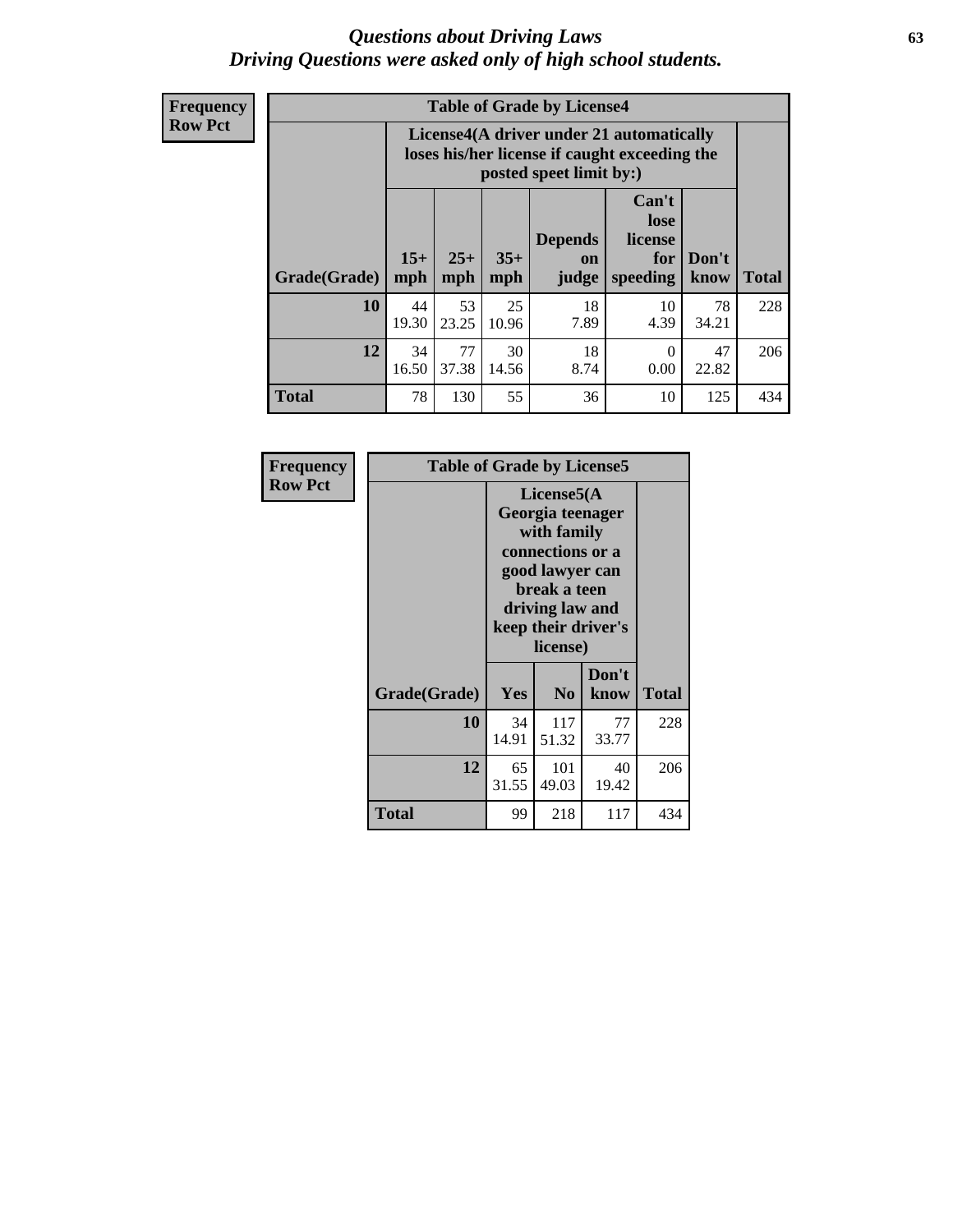## *Questions about Driving Laws* **64** *Driving Questions were asked only of high school students.*

| <b>Frequency</b> |              | <b>Table of Grade by License6</b> |                                                                                                                                                 |               |              |  |  |
|------------------|--------------|-----------------------------------|-------------------------------------------------------------------------------------------------------------------------------------------------|---------------|--------------|--|--|
| <b>Row Pct</b>   |              |                                   | License <sub>6</sub> (I know a<br>friend or<br>classmate that<br>broke a teen<br>driving law,<br>but was allowed to<br>keep his/her<br>license) |               |              |  |  |
|                  | Grade(Grade) | Yes                               | N <sub>0</sub>                                                                                                                                  | Don't<br>know | <b>Total</b> |  |  |
|                  | 10           | 65<br>28.51                       | 96<br>42.11                                                                                                                                     | 67<br>29.39   | 228          |  |  |
|                  | 12           | 82<br>39.81                       | 86<br>41.75                                                                                                                                     | 38<br>18.45   | 206          |  |  |
|                  | Total        | 147                               | 182                                                                                                                                             | 105           | 434          |  |  |

| <b>Frequency</b> | <b>Table of Grade by License7</b> |                                                                             |                                     |                                                                                               |                        |              |  |  |  |  |
|------------------|-----------------------------------|-----------------------------------------------------------------------------|-------------------------------------|-----------------------------------------------------------------------------------------------|------------------------|--------------|--|--|--|--|
| <b>Row Pct</b>   |                                   |                                                                             |                                     | License7(A student under the age of 18 cam loser<br>his/her driving privileges if he or she:) |                        |              |  |  |  |  |
|                  | Grade(Grade)                      | <b>Have</b><br>more than<br>10<br>unexcused<br>absences<br>per school<br>yr | Drop out<br>without  <br>graduating | <b>Bring</b><br>alcohol/drugs/weapon<br>to school                                             | All of<br>the<br>above | <b>Total</b> |  |  |  |  |
|                  | 10                                | 32<br>14.04                                                                 | 18<br>7.89                          | 6<br>2.63                                                                                     | 172<br>75.44           | 228          |  |  |  |  |
|                  | 12                                | 32<br>15.53                                                                 | 16<br>7.77                          | 6<br>2.91                                                                                     | 152<br>73.79           | 206          |  |  |  |  |
|                  | <b>Total</b>                      | 64                                                                          | 34                                  | 12                                                                                            | 324                    | 434          |  |  |  |  |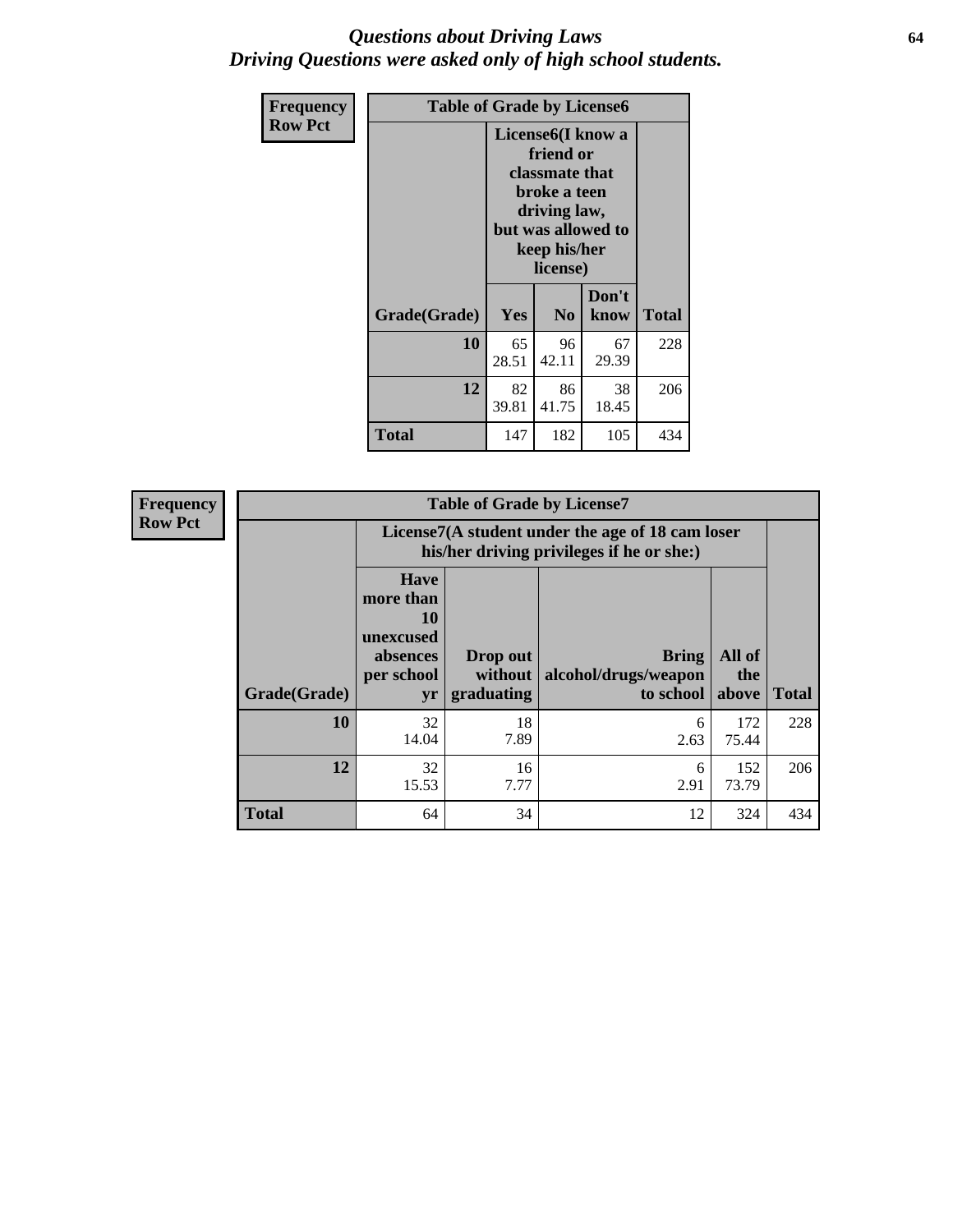# *Select Results by Gender* **65**

| Frequency      |                                                   | <b>Table of SchoolClimate2 by Gender</b> |              |              |  |  |  |  |
|----------------|---------------------------------------------------|------------------------------------------|--------------|--------------|--|--|--|--|
| <b>Col Pct</b> | SchoolClimate2(I<br>feel successful at<br>school) | Gender(Gender)<br><b>Female</b>          | <b>Male</b>  | <b>Total</b> |  |  |  |  |
|                | <b>Strongly Agree</b>                             | 59<br>27.83                              | 39<br>17.57  | 98           |  |  |  |  |
|                | <b>Somewhat Agree</b>                             | 123<br>58.02                             | 142<br>63.96 | 265          |  |  |  |  |
|                | <b>Somewhat Disagree</b>                          | 22<br>10.38                              | 30<br>13.51  | 52           |  |  |  |  |
|                | <b>Strongly Disagree</b>                          | 8<br>3.77                                | 11<br>4.95   | 19           |  |  |  |  |
|                | <b>Total</b>                                      | 212                                      | 222          | 434          |  |  |  |  |

| <b>Frequency</b> | <b>Table of SchoolClimate6 by Gender</b>                 |                |             |              |  |
|------------------|----------------------------------------------------------|----------------|-------------|--------------|--|
| <b>Col Pct</b>   | <b>SchoolClimate6(Teachers</b><br>treat me with respect) | Gender(Gender) |             |              |  |
|                  |                                                          | <b>Female</b>  | <b>Male</b> | <b>Total</b> |  |
|                  | <b>Strongly Agree</b>                                    | 63<br>29.72    | 74<br>33.33 | 137          |  |
|                  | <b>Somewhat Agree</b>                                    | 118<br>55.66   | 99<br>44.59 | 217          |  |
|                  | <b>Somewhat Disagree</b>                                 | 24<br>11.32    | 32<br>14.41 | 56           |  |
|                  | <b>Strongly Disagree</b>                                 | 7<br>3.30      | 17<br>7.66  | 24           |  |
|                  | <b>Total</b>                                             | 212            | 222         | 434          |  |

| Frequency      | <b>Table of SchoolClimate8 by Gender</b>                                             |                                 |              |              |  |  |
|----------------|--------------------------------------------------------------------------------------|---------------------------------|--------------|--------------|--|--|
| <b>Col Pct</b> | <b>SchoolClimate8(Students</b><br>are frequently<br>recognized for good<br>behavior) | Gender(Gender)<br><b>Female</b> | <b>Male</b>  | <b>Total</b> |  |  |
|                | <b>Strongly Agree</b>                                                                | 33<br>15.57                     | 25<br>11.26  | 58           |  |  |
|                | <b>Somewhat Agree</b>                                                                | 88<br>41.51                     | 102<br>45.95 | 190          |  |  |
|                | <b>Somewhat Disagree</b>                                                             | 68<br>32.08                     | 65<br>29.28  | 133          |  |  |
|                | <b>Strongly Disagree</b>                                                             | 23<br>10.85                     | 30<br>13.51  | 53           |  |  |
|                | Total                                                                                | 212                             | 222          | 434          |  |  |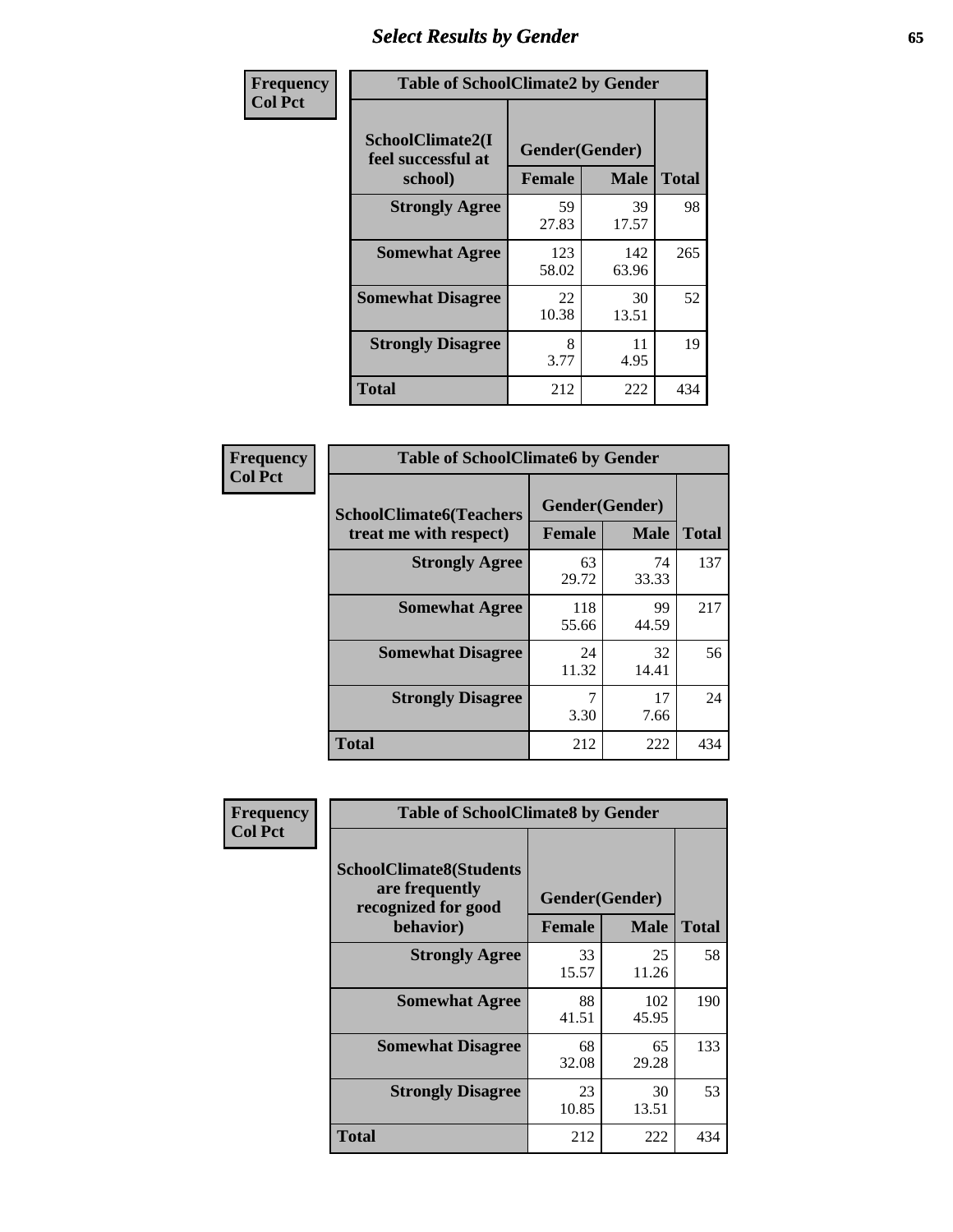# *Select Results by Gender* **66**

| Frequency      | <b>Table of Gender by Dropout</b> |                                                                        |                |              |
|----------------|-----------------------------------|------------------------------------------------------------------------|----------------|--------------|
| <b>Row Pct</b> |                                   | Dropout(I<br>have<br>thought<br>about<br>dropping<br>out of<br>school) |                |              |
|                | Gender(Gender)                    | Yes                                                                    | N <sub>0</sub> | <b>Total</b> |
|                | <b>Female</b>                     | 66<br>31.13                                                            | 146<br>68.87   | 212          |
|                | <b>Male</b>                       | 56<br>25.23                                                            | 166<br>74.77   | 222          |
|                | <b>Total</b>                      | 122                                                                    | 312            | 434          |

| <b>Frequency</b> | <b>Table of Gender by Dropoutreason</b> |                                                                    |              |                                 |                                |              |              |
|------------------|-----------------------------------------|--------------------------------------------------------------------|--------------|---------------------------------|--------------------------------|--------------|--------------|
| <b>Row Pct</b>   |                                         | Dropoutreason(If I dropped out the<br>reason would most likely be) |              |                                 |                                |              |              |
|                  | Gender(Gender)                          | Won't<br>Drop<br>out                                               | <b>Bored</b> | <b>Family</b><br><b>Reasons</b> | <b>Being</b><br><b>Bullied</b> | <b>Other</b> | <b>Total</b> |
|                  | Female                                  | 114<br>53.77                                                       | 34<br>16.04  | 17<br>8.02                      | 6<br>2.83                      | 41<br>19.34  | 212          |
|                  | <b>Male</b>                             | 132<br>59.46                                                       | 38<br>17.12  | 12<br>5.41                      | 6<br>2.70                      | 34<br>15.32  | 222          |
|                  | <b>Total</b>                            | 246                                                                | 72           | 29                              | 12                             | 75           | 434          |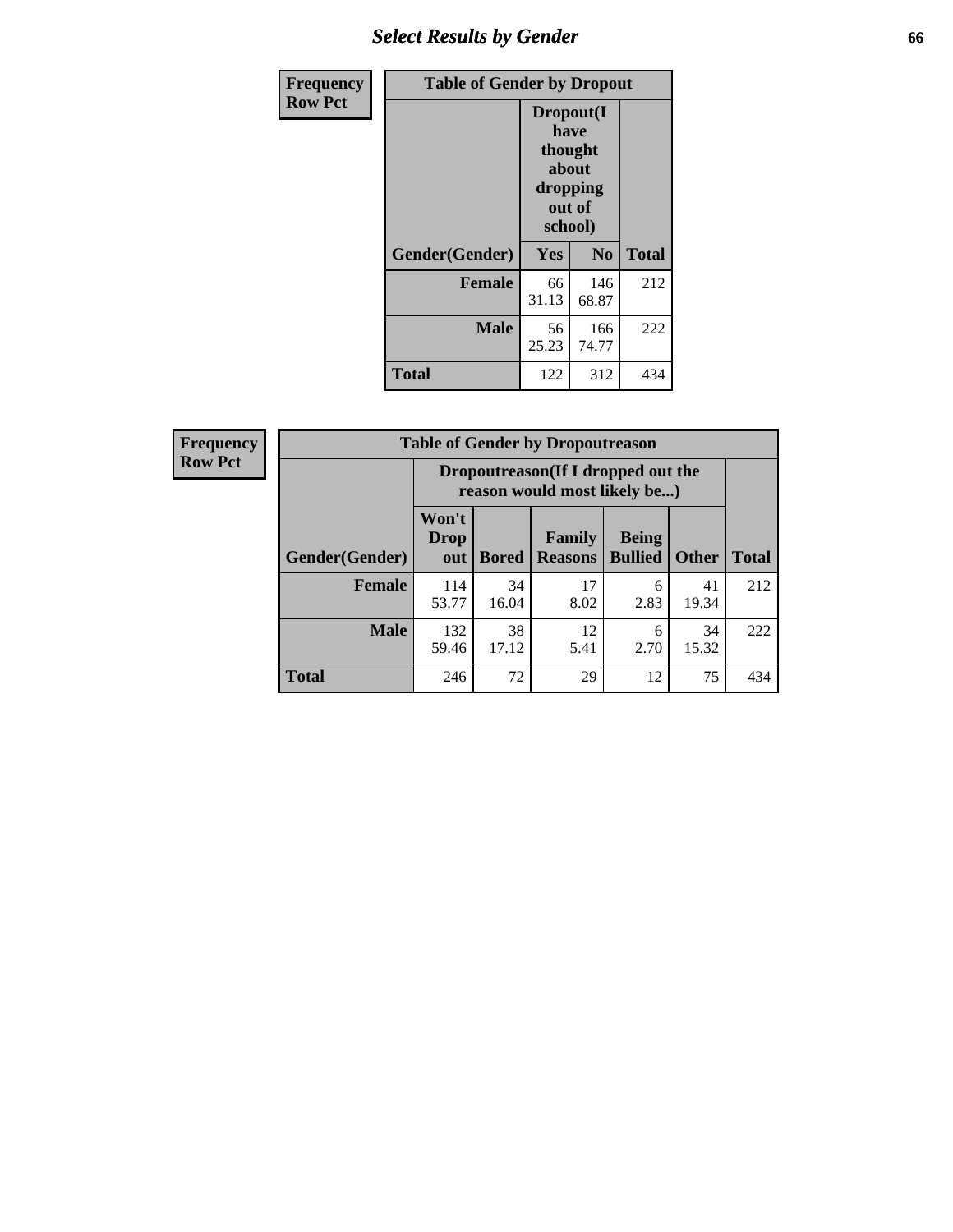*School Safety* **67**

| Frequency      | <b>Table of Gender by Bullied2</b> |                 |                |              |
|----------------|------------------------------------|-----------------|----------------|--------------|
| <b>Row Pct</b> |                                    | <b>Bullied2</b> |                |              |
|                | Gender(Gender)                     | <b>Yes</b>      | N <sub>0</sub> | <b>Total</b> |
|                | <b>Female</b>                      | 24<br>11.32     | 188<br>88.68   | 212          |
|                | <b>Male</b>                        | 30<br>13.51     | 192<br>86.49   | 222          |
|                | <b>Total</b>                       | 54              | 380            | 434          |

| <b>Frequency</b> | <b>Table of Gender by Bulliedothers2</b> |                       |                |              |
|------------------|------------------------------------------|-----------------------|----------------|--------------|
| <b>Row Pct</b>   |                                          | <b>Bulliedothers2</b> |                |              |
|                  | Gender(Gender)                           | <b>Yes</b>            | N <sub>0</sub> | <b>Total</b> |
|                  | <b>Female</b>                            | 23<br>10.85           | 189<br>89.15   | 212          |
|                  | <b>Male</b>                              | 34<br>15.32           | 188<br>84.68   | 222          |
|                  | <b>Total</b>                             | 57                    | 377            | 434          |

| Frequency      | <b>Table of Gender by Weaponschool2</b> |                      |                |              |
|----------------|-----------------------------------------|----------------------|----------------|--------------|
| <b>Row Pct</b> |                                         | <b>Weaponschool2</b> |                |              |
|                | Gender(Gender)                          | Yes                  | N <sub>0</sub> | <b>Total</b> |
|                | <b>Female</b>                           | 5<br>2.36            | 207<br>97.64   | 212          |
|                | <b>Male</b>                             | 12<br>5.41           | 210<br>94.59   | 222          |
|                | <b>Total</b>                            | 17                   | 417            | 434          |

| Frequency      | <b>Table of Gender by Absentunsafe2</b> |               |                |              |
|----------------|-----------------------------------------|---------------|----------------|--------------|
| <b>Row Pct</b> |                                         | Absentunsafe2 |                |              |
|                | Gender(Gender)                          | Yes           | N <sub>0</sub> | <b>Total</b> |
|                | <b>Female</b>                           | 6<br>2.83     | 206<br>97.17   | 212          |
|                | <b>Male</b>                             | 3.15          | 215<br>96.85   | 222          |
|                | <b>Total</b>                            | 13            | 421            | 434          |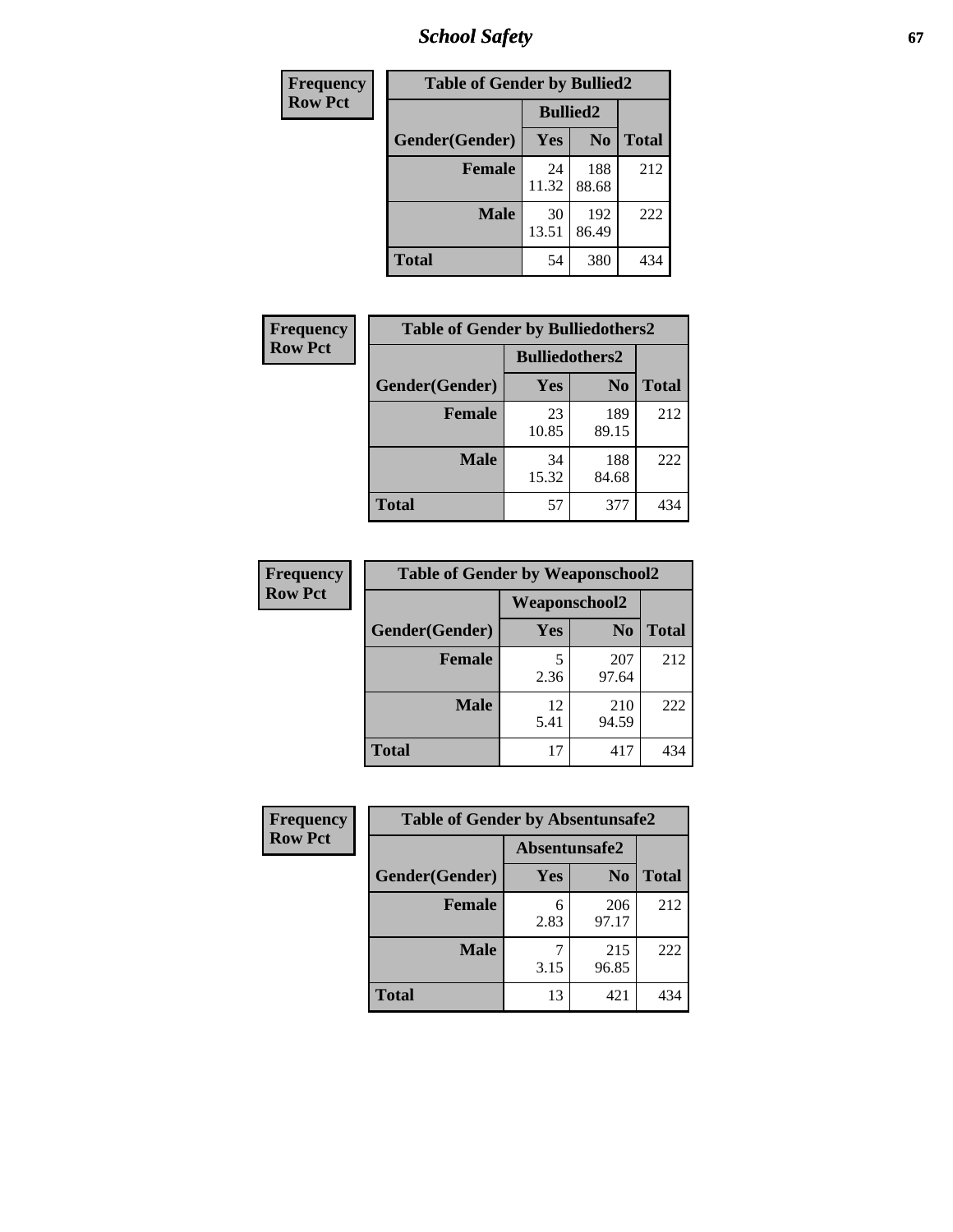*School Safety* **68**

| Frequency      | <b>Table of Gender by Gangself</b> |                                                                                                        |                |              |
|----------------|------------------------------------|--------------------------------------------------------------------------------------------------------|----------------|--------------|
| <b>Row Pct</b> |                                    | <b>Gangself</b> (I<br>have<br>participated<br>in illegal gang<br>activities in<br>the past 30<br>days) |                |              |
|                | Gender(Gender)                     | Yes                                                                                                    | N <sub>0</sub> | <b>Total</b> |
|                | <b>Female</b>                      | 5<br>2.36                                                                                              | 207<br>97.64   | 212          |
|                | <b>Male</b>                        | 18<br>8.11                                                                                             | 204<br>91.89   | 222          |
|                | <b>Total</b>                       | 23                                                                                                     | 411            | 434          |

| Frequency      | <b>Table of Gender by Gangpeers</b> |             |                                                                                                                             |              |  |
|----------------|-------------------------------------|-------------|-----------------------------------------------------------------------------------------------------------------------------|--------------|--|
| <b>Row Pct</b> |                                     |             | <b>Gangpeers</b> (I<br>have friends<br>who have<br>participated<br>in illegal gang<br>activities in<br>the past 30<br>days) |              |  |
|                | Gender(Gender)                      | Yes         | N <sub>0</sub>                                                                                                              | <b>Total</b> |  |
|                | <b>Female</b>                       | 40<br>18.87 | 172<br>81.13                                                                                                                | 212          |  |
|                | <b>Male</b>                         | 48<br>21.62 | 174<br>78.38                                                                                                                | 222          |  |
|                | <b>Total</b>                        | 88          | 346                                                                                                                         | 434          |  |

| Frequency      | <b>Table of Gender by Pickedon2</b> |             |                |              |  |
|----------------|-------------------------------------|-------------|----------------|--------------|--|
| <b>Row Pct</b> |                                     | Pickedon2   |                |              |  |
|                | Gender(Gender)                      | Yes         | N <sub>0</sub> | <b>Total</b> |  |
|                | <b>Female</b>                       | 65<br>30.66 | 147<br>69.34   | 212          |  |
|                | <b>Male</b>                         | 58<br>26.13 | 164<br>73.87   | 222          |  |
|                | <b>Total</b>                        | 123         | 311            | 434          |  |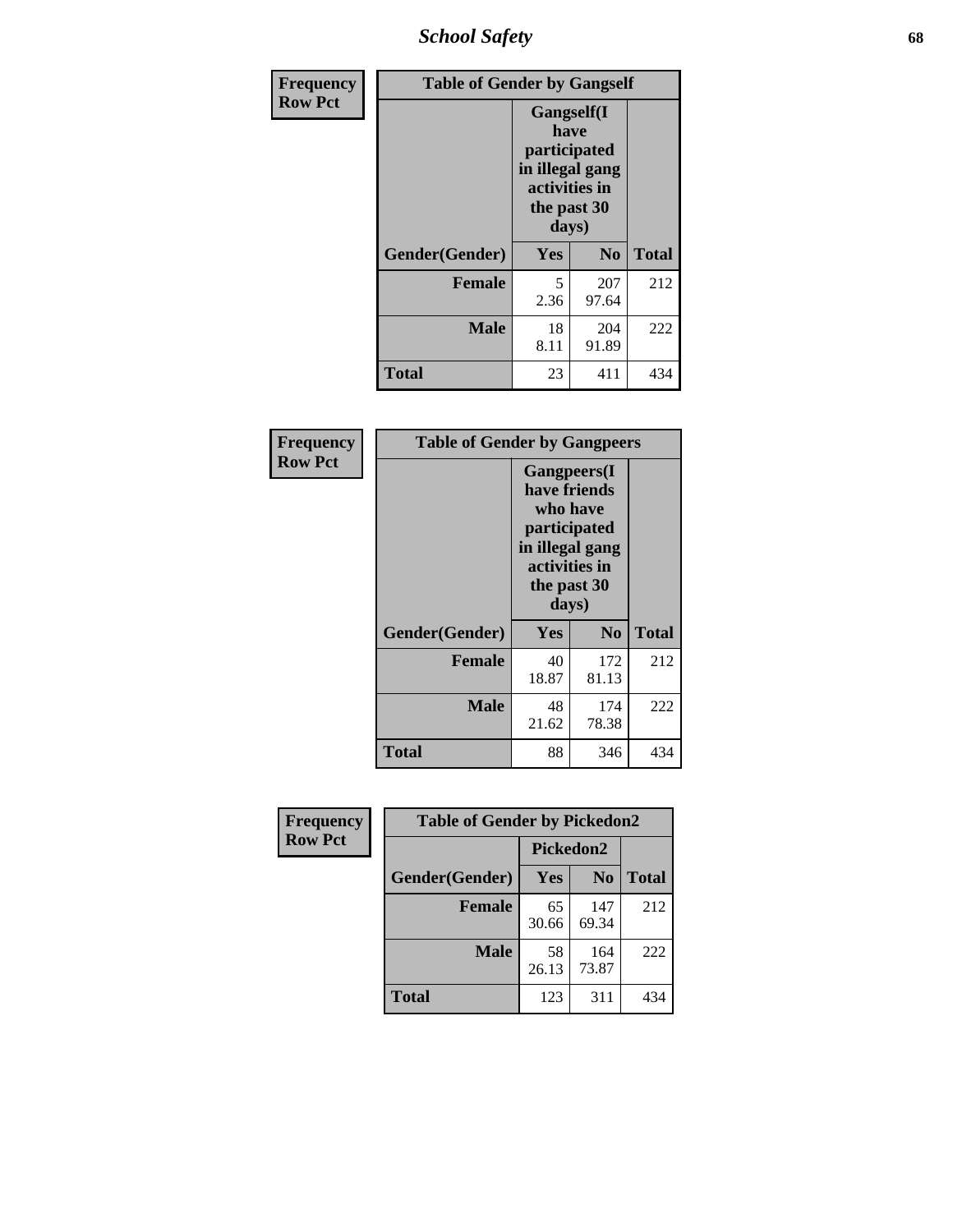*School Safety* **69**

| Frequency      | <b>Table of Gender by Safeschool2</b> |              |                |              |
|----------------|---------------------------------------|--------------|----------------|--------------|
| <b>Row Pct</b> | Safeschool2                           |              |                |              |
|                | Gender(Gender)                        | <b>Yes</b>   | N <sub>0</sub> | <b>Total</b> |
|                | <b>Female</b>                         | 165<br>77.83 | 47<br>22.17    | 212          |
|                | <b>Male</b>                           | 163<br>73.42 | 59<br>26.58    | 222          |
|                | <b>Total</b>                          | 328          | 106            | 434          |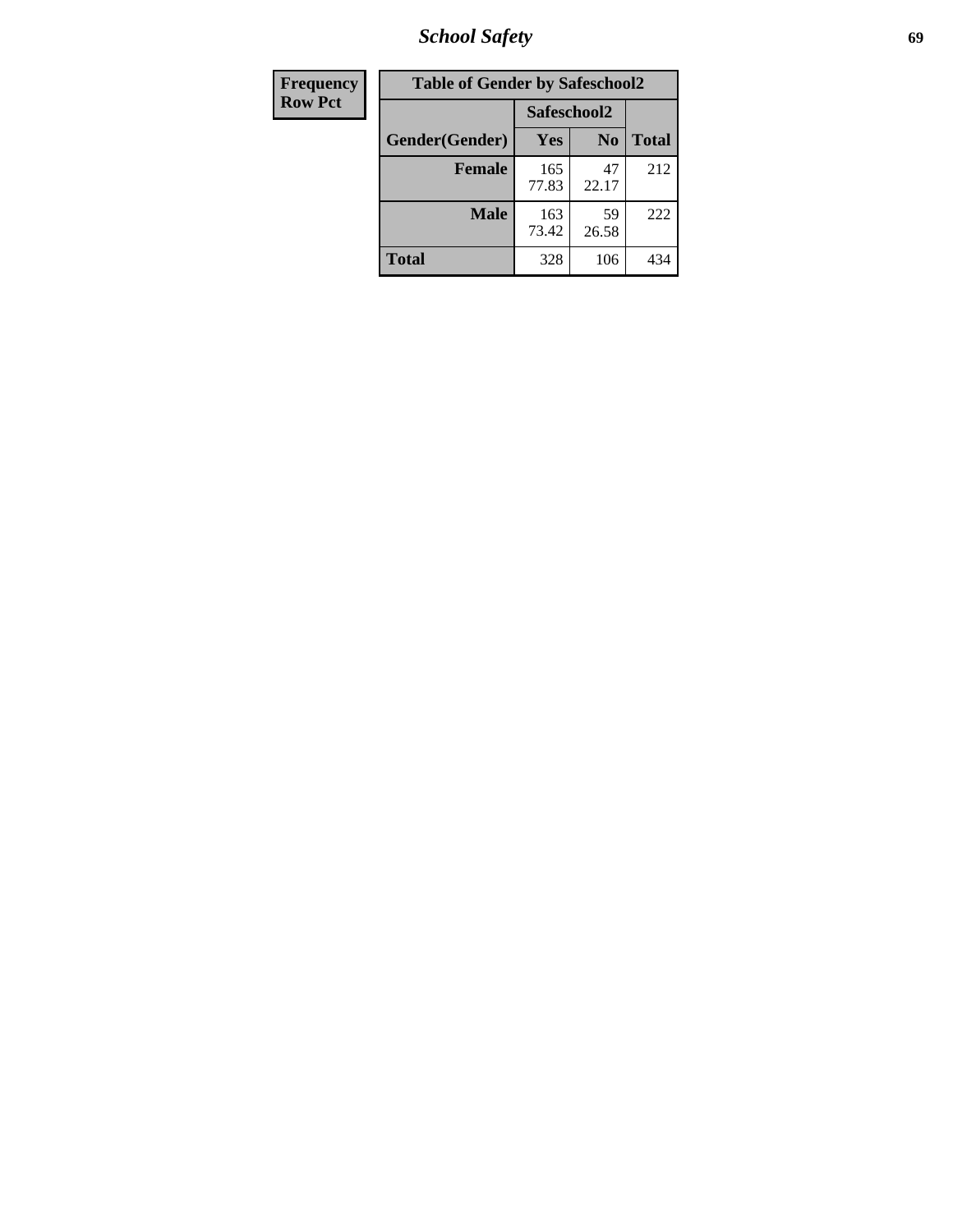# *Incidence of Drug Use* **70**

| <b>Frequency</b> | <b>Table of Gender by AlcoholAlt</b> |                                          |                |              |
|------------------|--------------------------------------|------------------------------------------|----------------|--------------|
| <b>Row Pct</b>   |                                      | AlcoholAlt(Alcohol<br>use, past 30 days) |                |              |
|                  | Gender(Gender)                       | <b>Yes</b>                               | N <sub>0</sub> | <b>Total</b> |
|                  | <b>Female</b>                        | 65<br>30.66                              | 147<br>69.34   | 212          |
|                  | <b>Male</b>                          | 92<br>41.44                              | 130<br>58.56   | 222          |
|                  | <b>Total</b>                         | 157                                      | 277            | 434          |

| Frequency      | <b>Table of Gender by TobaccoAny</b> |                                          |                |              |
|----------------|--------------------------------------|------------------------------------------|----------------|--------------|
| <b>Row Pct</b> |                                      | TobaccoAny(Tobacco<br>use, past 30 days) |                |              |
|                | Gender(Gender)                       | Yes                                      | N <sub>0</sub> | <b>Total</b> |
|                | <b>Female</b>                        | 47<br>22.17                              | 165<br>77.83   | 212          |
|                | <b>Male</b>                          | 82<br>36.94                              | 140<br>63.06   | 222          |
|                | <b>Total</b>                         | 129                                      | 305            | 434          |

| <b>Frequency</b> |                | <b>Table of Gender by MarijuanaAlt</b> |                        |              |  |
|------------------|----------------|----------------------------------------|------------------------|--------------|--|
| <b>Row Pct</b>   |                | use, past 30 days)                     | MarijuanaAlt(Marijuana |              |  |
|                  | Gender(Gender) | <b>Yes</b>                             | N <sub>0</sub>         | <b>Total</b> |  |
|                  | Female         | 17<br>8.02                             | 195<br>91.98           | 212          |  |
|                  | <b>Male</b>    | 45<br>20.27                            | 177<br>79.73           | 222          |  |
|                  | <b>Total</b>   | 62                                     | 372                    | 434          |  |

| <b>Frequency</b> | <b>Table of Gender by OtherDrugAny</b> |                                               |                |              |  |
|------------------|----------------------------------------|-----------------------------------------------|----------------|--------------|--|
| <b>Row Pct</b>   |                                        | OtherDrugAny(Other<br>drug use, past 30 days) |                |              |  |
|                  | Gender(Gender)                         | <b>Yes</b>                                    | N <sub>0</sub> | <b>Total</b> |  |
|                  | <b>Female</b>                          | 27<br>12.74                                   | 185<br>87.26   | 212          |  |
|                  | <b>Male</b>                            | 29<br>13.06                                   | 193<br>86.94   | 222          |  |
|                  | <b>Total</b>                           | 56                                            | 378            | 434          |  |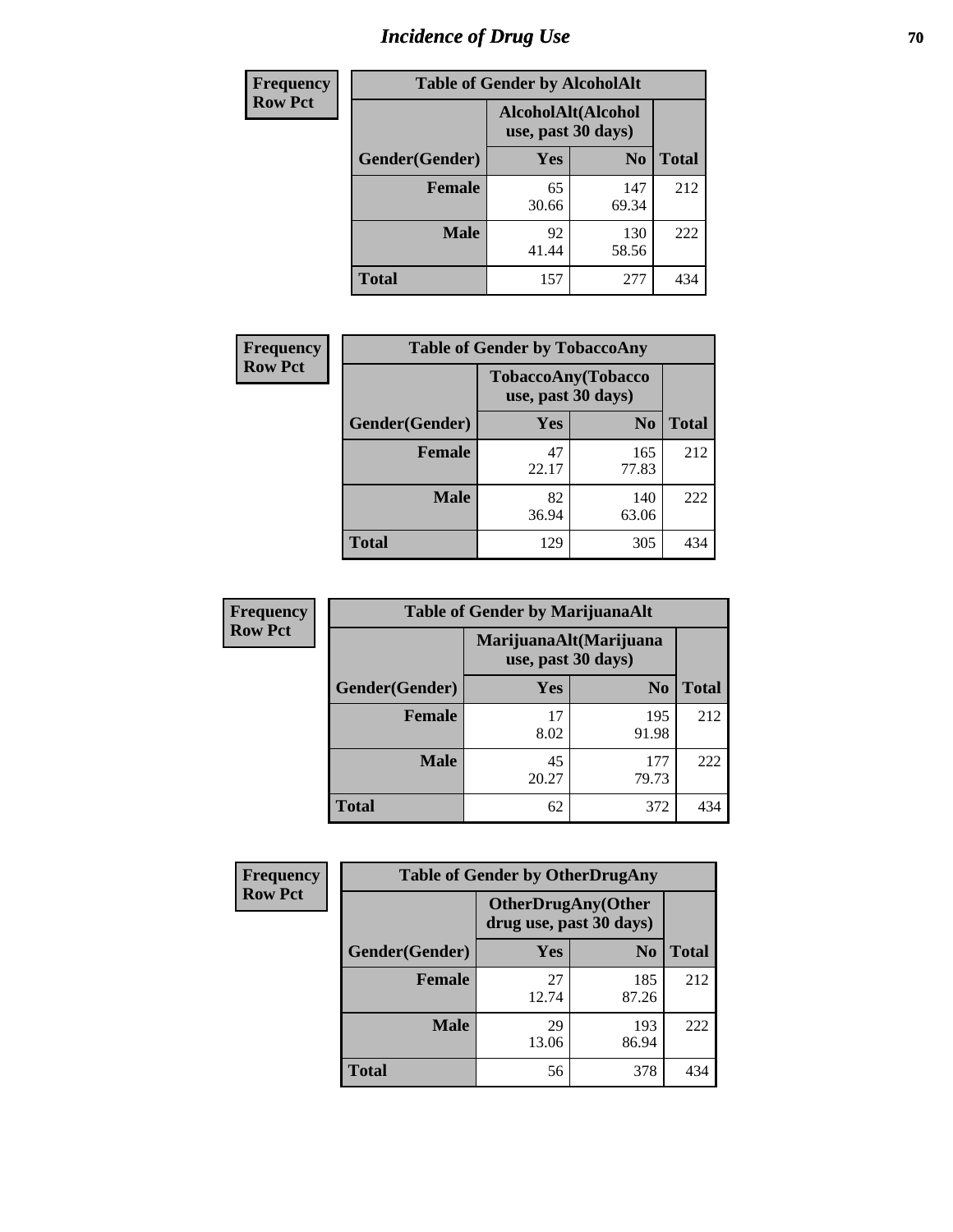## *Average Age at Onset of Use* **71** *Results for "Average Age at Onset of Use" questions exclude students who said they did not use that substance*

### **Gender=Female**

| <b>Variable</b>    | <b>Label</b>                                                       | <b>Mean</b> |
|--------------------|--------------------------------------------------------------------|-------------|
| Alcoholinit2       | I started using alcohol when I was                                 | 14.15       |
| Cigarettesinit2    | I started smoking tobacco when I was                               | 14.10       |
| Smokelessinit2     | I started chewing tobacco when I was                               | 13.25       |
| Marijuanainit2     | I started using marijuana when I was                               | 14.31       |
| Cocaineinit2       | I started using cocaine when I was                                 | 13.75       |
| Inhalantsinit2     | I started using inhalants when I was                               | 11.67       |
| Steroidsinit2      | I started using steroids when I was                                | 9.00        |
| Ecstasyinit2       | I started using ecstasy when I was                                 | 13.50       |
| Methinit2          | I started using methamphetamines when I was                        | 11.00       |
| Hallucinogensinit2 | I started using hallucinogens when I was                           | 13.67       |
| Prescription in t2 | I started using prescription drugs not prescribed to me when I was | 14.43       |

### **Gender=Male**

| <b>Variable</b>    | Label                                                              | <b>Mean</b> |
|--------------------|--------------------------------------------------------------------|-------------|
| Alcoholinit2       | I started using alcohol when I was                                 | 14.07       |
| Cigarettesinit2    | I started smoking tobacco when I was                               | 13.84       |
| Smokelessinit2     | I started chewing tobacco when I was                               | 13.50       |
| Marijuanainit2     | I started using marijuana when I was                               | 14.23       |
| Cocaineinit2       | I started using cocaine when I was                                 | 15.00       |
| Inhalantsinit2     | I started using inhalants when I was                               | 12.50       |
| Steroidsinit2      | I started using steroids when I was                                | 14.00       |
| Ecstasyinit2       | I started using ecstasy when I was                                 | 15.29       |
| Methinit2          | I started using methamphetamines when I was                        | 15.67       |
| Hallucinogensinit2 | I started using hallucinogens when I was                           | 13.91       |
| Prescriptioninit2  | I started using prescription drugs not prescribed to me when I was | 13.62       |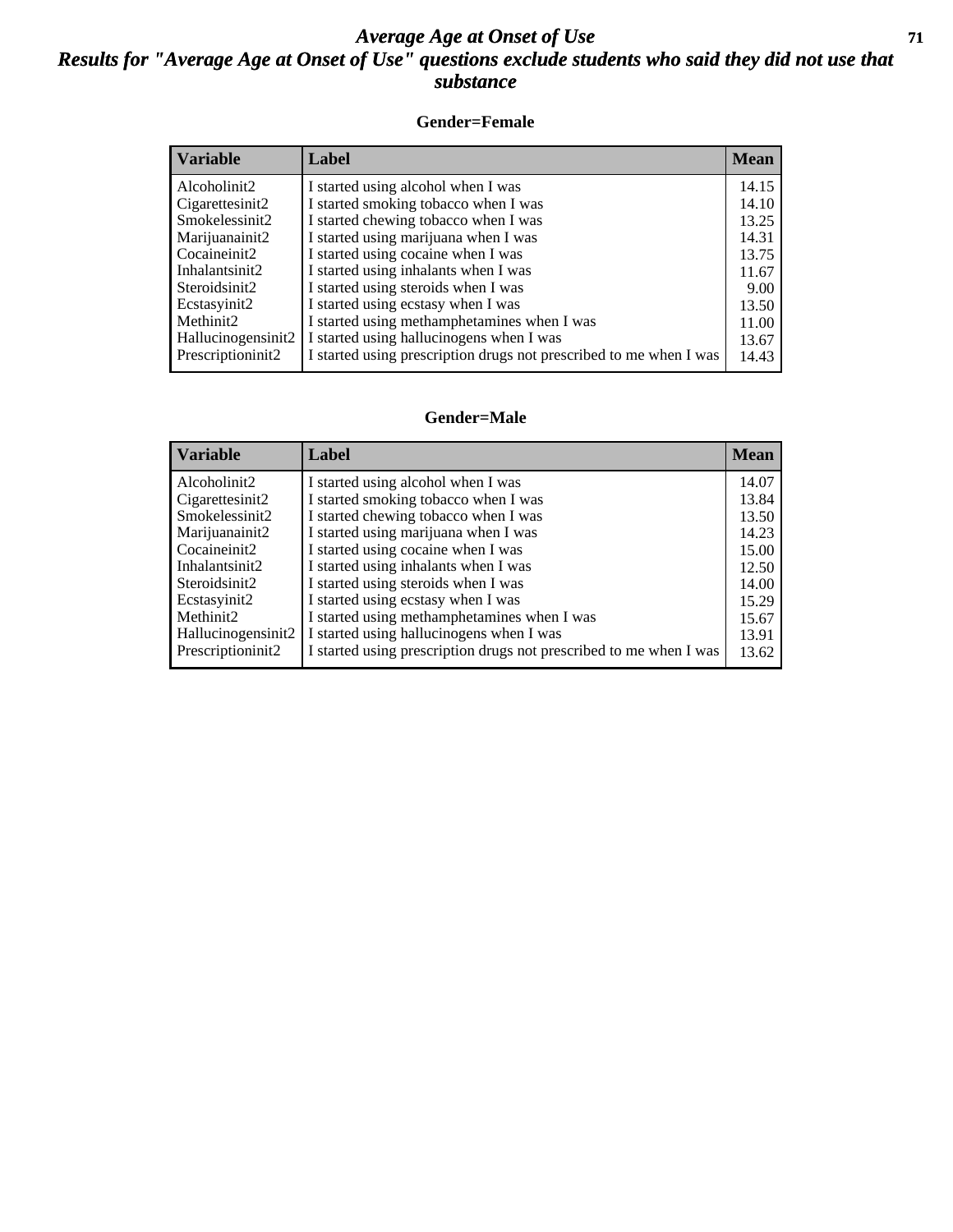# *I Think These Drugs are Harmful* **72**

| <b>Frequency</b> | <b>Table of Gender by Alcoholharmdich</b> |                                                   |                |              |
|------------------|-------------------------------------------|---------------------------------------------------|----------------|--------------|
| <b>Row Pct</b>   |                                           | Alcoholharmdich(I<br>think alcohol is<br>harmful) |                |              |
|                  | Gender(Gender)                            | <b>Yes</b>                                        | N <sub>0</sub> | <b>Total</b> |
|                  | <b>Female</b>                             | 172<br>81.13                                      | 40<br>18.87    | 212          |
|                  | <b>Male</b>                               | 168<br>75.68                                      | 54<br>24.32    | 222          |
|                  | Total                                     | 340                                               | 94             | 434          |

 $\overline{\phantom{a}}$ 

| Frequency      | <b>Table of Gender by Tobaccoharmdich</b> |                  |                               |              |
|----------------|-------------------------------------------|------------------|-------------------------------|--------------|
| <b>Row Pct</b> |                                           | think tobacco is | Tobaccoharmdich(I<br>harmful) |              |
|                | Gender(Gender)                            | <b>Yes</b>       | N <sub>0</sub>                | <b>Total</b> |
|                | <b>Female</b>                             | 196<br>92.45     | 16<br>7.55                    | 212          |
|                | <b>Male</b>                               | 207<br>93.24     | 15<br>6.76                    | 222          |
|                | <b>Total</b>                              | 403              | 31                            | 434          |

| Frequency      | <b>Table of Gender by Marijuanaharmdich</b> |                                                       |                |              |  |
|----------------|---------------------------------------------|-------------------------------------------------------|----------------|--------------|--|
| <b>Row Pct</b> |                                             | Marijuanaharmdich(I<br>think marijuana is<br>harmful) |                |              |  |
|                | Gender(Gender)                              | <b>Yes</b>                                            | N <sub>0</sub> | <b>Total</b> |  |
|                | <b>Female</b>                               | 176<br>83.02                                          | 36<br>16.98    | 212          |  |
|                | <b>Male</b>                                 | 164<br>73.87                                          | 58<br>26.13    | 222          |  |
|                | <b>Total</b>                                | 340                                                   | 94             | 434          |  |

| Frequency      | <b>Table of Gender by Otherdrugharmdich</b> |                                                          |                |              |
|----------------|---------------------------------------------|----------------------------------------------------------|----------------|--------------|
| <b>Row Pct</b> |                                             | Otherdrugharmdich(I<br>think other drugs are<br>harmful) |                |              |
|                | Gender(Gender)                              | <b>Yes</b>                                               | N <sub>0</sub> | <b>Total</b> |
|                | <b>Female</b>                               | 199<br>93.87                                             | 13<br>6.13     | 212          |
|                | <b>Male</b>                                 | 211<br>95.05                                             | 11<br>4.95     | 222          |
|                | <b>Total</b>                                | 410                                                      | 24             | 434          |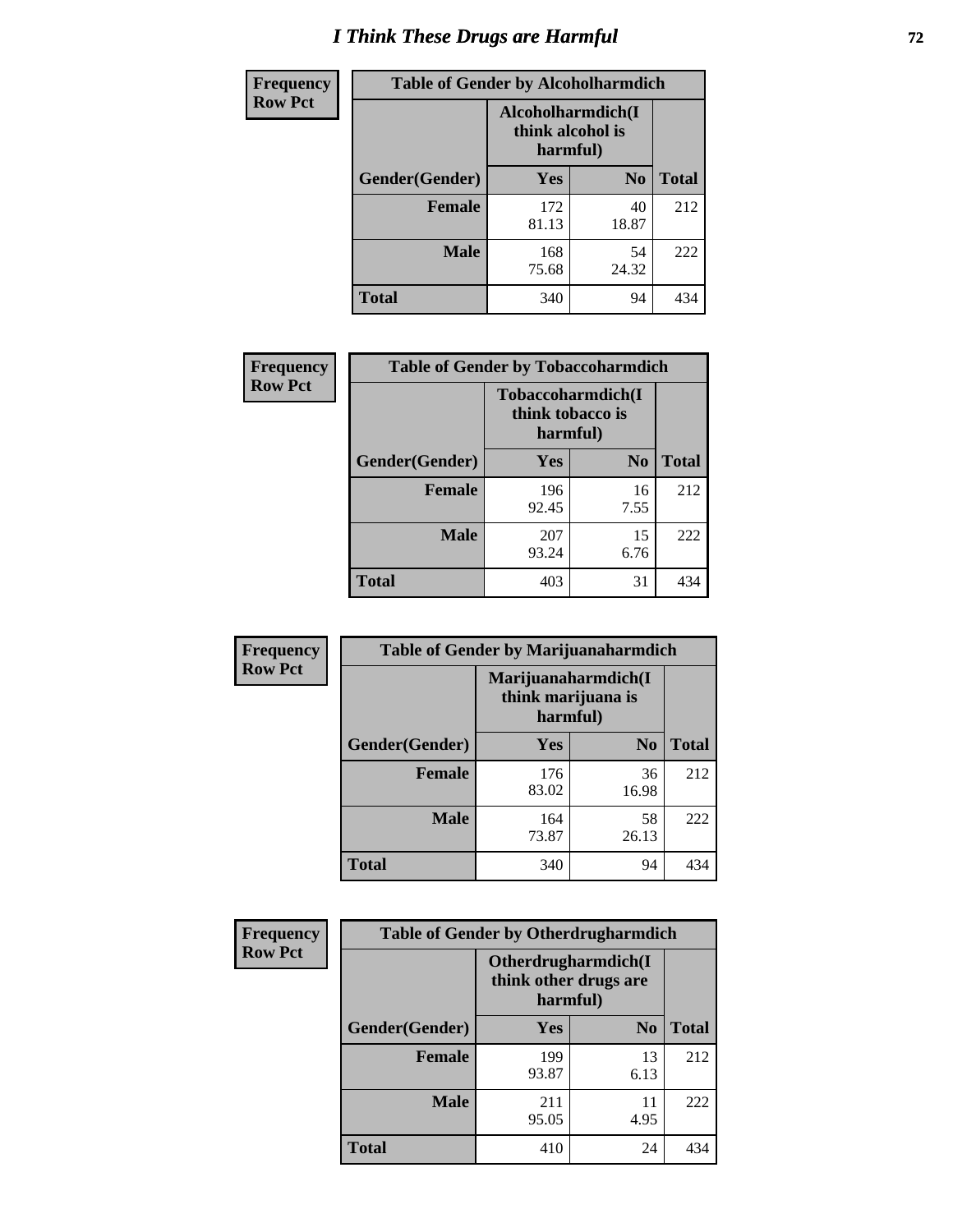| <b>Frequency</b> | <b>Table of Gender by Alcohollocation1</b> |                                                               |             |              |
|------------------|--------------------------------------------|---------------------------------------------------------------|-------------|--------------|
| <b>Row Pct</b>   |                                            | <b>Alcohollocation1(Places</b><br><b>Friends Use Alcohol)</b> |             |              |
|                  | Gender(Gender)                             |                                                               | Do Not Use  | <b>Total</b> |
|                  | <b>Female</b>                              | 144<br>67.92                                                  | 68<br>32.08 | 212          |
|                  | <b>Male</b>                                | 155<br>69.82                                                  | 67<br>30.18 | 222          |
|                  | <b>Total</b>                               | 299                                                           | 135         | 434          |

| <b>Frequency</b> | <b>Table of Gender by Alcohollocation2</b> |                                                               |              |              |
|------------------|--------------------------------------------|---------------------------------------------------------------|--------------|--------------|
| <b>Row Pct</b>   |                                            | <b>Alcohollocation2(Places</b><br><b>Friends Use Alcohol)</b> |              |              |
|                  | Gender(Gender)                             |                                                               | Home         | <b>Total</b> |
|                  | <b>Female</b>                              | 106<br>50.00                                                  | 106<br>50.00 | 212          |
|                  | <b>Male</b>                                | 113<br>50.90                                                  | 109<br>49.10 | 222          |
|                  | <b>Total</b>                               | 219                                                           | 215          | 434          |

| Frequency      | <b>Table of Gender by Alcohollocation3</b> |                                                               |               |              |
|----------------|--------------------------------------------|---------------------------------------------------------------|---------------|--------------|
| <b>Row Pct</b> |                                            | <b>Alcohollocation3(Places</b><br><b>Friends Use Alcohol)</b> |               |              |
|                | Gender(Gender)                             |                                                               | <b>School</b> | <b>Total</b> |
|                | <b>Female</b>                              | 206<br>97.17                                                  | 6<br>2.83     | 212          |
|                | <b>Male</b>                                | 201<br>90.54                                                  | 21<br>9.46    | 222          |
|                | <b>Total</b>                               | 407                                                           | 27            | 434          |

| Frequency      | <b>Table of Gender by Alcohollocation4</b> |              |                                                               |              |  |
|----------------|--------------------------------------------|--------------|---------------------------------------------------------------|--------------|--|
| <b>Row Pct</b> |                                            |              | <b>Alcohollocation4(Places</b><br><b>Friends Use Alcohol)</b> |              |  |
|                | Gender(Gender)                             |              | Car                                                           | <b>Total</b> |  |
|                | <b>Female</b>                              | 178<br>83.96 | 34<br>16.04                                                   | 212          |  |
|                | <b>Male</b>                                | 189<br>85.14 | 33<br>14.86                                                   | 222          |  |
|                | <b>Total</b>                               | 367          | 67                                                            | 434          |  |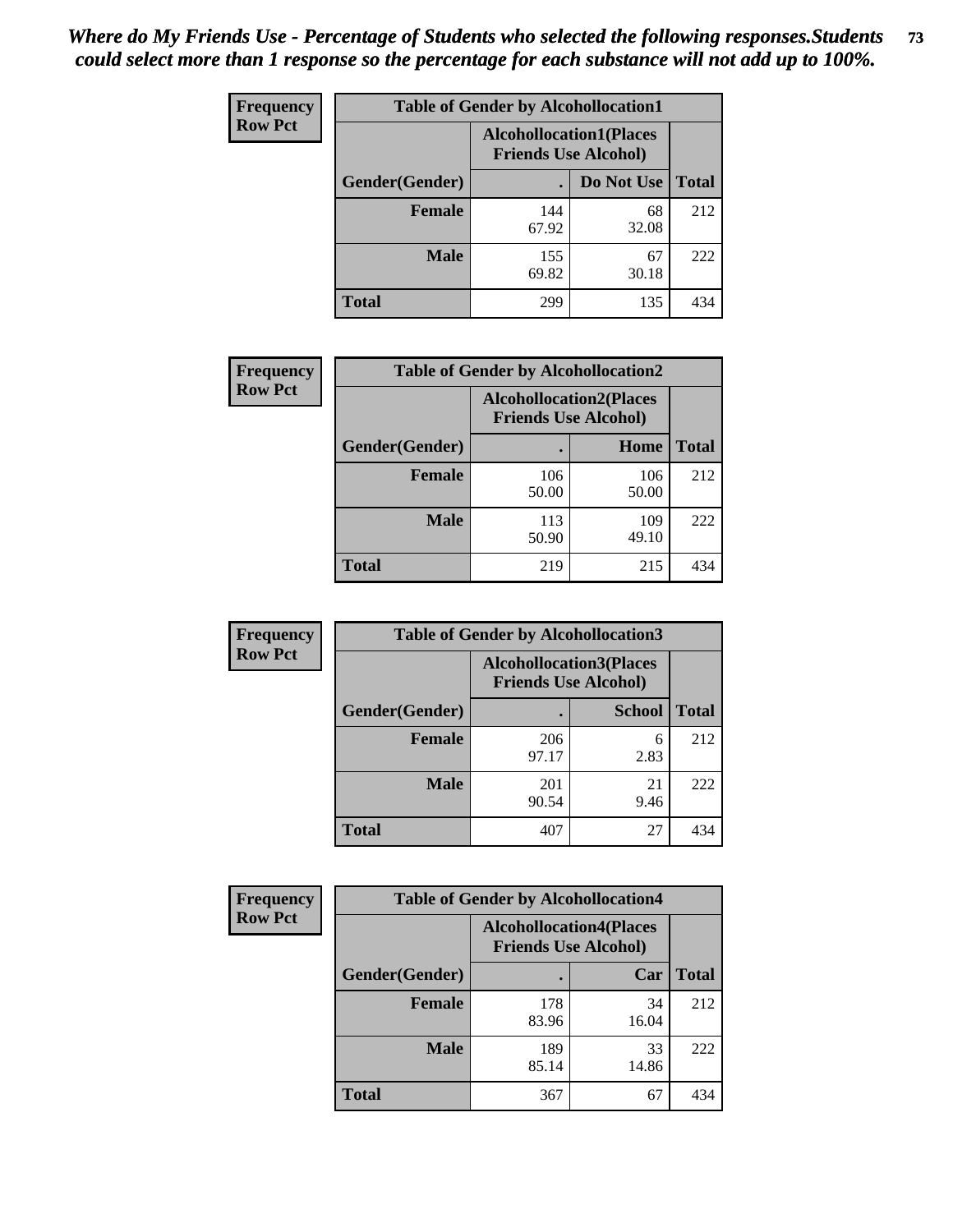| <b>Frequency</b> | <b>Table of Gender by Alcohollocation5</b> |                                                               |                                 |              |
|------------------|--------------------------------------------|---------------------------------------------------------------|---------------------------------|--------------|
| <b>Row Pct</b>   |                                            | <b>Alcohollocation5(Places</b><br><b>Friends Use Alcohol)</b> |                                 |              |
|                  | Gender(Gender)                             |                                                               | <b>Friend's</b><br><b>House</b> | <b>Total</b> |
|                  | <b>Female</b>                              | 80<br>37.74                                                   | 132<br>62.26                    | 212          |
|                  | <b>Male</b>                                | 105<br>47.30                                                  | 117<br>52.70                    | 222          |
|                  | <b>Total</b>                               | 185                                                           | 249                             | 434          |

| <b>Frequency</b> | <b>Table of Gender by Alcohollocation6</b> |                                                               |              |              |
|------------------|--------------------------------------------|---------------------------------------------------------------|--------------|--------------|
| <b>Row Pct</b>   |                                            | <b>Alcohollocation6(Places</b><br><b>Friends Use Alcohol)</b> |              |              |
|                  | <b>Gender</b> (Gender)                     |                                                               | <b>Other</b> | <b>Total</b> |
|                  | <b>Female</b>                              | 122<br>57.55                                                  | 90<br>42.45  | 212          |
|                  | <b>Male</b>                                | 138<br>62.16                                                  | 84<br>37.84  | 222          |
|                  | <b>Total</b>                               | 260                                                           | 174          | 434          |

| Frequency      | <b>Table of Gender by Tobaccolocation1</b> |                                                               |             |              |  |
|----------------|--------------------------------------------|---------------------------------------------------------------|-------------|--------------|--|
| <b>Row Pct</b> |                                            | <b>Tobaccolocation1(Places</b><br><b>Friends Use Tobacco)</b> |             |              |  |
|                | Gender(Gender)                             |                                                               | Do Not Use  | <b>Total</b> |  |
|                | Female                                     | 133<br>62.74                                                  | 79<br>37.26 | 212          |  |
|                | <b>Male</b>                                | 149<br>67.12                                                  | 73<br>32.88 | 222          |  |
|                | <b>Total</b>                               | 282                                                           | 152         | 434          |  |

| <b>Frequency</b> | <b>Table of Gender by Tobaccolocation2</b> |                                                               |              |              |
|------------------|--------------------------------------------|---------------------------------------------------------------|--------------|--------------|
| <b>Row Pct</b>   |                                            | <b>Tobaccolocation2(Places</b><br><b>Friends Use Tobacco)</b> |              |              |
|                  | Gender(Gender)                             |                                                               | Home         | <b>Total</b> |
|                  | Female                                     | 116<br>54.72                                                  | 96<br>45.28  | 212          |
|                  | <b>Male</b>                                | 101<br>45.50                                                  | 121<br>54.50 | 222          |
|                  | <b>Total</b>                               | 217                                                           | 217          | 434          |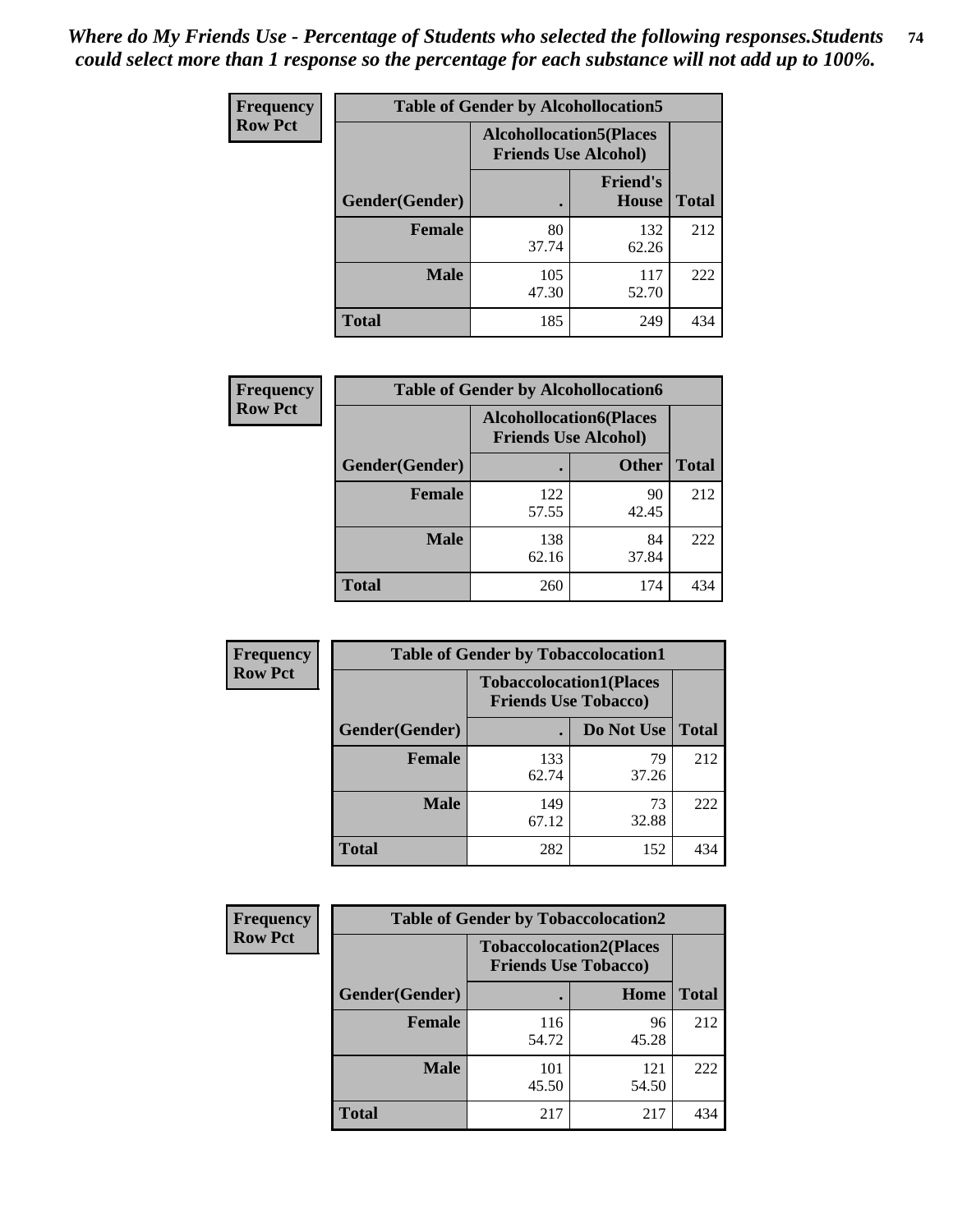| <b>Frequency</b> | <b>Table of Gender by Tobaccolocation3</b> |                                                               |               |              |
|------------------|--------------------------------------------|---------------------------------------------------------------|---------------|--------------|
| <b>Row Pct</b>   |                                            | <b>Tobaccolocation3(Places</b><br><b>Friends Use Tobacco)</b> |               |              |
|                  | Gender(Gender)                             |                                                               | <b>School</b> | <b>Total</b> |
|                  | <b>Female</b>                              | 152<br>71.70                                                  | 60<br>28.30   | 212          |
|                  | <b>Male</b>                                | 136<br>61.26                                                  | 86<br>38.74   | 222          |
|                  | <b>Total</b>                               | 288                                                           | 146           | 434          |

| <b>Frequency</b> | <b>Table of Gender by Tobaccolocation4</b> |                                                               |              |              |
|------------------|--------------------------------------------|---------------------------------------------------------------|--------------|--------------|
| <b>Row Pct</b>   |                                            | <b>Tobaccolocation4(Places</b><br><b>Friends Use Tobacco)</b> |              |              |
|                  | Gender(Gender)                             |                                                               | Car          | <b>Total</b> |
|                  | <b>Female</b>                              | 123<br>58.02                                                  | 89<br>41.98  | 212          |
|                  | <b>Male</b>                                | 119<br>53.60                                                  | 103<br>46.40 | 222          |
|                  | <b>Total</b>                               | 242                                                           | 192          | 434          |

| <b>Frequency</b> | <b>Table of Gender by Tobaccolocation5</b> |                                                               |                                 |              |
|------------------|--------------------------------------------|---------------------------------------------------------------|---------------------------------|--------------|
| <b>Row Pct</b>   |                                            | <b>Tobaccolocation5(Places</b><br><b>Friends Use Tobacco)</b> |                                 |              |
|                  | Gender(Gender)                             |                                                               | <b>Friend's</b><br><b>House</b> | <b>Total</b> |
|                  | <b>Female</b>                              | 107<br>50.47                                                  | 105<br>49.53                    | 212          |
|                  | <b>Male</b>                                | 107<br>48.20                                                  | 115<br>51.80                    | 222          |
|                  | <b>Total</b>                               | 214                                                           | 220                             | 434          |

| <b>Frequency</b> |                | <b>Table of Gender by Tobaccolocation6</b>                    |              |              |
|------------------|----------------|---------------------------------------------------------------|--------------|--------------|
| <b>Row Pct</b>   |                | <b>Tobaccolocation6(Places</b><br><b>Friends Use Tobacco)</b> |              |              |
|                  | Gender(Gender) |                                                               | <b>Other</b> | <b>Total</b> |
|                  | Female         | 132<br>62.26                                                  | 80<br>37.74  | 212          |
|                  | <b>Male</b>    | 131<br>59.01                                                  | 91<br>40.99  | 222          |
|                  | <b>Total</b>   | 263                                                           | 171          | 434          |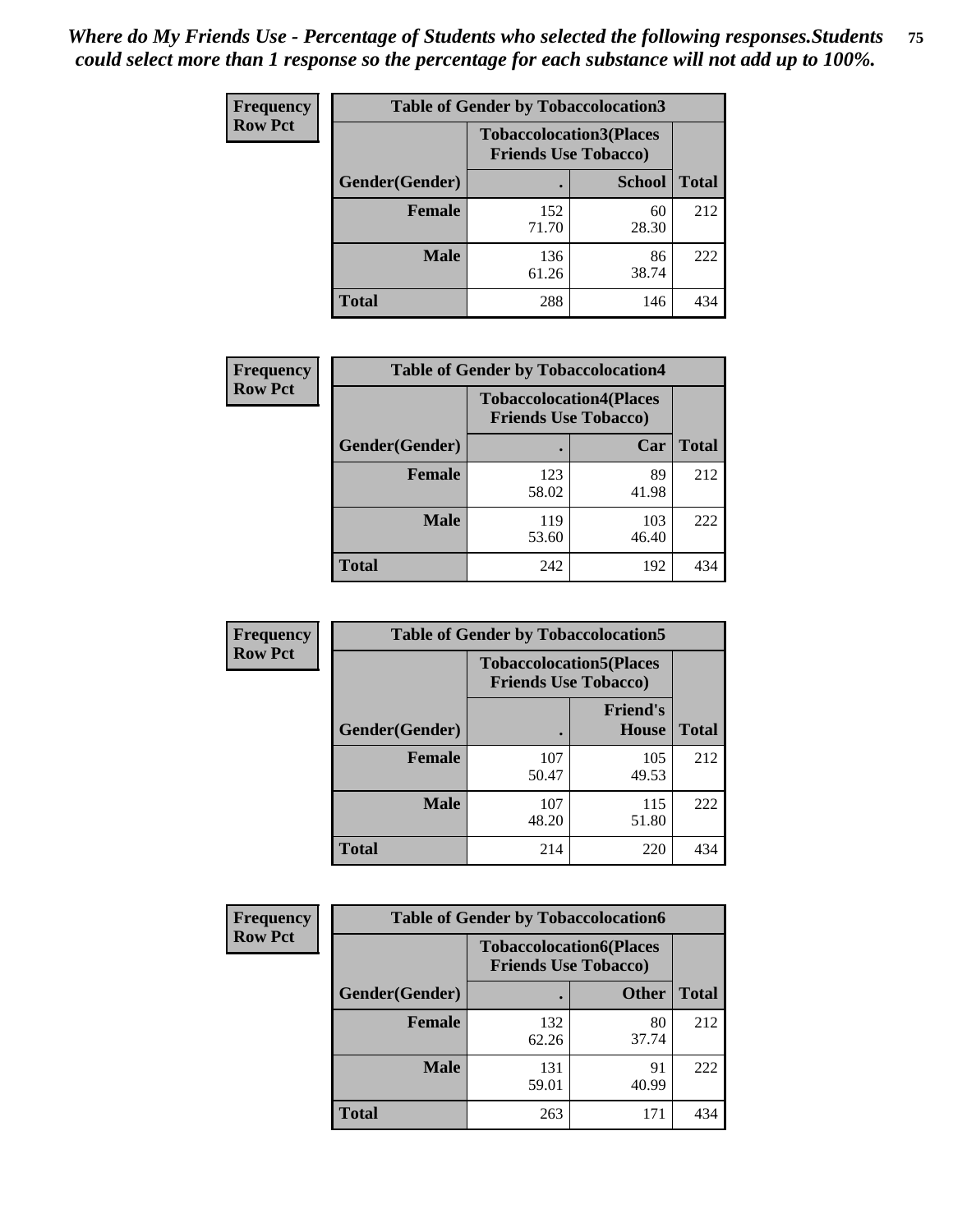| <b>Frequency</b> | <b>Table of Gender by Marijuanalocation1</b> |                                                                    |              |              |
|------------------|----------------------------------------------|--------------------------------------------------------------------|--------------|--------------|
| <b>Row Pct</b>   |                                              | <b>Marijuanalocation1(Places</b><br><b>Friends Use Marijuana</b> ) |              |              |
|                  | Gender(Gender)                               |                                                                    | Do Not Use   | <b>Total</b> |
|                  | <b>Female</b>                                | 102<br>48.11                                                       | 110<br>51.89 | 212          |
|                  | <b>Male</b>                                  | 104<br>46.85                                                       | 118<br>53.15 | 222          |
|                  | <b>Total</b>                                 | 206                                                                | 228          | 434          |

| <b>Frequency</b> | <b>Table of Gender by Marijuanalocation2</b> |                                                                    |             |              |  |
|------------------|----------------------------------------------|--------------------------------------------------------------------|-------------|--------------|--|
| <b>Row Pct</b>   |                                              | <b>Marijuanalocation2(Places</b><br><b>Friends Use Marijuana</b> ) |             |              |  |
|                  | Gender(Gender)                               |                                                                    | Home        | <b>Total</b> |  |
|                  | <b>Female</b>                                | 146<br>68.87                                                       | 66<br>31.13 | 212          |  |
|                  | <b>Male</b>                                  | 144<br>64.86                                                       | 78<br>35.14 | 222          |  |
|                  | Total                                        | 290                                                                | 144         | 434          |  |

| <b>Frequency</b> | <b>Table of Gender by Marijuanalocation3</b> |                                                                    |               |              |
|------------------|----------------------------------------------|--------------------------------------------------------------------|---------------|--------------|
| <b>Row Pct</b>   |                                              | <b>Marijuanalocation3(Places</b><br><b>Friends Use Marijuana</b> ) |               |              |
|                  | <b>Gender</b> (Gender)                       |                                                                    | <b>School</b> | <b>Total</b> |
|                  | <b>Female</b>                                | 192<br>90.57                                                       | 20<br>9.43    | 212          |
|                  | <b>Male</b>                                  | 205<br>92.34                                                       | 17<br>7.66    | 222          |
|                  | <b>Total</b>                                 | 397                                                                | 37            | 434          |

| <b>Frequency</b> |                | <b>Table of Gender by Marijuanalocation4</b>                       |             |              |
|------------------|----------------|--------------------------------------------------------------------|-------------|--------------|
| <b>Row Pct</b>   |                | <b>Marijuanalocation4(Places</b><br><b>Friends Use Marijuana</b> ) |             |              |
|                  | Gender(Gender) |                                                                    | Car         | <b>Total</b> |
|                  | Female         | 157<br>74.06                                                       | 55<br>25.94 | 212          |
|                  | <b>Male</b>    | 164<br>73.87                                                       | 58<br>26.13 | 222          |
|                  | <b>Total</b>   | 321                                                                | 113         | 434          |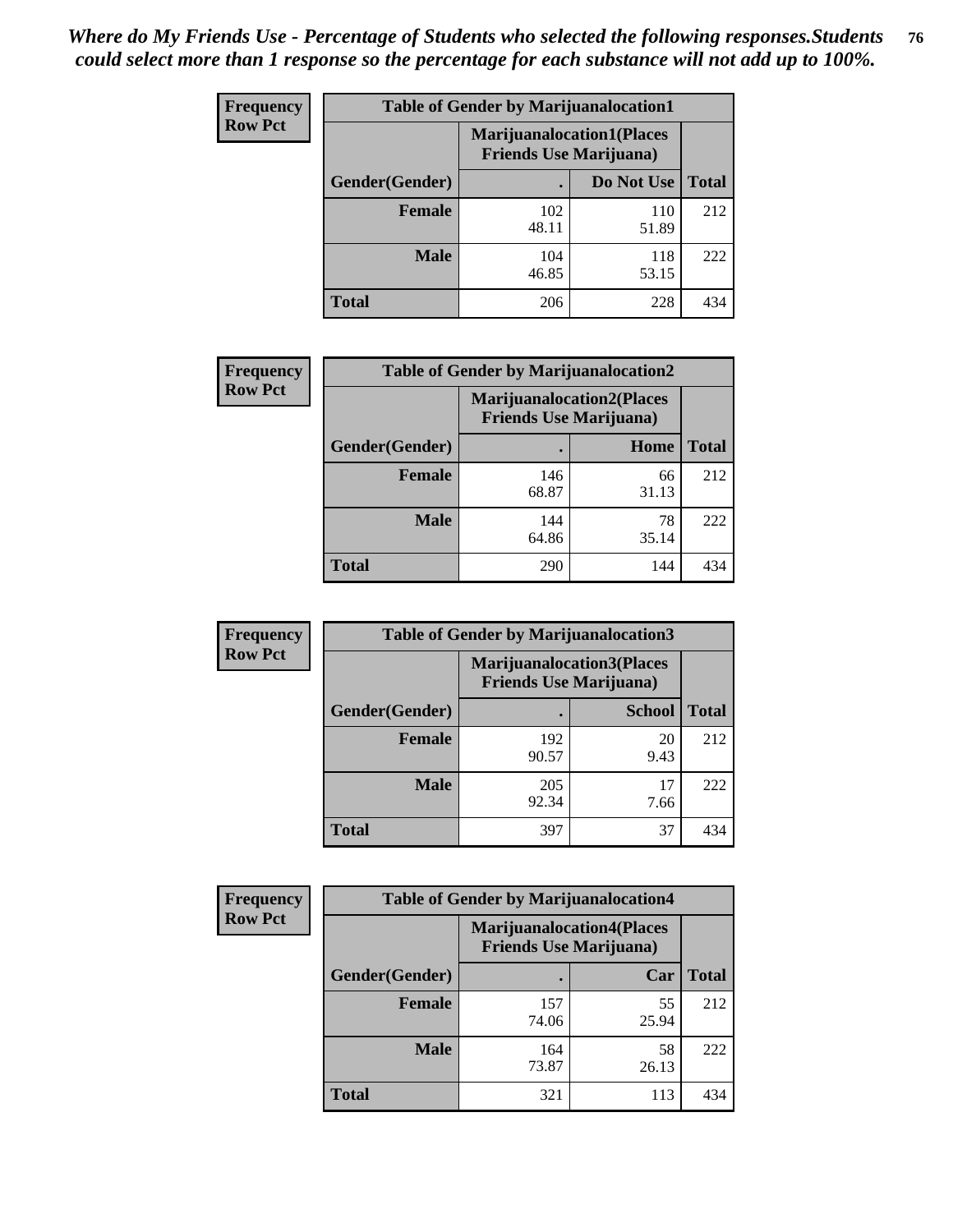| <b>Frequency</b> | <b>Table of Gender by Marijuanalocation5</b> |                                                                     |                          |              |
|------------------|----------------------------------------------|---------------------------------------------------------------------|--------------------------|--------------|
| <b>Row Pct</b>   |                                              | <b>Marijuanalocation5</b> (Places<br><b>Friends Use Marijuana</b> ) |                          |              |
|                  | Gender(Gender)                               |                                                                     | <b>Friend's</b><br>House | <b>Total</b> |
|                  | <b>Female</b>                                | 116<br>54.72                                                        | 96<br>45.28              | 212          |
|                  | <b>Male</b>                                  | 137<br>61.71                                                        | 85<br>38.29              | 222          |
|                  | <b>Total</b>                                 | 253                                                                 | 181                      | 434          |

| <b>Frequency</b> | <b>Table of Gender by Marijuanalocation6</b> |                                |                                  |              |
|------------------|----------------------------------------------|--------------------------------|----------------------------------|--------------|
| <b>Row Pct</b>   |                                              | <b>Friends Use Marijuana</b> ) | <b>Marijuanalocation6(Places</b> |              |
|                  | Gender(Gender)                               |                                | <b>Other</b>                     | <b>Total</b> |
|                  | <b>Female</b>                                | 154<br>72.64                   | 58<br>27.36                      | 212          |
|                  | <b>Male</b>                                  | 158<br>71.17                   | 64<br>28.83                      | 222          |
|                  | <b>Total</b>                                 | 312                            | 122                              | 434          |

| <b>Frequency</b> | <b>Table of Gender by Otherdruglocation1</b> |                                                                                |              |              |
|------------------|----------------------------------------------|--------------------------------------------------------------------------------|--------------|--------------|
| <b>Row Pct</b>   |                                              | <b>Otherdruglocation1(Places</b><br><b>Friends Use Other Illegal</b><br>Drugs) |              |              |
|                  | Gender(Gender)                               |                                                                                | Do Not Use   | <b>Total</b> |
|                  | <b>Female</b>                                | 75<br>35.38                                                                    | 137<br>64.62 | 212          |
|                  | <b>Male</b>                                  | 55<br>24.77                                                                    | 167<br>75.23 | 222          |
|                  | <b>Total</b>                                 | 130                                                                            | 304          | 434          |

| <b>Frequency</b> | <b>Table of Gender by Otherdruglocation2</b> |                                                                                |             |              |
|------------------|----------------------------------------------|--------------------------------------------------------------------------------|-------------|--------------|
| <b>Row Pct</b>   |                                              | <b>Otherdruglocation2(Places</b><br><b>Friends Use Other Illegal</b><br>Drugs) |             |              |
|                  | Gender(Gender)                               |                                                                                | Home        | <b>Total</b> |
|                  | Female                                       | 170<br>80.19                                                                   | 42<br>19.81 | 212          |
|                  | <b>Male</b>                                  | 180<br>81.08                                                                   | 42<br>18.92 | 222          |
|                  | <b>Total</b>                                 | 350                                                                            | 84          | 434          |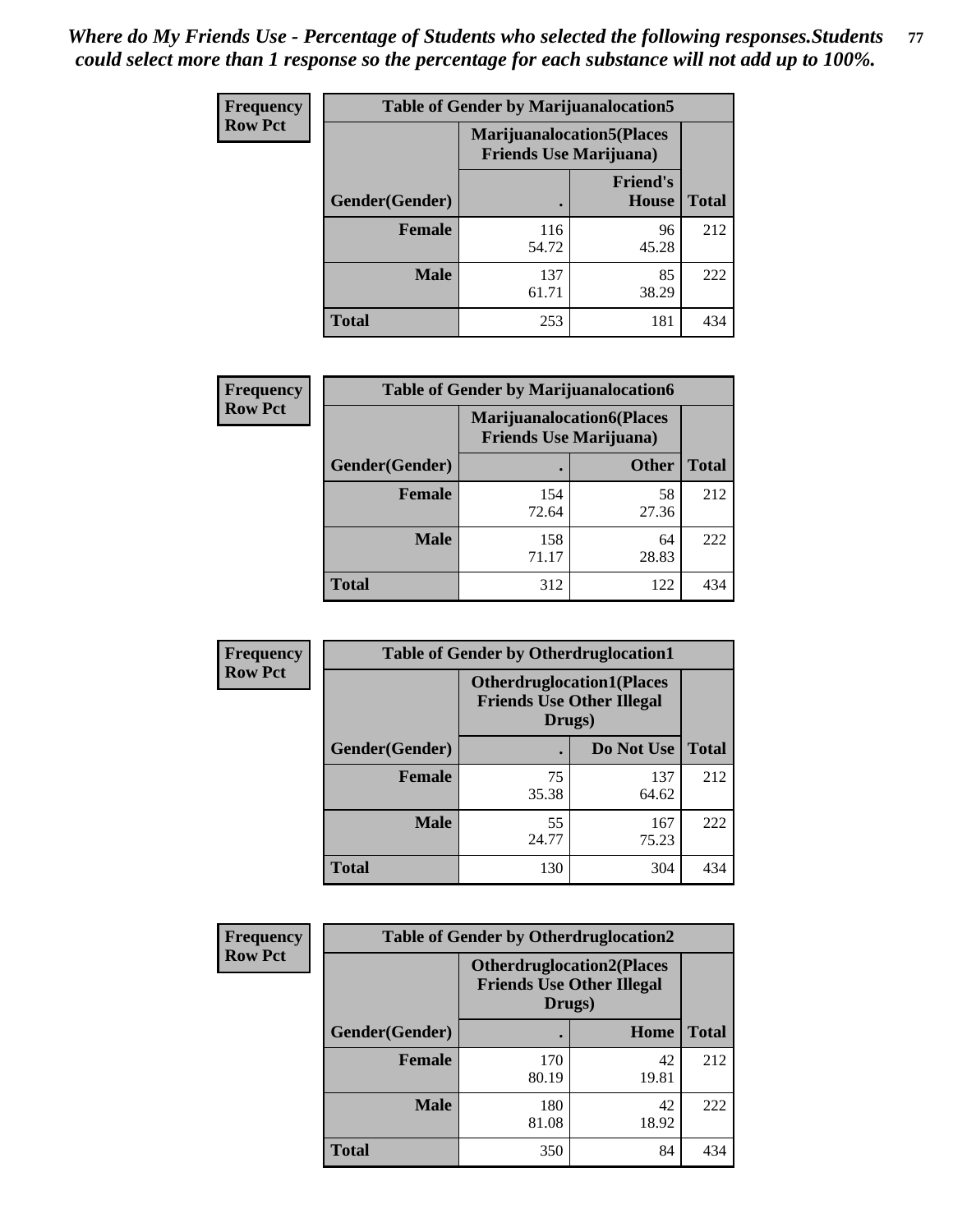| <b>Frequency</b> | <b>Table of Gender by Otherdruglocation3</b> |                                                                                |               |              |
|------------------|----------------------------------------------|--------------------------------------------------------------------------------|---------------|--------------|
| <b>Row Pct</b>   |                                              | <b>Otherdruglocation3(Places</b><br><b>Friends Use Other Illegal</b><br>Drugs) |               |              |
|                  | Gender(Gender)                               |                                                                                | <b>School</b> | <b>Total</b> |
|                  | <b>Female</b>                                | 187<br>88.21                                                                   | 25<br>11.79   | 212          |
|                  | <b>Male</b>                                  | 205<br>92.34                                                                   | 17<br>7.66    | 222          |
|                  | <b>Total</b>                                 | 392                                                                            | 42            | 434          |

| <b>Frequency</b> | <b>Table of Gender by Otherdruglocation4</b> |                                                                                |             |              |
|------------------|----------------------------------------------|--------------------------------------------------------------------------------|-------------|--------------|
| <b>Row Pct</b>   |                                              | <b>Otherdruglocation4(Places</b><br><b>Friends Use Other Illegal</b><br>Drugs) |             |              |
|                  | Gender(Gender)                               |                                                                                | Car         | <b>Total</b> |
|                  | <b>Female</b>                                | 185<br>87.26                                                                   | 27<br>12.74 | 212          |
|                  | <b>Male</b>                                  | 196<br>88.29                                                                   | 26<br>11.71 | 222          |
|                  | <b>Total</b>                                 | 381                                                                            | 53          | 434          |

| Frequency      | <b>Table of Gender by Otherdruglocation5</b>                                   |              |                                 |              |
|----------------|--------------------------------------------------------------------------------|--------------|---------------------------------|--------------|
| <b>Row Pct</b> | <b>Otherdruglocation5(Places</b><br><b>Friends Use Other Illegal</b><br>Drugs) |              |                                 |              |
|                | Gender(Gender)                                                                 |              | <b>Friend's</b><br><b>House</b> | <b>Total</b> |
|                | <b>Female</b>                                                                  | 150<br>70.75 | 62<br>29.25                     | 212          |
|                | <b>Male</b>                                                                    | 183<br>82.43 | 39<br>17.57                     | 222          |
|                | <b>Total</b>                                                                   | 333          | 101                             | 434          |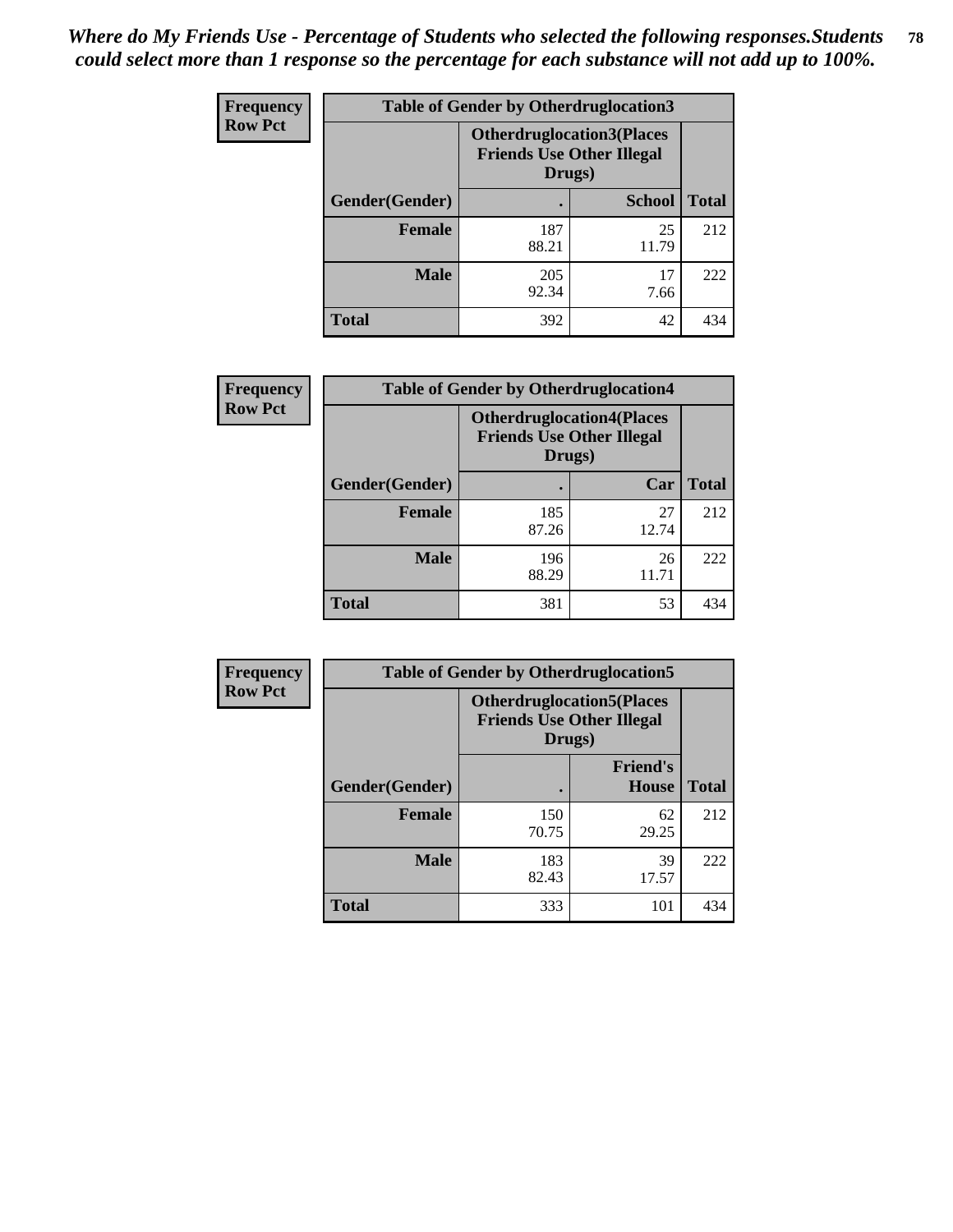| <b>Frequency</b> | <b>Table of Gender by Otherdruglocation6</b> |                                                                                |              |              |
|------------------|----------------------------------------------|--------------------------------------------------------------------------------|--------------|--------------|
| <b>Row Pct</b>   |                                              | <b>Otherdruglocation6(Places</b><br><b>Friends Use Other Illegal</b><br>Drugs) |              |              |
|                  | Gender(Gender)                               |                                                                                | <b>Other</b> | <b>Total</b> |
|                  | <b>Female</b>                                | 162<br>76.42                                                                   | 50<br>23.58  | 212          |
|                  | <b>Male</b>                                  | 179<br>80.63                                                                   | 43<br>19.37  | 222          |
|                  | <b>Total</b>                                 | 341                                                                            | 93           | 434          |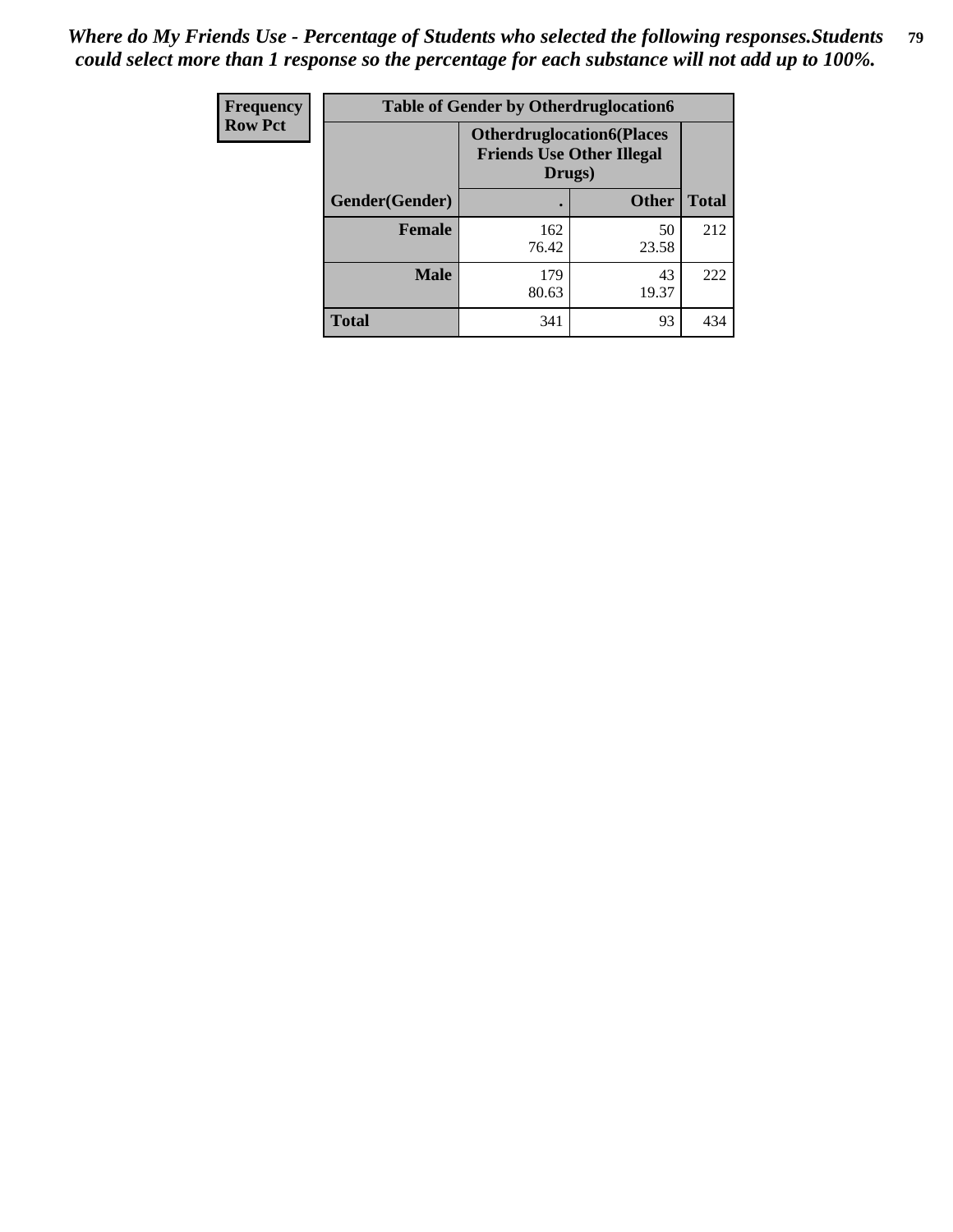| <b>Frequency</b> | <b>Table of Gender by Alcoholtime1</b> |                                                          |                      |              |
|------------------|----------------------------------------|----------------------------------------------------------|----------------------|--------------|
| <b>Row Pct</b>   |                                        | <b>Alcoholtime1(Times</b><br><b>Friends Use Alcohol)</b> |                      |              |
|                  | Gender(Gender)                         | $\bullet$                                                | Do Not<br><b>Use</b> | <b>Total</b> |
|                  | <b>Female</b>                          | 151<br>71.23                                             | 61<br>28.77          | 212          |
|                  | <b>Male</b>                            | 155<br>69.82                                             | 67<br>30.18          | 222          |
|                  | <b>Total</b>                           | 306                                                      | 128                  | 434          |

| Frequency      | <b>Table of Gender by Alcoholtime2</b> |                                                          |                            |              |
|----------------|----------------------------------------|----------------------------------------------------------|----------------------------|--------------|
| <b>Row Pct</b> |                                        | <b>Alcoholtime2(Times</b><br><b>Friends Use Alcohol)</b> |                            |              |
|                | Gender(Gender)                         |                                                          | <b>On Way</b><br>to School | <b>Total</b> |
|                | <b>Female</b>                          | 204<br>96.23                                             | 8<br>3.77                  | 212          |
|                | <b>Male</b>                            | 206<br>92.79                                             | 16<br>7.21                 | 222          |
|                | <b>Total</b>                           | 410                                                      | 24                         | 434          |

| Frequency      | <b>Table of Gender by Alcoholtime3</b> |                                                          |                                |              |
|----------------|----------------------------------------|----------------------------------------------------------|--------------------------------|--------------|
| <b>Row Pct</b> |                                        | <b>Alcoholtime3(Times</b><br><b>Friends Use Alcohol)</b> |                                |              |
|                | Gender(Gender)                         |                                                          | <b>During</b><br><b>School</b> | <b>Total</b> |
|                | Female                                 | 204<br>96.23                                             | 8<br>3.77                      | 212          |
|                | <b>Male</b>                            | 205<br>92.34                                             | 17<br>7.66                     | 222          |
|                | <b>Total</b>                           | 409                                                      | 25                             | 434          |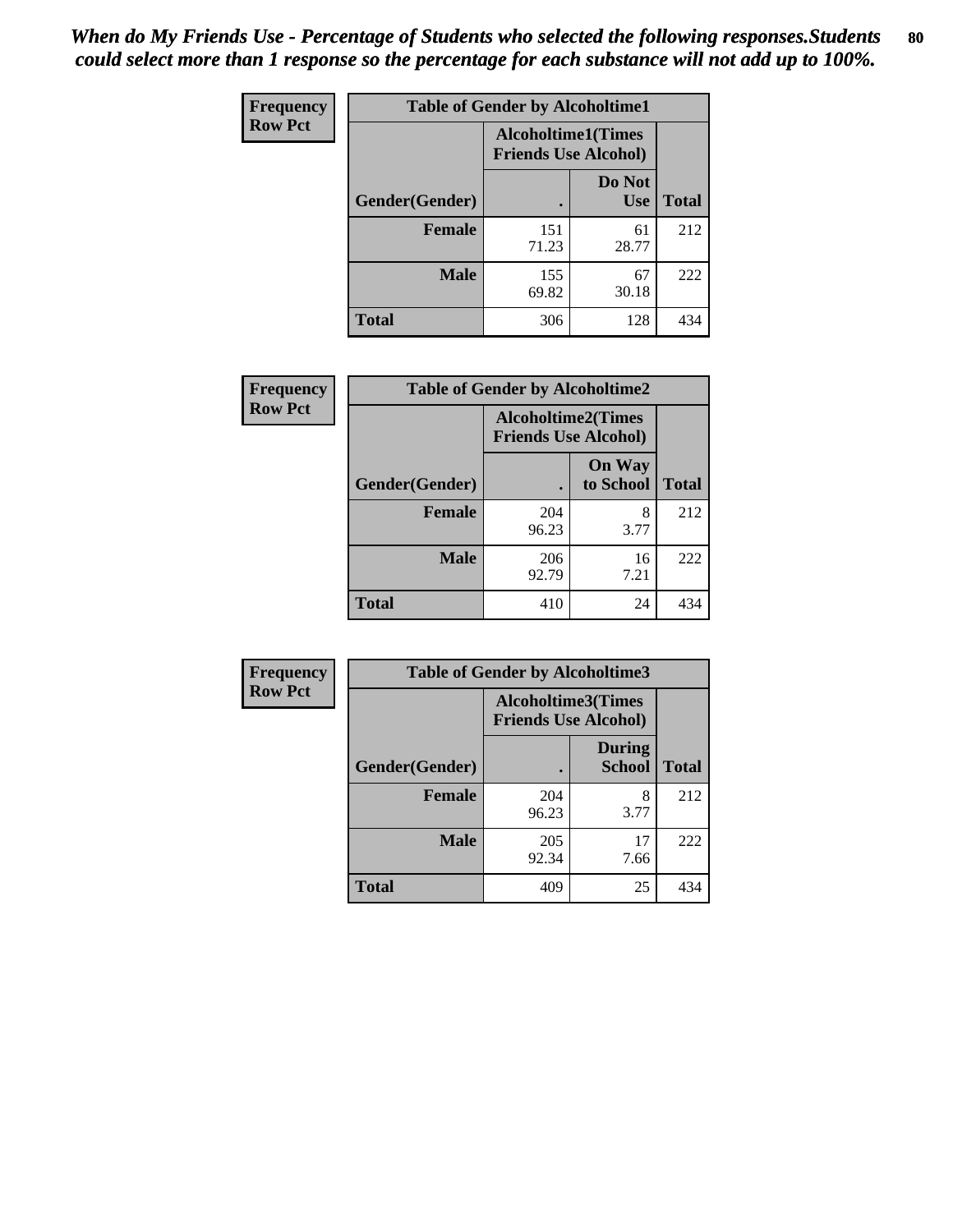*When do My Friends Use - Percentage of Students who selected the following responses.Students could select more than 1 response so the percentage for each substance will not add up to 100%.* **81**

| <b>Frequency</b> | <b>Table of Gender by Alcoholtime4</b> |                                                          |                                                |              |
|------------------|----------------------------------------|----------------------------------------------------------|------------------------------------------------|--------------|
| <b>Row Pct</b>   |                                        | <b>Alcoholtime4(Times</b><br><b>Friends Use Alcohol)</b> |                                                |              |
|                  | Gender(Gender)                         |                                                          | <b>On Way</b><br>Home<br>From<br><b>School</b> | <b>Total</b> |
|                  | <b>Female</b>                          | 200<br>94.34                                             | 12<br>5.66                                     | 212          |
|                  | <b>Male</b>                            | 207<br>93.24                                             | 15<br>6.76                                     | 222          |
|                  | <b>Total</b>                           | 407                                                      | 27                                             | 434          |

| <b>Frequency</b> | <b>Table of Gender by Alcoholtime5</b> |                                                           |             |              |
|------------------|----------------------------------------|-----------------------------------------------------------|-------------|--------------|
| <b>Row Pct</b>   |                                        | <b>Alcoholtime5</b> (Times<br><b>Friends Use Alcohol)</b> |             |              |
|                  | Gender(Gender)                         |                                                           | Weeknights  | <b>Total</b> |
|                  | <b>Female</b>                          | 160<br>75.47                                              | 52<br>24.53 | 212          |
|                  | <b>Male</b>                            | 168<br>75.68                                              | 54<br>24.32 | 222          |
|                  | <b>Total</b>                           | 328                                                       | 106         | 434          |

| <b>Frequency</b> | <b>Table of Gender by Alcoholtime6</b> |             |                                                          |              |
|------------------|----------------------------------------|-------------|----------------------------------------------------------|--------------|
| <b>Row Pct</b>   |                                        |             | <b>Alcoholtime6(Times</b><br><b>Friends Use Alcohol)</b> |              |
|                  | Gender(Gender)                         |             | <b>Weekends</b>                                          | <b>Total</b> |
|                  | Female                                 | 52<br>24.53 | 160<br>75.47                                             | 212          |
|                  | <b>Male</b>                            | 61<br>27.48 | 161<br>72.52                                             | 222          |
|                  | <b>Total</b>                           | 113         | 321                                                      | 434          |

| Frequency      | <b>Table of Gender by Tobaccotime1</b> |                                                          |                      |              |
|----------------|----------------------------------------|----------------------------------------------------------|----------------------|--------------|
| <b>Row Pct</b> |                                        | <b>Tobaccotime1(Times</b><br><b>Friends Use Tobacco)</b> |                      |              |
|                | Gender(Gender)                         |                                                          | Do Not<br><b>Use</b> | <b>Total</b> |
|                | <b>Female</b>                          | 125<br>58.96                                             | 87<br>41.04          | 212          |
|                | <b>Male</b>                            | 147<br>66.22                                             | 75<br>33.78          | 222          |
|                | <b>Total</b>                           | 272                                                      | 162                  | 434          |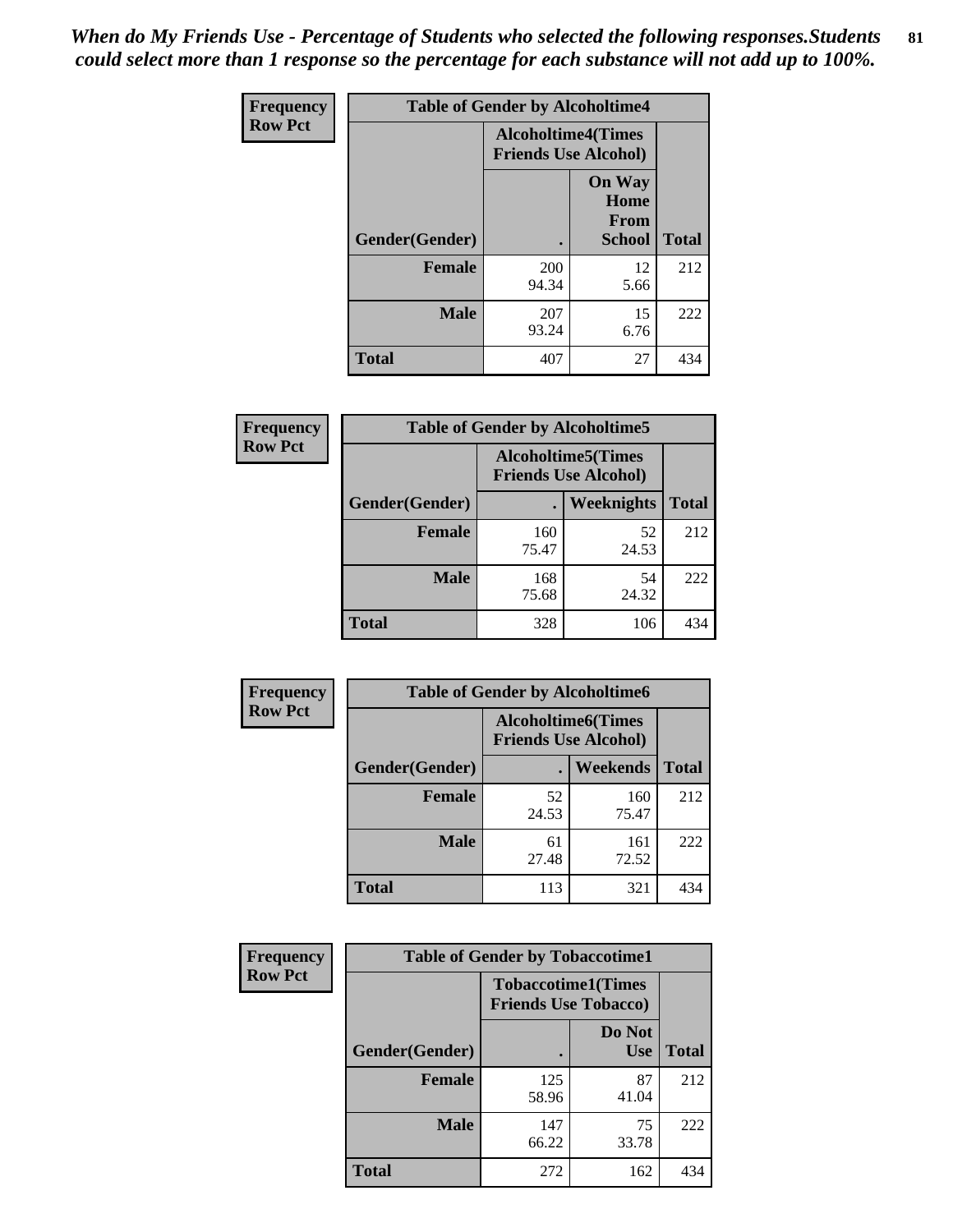*When do My Friends Use - Percentage of Students who selected the following responses.Students could select more than 1 response so the percentage for each substance will not add up to 100%.* **82**

| <b>Frequency</b> | <b>Table of Gender by Tobaccotime2</b> |                                                          |                            |              |
|------------------|----------------------------------------|----------------------------------------------------------|----------------------------|--------------|
| <b>Row Pct</b>   |                                        | <b>Tobaccotime2(Times</b><br><b>Friends Use Tobacco)</b> |                            |              |
|                  | Gender(Gender)                         | $\bullet$                                                | <b>On Way</b><br>to School | <b>Total</b> |
|                  | Female                                 | 131<br>61.79                                             | 81<br>38.21                | 212          |
|                  | <b>Male</b>                            | 127<br>57.21                                             | 95<br>42.79                | 222          |
|                  | <b>Total</b>                           | 258                                                      | 176                        | 434          |

| Frequency      | <b>Table of Gender by Tobaccotime3</b> |                             |                                |              |
|----------------|----------------------------------------|-----------------------------|--------------------------------|--------------|
| <b>Row Pct</b> |                                        | <b>Friends Use Tobacco)</b> | <b>Tobaccotime3(Times</b>      |              |
|                | Gender(Gender)                         |                             | <b>During</b><br><b>School</b> | <b>Total</b> |
|                | <b>Female</b>                          | 160<br>75.47                | 52<br>24.53                    | 212          |
|                | <b>Male</b>                            | 137<br>61.71                | 85<br>38.29                    | 222          |
|                | <b>Total</b>                           | 297                         | 137                            | 434          |

| <b>Frequency</b> | <b>Table of Gender by Tobaccotime4</b> |                                                          |                                                |              |
|------------------|----------------------------------------|----------------------------------------------------------|------------------------------------------------|--------------|
| <b>Row Pct</b>   |                                        | <b>Tobaccotime4(Times</b><br><b>Friends Use Tobacco)</b> |                                                |              |
|                  | Gender(Gender)                         |                                                          | <b>On Way</b><br>Home<br>From<br><b>School</b> | <b>Total</b> |
|                  | <b>Female</b>                          | 200<br>94.34                                             | 12<br>5.66                                     | 212          |
|                  | <b>Male</b>                            | 207<br>93.24                                             | 15<br>6.76                                     | 222          |
|                  | <b>Total</b>                           | 407                                                      | 27                                             | 434          |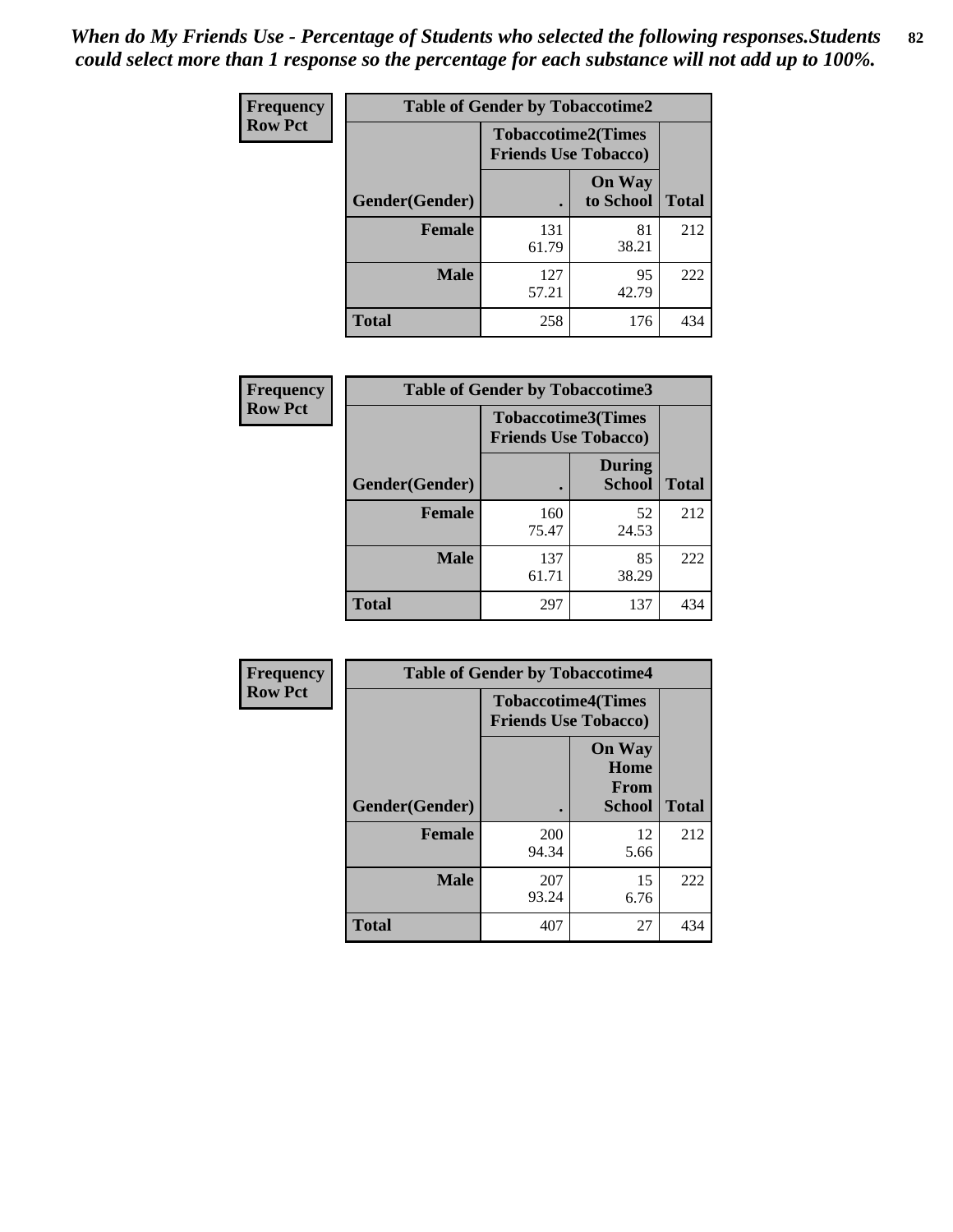| <b>Frequency</b> | <b>Table of Gender by Tobaccotime5</b> |              |                                                          |              |  |
|------------------|----------------------------------------|--------------|----------------------------------------------------------|--------------|--|
| <b>Row Pct</b>   |                                        |              | <b>Tobaccotime5(Times</b><br><b>Friends Use Tobacco)</b> |              |  |
|                  | Gender(Gender)                         |              | Weeknights                                               | <b>Total</b> |  |
|                  | Female                                 | 110<br>51.89 | 102<br>48.11                                             | 212          |  |
|                  | <b>Male</b>                            | 103<br>46.40 | 119<br>53.60                                             | 222          |  |
|                  | <b>Total</b>                           | 213          | 221                                                      | 434          |  |

| Frequency      | <b>Table of Gender by Tobaccotime6</b> |                                                          |              |              |
|----------------|----------------------------------------|----------------------------------------------------------|--------------|--------------|
| <b>Row Pct</b> |                                        | <b>Tobaccotime6(Times</b><br><b>Friends Use Tobacco)</b> |              |              |
|                | Gender(Gender)                         |                                                          | Weekends     | <b>Total</b> |
|                | Female                                 | 93<br>43.87                                              | 119<br>56.13 | 212          |
|                | <b>Male</b>                            | 85<br>38.29                                              | 137<br>61.71 | 222          |
|                | <b>Total</b>                           | 178                                                      | 256          | 434          |

| <b>Frequency</b> | <b>Table of Gender by Marijuanatime1</b> |                                                               |              |              |
|------------------|------------------------------------------|---------------------------------------------------------------|--------------|--------------|
| <b>Row Pct</b>   |                                          | <b>Marijuanatime1(Times</b><br><b>Friends Use Marijuana</b> ) |              |              |
|                  | Gender(Gender)                           |                                                               | Do Not Use   | <b>Total</b> |
|                  | <b>Female</b>                            | 94<br>44.34                                                   | 118<br>55.66 | 212          |
|                  | <b>Male</b>                              | 105<br>47.30                                                  | 117<br>52.70 | 222          |
|                  | <b>Total</b>                             | 199                                                           | 235          | 434          |

| <b>Frequency</b> | <b>Table of Gender by Marijuanatime2</b> |                                                               |                            |              |
|------------------|------------------------------------------|---------------------------------------------------------------|----------------------------|--------------|
| <b>Row Pct</b>   |                                          | <b>Marijuanatime2(Times</b><br><b>Friends Use Marijuana</b> ) |                            |              |
|                  | Gender(Gender)                           |                                                               | On Way to<br><b>School</b> | <b>Total</b> |
|                  | Female                                   | 186<br>87.74                                                  | 26<br>12.26                | 212          |
|                  | <b>Male</b>                              | 182<br>81.98                                                  | 40<br>18.02                | 222          |
|                  | <b>Total</b>                             | 368                                                           | 66                         | 434          |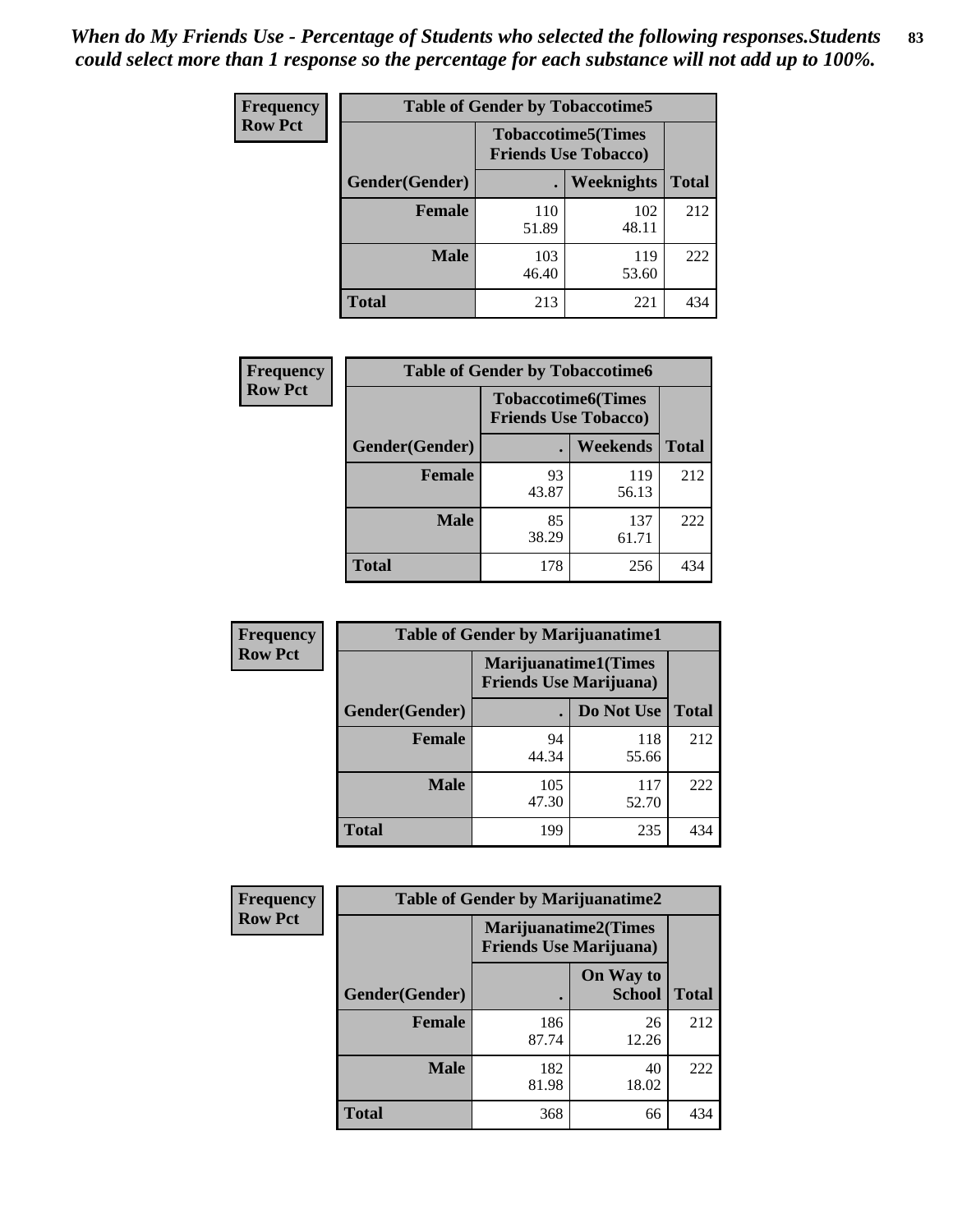| <b>Frequency</b> | Table of Gender by Marijuanatime3 |                                                        |                                |              |
|------------------|-----------------------------------|--------------------------------------------------------|--------------------------------|--------------|
| <b>Row Pct</b>   |                                   | Marijuanatime3(Times<br><b>Friends Use Marijuana</b> ) |                                |              |
|                  | Gender(Gender)                    |                                                        | <b>During</b><br><b>School</b> | <b>Total</b> |
|                  | <b>Female</b>                     | 198<br>93.40                                           | 14<br>6.60                     | 212          |
|                  | <b>Male</b>                       | 209<br>94.14                                           | 13<br>5.86                     | 222          |
|                  | <b>Total</b>                      | 407                                                    | 27                             | 434          |

| Frequency      | <b>Table of Gender by Marijuanatime4</b> |                                                                |                                                       |              |
|----------------|------------------------------------------|----------------------------------------------------------------|-------------------------------------------------------|--------------|
| <b>Row Pct</b> |                                          | <b>Marijuanatime4</b> (Times<br><b>Friends Use Marijuana</b> ) |                                                       |              |
|                | Gender(Gender)                           |                                                                | <b>On Way</b><br>Home<br><b>From</b><br><b>School</b> | <b>Total</b> |
|                | <b>Female</b>                            | 183<br>86.32                                                   | 29<br>13.68                                           | 212          |
|                | <b>Male</b>                              | 185<br>83.33                                                   | 37<br>16.67                                           | 222          |
|                | <b>Total</b>                             | 368                                                            | 66                                                    | 434          |

| Frequency      | <b>Table of Gender by Marijuanatime5</b> |              |                                                                |              |  |
|----------------|------------------------------------------|--------------|----------------------------------------------------------------|--------------|--|
| <b>Row Pct</b> |                                          |              | <b>Marijuanatime5</b> (Times<br><b>Friends Use Marijuana</b> ) |              |  |
|                | Gender(Gender)                           |              | <b>Weeknights</b>                                              | <b>Total</b> |  |
|                | <b>Female</b>                            | 157<br>74.06 | 55<br>25.94                                                    | 212          |  |
|                | <b>Male</b>                              | 152<br>68.47 | 70<br>31.53                                                    | 222          |  |
|                | <b>Total</b>                             | 309          | 125                                                            | 434          |  |

| Frequency      |                | <b>Table of Gender by Marijuanatime6</b>                      |                 |              |
|----------------|----------------|---------------------------------------------------------------|-----------------|--------------|
| <b>Row Pct</b> |                | <b>Marijuanatime6(Times</b><br><b>Friends Use Marijuana</b> ) |                 |              |
|                | Gender(Gender) |                                                               | <b>Weekends</b> | <b>Total</b> |
|                | <b>Female</b>  | 114<br>53.77                                                  | 98<br>46.23     | 212          |
|                | <b>Male</b>    | 112<br>50.45                                                  | 110<br>49.55    | 222          |
|                | <b>Total</b>   | 226                                                           | 208             | 434          |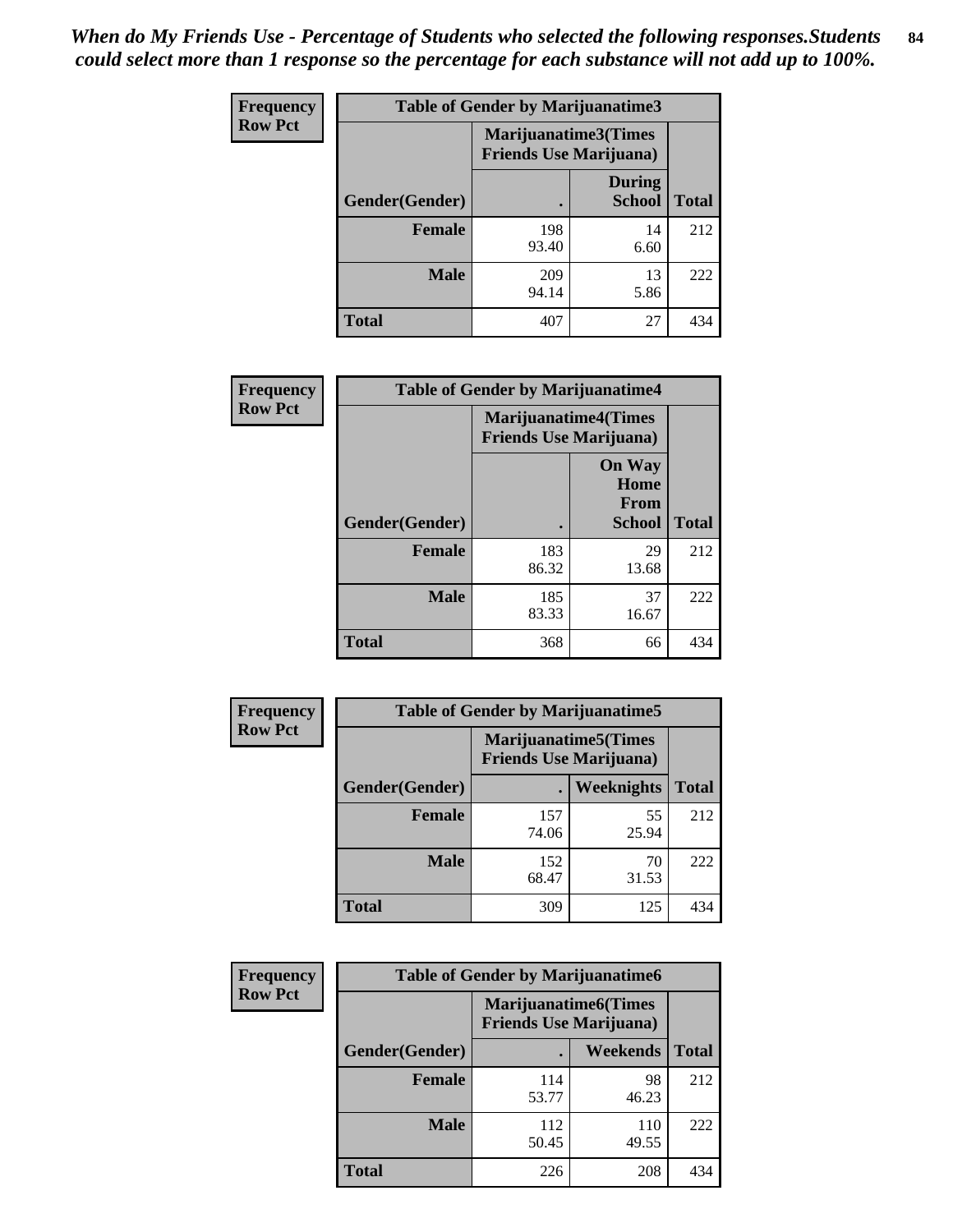*When do My Friends Use - Percentage of Students who selected the following responses.Students could select more than 1 response so the percentage for each substance will not add up to 100%.* **85**

| <b>Frequency</b> | <b>Table of Gender by Otherdrugtime1</b> |                                                                                    |              |              |
|------------------|------------------------------------------|------------------------------------------------------------------------------------|--------------|--------------|
| <b>Row Pct</b>   |                                          | <b>Otherdrugtime1</b> (Times<br><b>Friends Use Other</b><br><b>Illegal Drugs</b> ) |              |              |
|                  | Gender(Gender)                           |                                                                                    | Do Not Use   | <b>Total</b> |
|                  | <b>Female</b>                            | 68<br>32.08                                                                        | 144<br>67.92 | 212          |
|                  | <b>Male</b>                              | 54<br>24.32                                                                        | 168<br>75.68 | 222          |
|                  | <b>Total</b>                             | 122                                                                                | 312          | 434          |

| Frequency      | <b>Table of Gender by Otherdrugtime2</b> |                                                                                   |                            |              |
|----------------|------------------------------------------|-----------------------------------------------------------------------------------|----------------------------|--------------|
| <b>Row Pct</b> |                                          | <b>Otherdrugtime2(Times</b><br><b>Friends Use Other</b><br><b>Illegal Drugs</b> ) |                            |              |
|                | <b>Gender</b> (Gender)                   |                                                                                   | On Way to<br><b>School</b> | <b>Total</b> |
|                | <b>Female</b>                            | 194<br>91.51                                                                      | 18<br>8.49                 | 212          |
|                | <b>Male</b>                              | 202<br>90.99                                                                      | 20<br>9.01                 | 222          |
|                | <b>Total</b>                             | 396                                                                               | 38                         | 434          |

| Frequency      | <b>Table of Gender by Otherdrugtime3</b> |                        |                                                         |              |
|----------------|------------------------------------------|------------------------|---------------------------------------------------------|--------------|
| <b>Row Pct</b> |                                          | <b>Illegal Drugs</b> ) | <b>Otherdrugtime3(Times</b><br><b>Friends Use Other</b> |              |
|                | Gender(Gender)                           |                        | <b>During</b><br><b>School</b>                          | <b>Total</b> |
|                | <b>Female</b>                            | 189<br>89.15           | 23<br>10.85                                             | 212          |
|                | <b>Male</b>                              | 208<br>93.69           | 14<br>6.31                                              | 222          |
|                | <b>Total</b>                             | 397                    | 37                                                      | 434          |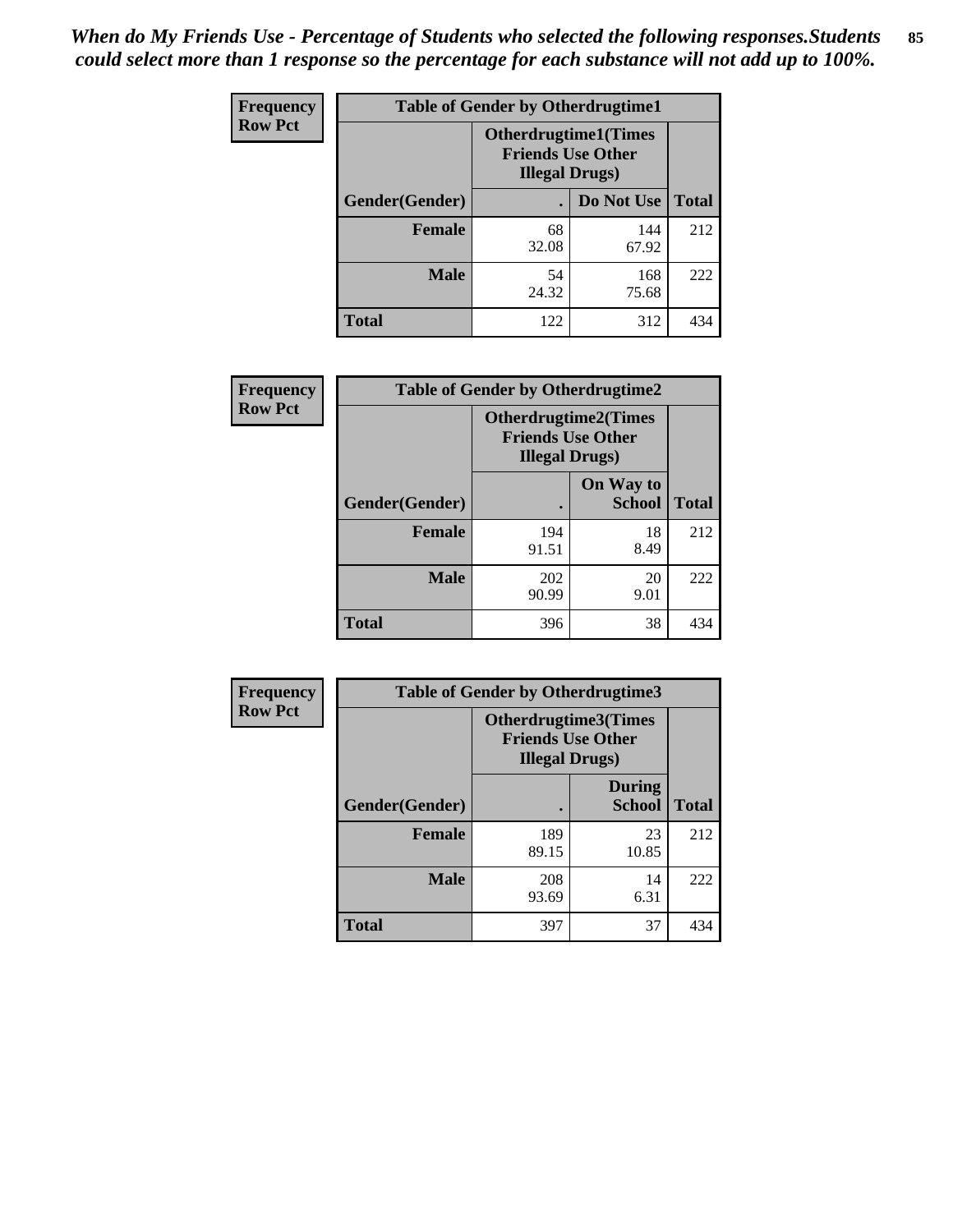*When do My Friends Use - Percentage of Students who selected the following responses.Students could select more than 1 response so the percentage for each substance will not add up to 100%.* **86**

| <b>Frequency</b> | <b>Table of Gender by Otherdrugtime4</b> |                        |                                                         |              |
|------------------|------------------------------------------|------------------------|---------------------------------------------------------|--------------|
| <b>Row Pct</b>   |                                          | <b>Illegal Drugs</b> ) | <b>Otherdrugtime4(Times</b><br><b>Friends Use Other</b> |              |
|                  | Gender(Gender)                           |                        | <b>On Way</b><br>Home<br><b>From</b><br><b>School</b>   | <b>Total</b> |
|                  | <b>Female</b>                            | 191<br>90.09           | 21<br>9.91                                              | 212          |
|                  | <b>Male</b>                              | 201<br>90.54           | 21<br>9.46                                              | 222          |
|                  | <b>Total</b>                             | 392                    | 42                                                      | 434          |

| Frequency      | <b>Table of Gender by Otherdrugtime5</b> |                                                                                    |             |              |
|----------------|------------------------------------------|------------------------------------------------------------------------------------|-------------|--------------|
| <b>Row Pct</b> |                                          | <b>Otherdrugtime5</b> (Times<br><b>Friends Use Other</b><br><b>Illegal Drugs</b> ) |             |              |
|                | Gender(Gender)                           |                                                                                    | Weeknights  | <b>Total</b> |
|                | <b>Female</b>                            | 168<br>79.25                                                                       | 44<br>20.75 | 212          |
|                | <b>Male</b>                              | 193<br>86.94                                                                       | 29<br>13.06 | 222          |
|                | <b>Total</b>                             | 361                                                                                | 73          | 434          |

| <b>Frequency</b> | <b>Table of Gender by Otherdrugtime6</b> |                                                                                   |             |              |
|------------------|------------------------------------------|-----------------------------------------------------------------------------------|-------------|--------------|
| <b>Row Pct</b>   |                                          | <b>Otherdrugtime6(Times</b><br><b>Friends Use Other</b><br><b>Illegal Drugs</b> ) |             |              |
|                  | Gender(Gender)                           |                                                                                   | Weekends    | <b>Total</b> |
|                  | <b>Female</b>                            | 145<br>68.40                                                                      | 67<br>31.60 | 212          |
|                  | <b>Male</b>                              | 163<br>73.42                                                                      | 59<br>26.58 | 222          |
|                  | <b>Total</b>                             | 308                                                                               | 126         | 434          |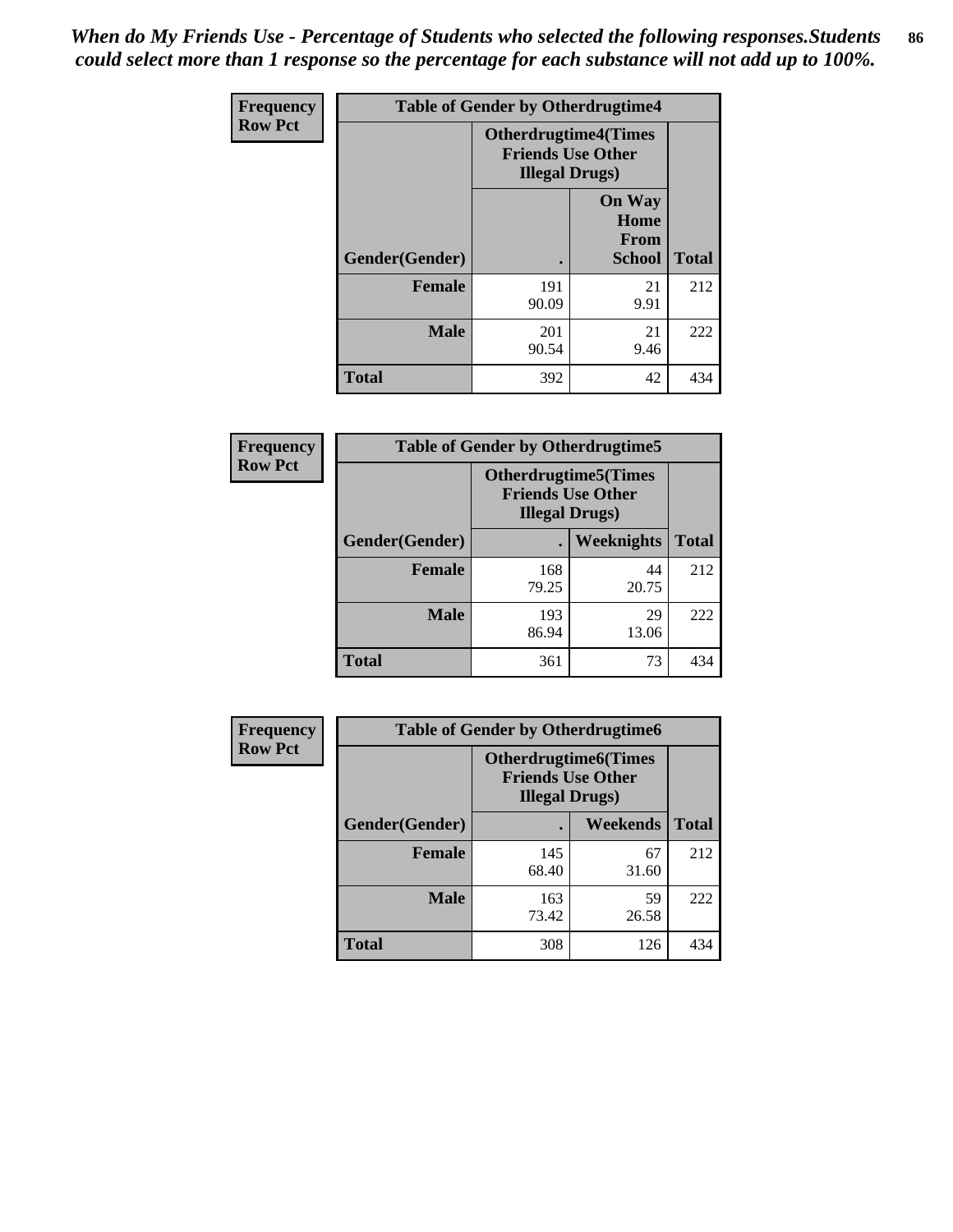# *Other Questions* **87**

| <b>Frequency</b> | <b>Table of Gender by Educationalcohol</b> |                                                                                                                                       |                |              |  |
|------------------|--------------------------------------------|---------------------------------------------------------------------------------------------------------------------------------------|----------------|--------------|--|
| <b>Row Pct</b>   |                                            | <b>Educationalcohol</b> (I<br>have been taught<br>about alcohol,<br>tobacco,<br>and other drugs<br>within the last year<br>at school) |                |              |  |
|                  | Gender(Gender)                             | <b>Yes</b>                                                                                                                            | N <sub>0</sub> | <b>Total</b> |  |
|                  | <b>Female</b>                              | 157<br>74.06                                                                                                                          | 55<br>25.94    | 212          |  |
|                  | <b>Male</b>                                | 147<br>66.22                                                                                                                          | 75<br>33.78    | 222          |  |
|                  | <b>Total</b>                               | 304                                                                                                                                   | 130            | 434          |  |

| Frequency      | <b>Table of Gender by Rodedrinking</b> |                                                                                                                     |                |              |  |
|----------------|----------------------------------------|---------------------------------------------------------------------------------------------------------------------|----------------|--------------|--|
| <b>Row Pct</b> |                                        | Rodedrinking(In<br>the past 30 days I<br>have ridden in a<br>car with a driver<br>who had been<br>drinking alcohol) |                |              |  |
|                | Gender(Gender)                         | Yes                                                                                                                 | N <sub>0</sub> | <b>Total</b> |  |
|                | <b>Female</b>                          | 40<br>18.87                                                                                                         | 172<br>81.13   | 212          |  |
|                | <b>Male</b>                            | 43<br>19.37                                                                                                         | 179<br>80.63   | 222          |  |
|                | <b>Total</b>                           | 83                                                                                                                  | 351            | 434          |  |

| Frequency      | <b>Table of Gender by Drugsschool</b> |                                                                                                                                     |                |              |  |
|----------------|---------------------------------------|-------------------------------------------------------------------------------------------------------------------------------------|----------------|--------------|--|
| <b>Row Pct</b> |                                       | <b>Drugsschool</b> (During<br>the past 12 months,<br>I have been offered,<br>sold,<br>or given illegal drugs<br>on school property) |                |              |  |
|                | Gender(Gender)                        | <b>Yes</b>                                                                                                                          | N <sub>0</sub> | <b>Total</b> |  |
|                | <b>Female</b>                         | 48<br>22.64                                                                                                                         | 164<br>77.36   | 212          |  |
|                | <b>Male</b>                           | 58<br>26.13                                                                                                                         | 164<br>73.87   | 222          |  |
|                | <b>Total</b>                          | 106                                                                                                                                 | 328            | 434          |  |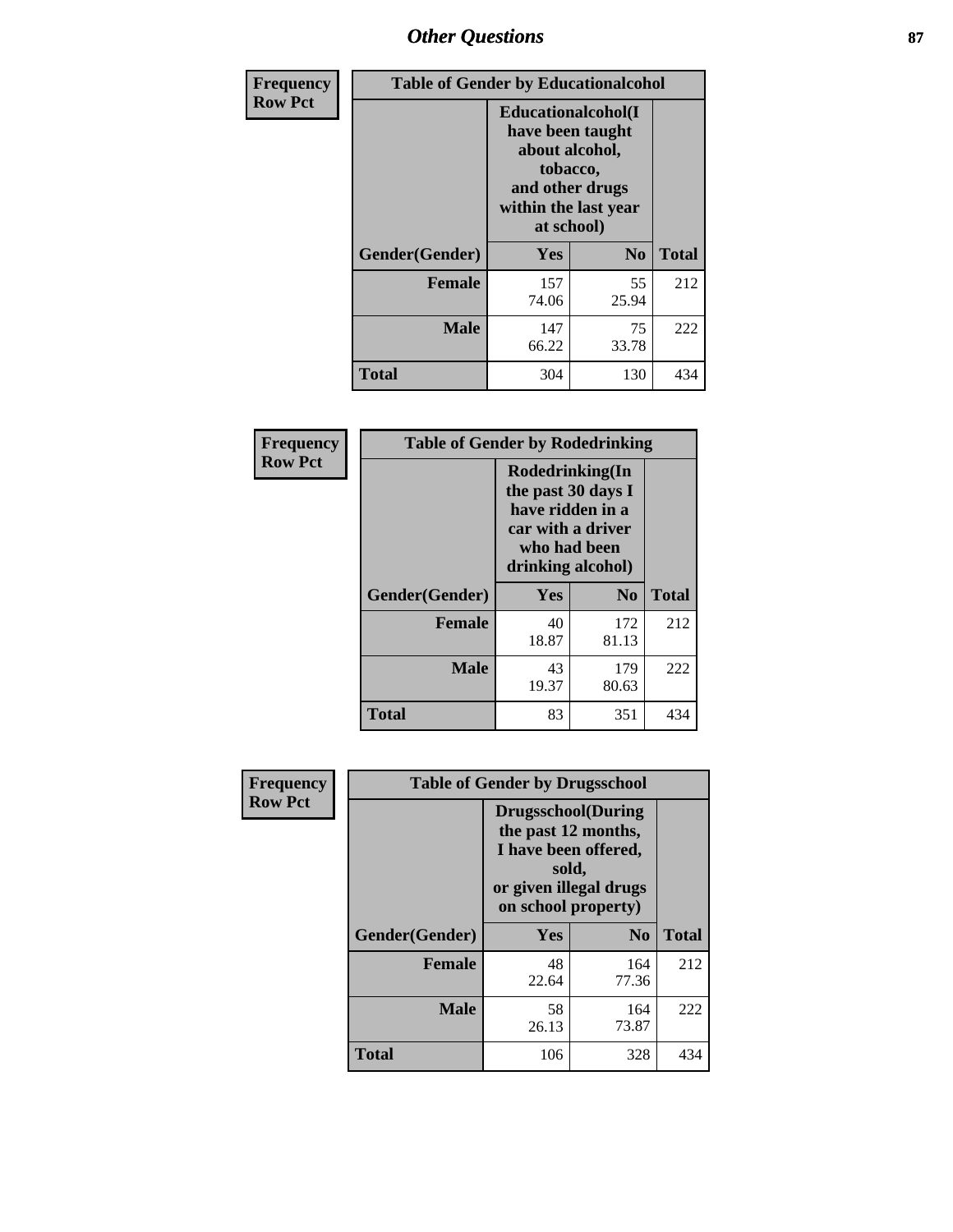# *Other Questions* **88**

**Frequency Row Pct**

| <b>Table of Gender by Bingedrinking</b> |                            |                                                                                                         |                   |                   |                        |                               |                   |              |
|-----------------------------------------|----------------------------|---------------------------------------------------------------------------------------------------------|-------------------|-------------------|------------------------|-------------------------------|-------------------|--------------|
|                                         |                            | Bingedrinking(I have drunk five or more<br>drinks of alcohol at one sitting during the<br>last 30 days) |                   |                   |                        |                               |                   |              |
| <b>Gender</b> (Gender)                  | $\mathbf 0$<br><b>Days</b> | 1 or<br>days                                                                                            | 3 to<br>5<br>days | 6 to<br>9<br>days | 10<br>to<br>19<br>days | <b>20</b><br>to<br>29<br>days | All<br>30<br>days | <b>Total</b> |
| <b>Female</b>                           | 177<br>83.49               | 8<br>3.77                                                                                               | 12<br>5.66        | 0<br>0.00         | 7<br>3.30              | 4<br>1.89                     | 4<br>1.89         | 212          |
|                                         |                            |                                                                                                         |                   |                   |                        |                               |                   |              |
| <b>Male</b>                             | 159<br>71.62               | 12<br>5.41                                                                                              | 14<br>6.31        | 7<br>3.15         | 14<br>6.31             | 12<br>5.41                    | 4<br>1.80         | 222          |

| Frequency      | <b>Table of Gender by Educationaids</b> |                                                                                                 |                |              |  |
|----------------|-----------------------------------------|-------------------------------------------------------------------------------------------------|----------------|--------------|--|
| <b>Row Pct</b> |                                         | <b>Educationaids</b> (I<br>have been taught<br>about HIV/AIDS<br>at school in the<br>past year) |                |              |  |
|                | Gender(Gender)                          | Yes                                                                                             | $\mathbf{N_0}$ | <b>Total</b> |  |
|                | <b>Female</b>                           | 155<br>73.11                                                                                    | 57<br>26.89    | 212          |  |
|                | <b>Male</b>                             | 155<br>69.82                                                                                    | 67<br>30.18    | 222          |  |
|                | <b>Total</b>                            | 310                                                                                             | 124            | 434          |  |

| <b>Frequency</b> | <b>Table of Gender by Suicideconsider</b> |                 |                |              |  |
|------------------|-------------------------------------------|-----------------|----------------|--------------|--|
| <b>Row Pct</b>   |                                           | Suicideconsider |                |              |  |
|                  | Gender(Gender)                            | <b>Yes</b>      | N <sub>0</sub> | <b>Total</b> |  |
|                  | <b>Female</b>                             | 19<br>8.96      | 193<br>91.04   | 212          |  |
|                  | <b>Male</b>                               | 18<br>8.11      | 204<br>91.89   | 222          |  |
|                  | Total                                     | 37              | 397            | 434          |  |